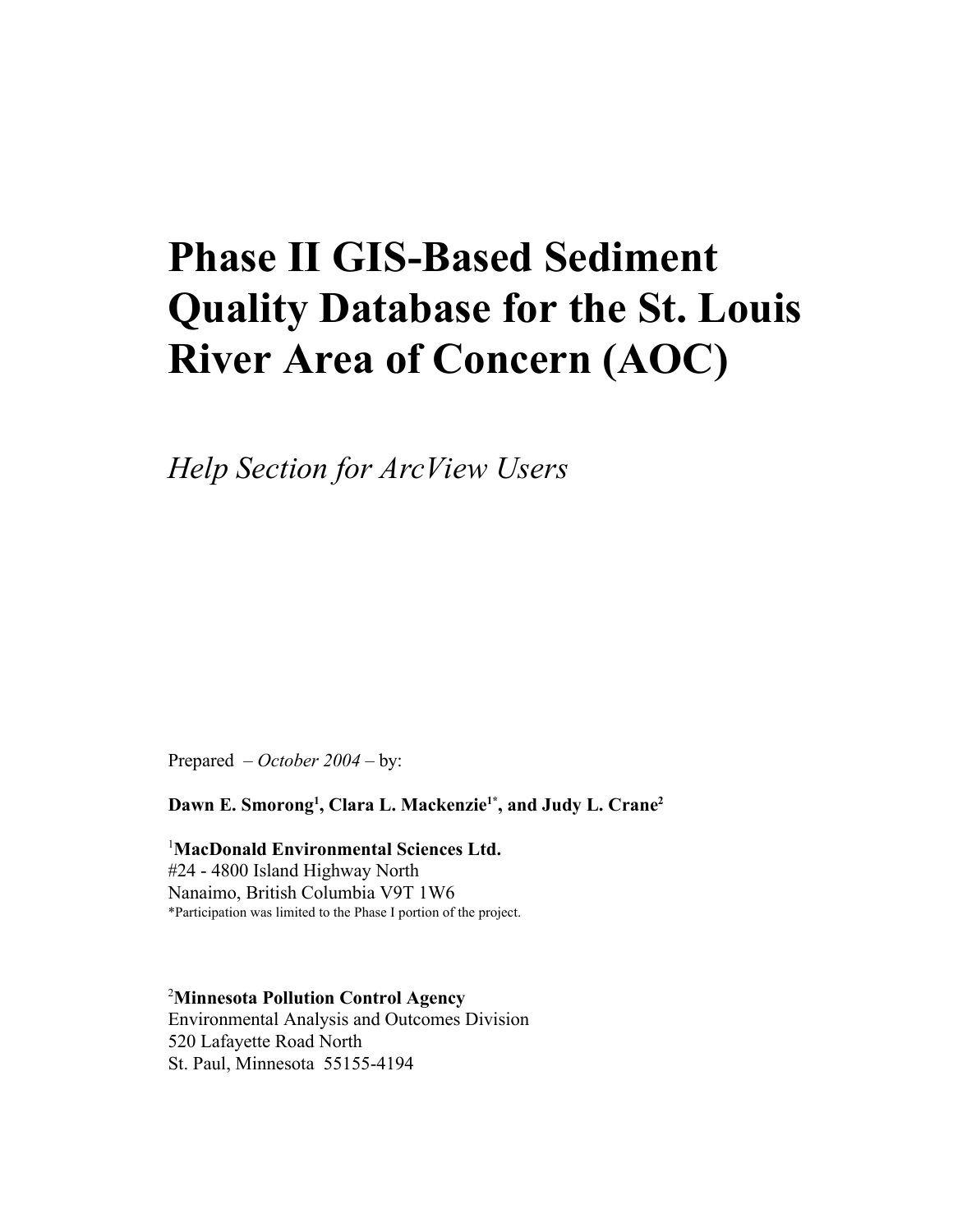## **Disclaimer**

The information in this document has been funded by the United States Environmental Protection Agency's (USEPA) Great Lakes National Program Office (GLNPO) to the Minnesota Pollution Control Agency (MPCA) through grant numbers GL97536301-1 and GL97540401-2. This report has not been subject to the USEPA's peer and administrative review. Mention of trade names or commercial products does not constitute endorsement or recommendation for use by the USEPA.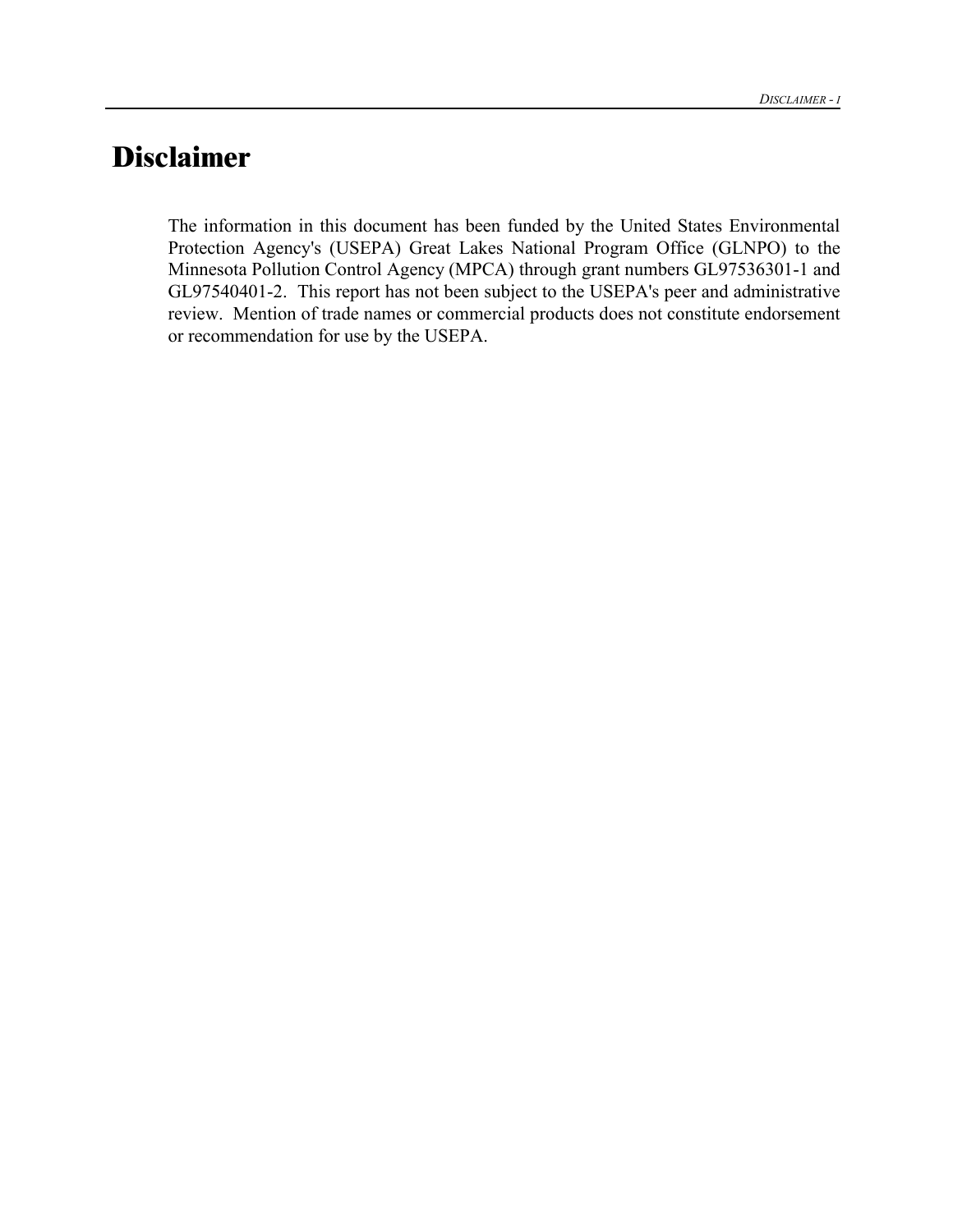## **Table of Contents**

| <b>Chapter 2.</b> |     |                                                                                                                 |  |  |  |  |
|-------------------|-----|-----------------------------------------------------------------------------------------------------------------|--|--|--|--|
|                   | 2.1 |                                                                                                                 |  |  |  |  |
|                   | 2.2 | Conversion of ArcView 3.2 Projects to ArcMap 8.3 Map                                                            |  |  |  |  |
|                   |     |                                                                                                                 |  |  |  |  |
| Chapter 3.        |     |                                                                                                                 |  |  |  |  |
|                   | 3.1 |                                                                                                                 |  |  |  |  |
|                   |     | ArcView 3.2 Projects and ArcMap 8.3 Map<br>3.1.1                                                                |  |  |  |  |
|                   |     |                                                                                                                 |  |  |  |  |
|                   |     | 3.1.2                                                                                                           |  |  |  |  |
|                   |     | 3.1.3<br>Basemap of the St. Louis River Area of Concern  9<br>3.1.4                                             |  |  |  |  |
|                   | 3.2 |                                                                                                                 |  |  |  |  |
|                   |     |                                                                                                                 |  |  |  |  |
| <b>Chapter 4.</b> | 4.1 | Setting up the GIS Application to Run on a Personal                                                             |  |  |  |  |
|                   |     |                                                                                                                 |  |  |  |  |
|                   |     | 4.1.1                                                                                                           |  |  |  |  |
|                   |     |                                                                                                                 |  |  |  |  |
|                   | 4.2 | Opening a Project/Map Document; Opening a View/Data                                                             |  |  |  |  |
|                   |     | Frame                                                                                                           |  |  |  |  |
|                   |     | 4.2.1                                                                                                           |  |  |  |  |
|                   |     | 4.2.2                                                                                                           |  |  |  |  |
|                   | 4.3 | Themes/Layers $\dots \dots \dots \dots \dots \dots \dots \dots \dots \dots \dots \dots \dots \dots 14$<br>4.3.1 |  |  |  |  |
|                   |     | 4.3.2                                                                                                           |  |  |  |  |
|                   | 4.4 |                                                                                                                 |  |  |  |  |
|                   |     | 4.4.1                                                                                                           |  |  |  |  |
|                   |     | 4.4.2                                                                                                           |  |  |  |  |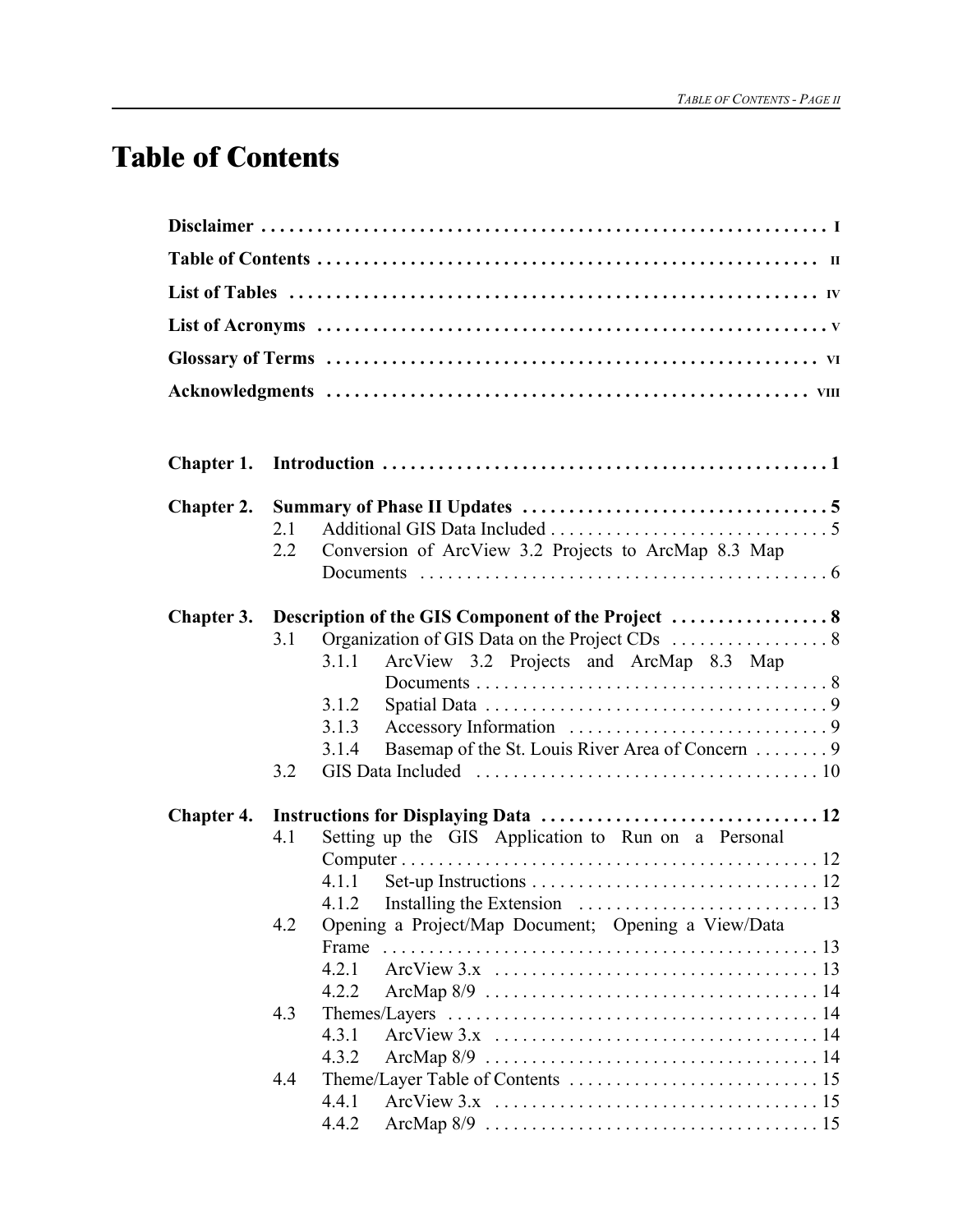|                   | 4.5  |                                                               |  |
|-------------------|------|---------------------------------------------------------------|--|
|                   |      | 4.5.1                                                         |  |
|                   |      | 4.5.2                                                         |  |
|                   | 4.6  |                                                               |  |
|                   |      | 4.6.1                                                         |  |
|                   |      | 4.6.2                                                         |  |
|                   | 4.7  |                                                               |  |
|                   |      | 4.7.1                                                         |  |
|                   |      | 4.7.2                                                         |  |
|                   | 4.8  |                                                               |  |
|                   |      | 4.8.1                                                         |  |
|                   |      | 4.8.2                                                         |  |
|                   | 4.9  | Adding Themes and Image Data from the Project CDs  18         |  |
|                   |      | 4.9.1                                                         |  |
|                   |      | 4.9.2                                                         |  |
|                   | 4.10 |                                                               |  |
|                   |      |                                                               |  |
|                   |      | 4.10.2                                                        |  |
|                   | 4.11 |                                                               |  |
| Chapter 5.        |      | Linking the MS Access 2000 Sediment Quality Database with the |  |
|                   |      |                                                               |  |
|                   | 5.1  |                                                               |  |
|                   | 5.2  |                                                               |  |
|                   | 5.3  |                                                               |  |
|                   |      |                                                               |  |
| Chapter 6.        |      | Known Errors in GIS Data Sources and ArcView 3.x  26          |  |
| <b>Chapter 7.</b> |      |                                                               |  |
| <b>Chapter 8.</b> |      |                                                               |  |
|                   |      |                                                               |  |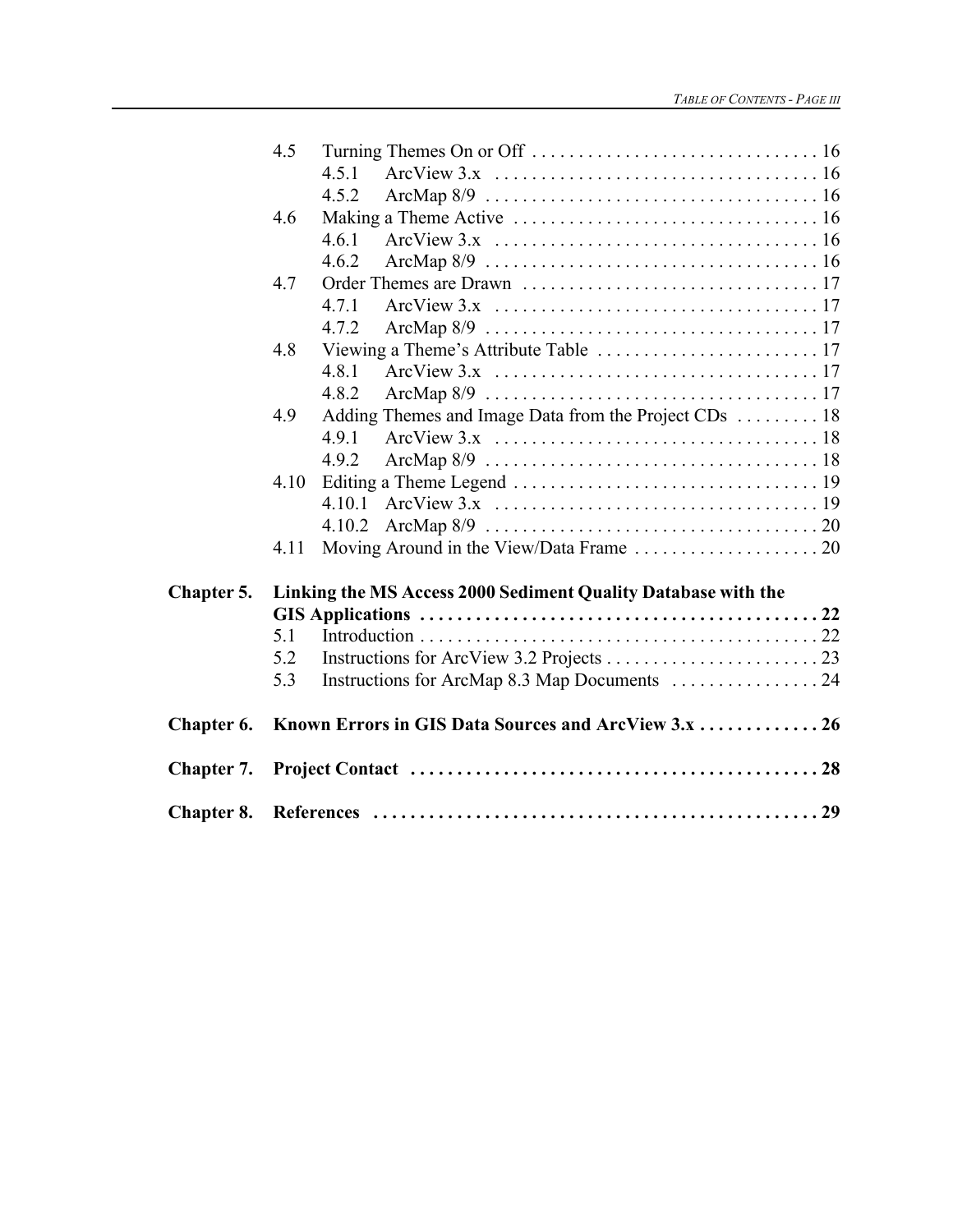## **List of Tables**

| Table 1  | Summary of Data Sets Compiled during Phase II of the Project  T-1                                                                     |
|----------|---------------------------------------------------------------------------------------------------------------------------------------|
| Table 2  | Summary of Data Sets Compiled for the Contaminated Areas GIS                                                                          |
| Table 3  | Summary of Data Sets Compiled for the Ecological Areas GIS Maps<br>(asterisks in the 'Theme Name' column indicate data sets that were |
| Table 4  | Summary of Data Sets Compiled for the Geographic Features GIS<br>Maps (asterisks in the 'Theme Name' column indicate data sets that   |
| Table 5  | Summary of Data Sets Compiled for the Hydrology GIS Maps<br>(asterisks in the 'Theme Name' column indicate data sets that were        |
| Table 6  | Summary of Data Sets Compiled for the Land Use GIS Maps<br>(asterisks in the 'Theme Name' column indicate data sets that were         |
| Table 7  | Summary of Data Sets Compiled for the Recreation GIS Maps<br>(asterisks in the 'Theme Name' column indicate data sets that were       |
| Table 8  | Summary of Data Sets Compiled for the USEPA Inland Sensitivity                                                                        |
| Table 9  | Summary of Data Sets Compiled for the Water Quality GIS Maps T-28                                                                     |
| Table 10 | Summary of Data Sets Compiled for the Water Use GIS Maps  T-31                                                                        |
| Table 11 | Summary of Data Sets Compiled for the Basemap Features for the                                                                        |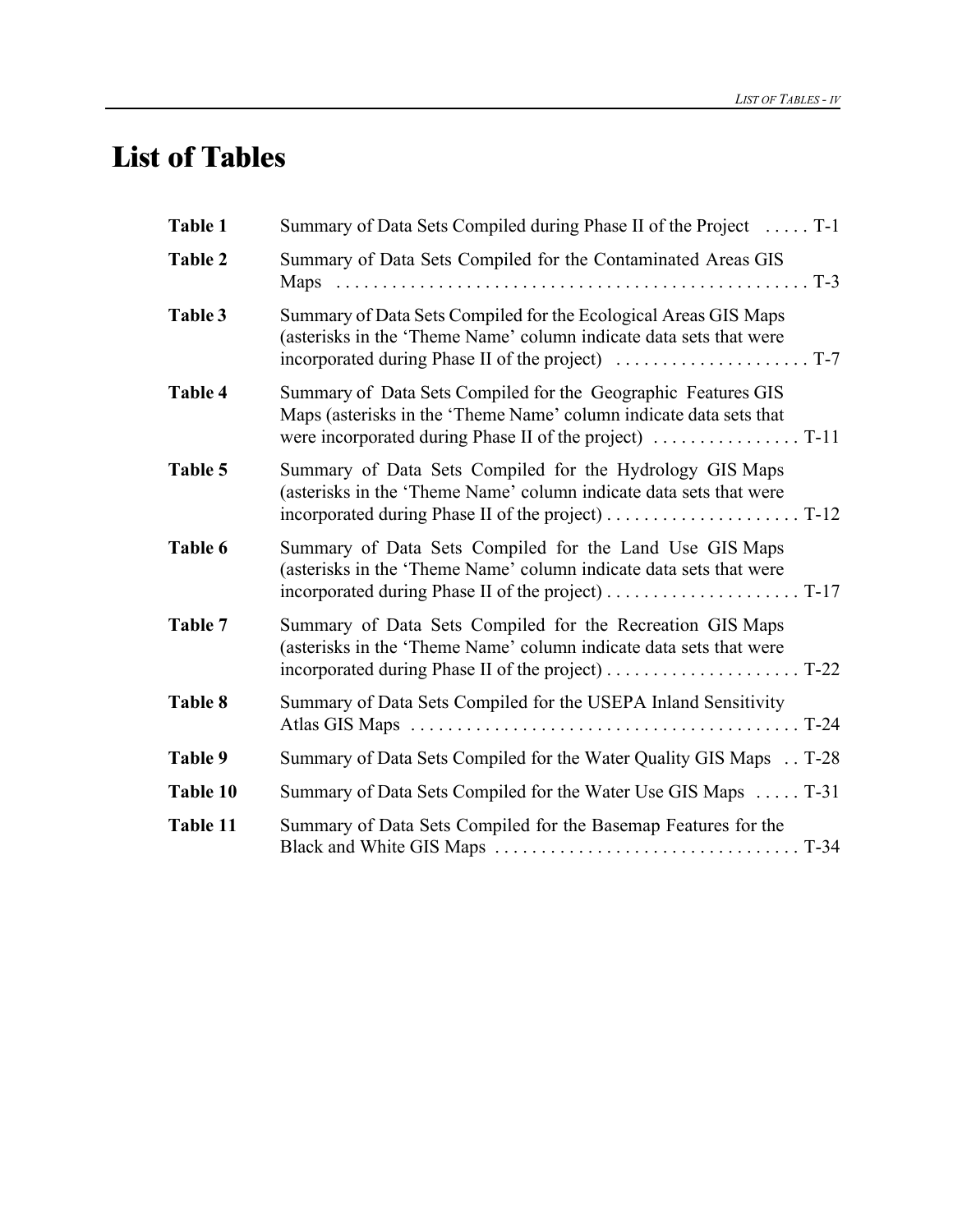# **List of Acronyms**

| AOC            | Area of Concern                                                        |
|----------------|------------------------------------------------------------------------|
| ARDC           | Arrowhead Regional Development Commission                              |
| CAC            | <b>Citizens Action Committee</b>                                       |
| C-CAP          | Coastal Change Analysis Program                                        |
| CD             | <b>Compact Disk</b>                                                    |
| DNR            | Department of Natural Resources                                        |
| ESRI           | <b>Environmental Systems Research Institute</b>                        |
| GIS            | Geographic Information System                                          |
| <b>GLNPO</b>   | Great Lakes National Program Office                                    |
| IJС            | <b>International Joint Commission</b>                                  |
| <b>MARPLOT</b> | Mapping Application for Response, Planning and Local Operational Tasks |
| MESL           | MacDonald Environmental Sciences Ltd.                                  |
| MΝ             | Minnesota                                                              |
| MPCA           | Minnesota Pollution Control Agency                                     |
| MS             | Microsoft                                                              |
| NAD            | North American Datum                                                   |
| NOAA           | National Oceanic and Atmospheric Administration                        |
| QA/QC          | Quality Assurance/Quality Control                                      |
| QAPP           | <b>Quality Assurance Project Plan</b>                                  |
| <b>RAP</b>     | Remedial Action Plan                                                   |
| SQL            | <b>Structured Query Language</b>                                       |
| SQT            | <b>Sediment Quality Target</b>                                         |
| <b>USEPA</b>   | United States Environmental Protection Agency                          |
| USGS           | United States Geological Survey                                        |
| UTM            | Universal Transverse Mercator                                          |
| WDNR           | Wisconsin Department of Natural Resources                              |
| WI             | Wisconsin                                                              |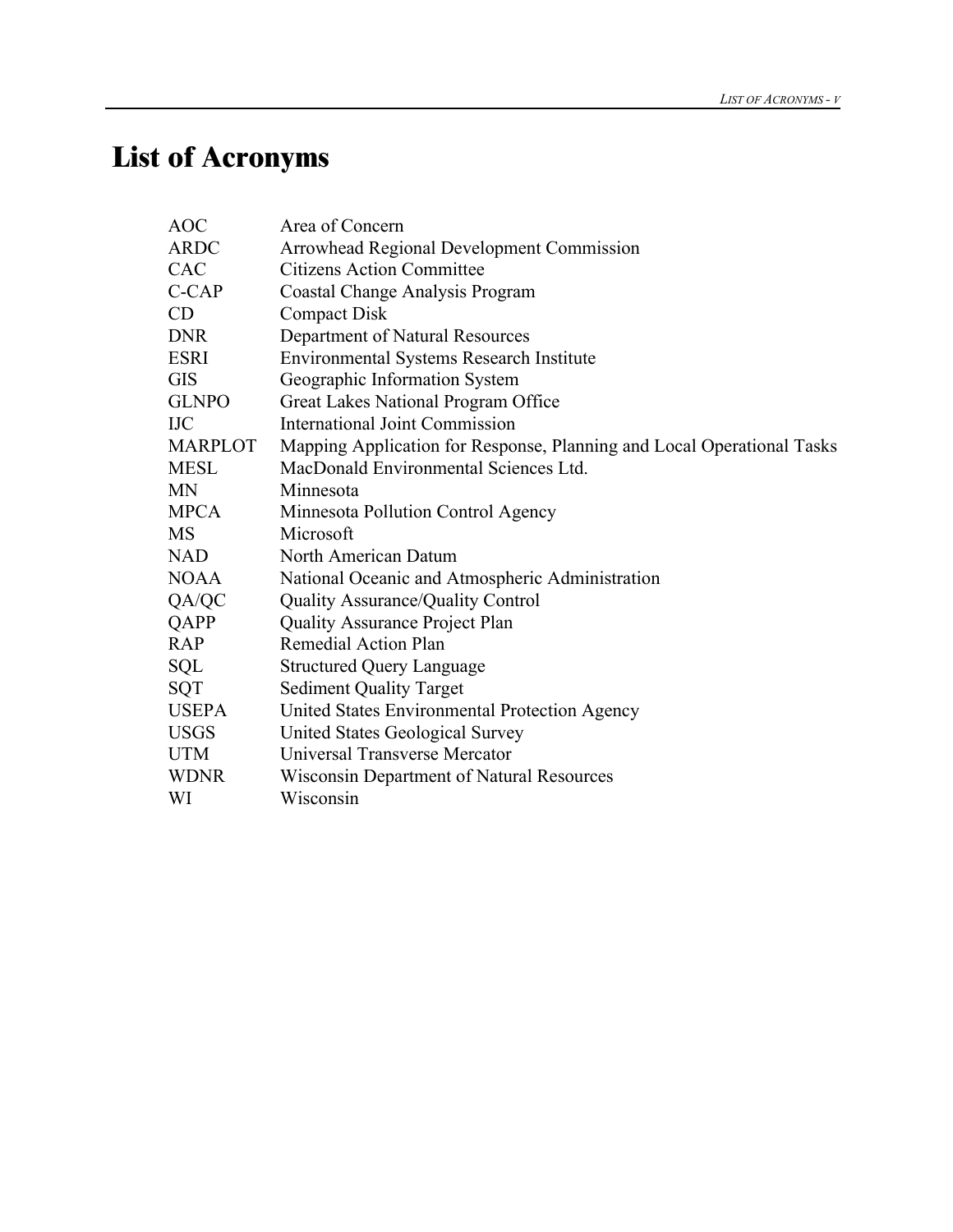## **Glossary of Terms**

- *ARC/INFO coverage -* A topological data structure for geographic features. The coverage format is suitable for spatial analysis and large geographic data management applications.
- *ArcView -* Desktop Geographic Information System (GIS) and mapping software that provides data visualization, query, analysis, and integration capabilities along with the ability to create and edit geographic data.
- *Attribute Table -* A table that is linked to a spatial data source, such as a shapefile, that contains descriptive information about the geographic features. An attribute is a characteristic of a geographic feature described by numbers or characters, typically stored in tabular format, and linked to the geographic feature.
- *Basemap* A planning level data layer that defines the project extent.
- *Data Frame (ArcView 8/9)* In the ArcMap application, a frame on the map that displays layers occupying the same geographic area.
- *Extension -* An ArcView file that allows users to share customizations, documents, or other objects in a project independent manner. Extensions are easily and intuitively used by anyone and can be created by anyone familiar with Avenue.
- *Image Data -* An image is a graphic representation or description of an object that is typically produced by an optical or electronic device. Some common examples of image data include remotely sensed data, such as satellite data, scanned data, and photographs.
- *Layer (ArcView 8/9)* A collection of similar geographic features, such as rivers, lakes, counties, or cities, in a particular area or place, referenced together for display on a map. A layer references geographic data stored in a data source, such as a coverage, and defines how to display it.
- *Layout* The layout is used to prepare graphics for output from ArcView. A layout is a map that defines what data will be used for output and how they will be displayed.
- *Map Document (ArcView 8/9)* In the ArcMap application, the disk-based representation of a map. Map documents have a .mxd file extension.
- *Metadata -* Data that describes spatial data. A metadata file describes the spatial dataset in terms of who created it, for what purpose it was created, and when it was created. The metadata file will also provide an indication of data quality, history and availability.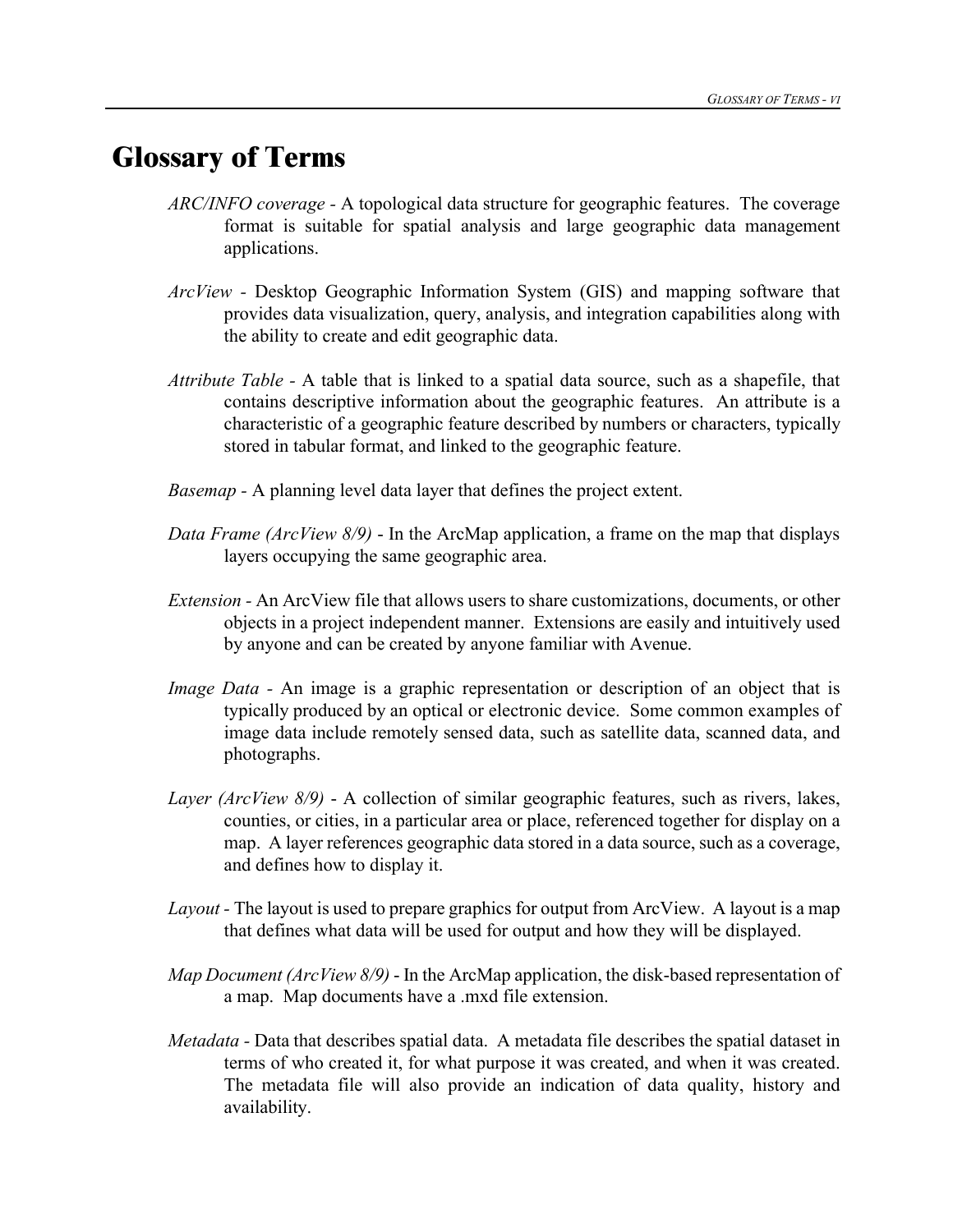- *Project (ArcView 3.x) -* A project is the file in which work in ArcView is stored. A project typically contains all the views, tables, charts, layouts and scripts that you use for a particular ArcView application. These are the components of a project.
- *Project Window (ArcView 3.x)* The Project window has a scrolling list of icons on its left side that allows users to choose the component to display or to create a component of a particular type. Each icon in the project window represents a way of looking at your data (i.e., views, tables, charts, layouts, etc.); each icon represents a document user interface.
- *Projection -* Transforming three-dimensional space onto a two-dimensional map is called 'projection'. Projection formulas are mathematical expressions which convert data from a geographical location (latitude and longitude) on a sphere or spheroid to a representative location on a flat surface.
- *Script* (*ArcView* 3.x) A script is the component of an ArcView project that contains Avenue code to accomplish three general objectives: automate tasks, add new capabilities to ArcView, and build complete applications.
- *Shapefile* A simple, non-topological format for storing the geometric location and attribute information of geographic features.
- *Table of Contents -* The component of the view/data frame that lists the themes included in the view/data frame. The Table of Contents is used to control how the view/data frame is drawn. Each view has its own Table of Contents.
- *Theme (ArcView 3.x) -* A set of geographic features in a view. A theme represents a source of geographic data such as a spatial data source, an image data source, or a table.
- *View (ArcView 3.x) -* An interactive map that allows users to display, explore, query and analyze geographic data in ArcView.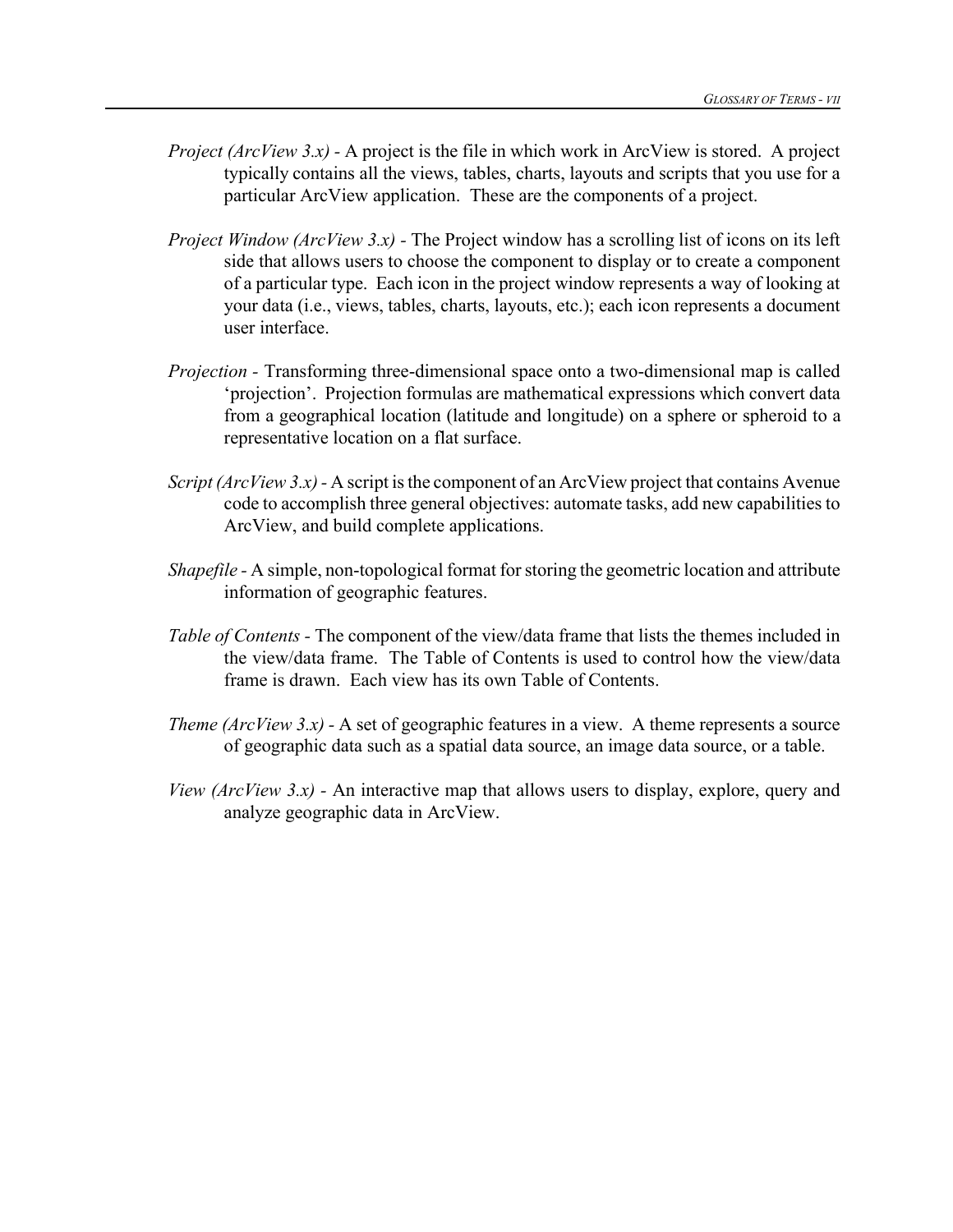## **Acknowledgments**

The authors would like to take this opportunity to gratefully acknowledge the contributions of a number of individuals who assisted with the preparation of the Phase I and Phase II Geographic Information System (GIS) applications and this report.

#### *Phase II*

The following people provided assistance with either obtaining, providing, or evaluating GIS watershed data: Andy Hayden and Andy McDonald (Arrowhead Regional Development Commission; ARDC), Candice Sovinski and Julie Bleser (Wisconsin Department of Natural Resources; WDNR). Don MacDonald (MacDonald Environmental Sciences Ltd.; MESL) managed MESL staff working on this project. Phase II of this project was funded by a grant from the United States Environmental Protection Agency's (USEPA) Great Lakes National Program Office (GLNPO) to the Minnesota Pollution Control Agency (MPCA) through grant number GL97540401-2. Brian Fredrickson (MPCA) managed this grant, which had an overall objective of developing a comprehensive sediment management plan for the lower St. Louis River Area of Concern (AOC; i.e., this Phase II project represented only one task of this broad objective). Scott Cieniawski and Scott Ireland were the successive GLNPO project officers for this grant. Greg Gross and Pat Carey of the MPCA provided useful supervisory assistance for this project. MESL's work was funded through a professional and technical services contract with the State of Minnesota.

#### *Phase I*

The following people provided assistance with either obtaining, providing, or evaluating GIS watershed data: Andy Hayden and Andy McDonald (ARDC), Al Odean (City of Duluth), Tony Kroska (Community GIS Services, Inc.), Vicki Drake (Douglas County Health Dept.), Jesse Schomberg (Minnesota Sea Grant), Bonita Eliason, Clinton Little, Karen Cieminski, and Sarah Hoffmann (Minnesota Department of Natural Resources), Brian Fredrickson, Carrie Bartz, Chun Yi Wu, Jennifer Eddleston, Mark Olsen, Steve Lee, and Tad Schindler (MPCA), Lynelle Hanson (St. Louis River Citizens Action Committee), Joel Peters (Tetra Tech), Mary Powers (USEPA), Al Klein, David Bowman, and Donald Holly (United States Army Corps of Engineers), Dan Fitzpatrick and Stephane Picault (United States Geological Survey), Betty Les, Jim Hosch, and John Laedlein (WDNR). Chad Huntington (MESL) provided back-up assistance to Clara Mackenzie (MESL) on the preparation of the ArcView 3.2 projects. Don MacDonald (MESL) managed MESL staff working on this project. The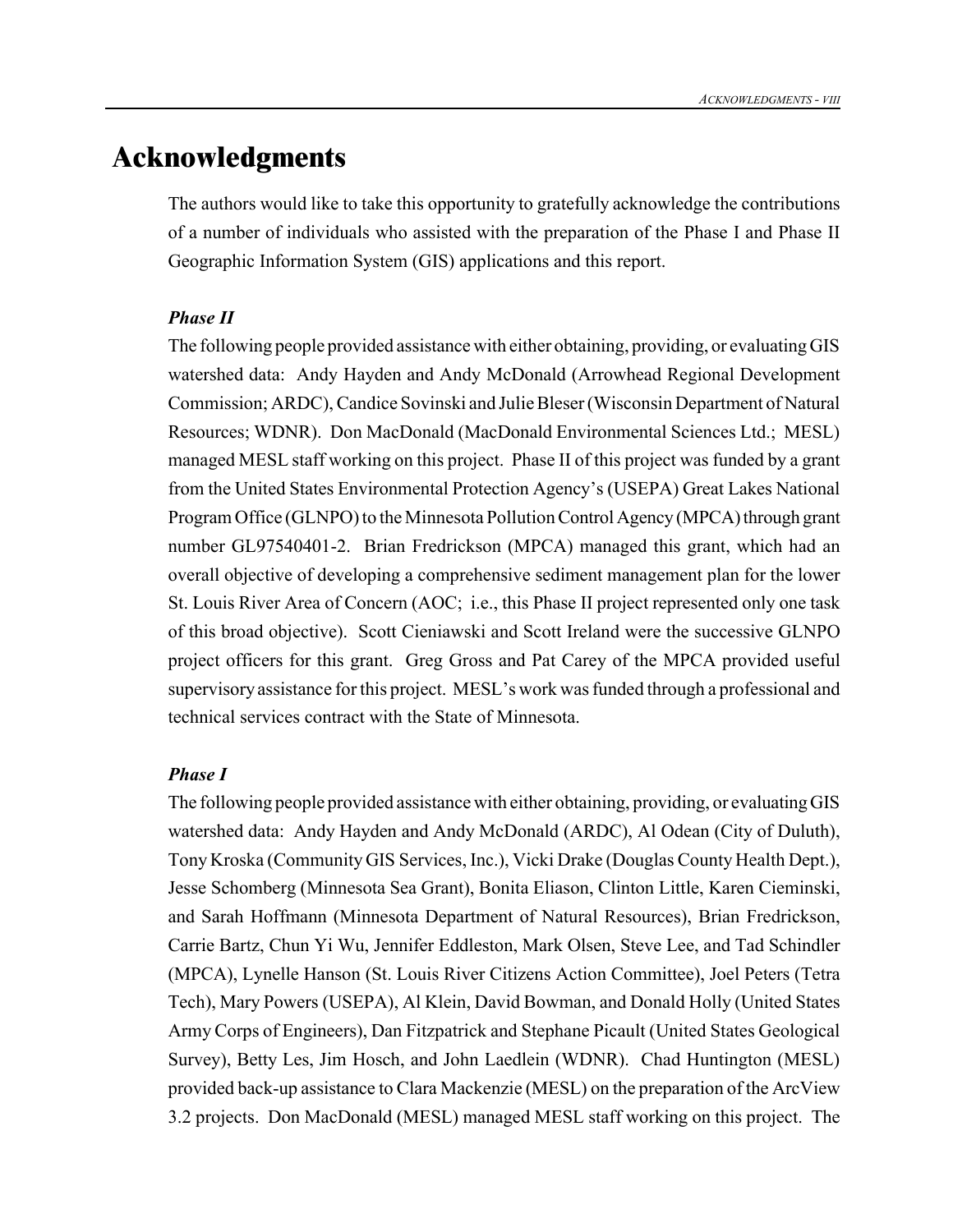authors would also like to acknowledge the many stakeholders that attended the meetings held in Duluth and St. Paul, MN in October 2001. The input of these participants provided valuable information that helped focus the scope and goals of this project. Phase I of this project was funded by a grant from GLNPO to the MPCA through grant number GL97536301-1. Anthony Kizlauskas provided valuable input as the GLNPO project officer for this project. Greg Gross and Marvin Hora of the MPCA also provided useful supervisory andmanagement assistance forthis project. MESL's work was funded through a professional and technical services contract with the State of Minnesota.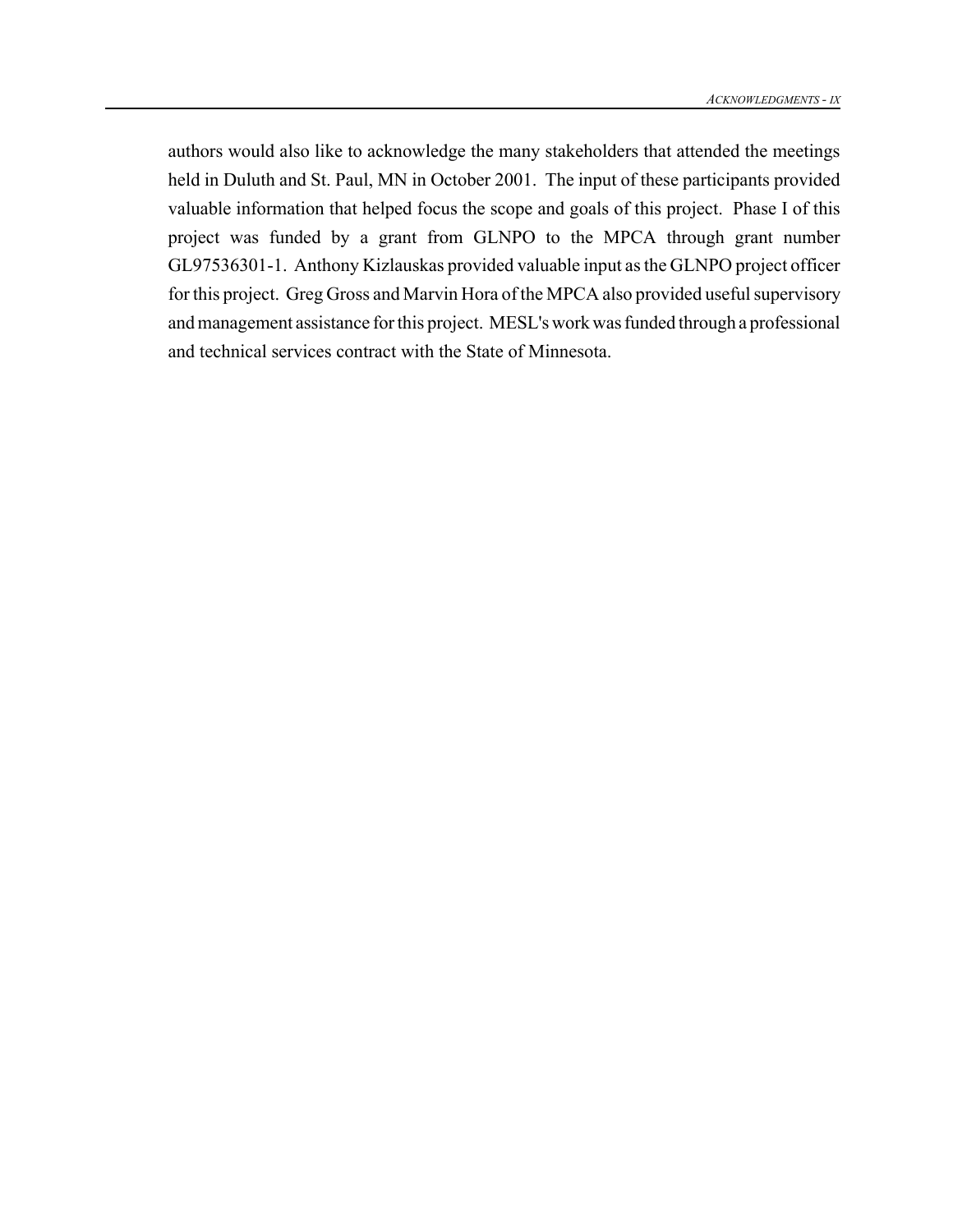## **Chapter 1. Introduction**

The St. Louis River constitutes the second largest tributary to Lake Superior. The headwaters begin in northeastern Minnesota (MN), and the lower estuary, which covers an area of approximately 12,000 acres, bisects the border between Duluth, MN and Superior, Wisconsin (WI; MPCA and WDNR 1992). The lower estuary culminates in the Duluth-Superior Harbor, which is one of the largest inland seaportsin the world and the most heavily used port in the Great Lakes basin.

The middle and lower portions of the estuary support a variety of industrial, commercial, residential, and recreational activities. In addition, these areas provide essential habitats for aquatic organisms (e.g., walleye) and aquatic-dependent wildlife species (e.g., bald eagle). However, aquatic habitats in some of these areas have been adversely affected by economic development of the St. Louis River over the past 130 years.

In 1987, concerns over environmental quality conditions prompted the International Joint Commission (IJC) to designate 43 Areas of Concern (AOCs) in the Laurentian Great Lakes region between the United States and Canada (IJC 1989). The lower 72 nautical kilometers of the St. Louis River from Cloquet, MN to the Duluth, MN and Superior, WI entries to Lake Superior were designated as one of these AOCs. Contaminated sediments contribute to several use impairments in the St. Louis River AOC, including the issuance of fish advisories, restrictions on dredging, and habitat impairments to bottom-feeding organisms. A number of ecosystem health indicators have been selected to support the assessment of sediment quality conditions within the St. Louis River AOC, including sediment chemistry, sediment toxicity, benthic macroinvertebrate community structure, tissue chemistry, the physical characteristics of sediments, and biomarkers in fish (Crane *et al.* 2000). Investigations conducted using data on multiple indicators provide a weight-of-evidence approach for assessing the effects of contaminated sediments on the beneficial uses of this aquatic ecosystem.

As part of the Remedial Action Plan (RAP) process for the St. Louis River AOC, stakeholders identified a need to compile the sediment quality data collected from the St. Louis River in a database format. As a first step, the Arrowhead Regional Development Commission (ARDC) developed a sediment quality database in 1990 that included all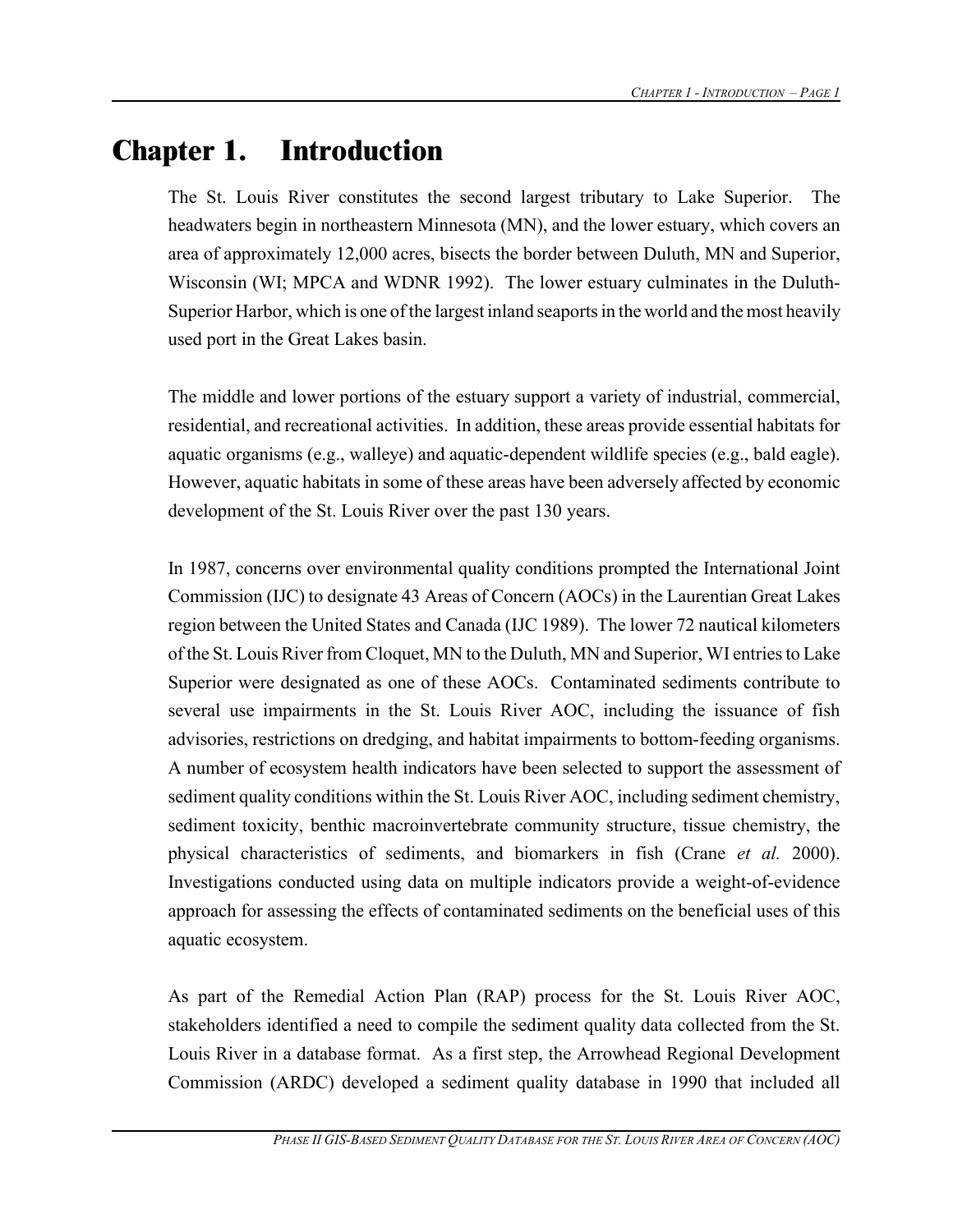available sediment quality data (31 studies) from the early 1970s to 1990 (ARDC 1990). The sources of these studies included the United States Army Corps of Engineers, United States Environmental Protection Agency (USEPA), Minnesota and Wisconsin state agencies, contractors, and university researchers. However, no attempt was made to evaluate quality assurance/quality control (QA/QC) procedures in these studies due to a lack of resources. In addition, accurate locational information was not available for most of these sampling stations so the data could not be plotted on maps based on geographic information system (GIS) software.

A matching sediment chemistry and toxicity database was completed in 2000 to support an evaluation of the predictive ability of numerical sediment quality targets (SQTs) in the St. Louis River AOC (Crane *et al.* 2000; 2002). The Minnesota Pollution Control Agency (MPCA) sought additional funding to expand this Microsoft<sup>TM</sup> (MS) Access database with a wider range of sediment quality data (e.g., bioaccumulation, fish tissue, and additional sediment chemistry and toxicity data). In October 2000, the MPCA obtained a grant from the USEPA's Great Lakes National Program Office (GLNPO) to develop the first phase of a GIS-based sediment quality database for the St. Louis River AOC and an associated GISmapping component [i.e., GIS data were compiled in Environmental Systems Research Institute (ESRI) ArcView 3.2 format]. MacDonald Environmental Sciences Ltd. (MESL) was retained in April 2001 to assist the MPCA with this effort; MESL had developed the previous matching sediment chemistry and toxicity database for the MPCA. A Quality Assurance Project Plan (QAPP) was completed and approved by GLNPO in July 2001 (Crane 2001) so that work could commence on the project. In October 2001, MESL and MPCA staff met with over 60 stakeholders in Duluth and St. Paul to obtain input on the development of this GIS-based database. Stakeholders were asked to identify priority sediment quality indicators, sources of candidate data sets, and key types of GIS data for the St. Louis River watershed (MacDonald *et al.* 2001). Their input was very useful in producing Phase I of the GIS-based sediment quality database (Smorong and Crane 2003; Smorong *et al.* 2003).

Due to the large amount of sediment quality data that have been collected from the St. Louis River AOC since 1990, funding is being obtained by the MPCA and its collaborators in a phased approach to further the development of the GIS-based sediment quality database. The Duluth office of the MPCA recently changed the scope of GLNPO grant number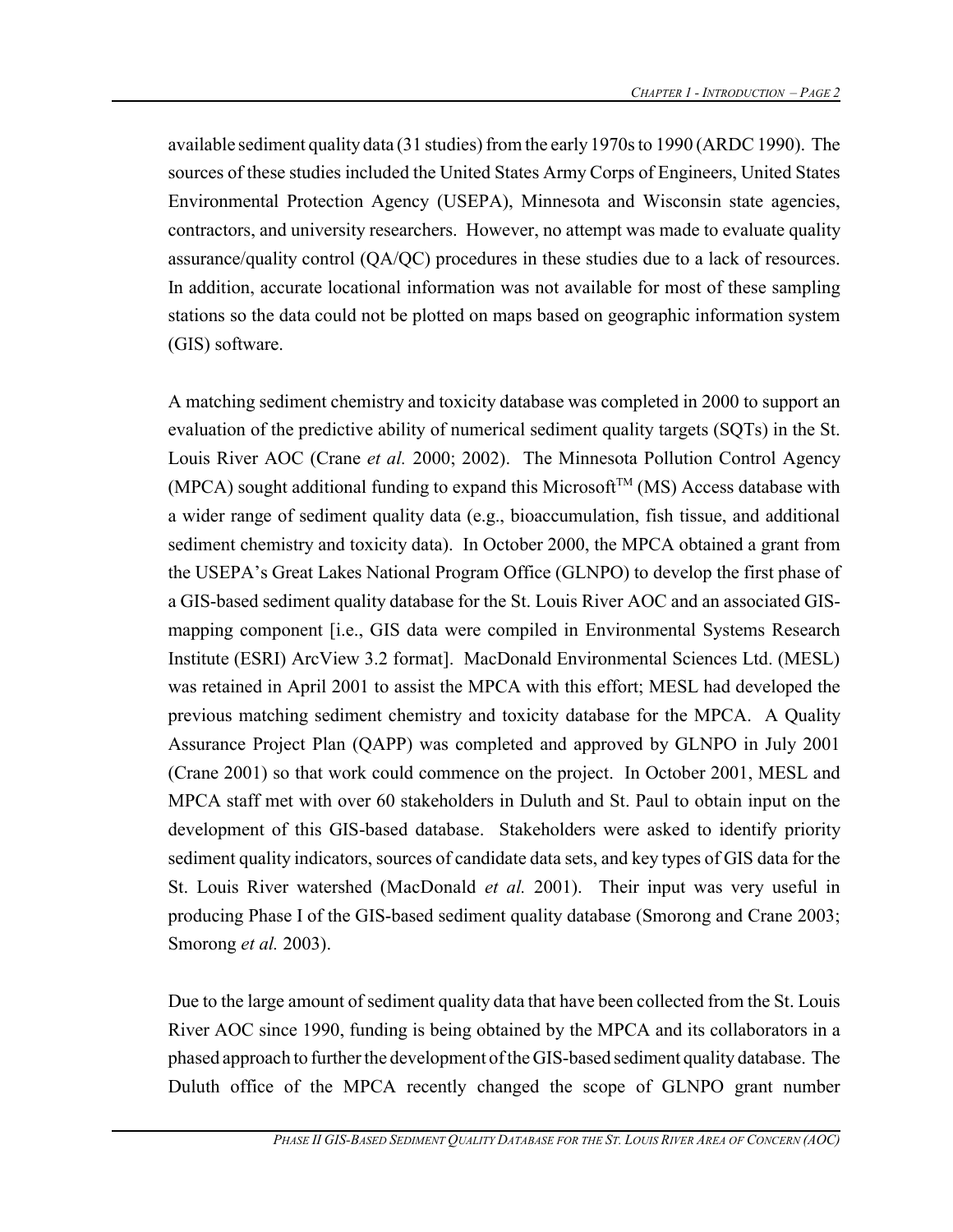GL97540401-2 in order to develop a comprehensive sediment management plan for the lower St. Louis River AOC. Continuation of the GIS-based database (i.e., Phase II) was identified as one task of this grant, for which Judy Crane is the MPCA project manager and Brian Fredrickson is the MPCA grant manager. MESL was retained in September 2003 to complete additional Phase I tasks and to conduct the Phase II updates of the GIS-based database and ArcView 3.2 projects. In addition, MESL was tasked with converting the ArcView 3.2 projects to a version compatible with a more recent version of ESRI's mapping software (i.e., ArcMap 8.3). A QAPP was completed and approved by GLNPO in May 2004 (Crane 2004) so that work could begin.

Phase III of the GIS-based sediment quality database was initiated in September 2004 through a grant from Minnesota's Lake Superior Coastal Program to the MPCA (grant/project manager is Judy Crane); MESL has been retained to work on this project. Additional sediment quality data sets from the Minnesota portion of the AOC will be added to the Phase III database. The St. Louis River Citizens Action Committee (CAC) in collaboration with the MPCA, Wisconsin Department of Natural Resources (WDNR), and MESL will submit a grant application to the Wisconsin Coastal Management Program in November 2004 to propose conducting Phase IV of the GIS-based sediment quality database. If funded, this project would begin in July 2005 under the project management of Judy Crane (MPCA); additional sediment quality data sets from the Wisconsin portion of the AOC would be added to the database under this proposed phase. In addition, the ArcView 3.2 projects and ArcMap 8.3 map documents would be updated with additional GIS data under the proposed Phase IV project. The expanded database, and associated GIS-mapping components, will support the assessment, preservation, and restoration of the lower St. Louis River AOC and adjoining Lake Superior ecosystems.

The purpose of this Help Section for ArcView Users is to provide an overview of the GIS component of this project, a summary of the updates that were completed as part of the Phase II effort, and general instructions for displaying the GIS data compiled in the ArcView 3.2 projects and ArcMap 8.3 map documents. The Help Section is organized into eight chapters and is indexed in such a way as to provide a quick reference guide for users. For more detailed information regarding the content and organization of the GIS-based sediment quality database and GIS mapping applications, users should refer to the accompanying Technical Documentation (Smorong *et al.* 2004). The Technical Documentation is available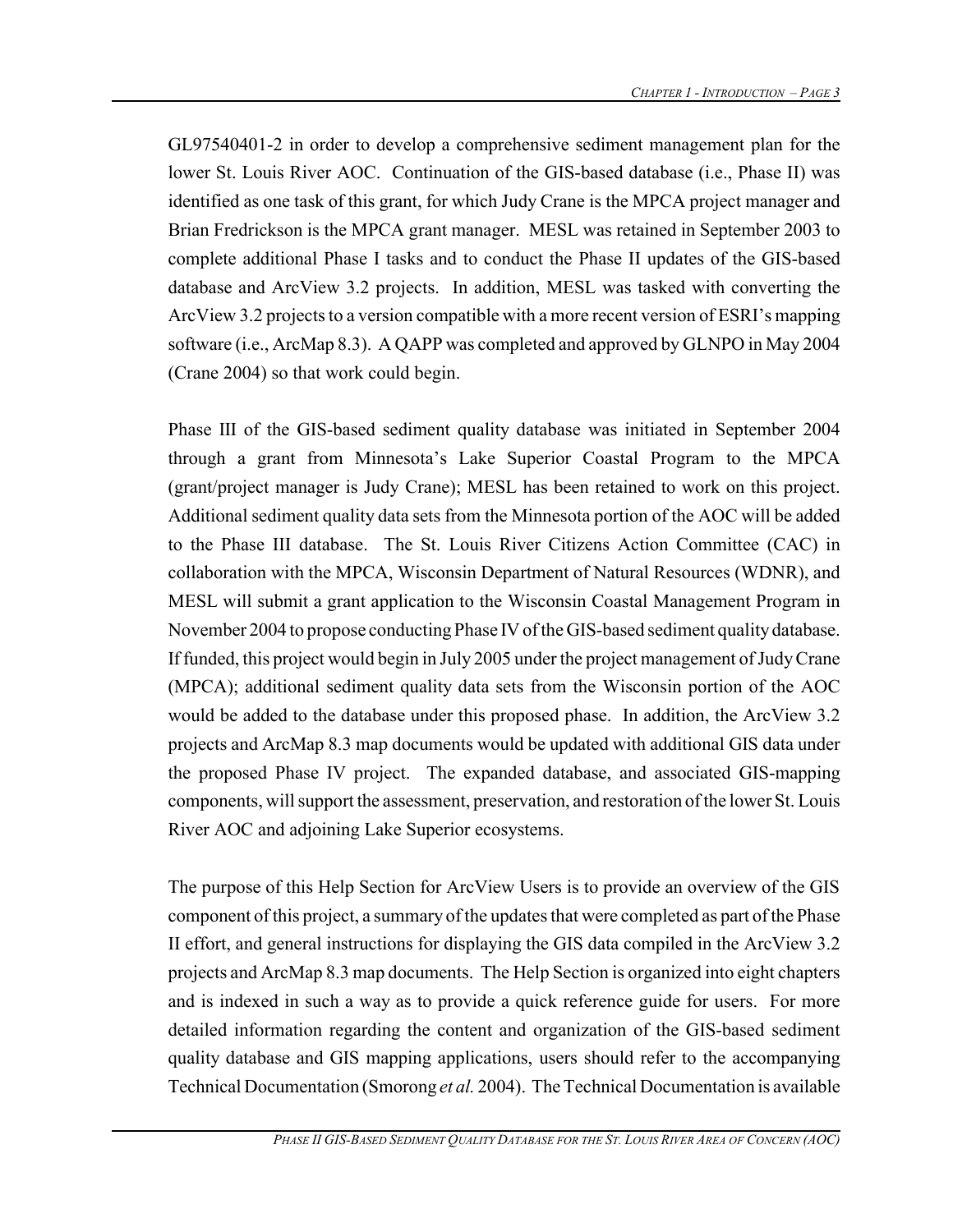upon request by contacting Judy Crane (MPCA) at 651-297-4068 (voice), 651-297-7709 (fax), or  $judy.crane@pca.state.mn.us$  (email).

*Usersshould note that this Help Section is not meant to replace formal training in the use ofESRI'sArcView3.x and ArcView 8/9 software. ESRI provides formal training sessions, a detailed built-in Help Section, as well as on-line technical support for ArcView 3.x and ArcView 8/9 users (see their web site at: http://www.esri.com/). Users should refer to these information sources for detailed guidance on the use of ArcView 3.x and ArcView 8/9 software.*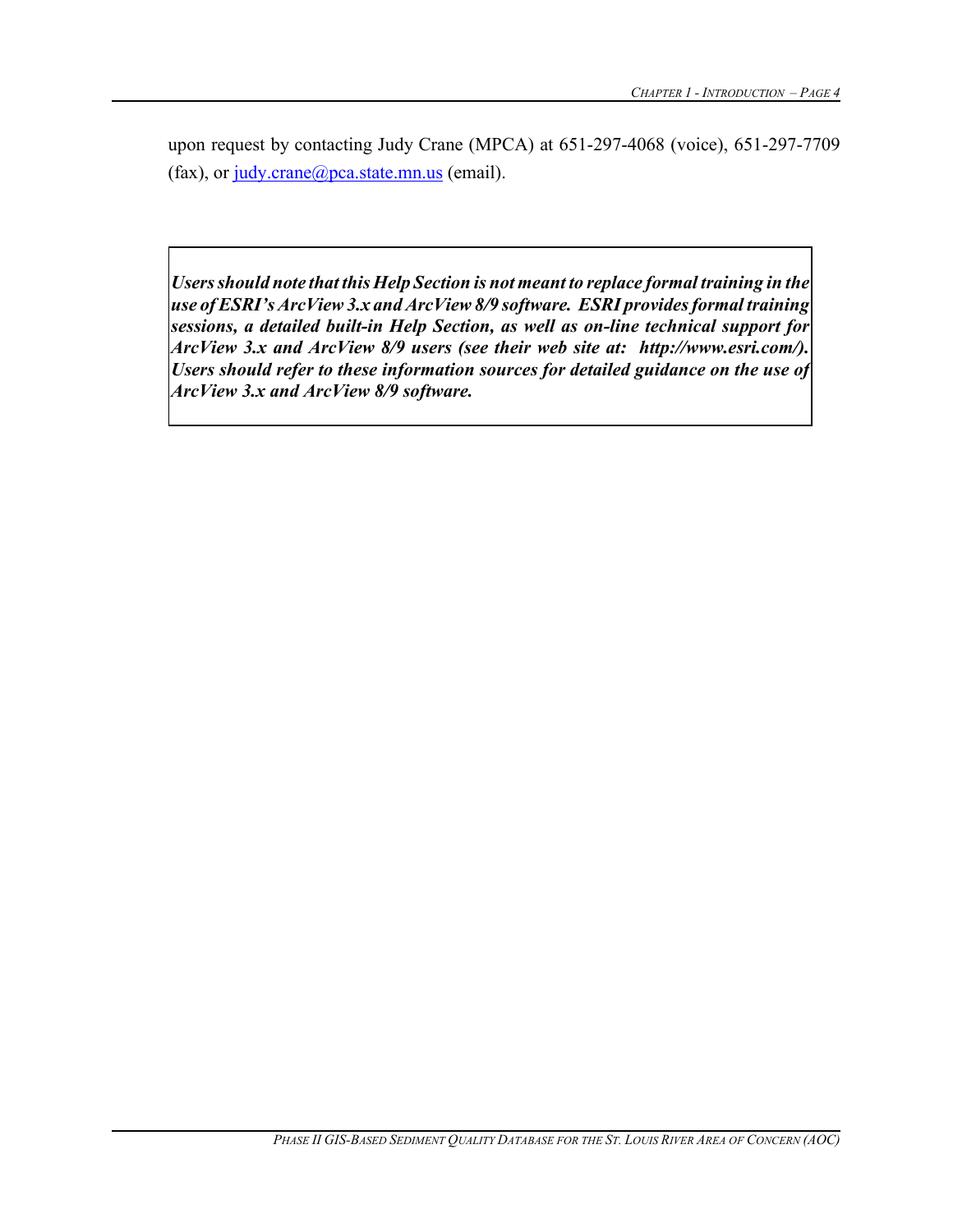## **Chapter 2. Summary of Phase II Updates**

This chapter is intended to provide database users with a summary of the changes and additions that have been incorporated into the GIS mapping applications during Phase II of the project. As such, the additional GIS data sets that have been included during this phase of the project are described. In addition, the conversion of the ArcView 3.2 projects to the newer software version (ArcMap 8.3 map documents) is described in terms of the rationale for undertaking the conversion, and the differences that now exist between the two GIS mapping applications.

### **2.1 Additional GIS Data Included**

The ten new watershed GIS data sets that have been incorporated as part of the Phase II effort are listed and described in Table 1. This table identifies the project that the new data set was incorporated into and provides a briefsummary of the GIS data set. More information about these data sets isincluded in Tables 2 through 11 (which provide a summary of the GIS data included in each of the GIS maps), including important information about each individual data set [i.e., details about the data source, how the data were accessed, any errors or problems that have been identified, and where the data and associated metadata are located on the project compact disks (CDs)]. The data sets that were incorporated during Phase II of the project are identified in Tables 2 through 11 with an asterisk in the 'Theme Name' column.

*Usersshould note that it was beyond the scope of this project to correct errorsin the GIS attribute data. Please refer to Chapter 6 for more details regarding how known inaccuracies in the GIS data were handled.*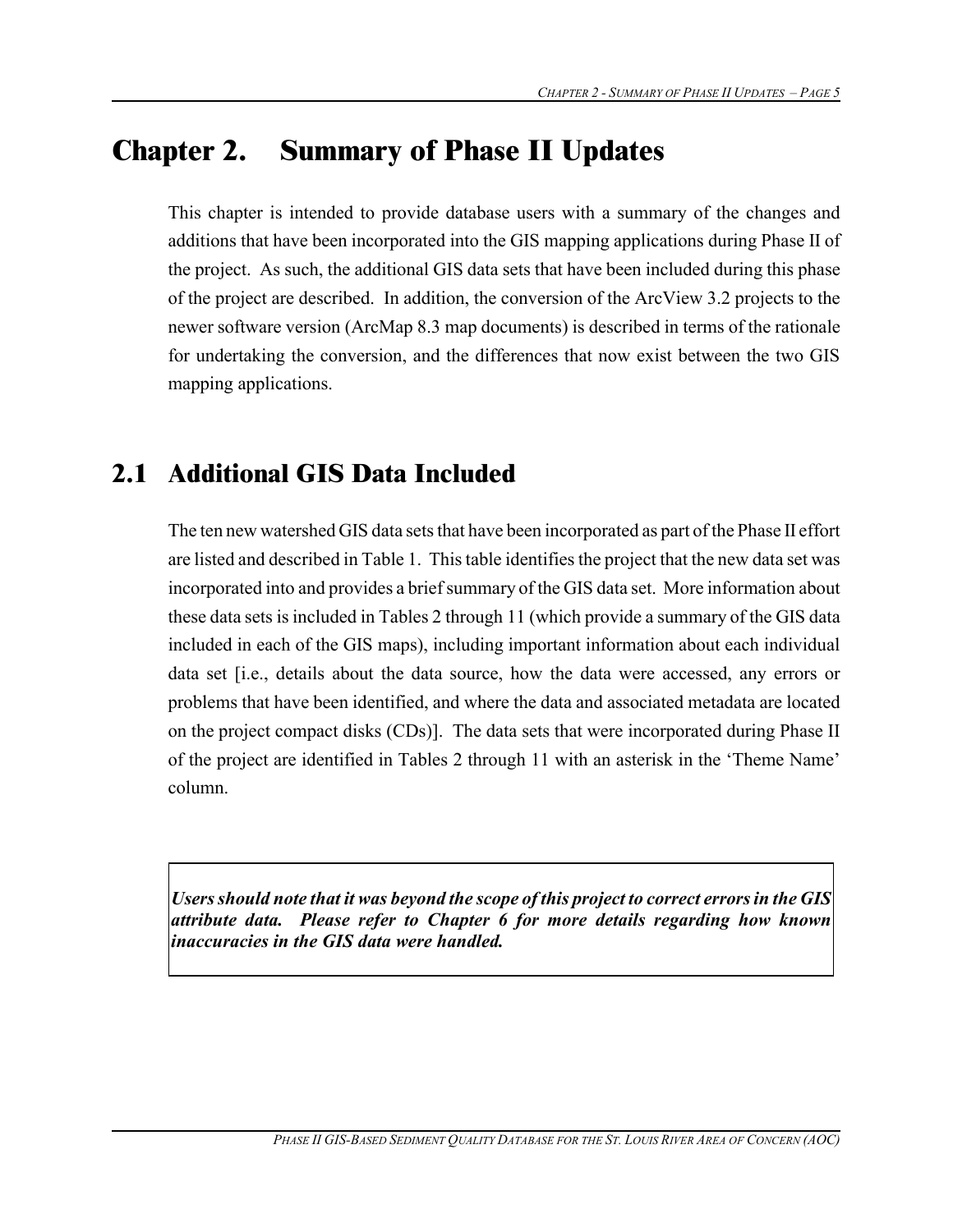## **2.2 Conversion of ArcView 3.2 Projects to ArcMap 8.3 Map Documents**

During Phase I of this project, GIS data was compiled into ten ArcView projects (the terminology used to describe an electronic representation of a map) using ESRI's ArcView 3.2 software. Since the completion of the Phase I portion of the project, ESRI has released ArcView 8/9, which is an updated GIS application that is quite different from ArcView 3.x. The ArcView 8/9 software has a new format and new features, with many new tools and options available. Importantly, many of the tasks are executed using methods different from those available in ArcView 3.x. In addition, ArcView 8/9 integrates three applications: ArcCatalog, ArcToolbox (which are new applications), and ArcMap (which is the primary application, and the most similar to ArcView 3.x).

The ArcView 3.2 projects were converted to ArcMap 8.3 map documents, to take advantage of the features offered by the more updated version of ESRI's GIS software. In ArcMap 8/9, 'map documents' (equivalent to the ArcView 3.x 'project') are the files used to store information such as data frames (similar to ArcView 3.x views), graphs, tables, and layouts. Each of the ten projects that were produced in ArcView 3.2 was converted to ArcMap 8.3 map documents. As there are few differences between the two versions, database users can utilize either of the GIS applications to obtain the underlying GIS data.

One difference between the two versions of the GIS applications is the interpretation of the National Oceanic and Atmospheric Administration's (NOAA) Coastal Services Center Coastal Change Analysis Program (C-CAP) data that are presented in the Land Use project (the organization of the GIS data into different projects will be described in more detail in Chapter 3 of thisreport). The Coastal Services Center developed an ArcView extension that allows for the interpretation of land cover and change analysis data (i.e., the C-CAP Legend Handler). Unfortunately, ArcView 8/9 does not support extensions that were developed for ArcView 3.x. So although the C-CAP data are included in the ArcMap 8.3 version, the C-CAP legend handler is not available to assist the user in interpreting the data. For ArcView 8/9 users that have access to the Spatial Analyst extension, the Coastal Services Center is in the process of developing a Data Handler extension that will enhance the users ability to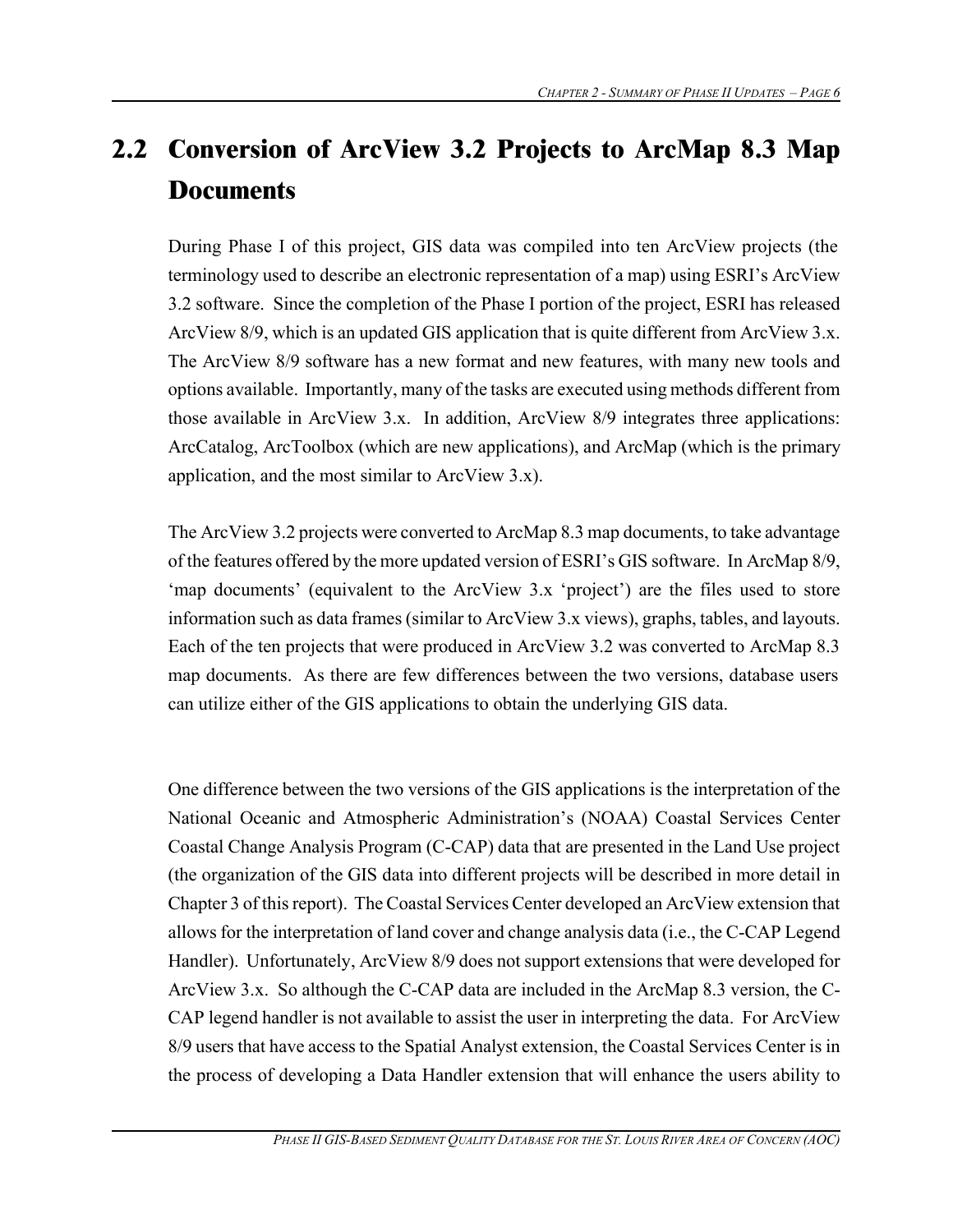access and manipulate the C-CAP land cover and change analysis data. This tool can be accessed from the following website: www.csc.noaa.gov/crs. Users who do not have Spatial Analyst may want to check the Coastal Services Center website periodically to check for updates to the Legend Handler extension.

One other difference that should be noted is the creation and use of 'layers' in the ArcMap 8.3 map documents (a layer is similar to a 'theme' in ArcView 3.x; it references geographic data stored in a data source and defines how to display it). To provide background, the ArcView 3.2 projects were specifically designed so that each shapefile would retain its legend properties when added to a view or project. This enables GIS users to create their own maps using the data that were compiled during this project, and retain the legend properties that were generated. This functionality is important because the legend properties define how the data are displayed, which is often critical for the correct interpretation of the data. Unfortunately, certain legend properties (e.g., selected symbols, fills) do not import directly into ArcMap 8/9. For shapefiles for which this occurred, the legends were updated in ArcMap 8.3 and a 'layer' file was saved. The layer file makes it possible for ArcMap 8/9 users to add the theme to a new map document or data frame and retain the legend properties. However, the user should note that there is currently no documentation as to which themes have associated layer files (i.e., the ArcView user will not know that the shapefile legend properties do not display in ArcMap 8.3 until the shapefile is added to a new data frame or map document). However, the layer files that were created were saved in the same subdirectory as the associated shapefile, which will be obvious when the user is adding data to a data frame.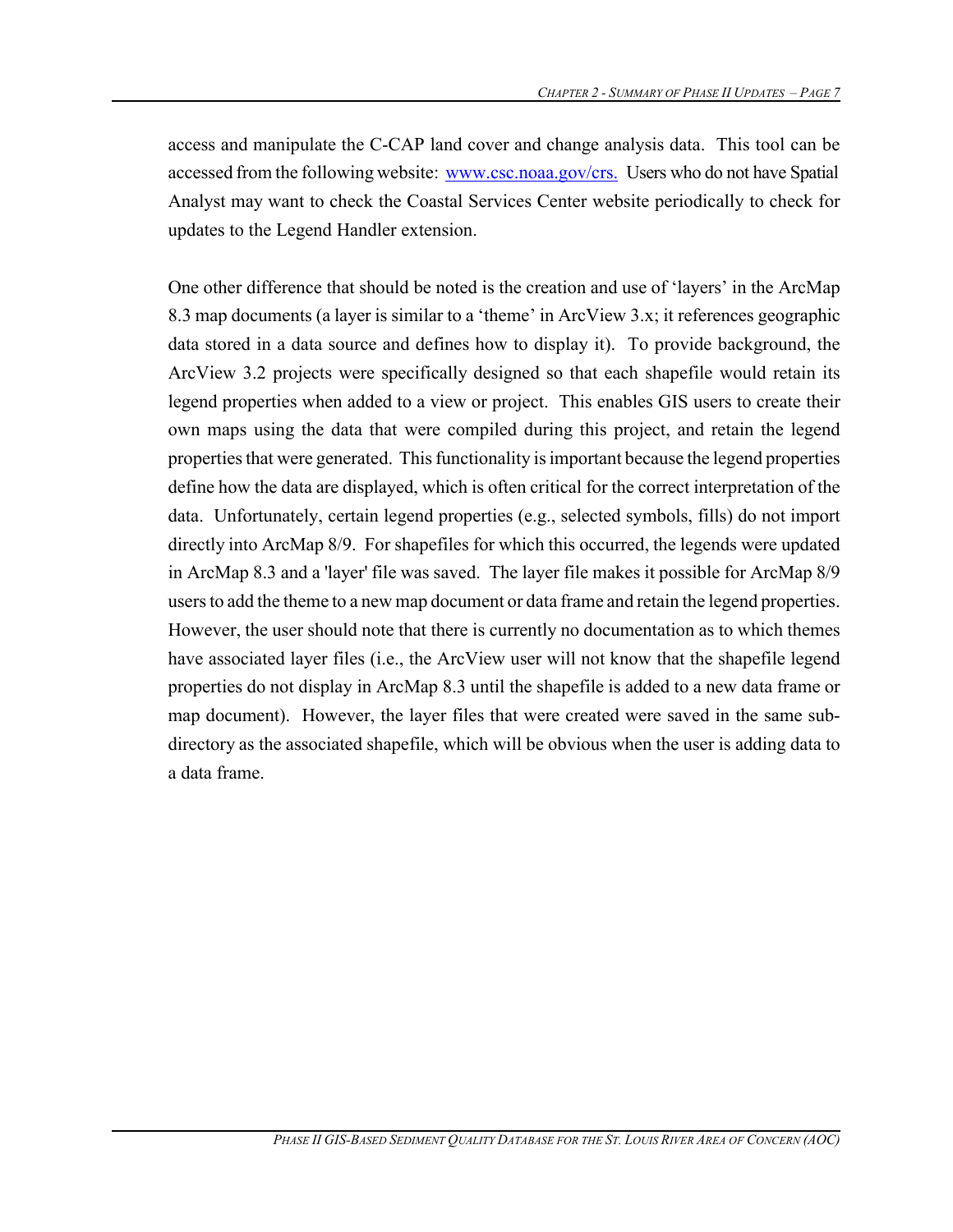## **Chapter 3. Description of the GIS Component of the Project**

This chapter is intended to provide users with a detailed description of the GIS component of the project. As such, this chapter includes a discussion of the types of GIS data included in ten ArcView 3.2 projects and ArcMap 8.3 map documents and how these data are organized on the project CDs, as well as a listing of the individual data sets.

## **3.1 Organization of GIS Data on the Project CDs**

#### **3.1.1 ArcView 3.2 Projects and ArcMap 8.3 Map Documents**

The GIS data that were compiled have been organized into ArcView 3.2 projects and ArcMap 8.3 map documents (i.e., files in which work in ArcView is stored). The ArcView 3.2 projects are also compatible with other versions of ArcView 3.x. In addition, the ArcMap map documents are compatible with other versions of ArcMap 8.x or 9.x. As mentioned in Section 2.2, the ArcView 3.2 projects and ArcMap 8.3 map documents have been developed to be functionally equivalent (i.e., users may access either one or the other GIS application, but do not need to refer to both versions). Accordingly, the remainder of this document will refer to both the ArcView 3.2 projects and the ArcMap 8.3 map documents as 'GIS maps' unless the topic necessitates referring to one or the other specifically.

Nine GIS maps were created for the following themes: contaminated areas, ecological areas, geographic features, hydrology, land use, recreation, USEPA Inland Sensitivity Atlas, water quality, and water use. In addition, a GIS map that included a black and white version of the basemap was created. All of the data sources represented in these ten GIS maps are in the Universal Transverse Mercator (UTM) Zone 15 North American Datum (NAD) 83 map projection. Users should note that all changes to labeling, theme order, magnification, etc. (i.e., display changes) are saved when the GIS maps are saved. Therefore, it is recommended that users work in a copy of the GIS maps so that the original format and/or display is always available.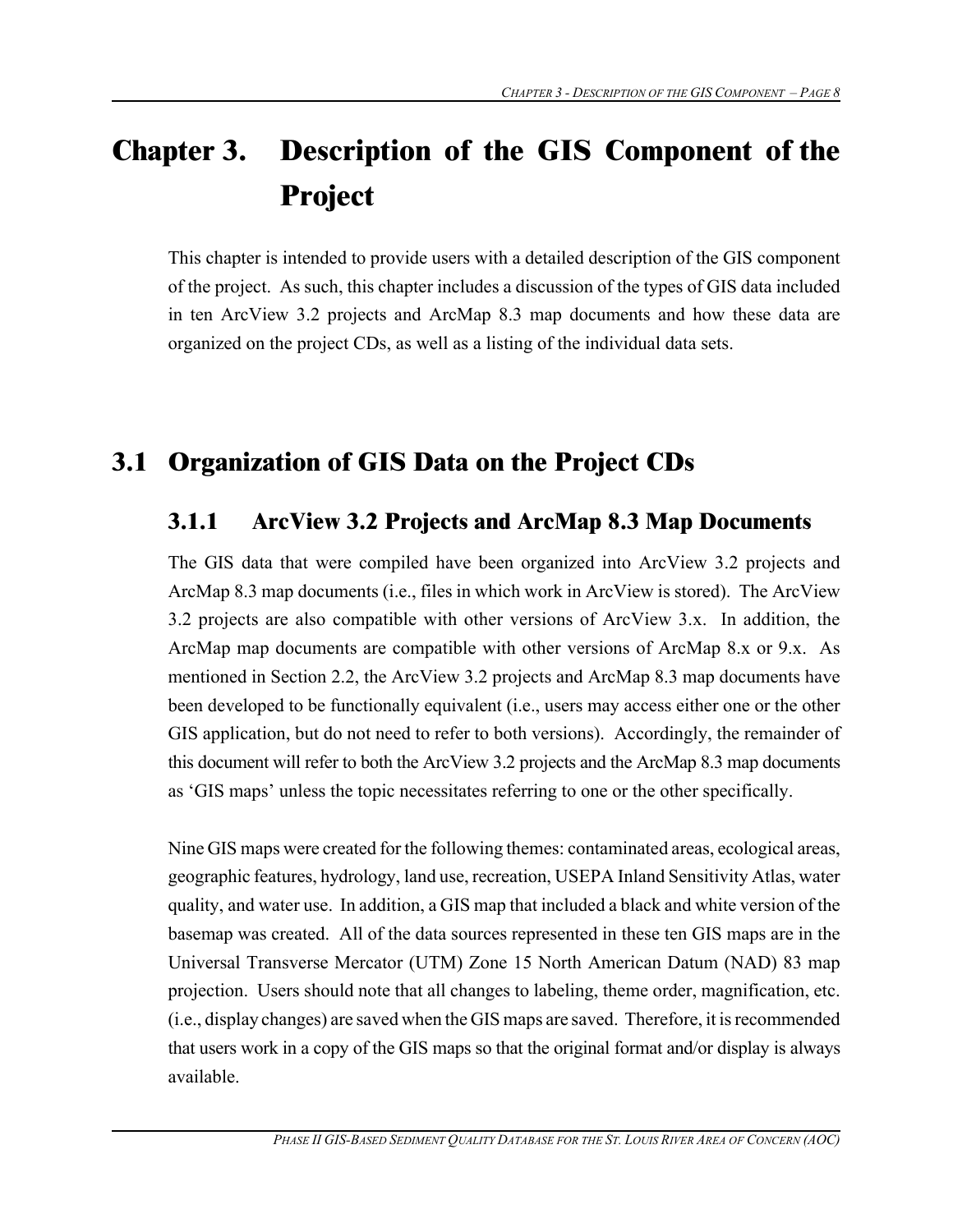#### **3.1.2 Spatial Data**

The GIS applications are comprised of spatial data (i.e., geographic data that stores the geometric location of particular features, along with attribute information describing what these features represent). Spatial data are also known as digital map or digital cartographic data. Spatial data are georeferenced to known locations on the Earth's surface. Spatial data accurately records geographic locations by employing a specific coordinate system, unit of measurement, and map projection. The GIS maps included on the project CDs include the following types of spatial data: image data [aerial photographs and scanned United States Geological Survey (USGS) topographic maps], shapefiles, and layers.

#### **3.1.3 Accessory Information**

An ArcView extension prepared by NOAA has been included on project CD #1 (see Section 4.1.2 for installation instructions). The C-CAP Legend Handler extension allows users to manipulate the display of NOAA's C-CAP land cover and change data in ArcView 3.x. The C-CAP land cover and change data can be viewed in the Land Use project. This image data set has associated metadata and instructions for effectively using the C-CAP Legend Handler [included on project CD  $#1$ , in the same sub-directory as the associated shapefile (i.e., "C:\STLR\_GIS Project\Shapefiles")].

In addition, when metadata were available for spatial data, this information was included on the project CDs, in the same sub-directory as the associated shapefile (i.e., "C:\STLR\_GIS Project\Shapefiles"). See Section 3.2 for more information regarding how the GIS data are organized on the project CDs, and how this information has been indexed.

#### **3.1.4 Basemap of the St. Louis River Area of Concern**

Three different basemaps (i.e., a planning level set of data) were compiled in each of the ten GIS maps. Each GIS map includes three views of different basemaps. The view named "Orthophotos" includes digital orthographic aerial photographs (image data); the view named "Quad maps" includes USGS digital orthographic topographic maps (image data); and, the remaining view (the main view) includes a basemap comprised of several basic line and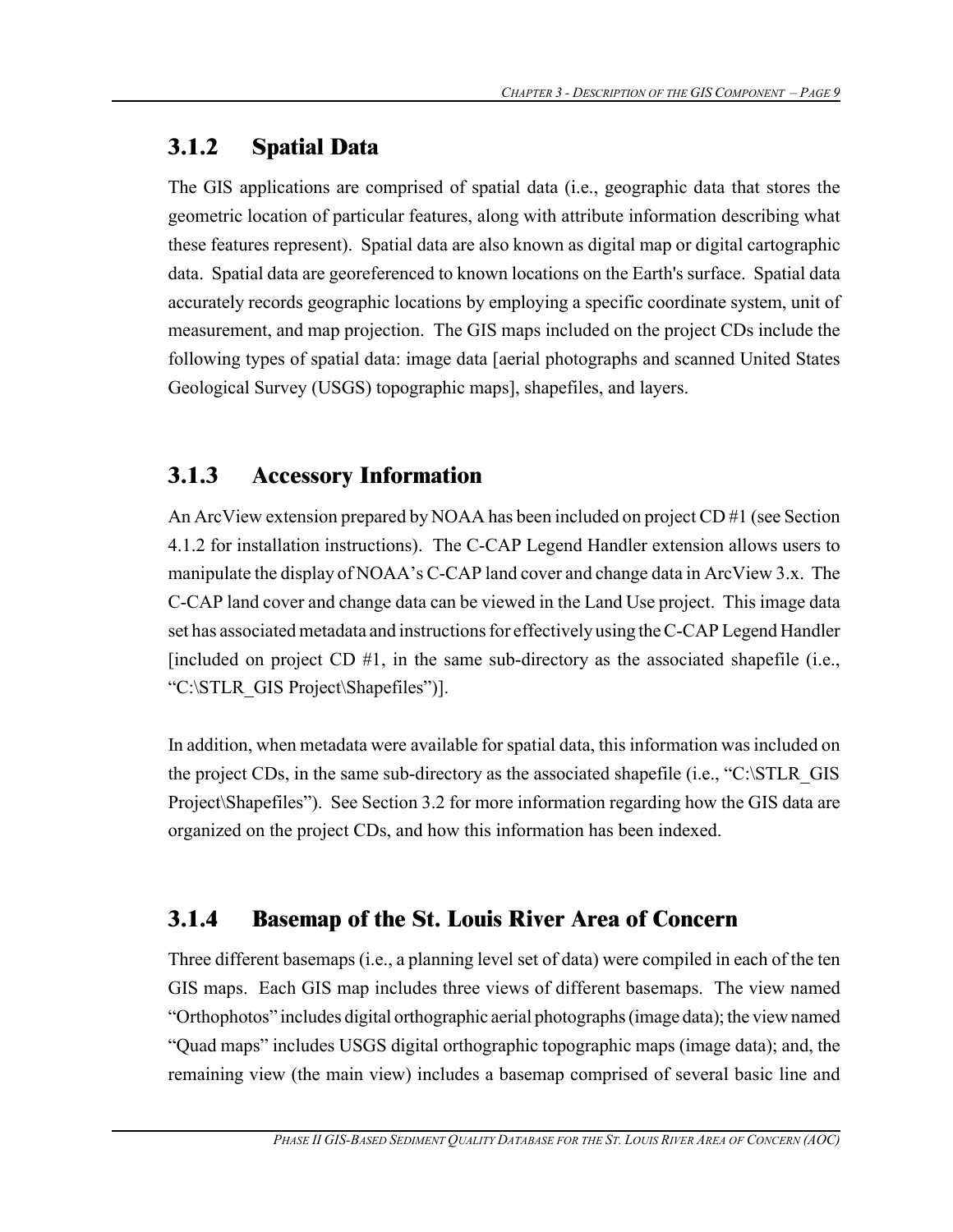polygon shapefiles. Note that the image files are large and slow down ArcView's refresh rate substantially. As such, users are afforded quick access to each of the three basemaps, as any or all of the orthophotos or quad maps can be incorporated into the main view (i.e., the view that contains the feature geographic data). To incorporate the orthophotos or quad maps in the main view of the ArcView 3.2 projects:

- 1. Use the "Quad map index" theme to determine the relevant images to include;
- 2. Open the "Orthophotos" or "Quad Maps" view;
- 3. Select the desired image in the view's Table of Contents (i.e., make it active);
- 4. Click on "Copy themes" under the "Edit" menu;
- 5. Return to your main view and click on "Paste themes" under the "Edit" menu; and,
- 6. The image will be added to the top of the Table of Contents. Move the image to the bottom of the Table of Contents (click on it and drag it down).

To incorporate the orthophotos or quad maps in the main data frame of the ArcMap 8.3 map documents:

- 1. Use the "Quad map index" theme to determine the relevant images to include;
- 2. Activate the "Orthophotos" or "Quad Maps" data frame (right click on the data frame in the Table of Contents and select 'activate');
- 3. In the Table of Contents, select the desired image in the "Orthophotos" or "Quad Maps" data frame;
- 4. Right click and select "Copy";
- 5. Click on the main data frame, right click, and select "Paste layer"; and,
- 6. The image will be added to the top of the Table of Contents for the main data frame. Move the image to the bottom of the Table of Contents (click on it and drag it down).

## **3.2 GIS Data Included**

The watershed GIS data included in the ten GIS maps are listed and described in Tables 2 through 11. Table 1 provides a summary of the GIS data that were incorporated into the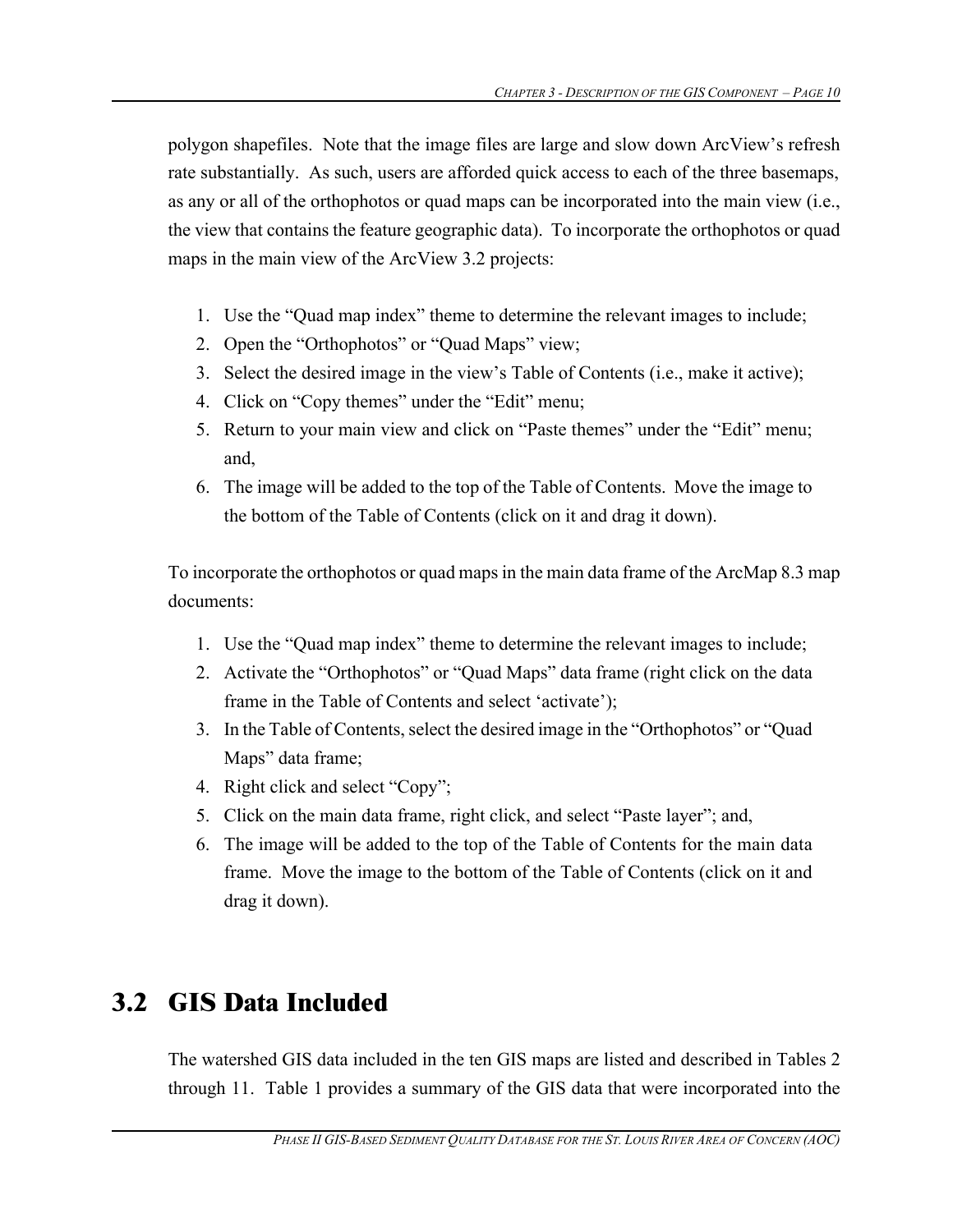various GIS maps as part of the Phase II effort. These tables provide important information about each individual data set, such as details about the data source, how the data were accessed, any errors or problems that have been identified, and where the data and associated metadata are located on the project CDs.

*Users should note that it was beyond the scope of this project to correct errors in the GIS attribute data. Please refer to Chapter 6 for more details regarding how known inaccuracies in the GIS data were handled.*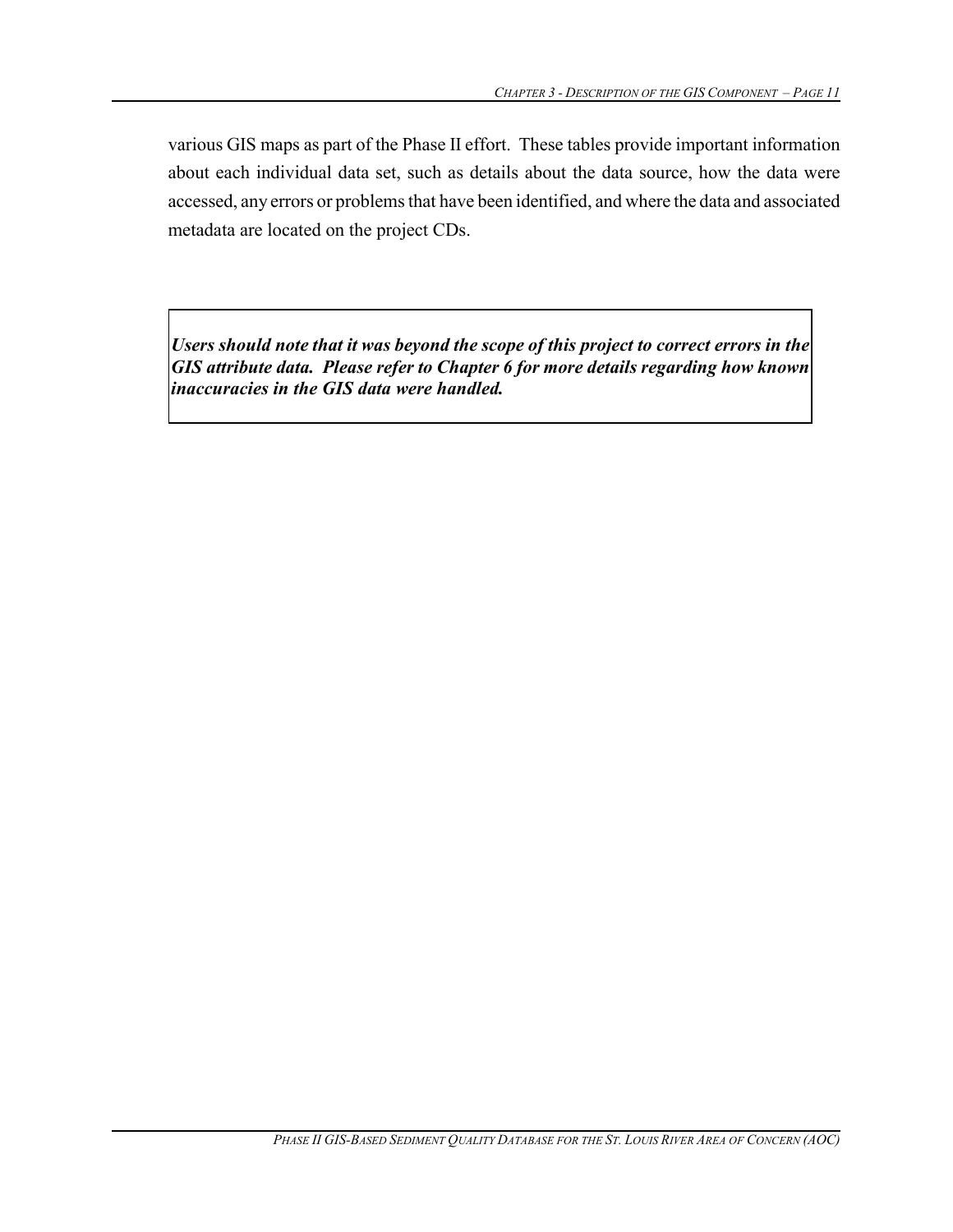## **Chapter 4. Instructions for Displaying Data**

This chapter provides general guidance for displaying the data contained in the GIS maps and for using specific ArcView 3.x or ArcMap 8/9 tools and functions to manipulate the GIS maps.

## **4.1 Setting up the GIS Application to Run on a Personal Computer**

#### **4.1.1 Set-up Instructions**

In order for the data to display correctly in ArcView 3.x, the files saved on the project CDs must be copied to specific sub-directories. The following set-up instructions are relevant to personal computers that have ArcView 3.x locally installed (i.e., these instructions will need to be modified for personal computers that have ArcView 3.x installed on a network).

- 1. Copy the contents of project CD #1 directly onto the hard drive. The resulting pathway must be "C:\STLR\_GIS Project\....".
- 2. Copy the two folders ("ccap\_nad83" and "Quads\_Orthophotos") on project CD #2 into the "C:\STLR GIS Projects\Shapefiles\Land Use Information" subdirectory.

Note that some ArcView installations may create a problem with viewing the NOAA C-CAP land use and change analysis data. In the main view (i.e., Land Use) of the Land Use project (ArcView 3.2), there should be three themes that appear near the bottom of the Table of Contents: CCAP Land Cover 1995; CCAP Land Cover Change 1995-2000; and, CCAP Land Cover 2000. If these themes are not included in this view, they can be added by clicking the 'Add Theme' button, selecting 'Image Data Source' in the 'Data Source Types:' drop-down list, navigating to the following sub-directory "C:\STLR\_GIS Project\Shapefiles\Land\_Use Information\ccap\_nad83", and adding the following files: ccaplu95.img, ccaplu00.img, and ccaplu95-00.img.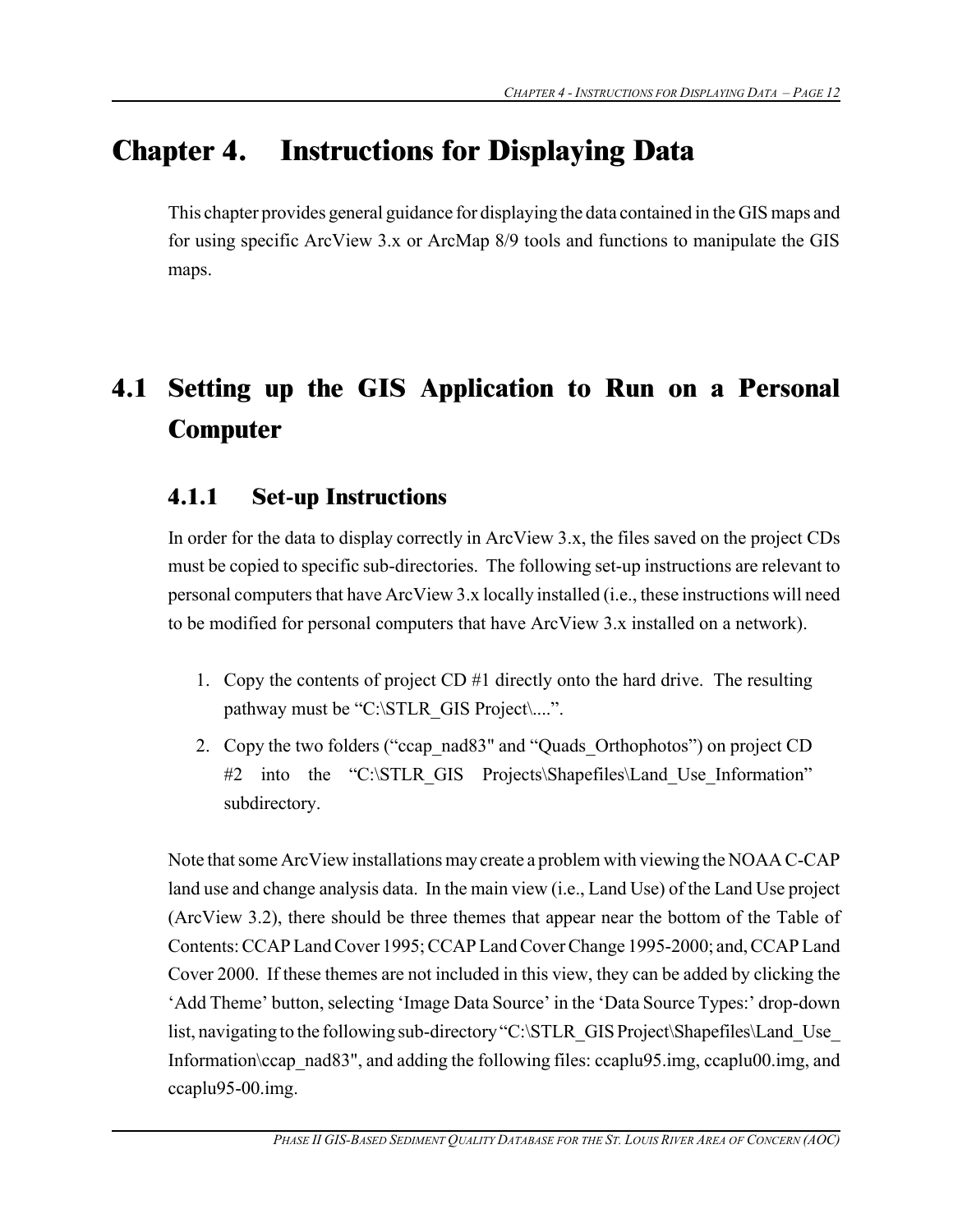For ArcMap 8.3 users, it is not necessary to save the GIS data to a specific subdirectory on the hard drive.

#### **4.1.2 Installing the Extension**

The Land Use project has several shapefiles that need an extension in order to be viewed. The C-CAP Legend Handler extension is a tool that provides options for displaying and viewing NOAA's C-CAP land cover and change analysis data. The extension (ccaplegendhandler.avx) is saved in the following subdirectory on project CD #1: "C:\STLR\_GIS Project\Extensions". Information about the C-CAP land cover data set and instructions for using the C-CAP Legend Handler are saved in the following sub-directory and file: "C:\STLR\_GIS Project\Shapefiles\Land Use\Information\ccap\_nad83\ ccaplegendhandler\_about.pdf".

Copy and paste the "ccaplegendhandler.avx" file into the following subdirectory: "C:\ESRI\AV\_GIS30\ARCVIEW\EXT32\". In the main View of the Land Use project, enable the extension by clicking on "Extensions" under the "File" menu, and clicking the check box next to the "C-CAP Legend Handler" item. When the extension is enabled, there will be a menu item called "C-CAP Legend Handler" in the View window. Options for using this tool can be viewed by selecting "Menu definitions".

For ArcMap 8.3 users, it is not necessary to follow these instructions, since ArcMap 8.3 does not support this extension (see Section 2.2 for more details).

## **4.2 Opening a Project/Map Document; Opening a View/Data Frame**

#### **4.2.1 ArcView 3.x**

Open ArcView 3.x by double clicking the desktop icon. In the "Welcome to ArcView GIS" window select "Open an existing project". Next, navigate to "C:\STLR GIS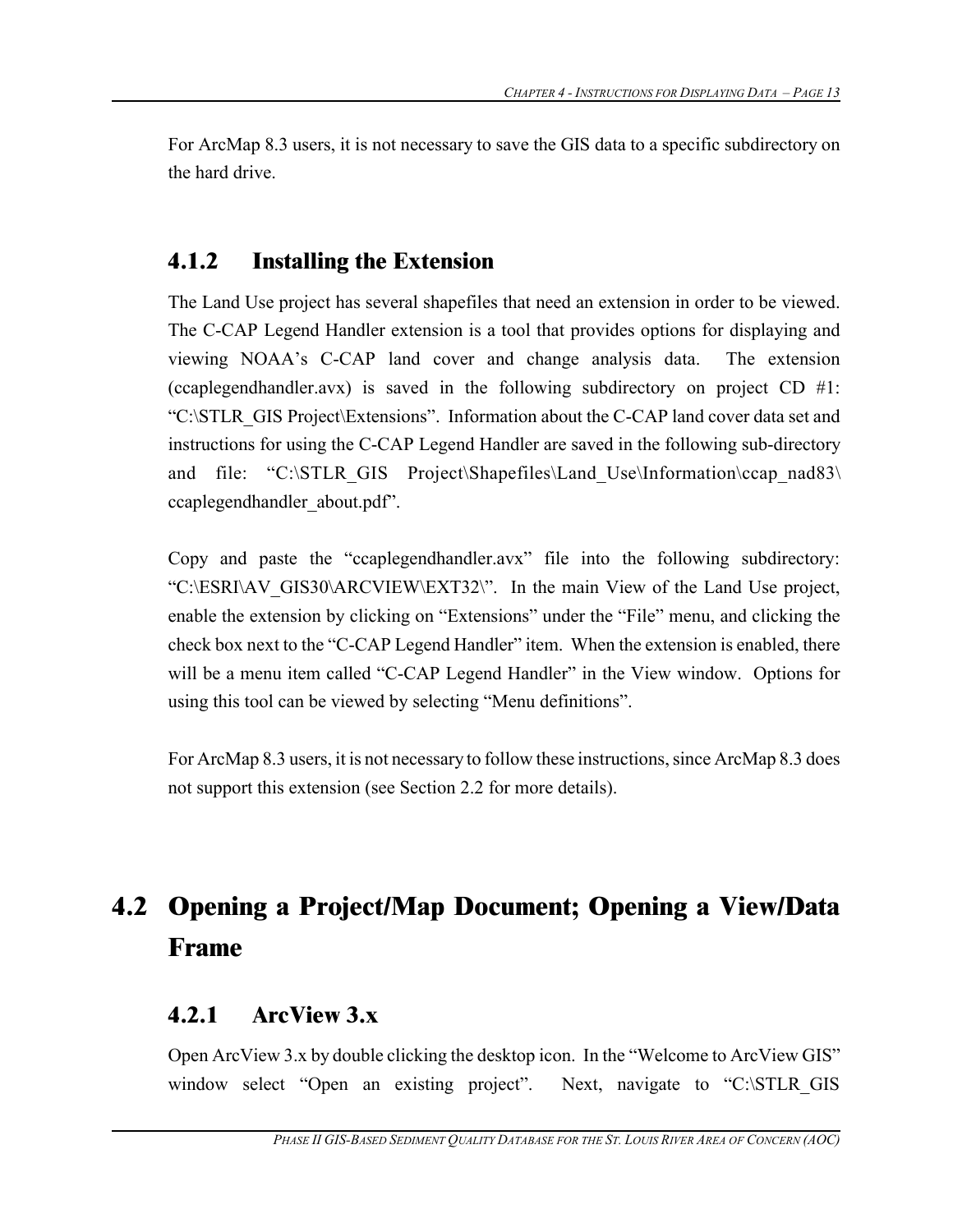Project\Projects" and select a project file (e.g., Contaminated Areas.apr). In the Project window, activate the **Views** option (from the list on the leftside of the window), and doubleclick on the name of the view of interest (e.g., Contaminated Areas).

#### **4.2.2 ArcMap 8/9**

Open ArcMap 8/9 by double clicking the desktop icon. In the "ArcMap" window select "An existing map". Next, navigate to "C:\STLR\_GIS Project\Projects" (or wherever the data have been saved) and select a map document file (e.g., Contaminated Areas.mdx). The map document opens to the Contaminated Areas data frame (data frames are listed in the Table of Contents as main sub-headings). To activate a different data frame, right click on the data frame and select 'Activate'.

## **4.3 Themes/Layers**

### **4.3.1 ArcView 3.x**

A theme is a set of geographic features in a view that represents a source of geographic data (e.g., spatial data such as an ArcView shapefile), or an image data source (e.g., a satellite photograph).

#### **4.3.2 ArcMap 8/9**

Geographic information on a map is displayed as layers, with each layer representing a particular type of feature, such as a stream, lake, highway, political boundary, or wildlife habitat. Layers are listed in the Table of Contents.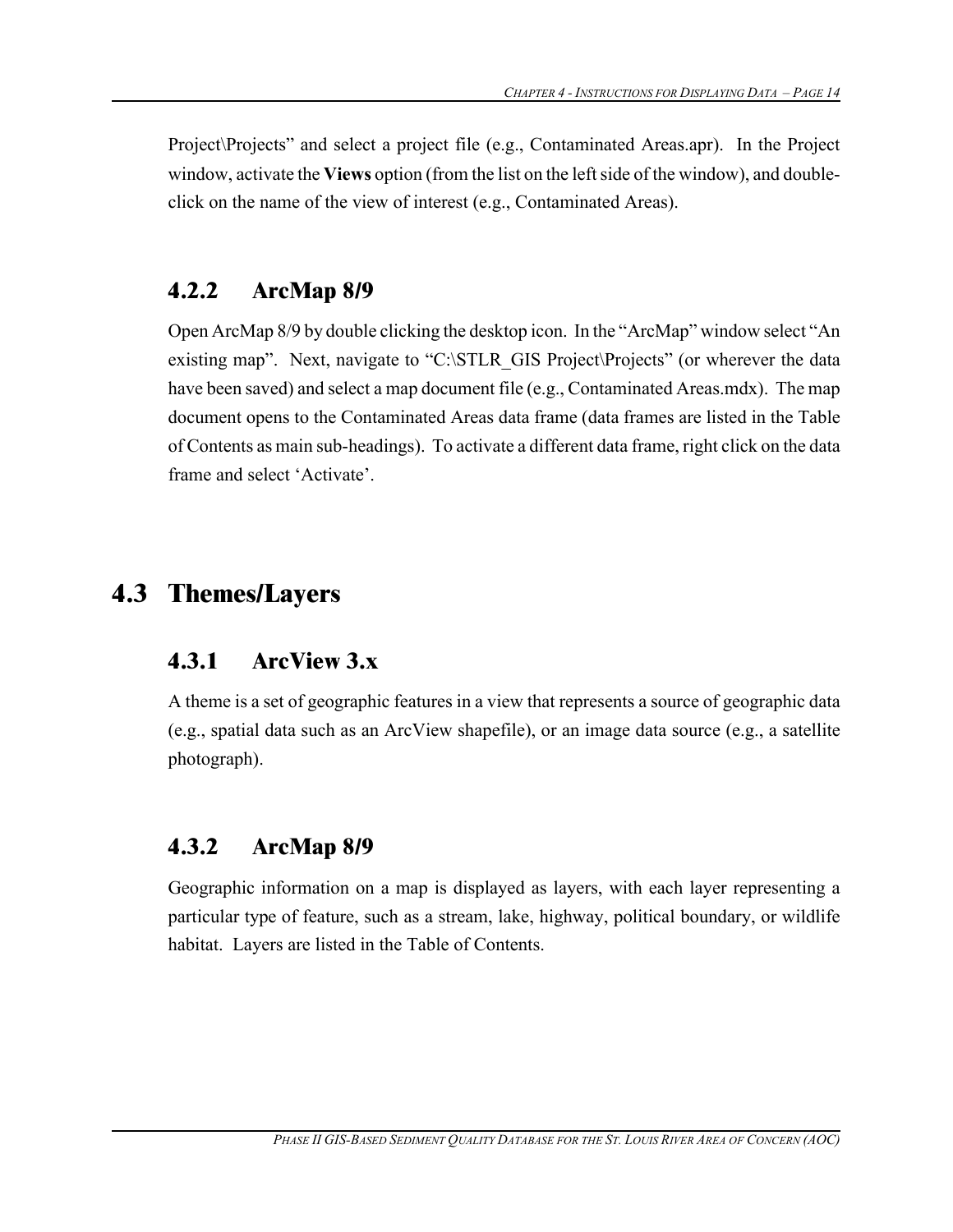### **4.4 Theme/Layer Table of Contents**

#### **4.4.1 ArcView 3.x**

Each view has its own Table of Contents that lists the themes in the view. The Table of Contents shows the name of each theme in the view, the legend for each theme, whether a theme is turned on or off, the order the themes are drawn in, and which themes are active. A theme's legend can be hidden in the Table of Contents (hiding a theme's legend enables you to save space in a view's Table of Contents, especially when the theme's legend has a large number of classes). When a legend is hidden, the name of the theme and its check box remain visible so you can still turn the theme on and off, double-click it to edit its legend, drag and drop it to change drawing order, etc. To hide or show a theme's legend, click on the theme's name in the Table of Contents to make it active, and then choose Hide/Show Legend from the Theme menu.

#### **4.4.2 ArcMap 8/9**

Every map has a Table of Contents. The Table of Contents shows you what layers the map contains and also how the map symbolizes the geographic features in those layers. Some maps display all the layers in one data frame. Others, such as those with insets and overviews, will have more than one data frame. The Table of Contents shows how the layers are organized into data frames. A data frame simply groups, in a separate frame, the layers that are displayed together. The Table of Contents shows the name of each layer in the data frame, how the layer is represented on the map (e.g., symbols, colors, fills), whether a layer is turned on or off, and the order the layers are drawn in.

A layer's legend can be hidden in the Table of Contents (hiding a layer's legend enables you to save space in the Table of Contents, especially when the layer'slegend has a large number of classes). When a legend is hidden, the name of the layer and its check box remain visible so you can still turn the layer on and off, double-click it to edit its legend, drag and drop it to change drawing order, etc. To hide or show a layer's legend, click the plus or minus sign to the left of the layer name in the Table of Contents.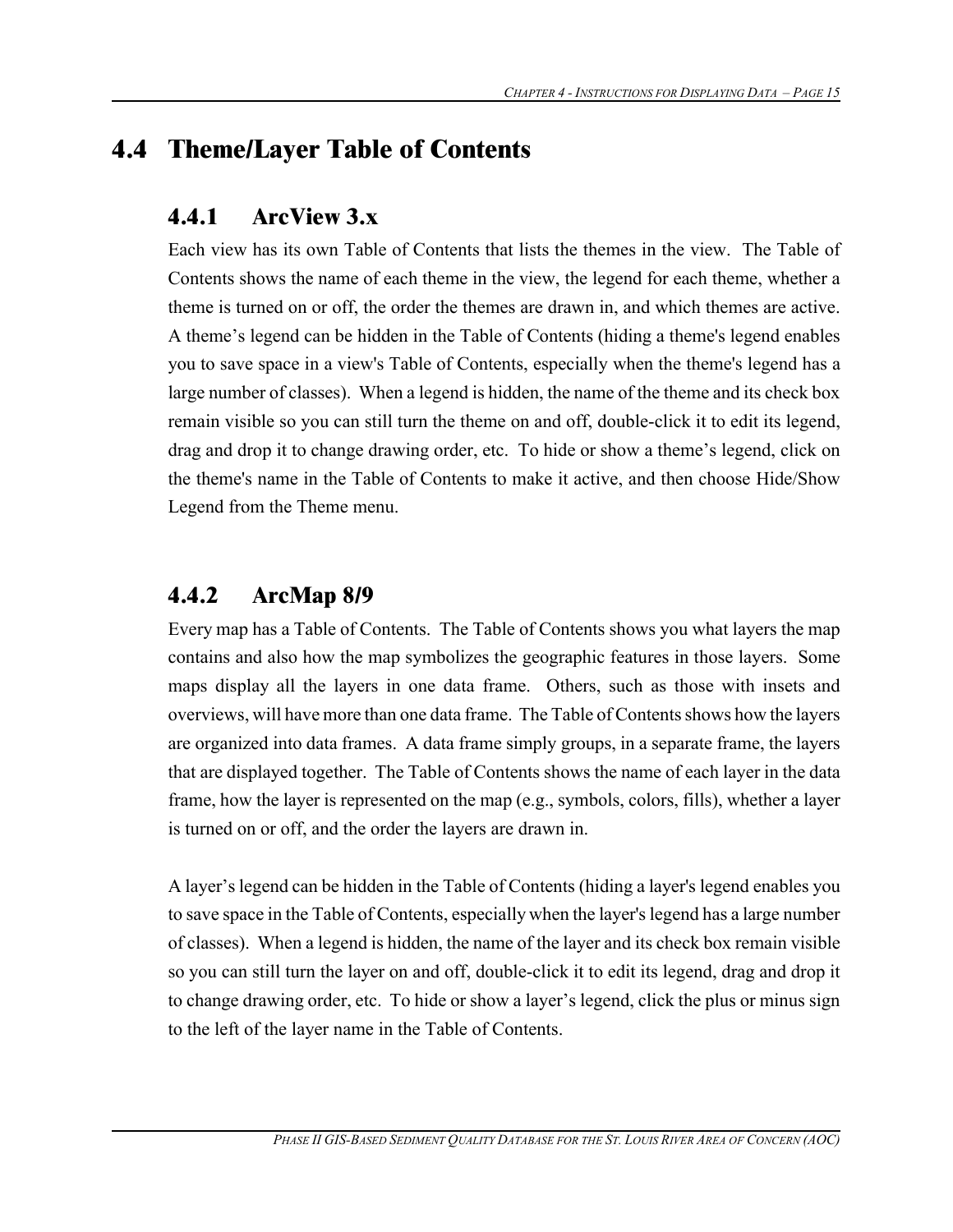### **4.5 Turning Themes On or Off**

#### **4.5.1 ArcView 3.x**

To turn a theme on or off, click on the check box next to the theme's name in the Table of Contents.

#### **4.5.2 ArcMap 8/9**

To turn a layer on or off, check or uncheck the check box next to the layer. When the layer is on, it draws on the map.

### **4.6 Making a Theme Active**

#### **4.6.1 ArcView 3.x**

Many of the operations one can perform on a view apply to the active theme(s). To make a theme active, click the theme's name or legend in the Table of Contents. The theme will highlight to show it is active. To make more than one theme active, hold down the SHIFT key when clicking on the themes.

#### **4.6.2 ArcMap 8/9**

In ArcMap 8/9, there is no active theme concept incorporated into the functioning of the software. Therefore, actions that are performed relative to a specific layer are selected by right clicking on the layer of interest and choosing from the menu items available.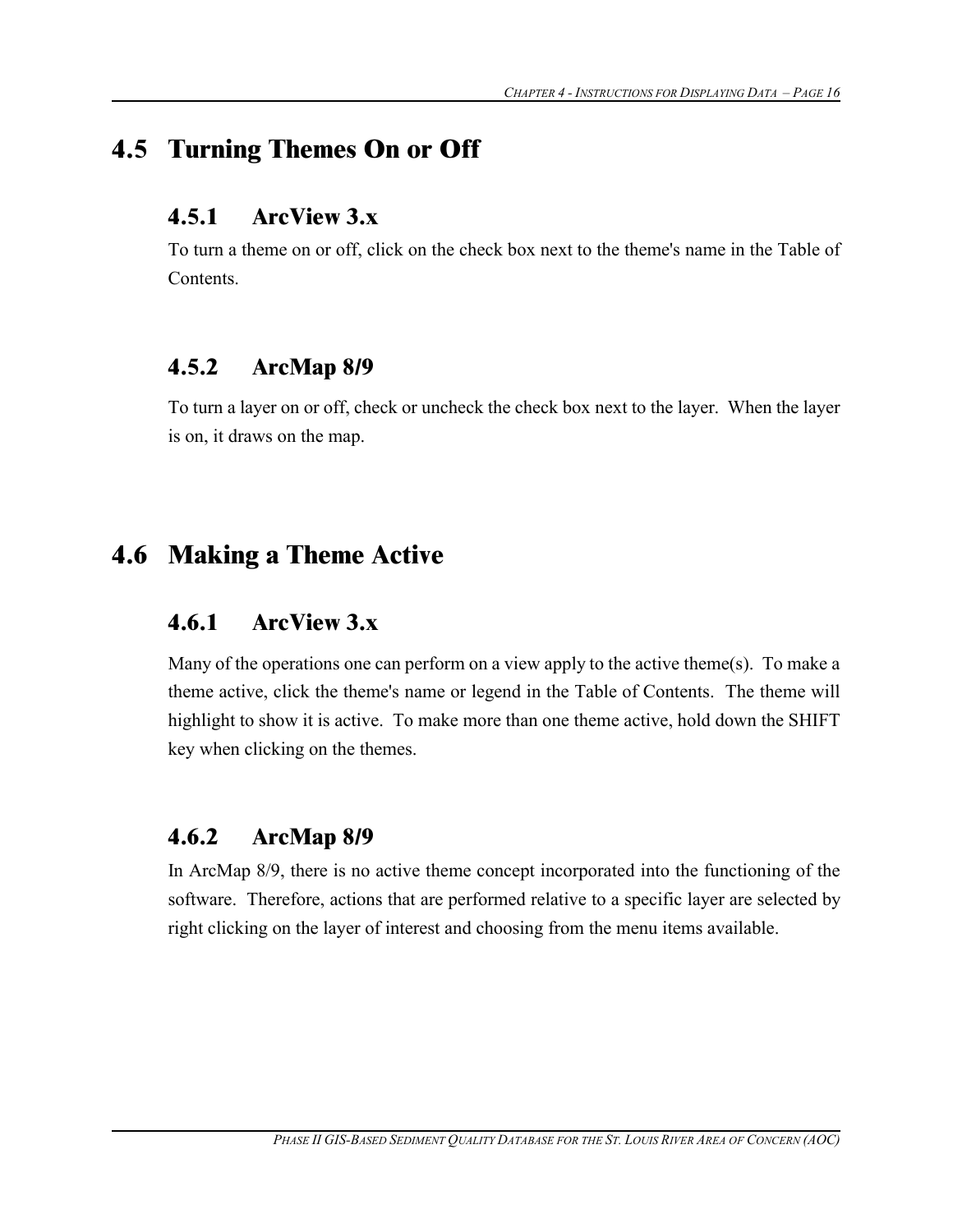### **4.7 Order Themes are Drawn**

#### **4.7.1 ArcView 3.x**

The theme at the top of the Table of Contentsis drawn on top of those below it. Themes that form the background of a view are therefore at the bottom of the list. Simply drag themes up and down in the Table of Contents to change the order they are drawn in.

#### **4.7.2 ArcMap 8/9**

The theme at the top of the Table of Contentsis drawn on top of those below it. Themes that form the background of a view are therefore at the bottom of the list. Simply drag themes up and down in the Table of Contents to change the order they are drawn in.

## **4.8 Viewing a Theme's Attribute Table**

#### **4.8.1 ArcView 3.x**

Some spatial data sources, such as shapefiles and ARC/INFO coverages have their own attribute tables containing descriptive information about the geographic features they contain. When a theme representing one of these spatial data sources is added to a view, this attribute table can be accessed by pressing the Open Theme Table button.



When opening a theme's attribute table, select features on the view by selecting their records in the table, and vice versa.

#### **4.8.2 ArcMap 8/9**

Some spatial data sources, such as shapefiles and ARC/INFO coverages, have their own attribute tables containing descriptive information about the geographic features they contain.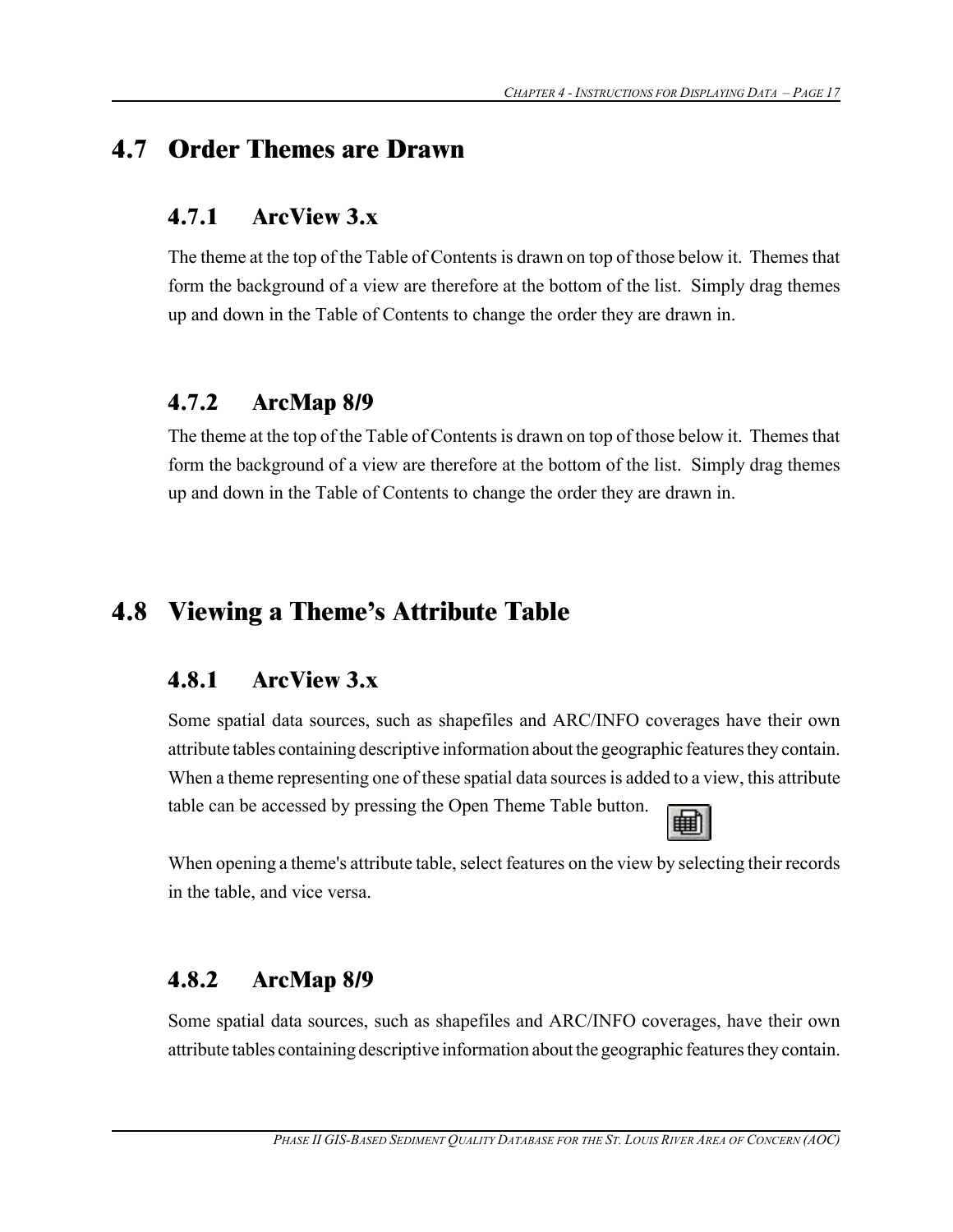To view a layer's attribute table, right click on the layer in the Table of Contents and then select 'Open Attribute Table' on the drop-down menu.

## **4.9 Adding Themes and Image Data from the Project CDs**

#### **4.9.1 ArcView 3.x**

It is possible to add feature and image data that have been included on the project CDs to any of the ten ArcView 3.2 projects. To determine where a certain theme has been saved on the project CDs, refer to the *Location of GIS Data* column in Tables 2-11. To add an existing ArcView shapefile or image to a view:

1. Click the Add Theme button;



- 2. In the Data Source Types box, choose Feature Data Source (for shapefiles) or Image Data Source (for image data);
- 3. Navigate to the directory that containsthe theme of interest. Double-click on the directory name to list the files it contains; and,
- 4. ArcView shapefiles are listed with a .shp extension. Image data have .tif or .img extensions. Double-click on the shapefile or image data of interest.

### **4.9.2 ArcMap 8/9**

It is possible to add feature and image data that have been included on the project CDs to any of the ten ArcMap 8.3 map documents. To determine where a certain shapefile or image file has been saved on the project CDs, refer to the *Location of GIS Data* column in Tables 2-11. To add an existing ArcView shapefile or image to a view:

- 1. Click the Add Data button on the Standard toolbar;
- 2. Click the Look in drop down arrow and navigate to the folder that contains the layer;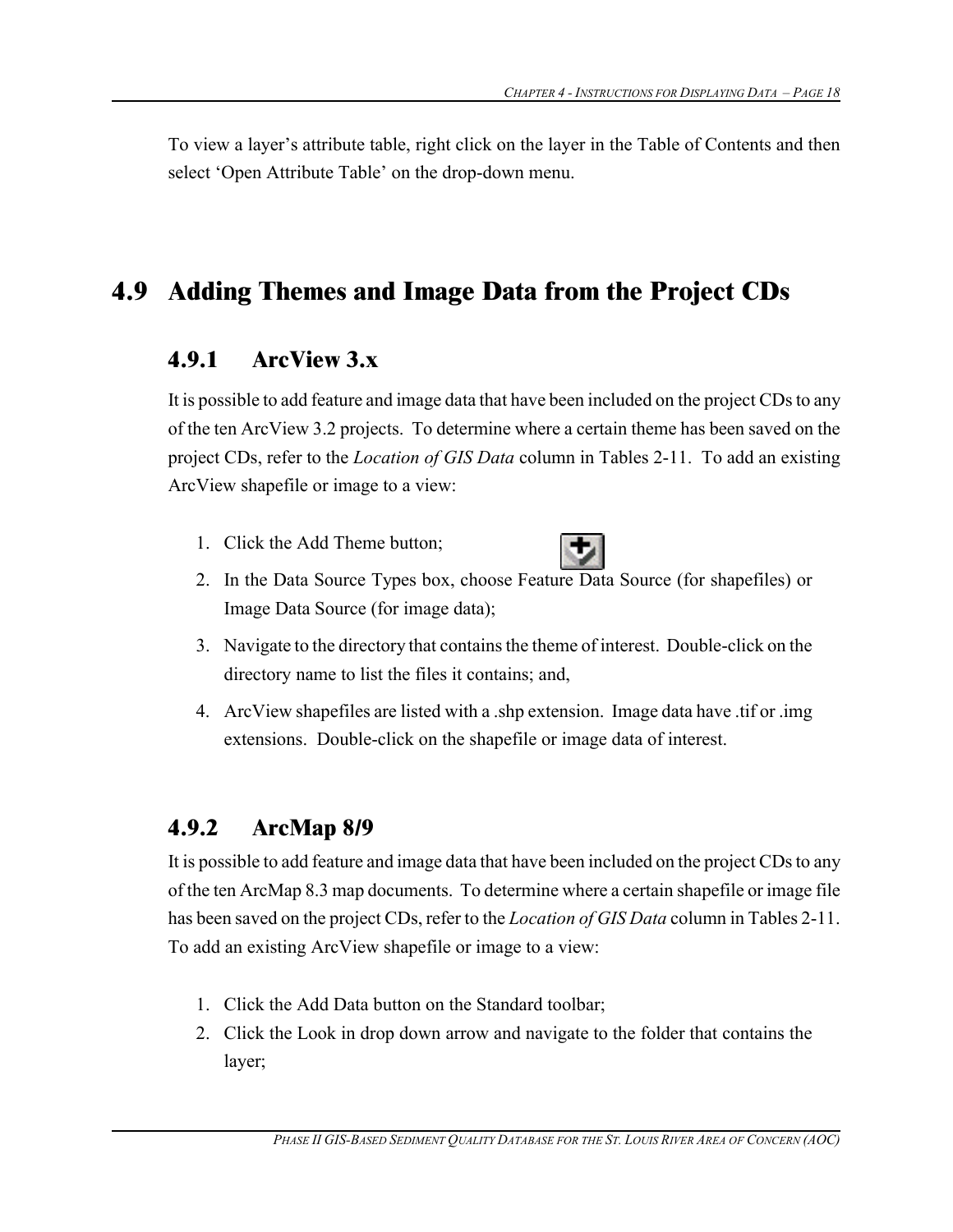- 3. Click the layer; and,
- 4. Click Add. The new layer appears on your map.

## **4.10 Editing a Theme Legend**

ArcView 3.x and ArcMap 8/9 allow users to modify theme/layer legends to make visually appealing maps that assist with communicating data to target audiences. There are several different Legend Types to choose from, including:

- Single value legends will only show the extent and location of the data (e.g., all sediment sampling sites are shown as green dots);
- Graduated color legends will show the data according to specific numerical ranges (e.g., highly contaminated sediments are shown as red dots, moderately contaminated sediments are shown as yellow dots, and relatively clean sediments are shown as green dots);
- Graduated symbols are similar to graduated color legends but show the change in classification according to symbol size rather than color change; and,
- Unique value legends allow the user to chose the classification field from the theme's attribute table (e.g., clay-influenced bays are reddish-brown shading, sheltered bays are olive shading, and industrially-influenced bays are salmon shading).

#### **4.10.1 ArcView 3.x**

To access the theme legend, double click on the theme in the Table of Contents. Chose the Legend Type from the drop down list.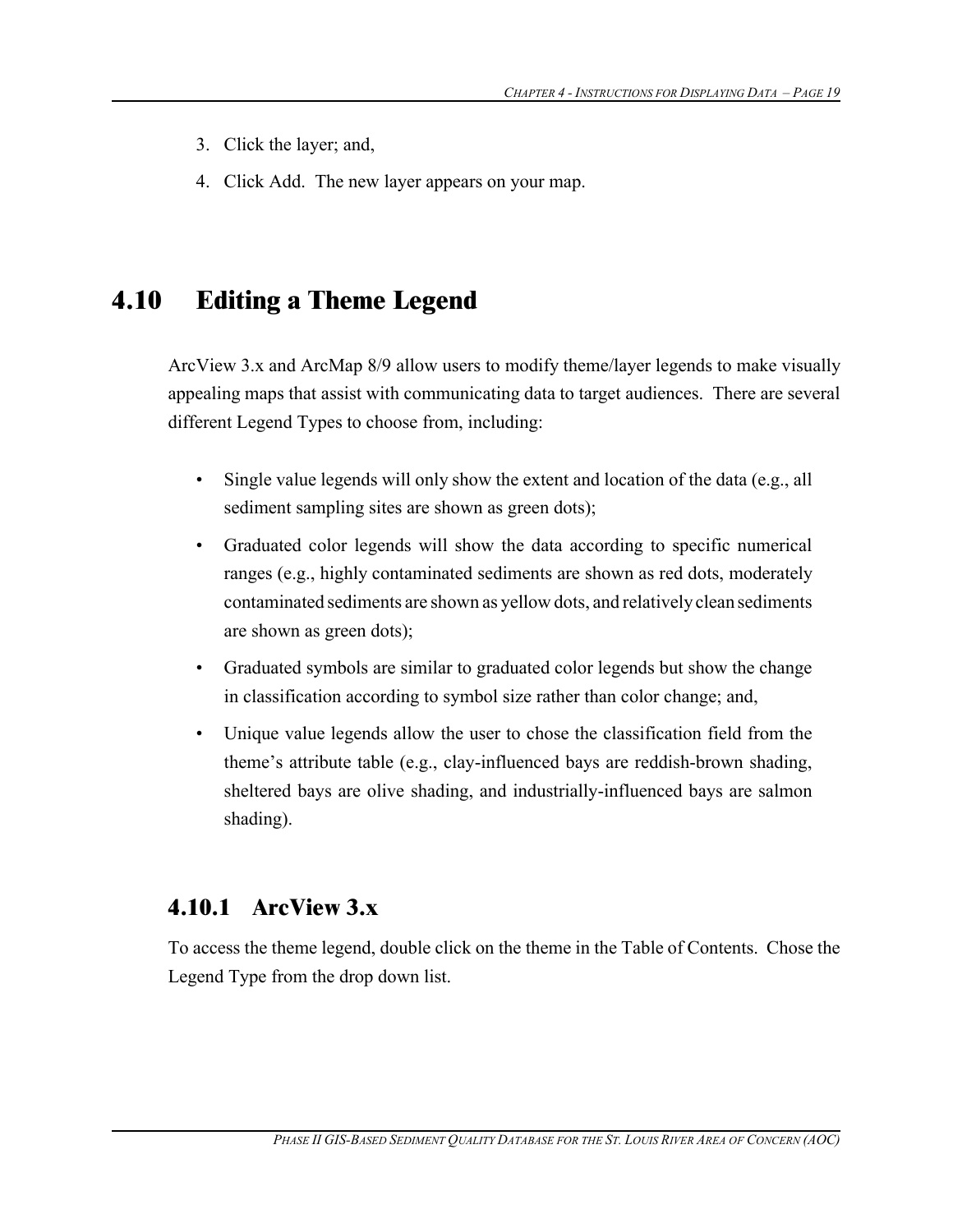#### **4.10.2 ArcMap 8/9**

In the Table of Contents, right-click the layer of interest and click Properties, then click the Symbology tab.

## **4.11 Moving Around in the View/Data Frame**

ArcView 3.x and ArcMap 8/9 have several different tools available to allow users to display and explore the geographic data included in the view. These tools are similar in the two GIS applications. The following descriptions apply directly to ArcView 3.x, and any significant deviations in ArcMap 8/9 are noted in italics.



**Pointer** tool; allows the user to select, move and resize graphics.



**Identify** tool; allows the user to retrieve the information in the attribute table that corresponds to a specific line, point, or polygon. Note: In order to view the data of a particular line, point, or polygon, its theme must be active.



**Zoom in/Zoom out** tools; allows the user to zoom in or out of the position by clicking on the view (e.g., by drawing a box in a particular section of the view).



**Pan tool**; allows the user to move around the map. Pan the view by dragging in any direction with the Pan tool.



**Measuring** tool; allows the user to measure the distance between two specific points. Click at the start point and double-click the end point (length will be displayed in the bottom left corner of the screen). The line can have one or more line segments.



**Zoom to Active Theme**; allows the user to zoom to the extent of a particular theme (make theme active first). *In ArcMap 8/9 this button is not included*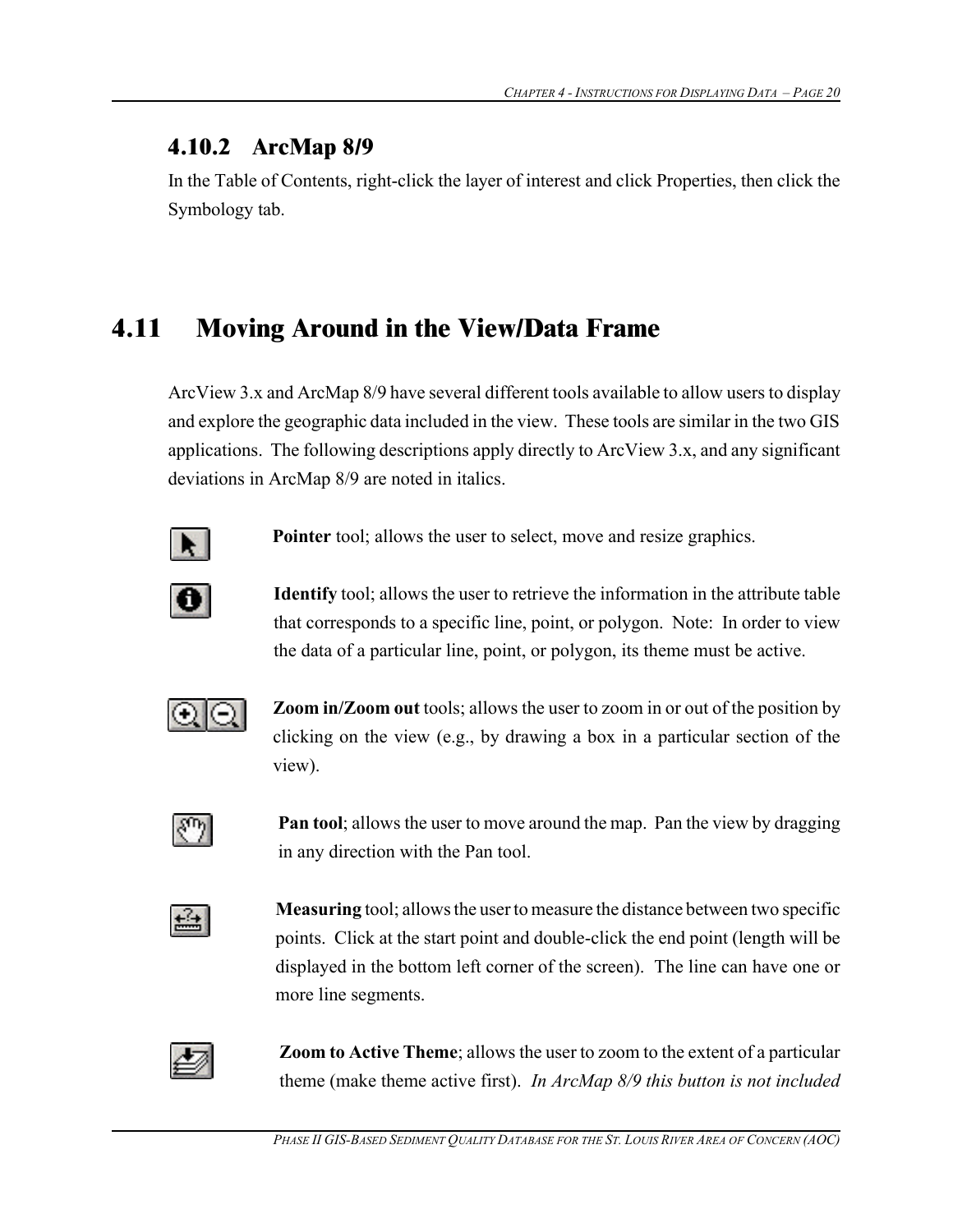*on the standard toolbar. To zoom to a particular layer you must right-click on the layer of interest, then select 'Zoom to layer'.*



**Zoom to Previous Extent**; allows the user to zoom to the previous screen magnification. *In ArcMap 8/9, there is also a button that allows the user to zoom to the next extent (represented by an arrow pointing in the opposite direction).*



**Zoom to Selected;** allows the user to zoom to selected features (after selecting features). *In ArcMap 8/9, this button is not included on the standard toolbar. To zoom to selected features, click on the 'Selection' menu, then select 'Zoom to Selected Features'.*



**Add Shapefile**; allows the user to access file folders and navigate to a specific shapefile. This shapefile is then added to the view window.



**Open Theme Table**; allows the user to open the data table that corresponds to the active theme. *In ArcMap 8/9, this button is not included on the standard toolbar. To open an attribute table, right-click on the layer of interest, then select 'Open Attribute Table' in the drop-down menu.*



**Select Feature Tool**; allows the user to select features with the mouse by pointing at them or by dragging a selection box over them. Features that fall partly or wholly inside the box will be selected. Features will be selected from all of the currently active themes. The selected features will also be highlighted in the theme's attribute table. To view the attribute data for these points, open the attribute table and use the Promote button (the selected records will appear at the top of the table). *This tool is available in ArcMap 8/9, but the button has a slightly different appearance. ArcMap 8/9 users should note that the tools and methods for selecting features in ArcMap 8/9 are considerably different than ArcView 3.x. It is recommended that users read the 'Selecting Features' topic in the ArcGIS Desktop Help tool.*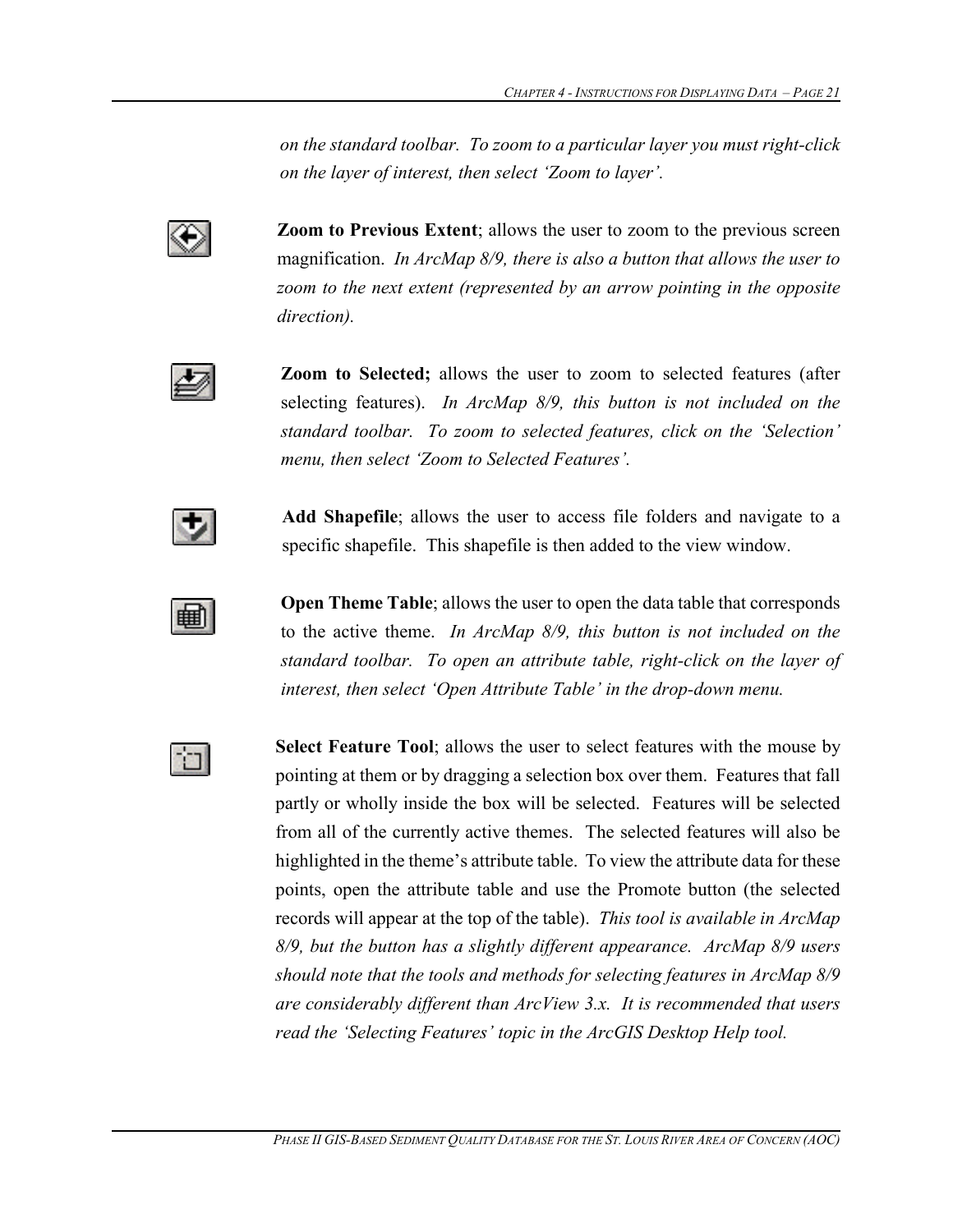## **Chapter 5. Linking the MS Access 2000 Sediment Quality Database with the GIS Applications**

## **5.1 Introduction**

The MS Access 2000 database that was compiled as a part of this project contains sediment quality data for the St. Louis River AOC. These data can be accessed and plotted in the GIS maps, which allows users to spatially view and interpret the sediment quality data. The database can be accessed using the Structured Query Language (SQL) connection feature in ArcView 3.x. This feature allows you to query a database using SQL and store the returned records in an ArcView table. The database can be accessed using a similar tool in ArcMap 8/9.

In order to plot the data that is imported into the GIS maps, the data must have associated geographical coordinates. The sediment quality database stores the UTM Zone 15 NAD 83 coordinates in the STATION table. As such, the user must combine the data of interest (e.g., mercury concentrations, toxic/not toxic designations for 10-day *Hyalella azteca* sediment toxicity tests) with these geographical coordinates. To accomplish this task, a query must be designed and saved [see the Phase II Help Section for Database Users (Smorong and Crane 2004) for instructions on how to design custom queries in MS Access 2000].

The following sections provide instructions for linking the GIS map projects with the MS Access 2000 version of the GIS-based sediment quality database. Query results obtained from NOAA's Query Manager software (version 2.5) can also be seamlessly linked to the ArcView 3.2 projects (at this time, NOAA has not produced tools to directly link the Query Manager software with ArcView 8/9). NOAA's Query Manager software provides a menu of flexible, built-in database queries, and seamless linking to two different mapping applications [ArcView 3.x and Mapping Application for Response, Planning and Local Operational Tasks (MARPLOT)]. The advantage that Query Manager offers is the easy-touse user interface, which is suitable for users with little or no experience using database software. Although there is some loss of flexibility if complex data analyses are necessary, Query Manager offers a wide range of data queries and provides an excellent way for most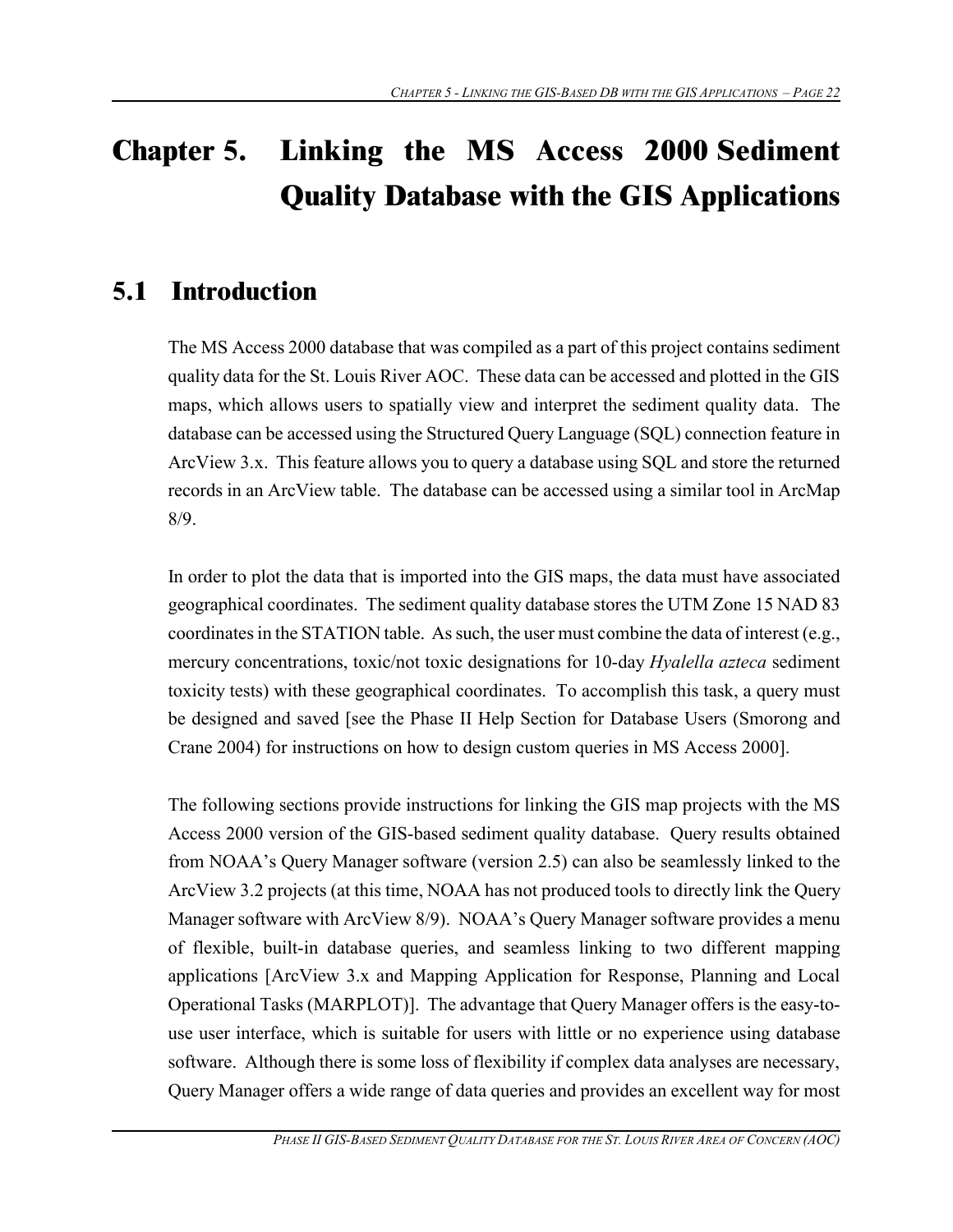users to view and query the data. Users should refer to the Phase II Help Section for Database Users (Smorong and Crane 2004) for additional information regarding the accessibility, installation, and set-up of the Query Manager software, as well as information on how to link the Query Manager and ArcView 3.x applications.

### **5.2 Instructions for ArcView 3.2 Projects**

The following section provides step-by-step instructions for linking the MS Access 2000 database with the ArcView 3.2 projects:

- 1. Open the project of interest, and make the Project window active (select the first window listed when clicking on the "Windows" menu);
- 2. In the Project window, select "SQL Connect" from the "Project" menu;
- 3. In the "Connection:" drop-down list, select "MS Access Database";
- 4. Click on the "Connect" button, browse to the sediment quality database file, and double-click on the file name to select it;
- 5. The tables and queries that are available to ArcView 3.x are listed in the "Tables" window - double-click on the table or query of interest;
- 6. The fields that are available to ArcView 3.x are listed in the "Columns" window double-click on each of the specific fields of interest, or the "<All Columns>" item;
- 7. In the "Output table:" box, provide a name of the table that will be imported into ArcView 3.x; and,
- 8. Click on the "Query" button.

The following section provides step-by-step instructions for plotting the imported data in an ArcView 3.2 view:

1. Open the view of interest;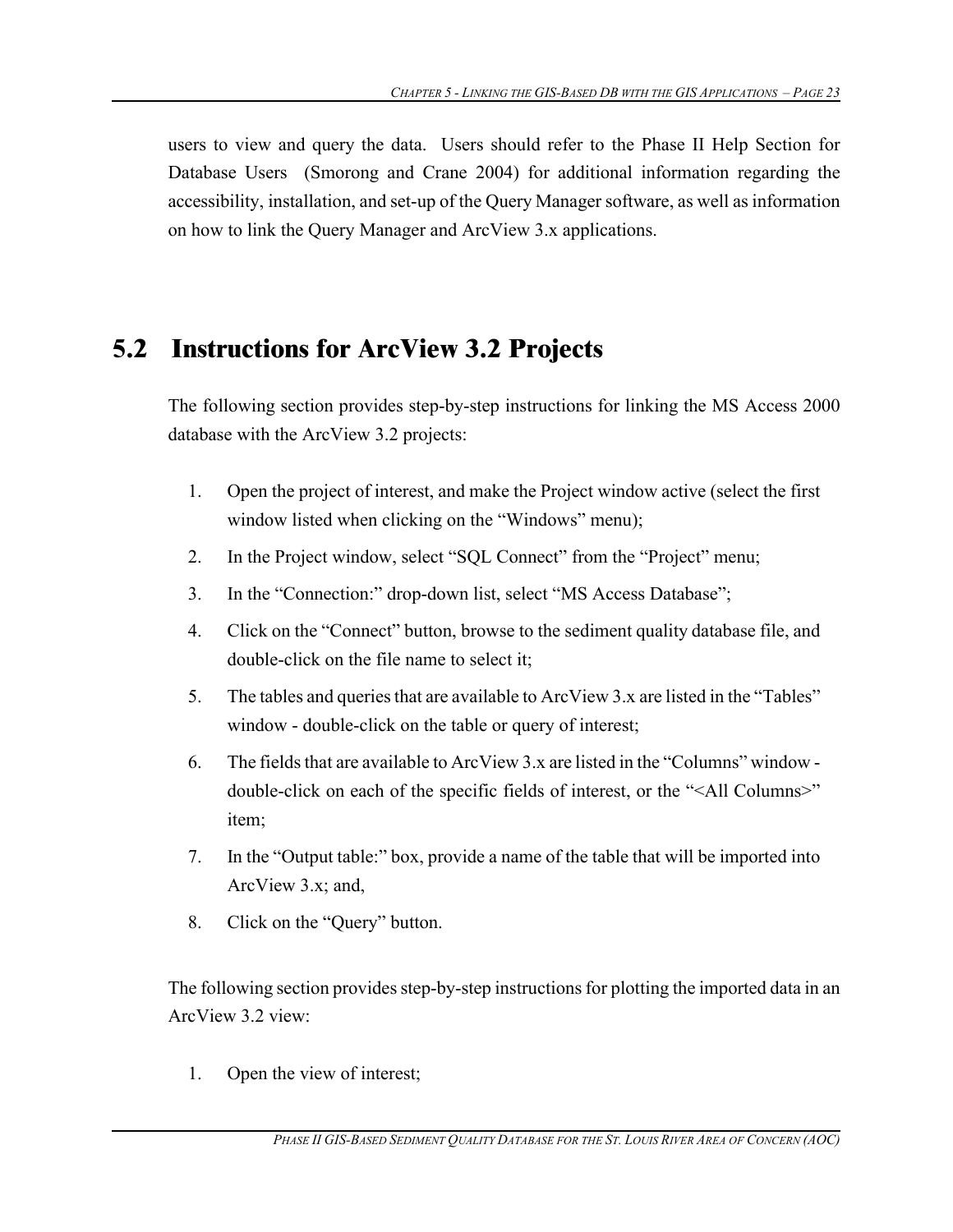- 2. Select "Add Event Theme" from the "View" menu;
- 3. In the "Add Event Theme" window, select the table that was imported using the SQL Connect feature in the "Table" drop down list;
- 4. In the "Add Event Theme" window, select the geographic coordinates that should be used to plot the data in the "X field" and "Y field" drop down lists (note that the "X-coord" and "Y-coord" should be selected, respectively); and,
- 5. In the view's Table of Contents, turn the theme on.

### **5.3 Instructions for ArcMap 8.3 Map Documents**

The following section provides step-by-step instructions for linking the MS Access 2000 database with the ArcMap 8.3 map documents:

- 1. Open an ArcMap 8.3 map document of interest (e.g., ContaminatedAreas.mxd);
- 2. Open ArcCatalog by clicking the ArcCatalog button on the standard toolbar. Click the 'Connect to Folder' button. Navigate to the location of the Access database. Click OK to establish a connection to the folder;
- 3. In the Catalog tree, expand the connection that wasjust established by clicking its plus sign. Double-click on the database to open it;
- 4. Drag and drop the table or query of interest from ArcCatalog into the ArcMap 8.3 Table of Contents. In ArcMap 8.3, click on the 'Source' tab at the bottom of the Table of Contents;
- 5. Right-click on the table or query that was just added, then choose 'Data', then select 'Export...';
- 6. Browse to determine the location the .dbf file will be saved and enter a name for the file (this step converts the Access 2000 table to a .dbf file that can be interpreted by ArcMap 8.3). The new .dbf file will be added to the Table of Contents (when viewing the 'Source' tab);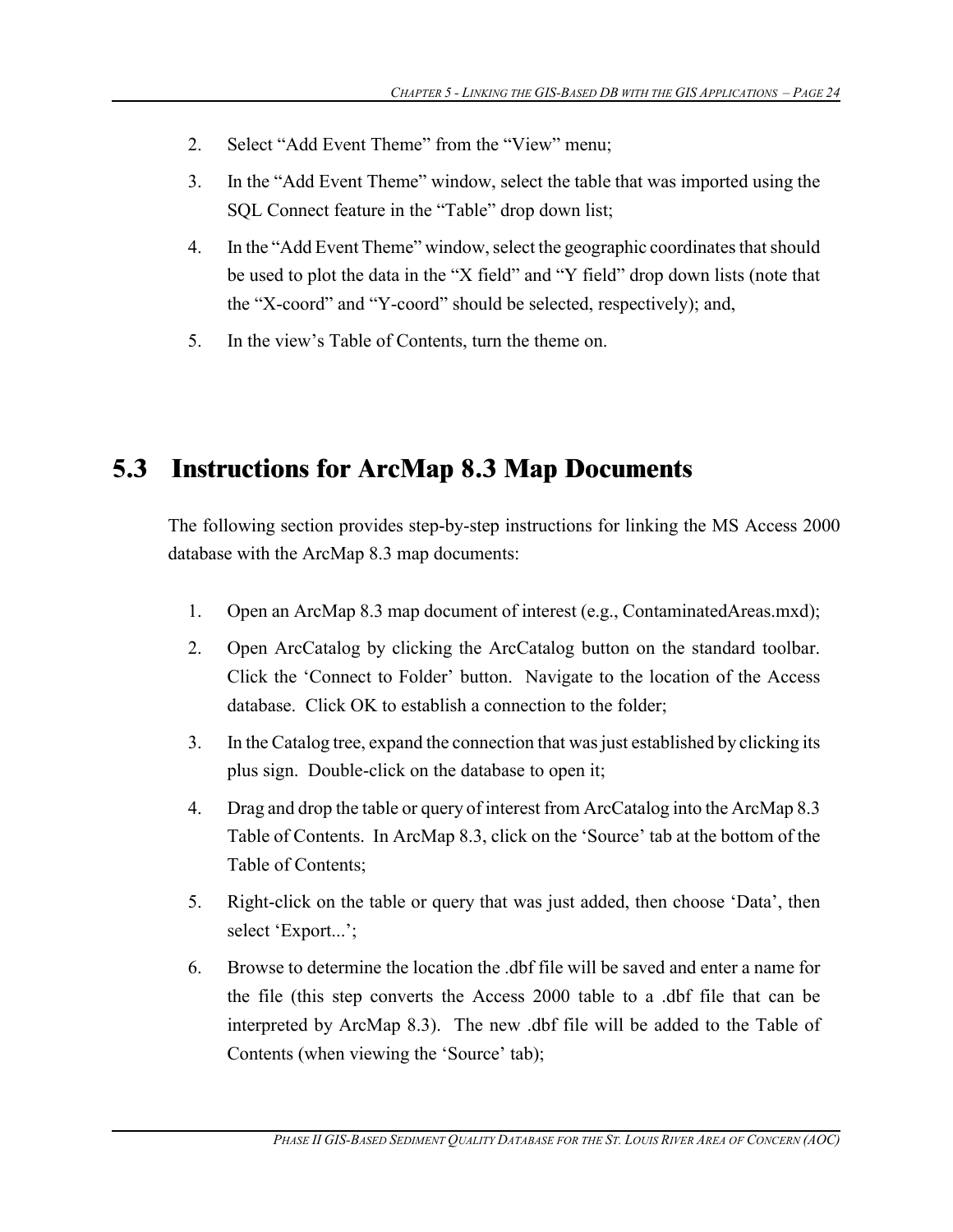- 7. Click 'Yes' when ArcMap 8.3 asks 'Do you want to add the new table to the current map?'; and,
- 8. Right click on the new table, select 'Display x,y data'. Ensure that the correct fields are selected in the 'Specify the fields for the X and Y coordinates' window (i.e., X-coord and Y-coord). The imported data will automatically plot in the data frame.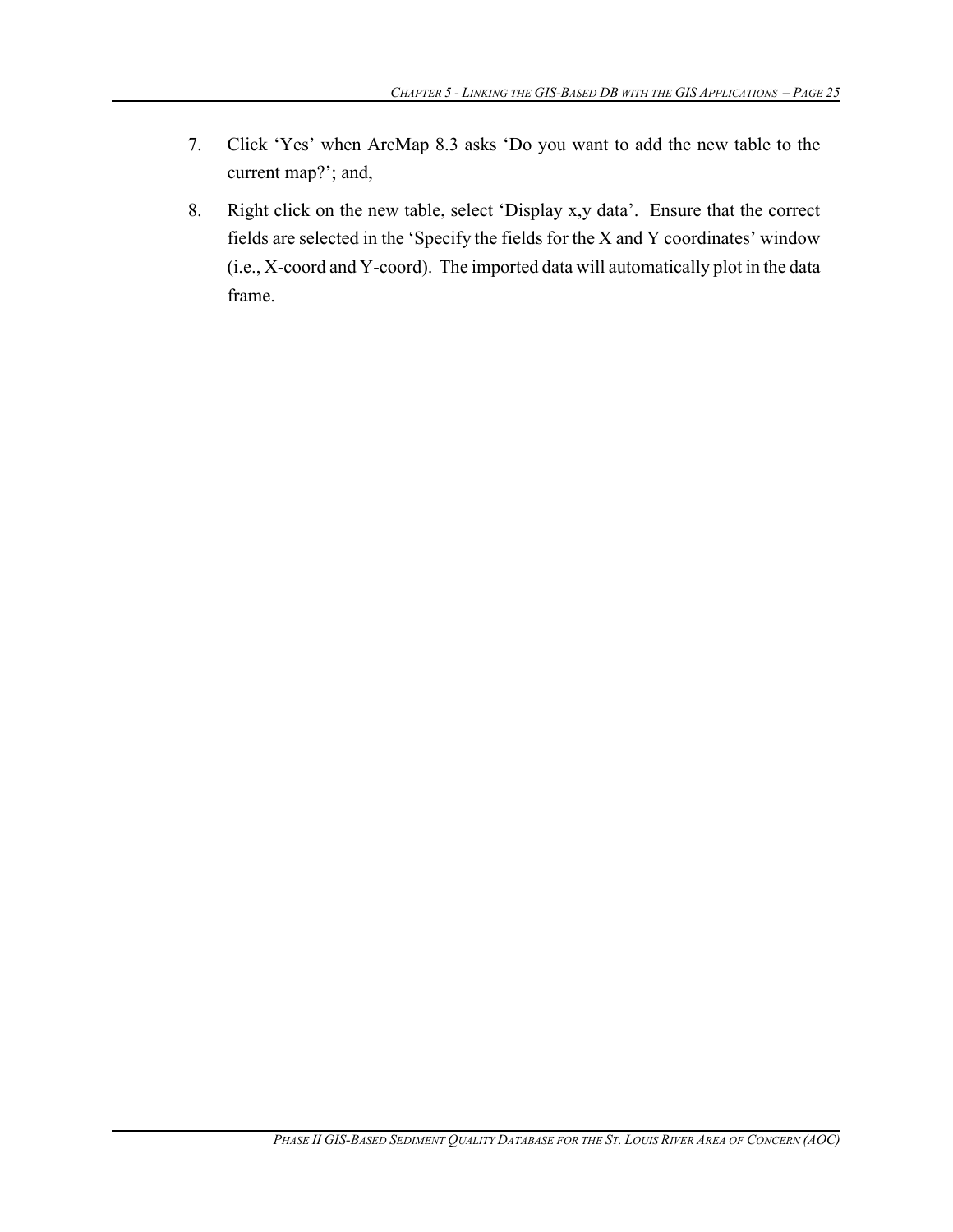## **Chapter 6. Known Errors in GIS Data Sources and ArcView 3.x**

In the process of compiling the GIS maps, a number of errors in the source data were identified. Users should be aware that identifying and correcting errors in the GIS data were not identified as a work plan task for this phase of the project. As such, even though GIS data from reliable data sources were preferentially included (e.g., USGS, USEPA, state agencies), there are some known inaccuracies in the GIS data. Users should also be aware that the metadata were current as to the time period the GIS information was assembled by the source agencies. The notable inaccuracies in the GIS data are listed below:

- Contaminated Areas project; Contaminated Sediment Hot Spots theme: the boundaries indicated are estimates and should not be construed as an estimation of the area requiring sediment remediation;
- Contaminated Areas project; Superfund Sites theme: the boundaries indicated are estimates and should not be construed as an estimation of the area requiring sediment remediation;
- Contaminated Areas project; Air Emissions (MN) theme: the Potlatch facility was bought out several years ago by Sappi;
- Ecological Areas project; MN DNR Important Habitat Sites theme: the location of some of the sites are inaccurate (e.g., Interstate Island is shown at the end of Rices Point instead of on Interstate Island; the Bong Bridge site is shown at Erie Pier; Hog Island is shown in Allouez Bay);
- Hydrology Project; Land Areas of the St. Louis River theme: some land areas such as Rices Point, Clough Island, Interstate Island, and Hearding Island are not included in this theme;
- Hydrology Project; Water bodies of the St. Louis River theme: this theme does not include the reservoirs, Superior Bay isshown to extend too far over to Duluth, and Allouez Bay is cut off;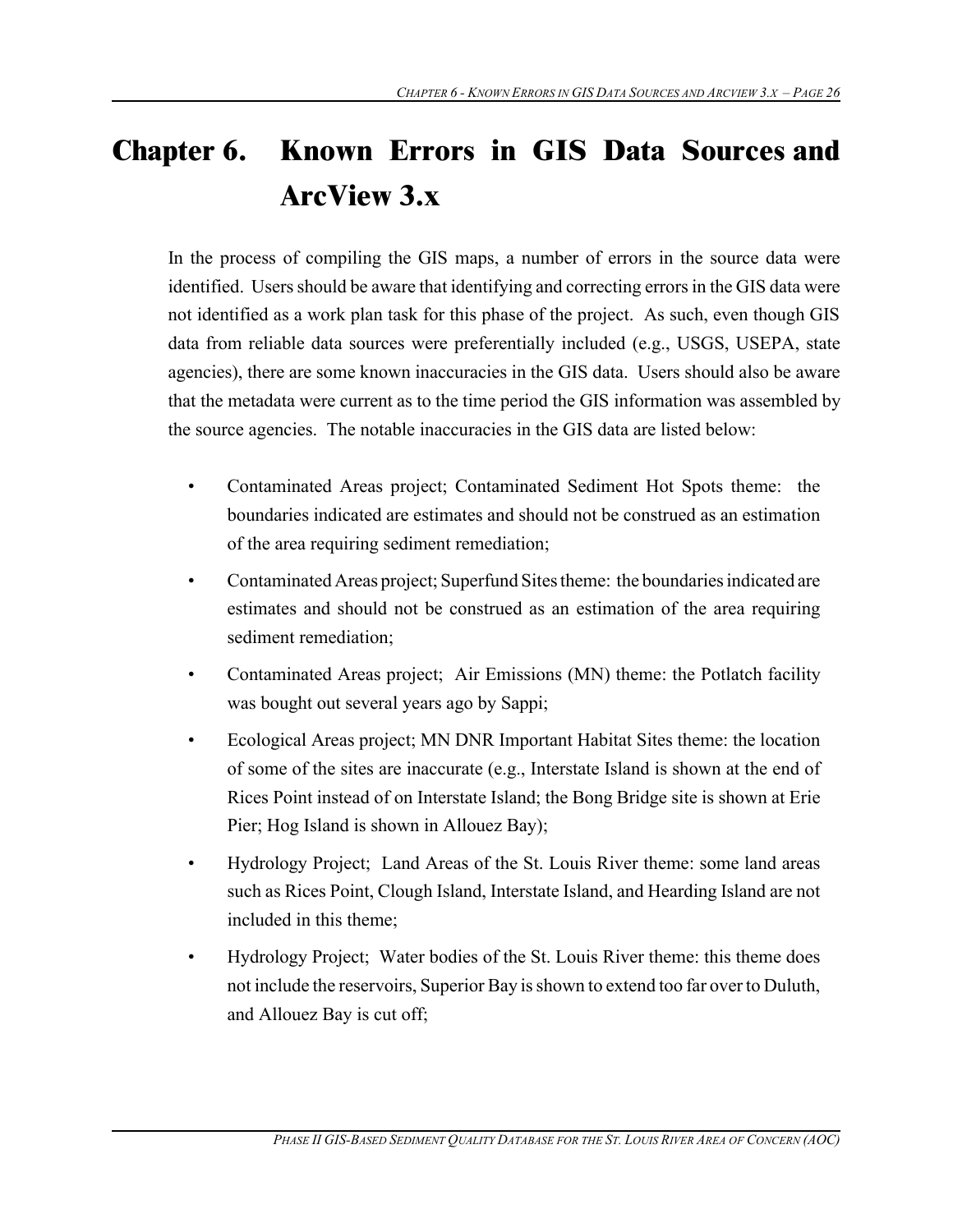- Hydrology Project; MN Watersheds theme: the watershed designated as Keene Creek in the attribute table is not located near Keene Creek, which drains into the Interlake/Duluth Tar Superfund site; and,
- USEPA Inland Sensitivity Atlas Project: this project is a stand alone product available from the USEPA. It has been included on the project CD as it was available from the source agency, with the exception of some data layers originating from the WDNR that were deemed to be proprietary. The Inland Sensitivity Atlas used a different basemap than was used for the other projects included on the project CDs, which excludes many boat slips in the outer harbor. In addition, fewer marinas are identified in this project, as compared to the Recreation project (marinas theme). Also, part of the Minnesota state boundary is erroneously shown in Wisconsin.

Users should be aware of the following error in ArcView 3.x software: if two projects are opened in a row *without* closing out of ArcView completely, you may receive an error message (e.g., "Illegal Instruction!" or "Segmentation violation!"). Closing and re-opening ArcView resolves this problem.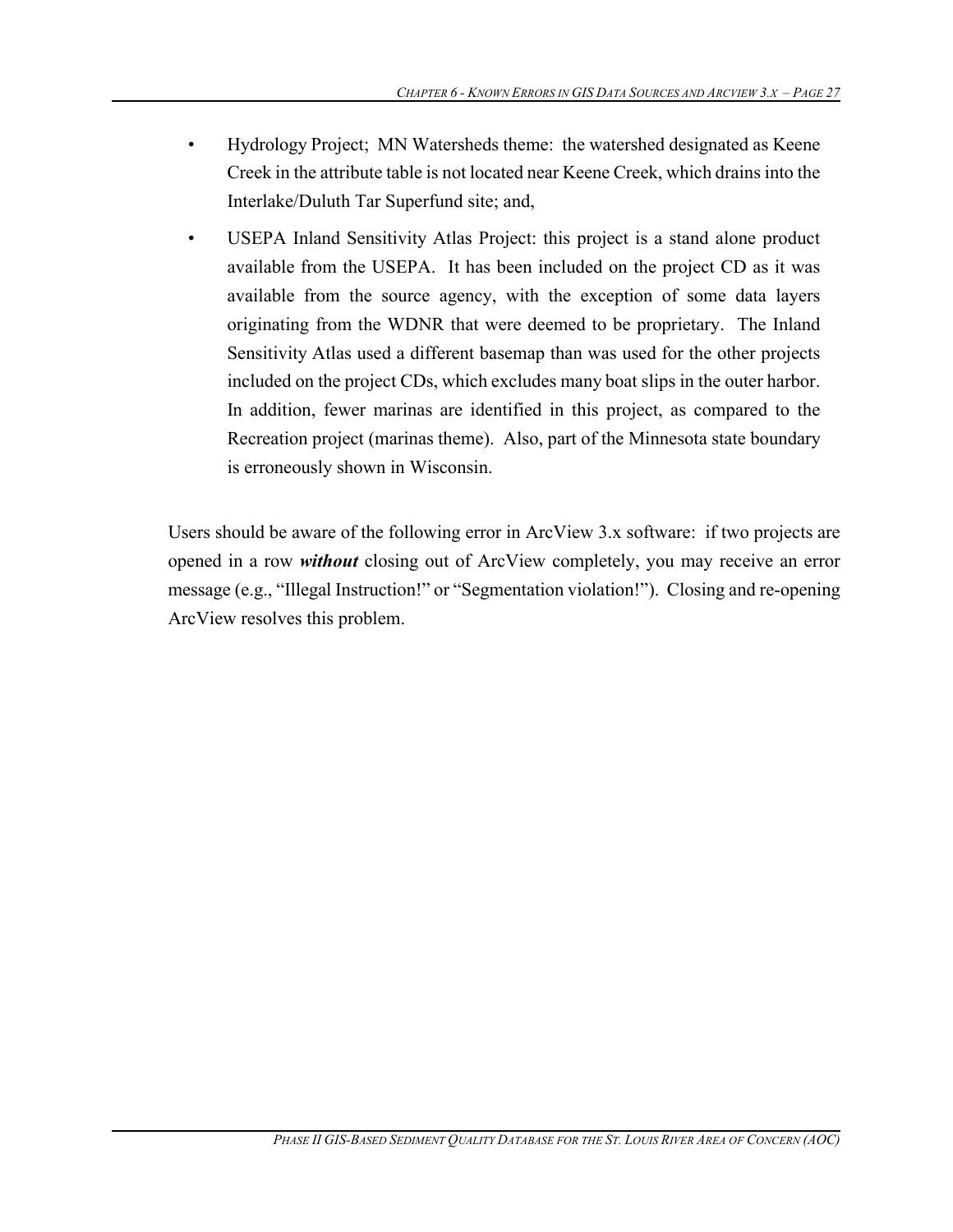# **Chapter 7. Project Contact**

For further information about the ArcView 3.2 projects or ArcMap 8.3 map documents, contact Judy Crane at:

Judy L. Crane, Ph.D., Research Scientist 3 Environmental Analysis and Outcomes Division MPCA 520 Lafayette Road North St. Paul, MN 55155-4194 ph: 651-297-4068 fax: 651-297-7709 email: judy.crane@pca.state.mn.us

Users will be notified when additional phases of this project have been completed.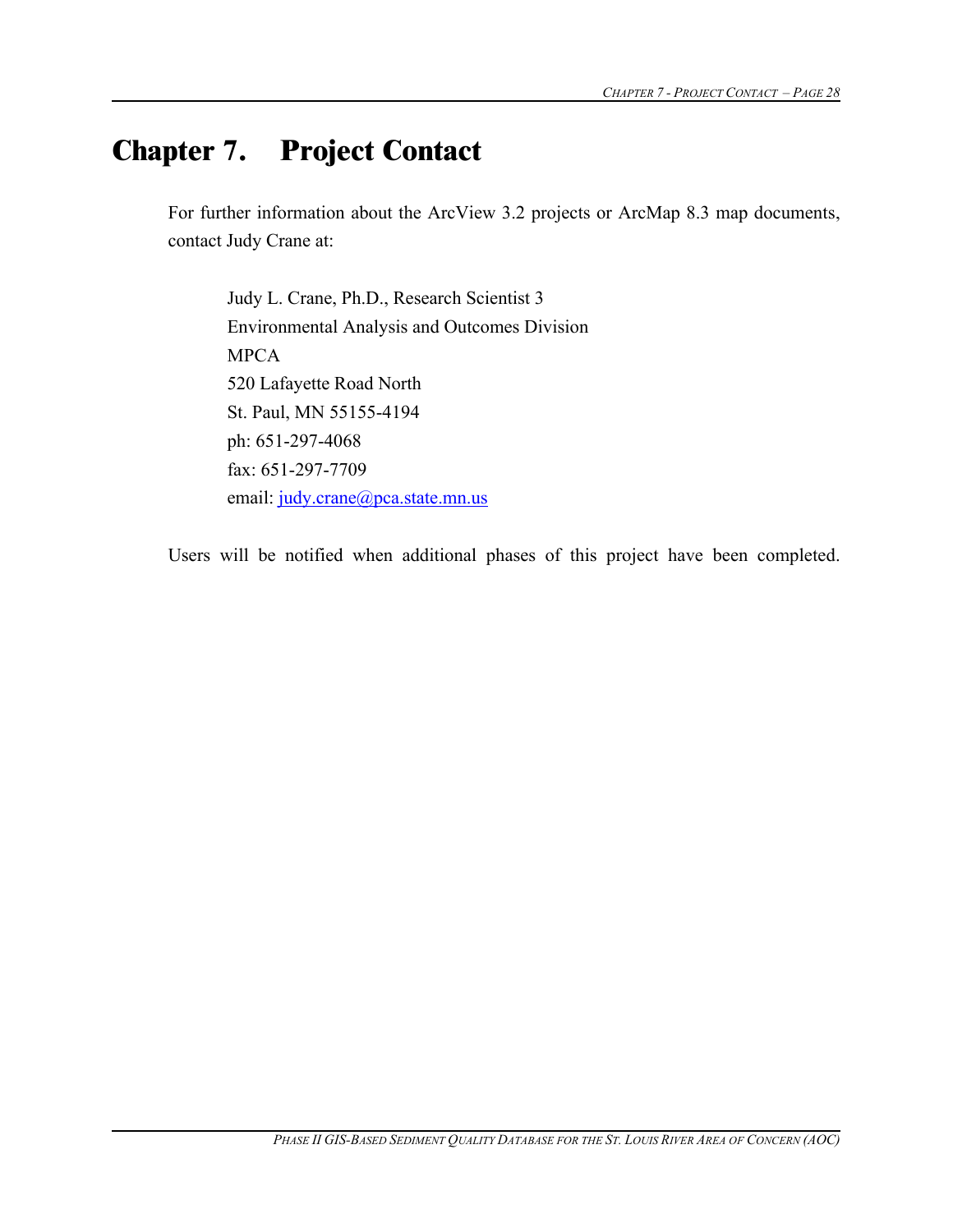## **Chapter 8. References**

- ARDC (Arrowhead Regional Development Commission). 1990. Duluth-Superior Harbor sediment data base. Community & Environmental Resources Division. Duluth, Minnesota.
- Crane, J.L. 2001. Quality assurance project plan (QAPP): GIS-based contaminated sediment database for the St. Louis River Area of Concern. Environmental Outcomes Division. Minnesota Pollution Control Agency. St. Paul, Minnesota.
- Crane,J.L. 2004. Quality assurance project plan (QAPP): Phase II GIS-based contaminated sediment database for the St. Louis River Area of Concern. Environmental Outcomes Division. Minnesota Pollution Control Agency. St. Paul, Minnesota.
- Crane,J.L.,M. Schubauer-Berigan, and K. Schmude. 1997. Sediment assessment of hotspot areas in the Duluth/Superior Harbor. EPA-905-R97-020. Great Lakes National Program Office. United States Environmental Protection Agency. Chicago, Illinois.
- Crane,J.L., D.D. MacDonald, C.G. Ingersoll, D.E. Smorong, R.A. Lindskoog, C.G. Severn, T.A. Berger, and L.J. Field. 2000. Development of a framework for evaluating numerical sediment quality targets and sediment contamination in the St. Louis River Area of Concern. EPA 905-R-00-008. Great Lakes National Program Office. United States Environmental Protection Agency. Chicago, Illinois.
- Crane,J.L., D.D. MacDonald, C.G. Ingersoll, D.E. Smorong, R.A. Lindskoog, C.G. Severn, T.A. Berger, and L.J. Field. 2002. Evaluation of numerical sediment quality targets for the St. Louis River Area of Concern. Archives of Environmental Contamination and Toxicology 43:1-10.
- Duluth Convention and Visitors Bureau. 2003. Duluth, Minnesota website. Duluth, Minnesota. (http://www.visitduluth.com).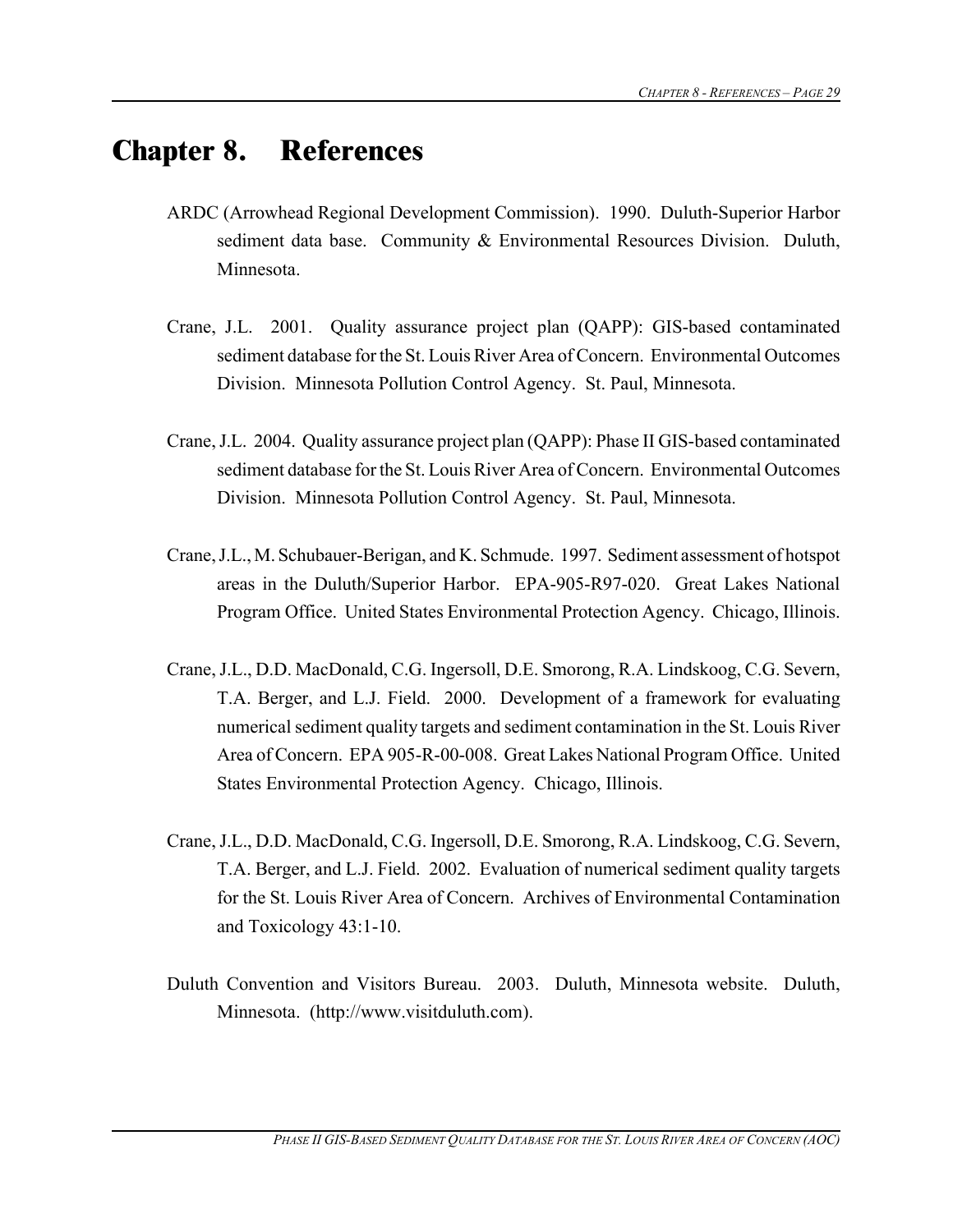- DuluthStreams. 2003. Designated trout streams of Duluth. Duluth, Minnesota. (http://www.duluthstreams.org).
- Duluth-Superior MIC (Metropolitan Interstate Committee). 2003a. Superior Port land use plan. Arrowhead Regional Development Commission. Duluth, Minnesota. Northwest Regional Planning Commission. Superior, Wisconsin. (http://www.ardc.org/library/plans/mic/supportland03.pdf).
- Duluth-Superior MIC (Metropolitan Interstate Committee). 2003b. Duluth-Superior metropolitan bikemap. 2nd edition. Arrowhead Regional Development Commission. Duluth, Minnesota. Northwest Regional Planning Commission. Superior, Wisconsin. (http://www.ardc.org/mic/bikemap).
- IJC (International Joint Commission). 1989. Great Lakes water quality agreement of 1978 (as amended by Protocol signed November 18, 1987). International Joint Commission. Windsor, Ontario.
- IT (International Technology) Corporation. 1997. Remedial investigation data report, sediment operable unit, St. Louis River/Interlake/Duluth Tar site. Volume 1 of 5. Prepared for the Interlake Corporation. Lisle, Illinois. Prepared by IT Corp. St. Paul, Minnesota.
- Kellner, D.K., T. Kroska, and K. Plass. 1999. Historic reconstruction of property ownership and land uses along the Lower St. Louis River. St. Louis River Citizens Action Committee. Duluth, Minnesota.
- MacDonald, D., J. Crane, and D. Smorong. 2001. Development of a GIS-based sediment quality database for the St. Louis River Area of Concern: Summary of the results of stakeholder meetings conducted in Duluth and St. Paul, MN on October 22 and 23, 2001. MacDonald Environmental Sciences Ltd. Nanaimo, British Columbia. Minnesota Pollution Control Agency. St. Paul, Minnesota.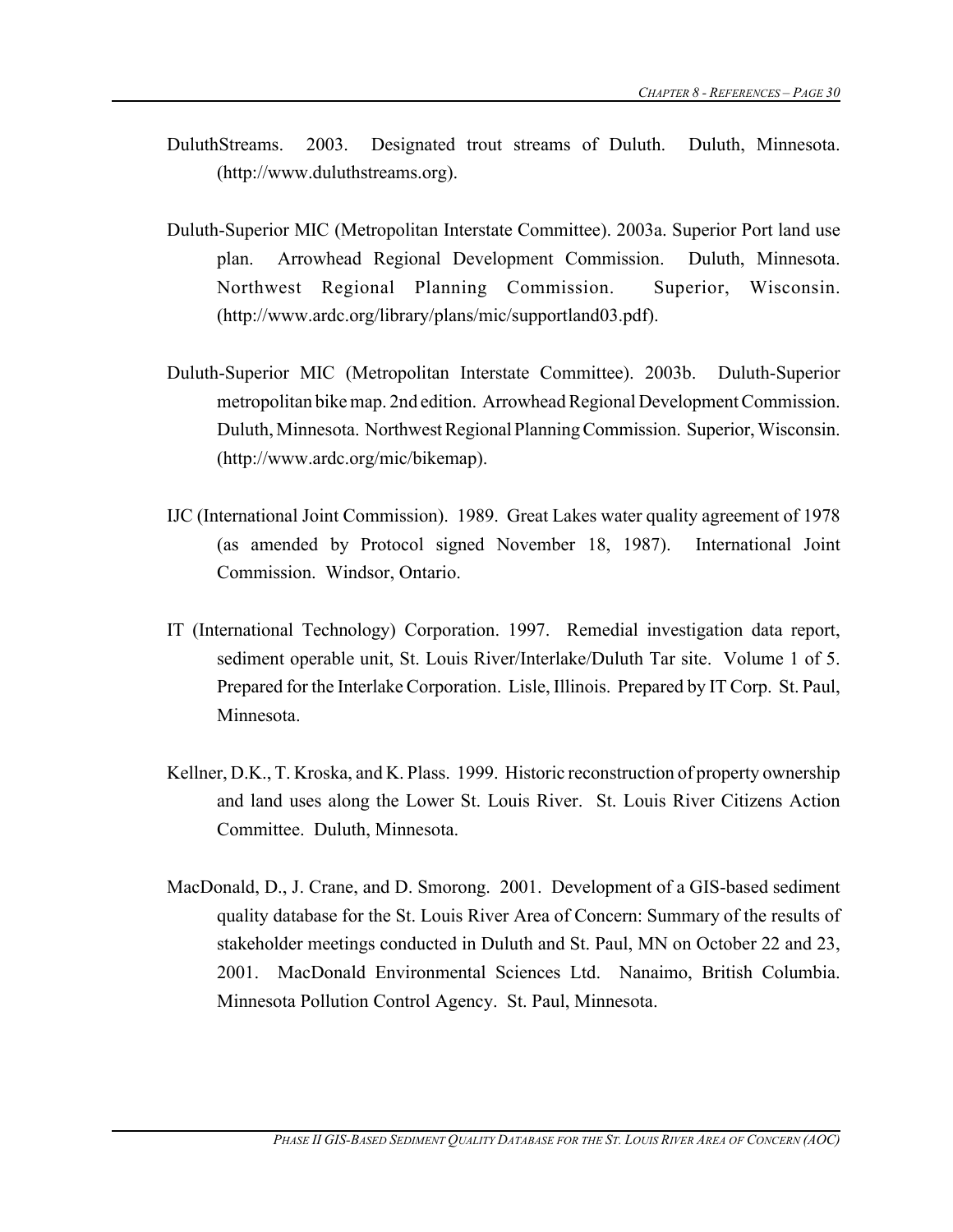- MDH (Minnesota Department of Health). 2003. Site specific meal advice for tested lakes and rivers. Fish consumption guidelines for the general population. St. Paul, Minnesota. (http://www.health.state.mn.us/divs/eh/fish/eating/rivergenpop.pdf).
- MDNR (Minnesota Department of Natural Resources). 2003a. GIS Data Deli. St. Paul, Minnesota. (http://www.deli.dnr.state.mn.us/).
- MDNR (Minnesota Department of Natural Resources). 2003b. FTP site. St Paul, Minnesota.
- MDNR (Minnesota Department of Natural Resources). 2003c. Water Use, Water Appropriations Permit Program. St. Paul, Minnesota. (http://www.dnr.state.mn.us/ waters/watermgmt\_section/appropriations/wateruse.html).
- MPCA (Minnesota Pollution Control Agency). 1999. Minnesota Toxic Emissions Inventory. St. Paul, Minnesota.
- MPCA (Minnesota Pollution Control Agency). 2003. Total maximum daily loads (TMDL) and Minnesota's waterways. St. Paul, Minnesota. (http://www.pca.state.mn.us/water/ tmdl.html).
- MPCA (Minnesota Pollution Control Agency) and WDNR (Wisconsin Department of Natural Resources). 1992. The St. Louis River system remedial action plan. Stage One. Minnesota Pollution Control Agency. St. Paul, Minnesota. Wisconsin Department of Natural Resources. Madison, Wisconsin.
- NOAA (National Oceanic and Atmospheric Administration). 2003a. Office of Coast Survey. NOAA Electronic Navigational Charts. Silver Spring, Maryland. (http://www.chartmaker.ncd.noaa.gov/mcd/enc/download.htm).
- NOAA (National Oceanic and Atmospheric Administration). 2003b. Coastal Services Center. Coastal Change Analysis Program (C-CAP). Charleston, South Carolina. (http://www.csc.noaa.gov/crs/lca/locate.html).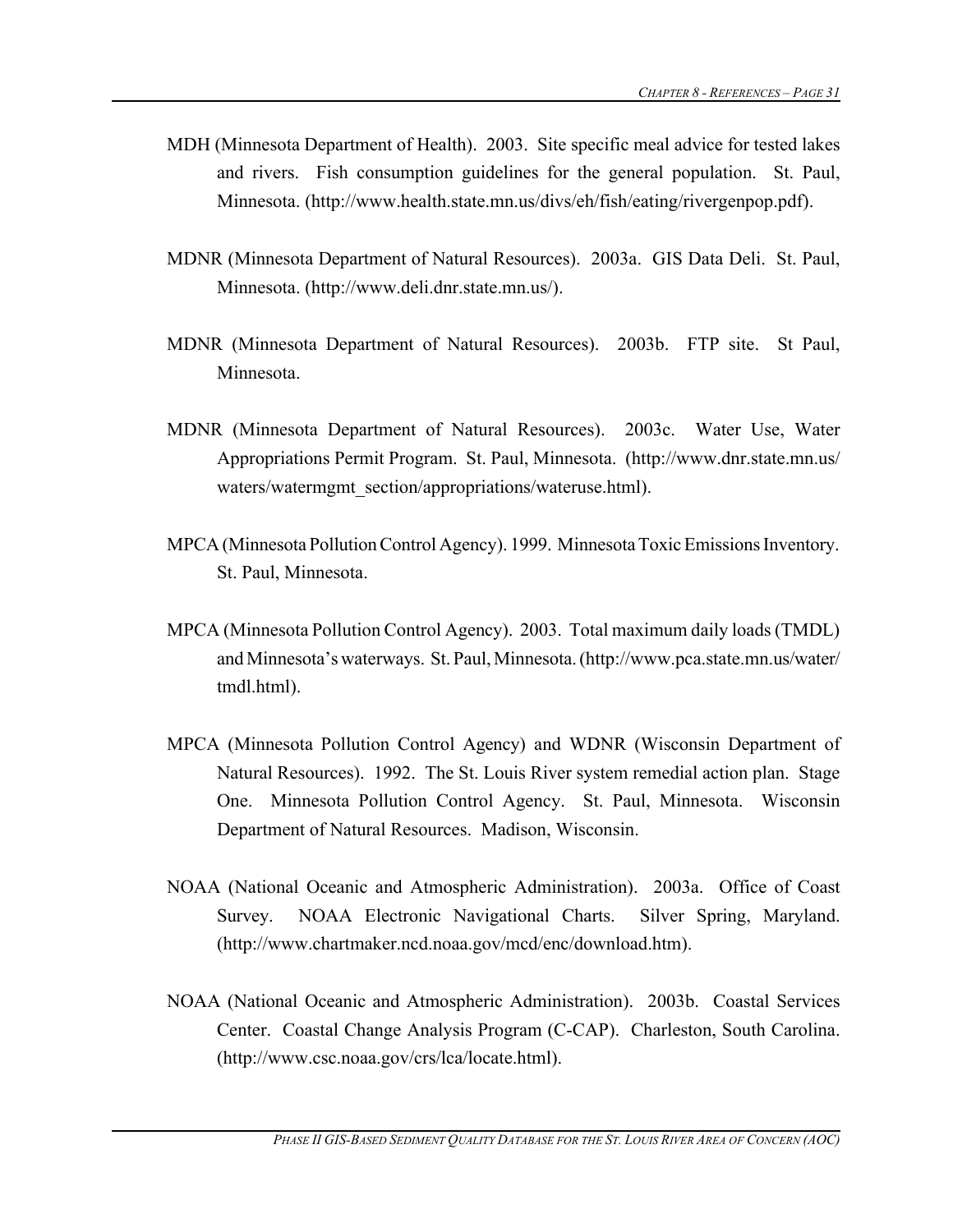- SLRCAC (St. Louis River Citizens Action Committee). 2001. Natural & cultural history of the Lower St. Louis River: On-the-water guide for canoeists, kayakers and boaters. Duluth, Minnesota.
- SLRCAC (St. Louis River Citizens Action Committee). 2002. Lower St. Louis River habitat plan. Duluth, Minnesota.
- Smorong, D.E. and J.L. Crane. 2003. GIS-based sediment quality database for the St. Louis River Area of Concern (AOC). Help section for database users. MacDonald Environmental Sciences Ltd. Nanaimo, British Columbia. Minnesota Pollution Control Agency. St. Paul, Minnesota.
- Smorong, D.E., C.L. Mackenzie, J.L. Crane, and D.D. MacDonald. 2003. GIS-based sediment quality database for the St. Louis River Area of Concern (AOC): Technical documentation. MacDonald Environmental Sciences Ltd. Nanaimo, British Columbia. Minnesota Pollution Control Agency. St. Paul, Minnesota.
- Smorong, D.E. and J.L. Crane. 2004. Phase II GIS-based sediment quality database for the St. Louis River Area of Concern (AOC). Help section for database users. MacDonald Environmental Sciences Ltd. Nanaimo, British Columbia. Minnesota Pollution Control Agency. St. Paul, Minnesota.
- Smorong, D.E., C.L. Mackenzie, J.L. Crane, and D.D. MacDonald. 2004. Phase II GIS-based sediment quality database for the St. Louis River Area of Concern (AOC): Technical documentation. MacDonald Environmental Sciences Ltd. Nanaimo, British Columbia. Minnesota Pollution Control Agency. St. Paul, Minnesota.
- UMN (University of Minnesota) and NRRI (National Resources Research Institute). 2003. The Lake Superior Decision Support Project. Duluth, Minnesota. (http://www.oden.nrri.umn.edu/lsgis/databases.htm).
- URS Corporation. 2002. Former Duluth works LIF investigation report. Prepared by URS Corporation. Minneapolis, Minnesota. Prepared for U.S. Steel. Pittsburgh, Pennsylvania.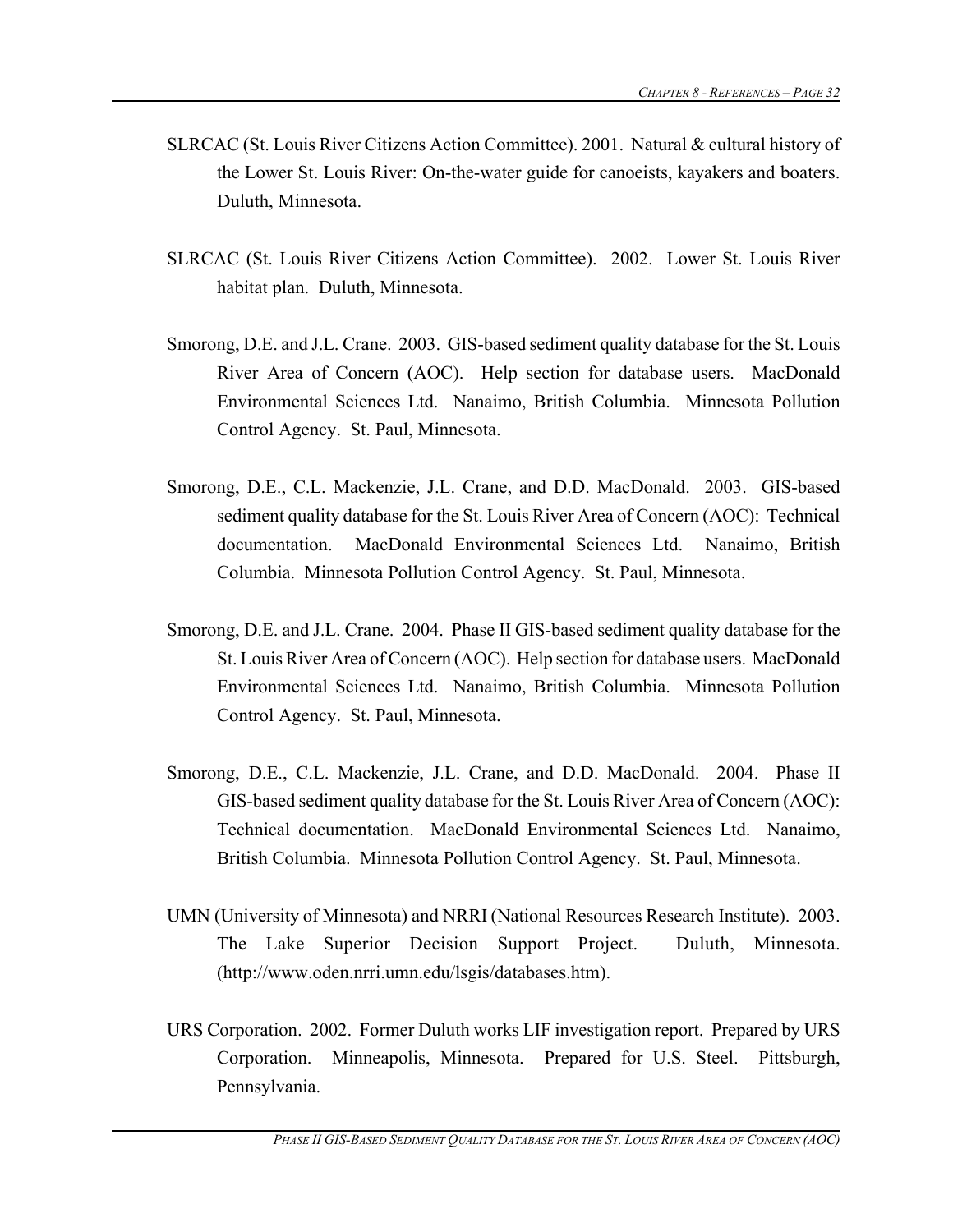- USBTS (United States Bureau of Transportation Statistics). 2003. Geographic information systems, geospatial data. 2002 National Transportation Atlas Data. Washington, District of Columbia. (http://www.bts.gov/gis/download sites/ntad02/ maindownload.html).
- USEPA (United States Environmental Protection Agency). 2000. Digital Atlas and Data for the Inland Waterways Spill Response Mapping Project Western Lake Superior Mapping Area. Oil Planning and Response Section. Chicago, Illinois.
- USEPA (United States Environmental Protection Agency). 2003. BASINS (Better Assessment Science Integrating Point and Nonpoint Sources). System, Data and Documents. Washington, District of Columbia. (http://www.epa.gov/waterscience/ basins/b3webdwn.htm).
- USGS (United States Geological Survey). 2003a. National Atlas. Washington, District of Columbia. (http://www.nationalatlas.gov/natlas/NatlasStart.asp).
- USGS (United States Geological Survey). 2003b. GIS Data for Water Resources. Washington, District of Columbia. (http://water.usgs.gov/gis/index.html).
- USGS (United States Geological Survey). 2004. Geographic names information system (GNIS). United States Department of the Interior. Reston, Virginia. (http://geonames.usgs.gov/stategaz/index.html).
- WDNR (Wisconsin Department of Natural Resources). 2003. FTP Website. Madison, Wisconsin. (ftp://www.dnr.state.wi.us/).
- WDNR (Wisconsin Department of Natural Resources). 2004. Natural heritage inventory county map for Douglas County. Endangered Resources Program. Madison, Wisconsin. (http://www.dnr.state.wi.us/org/land/er/ workinglists/mapsbycounty.htm).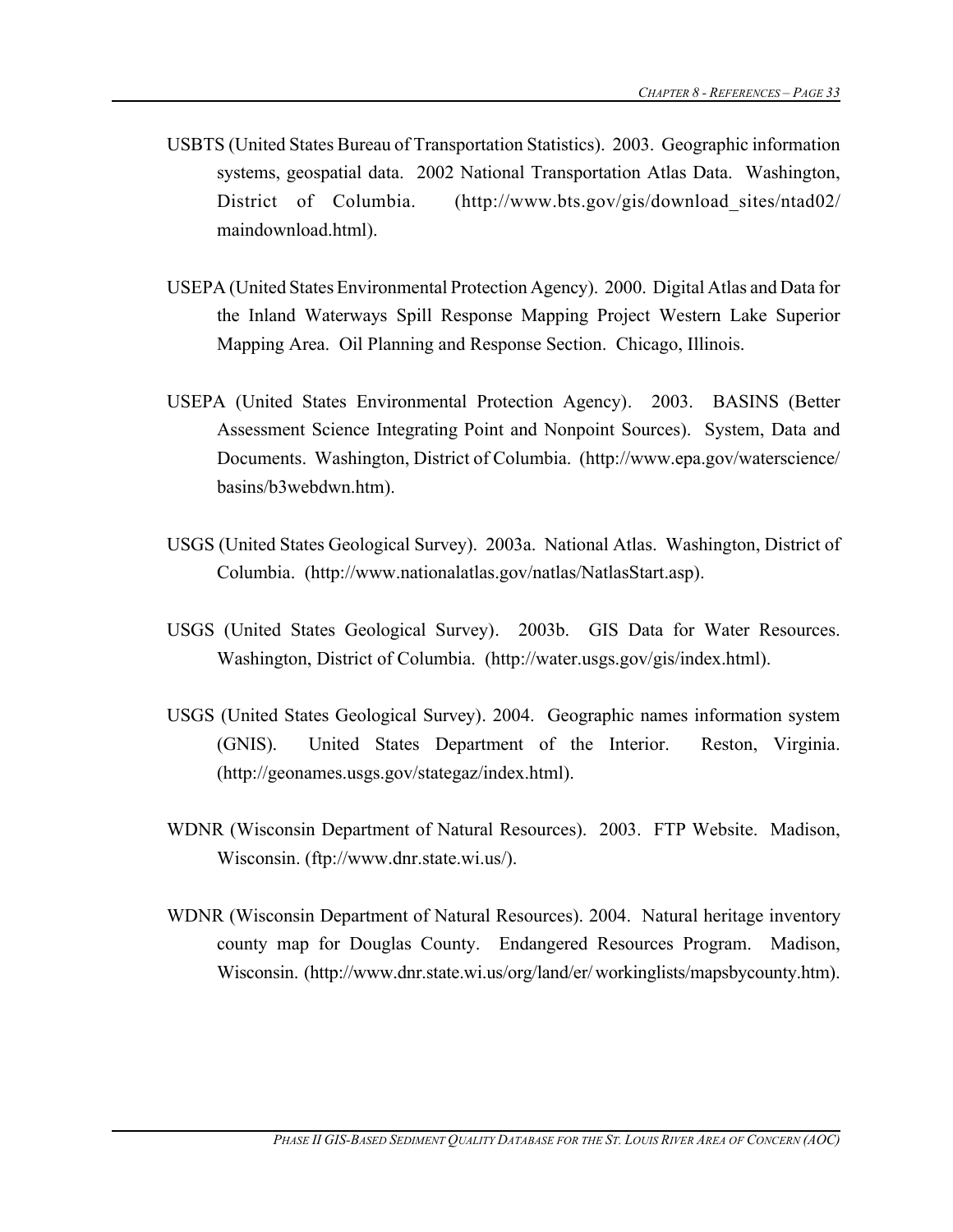**Table 1. Summary of Data Sets Compiled during Phase II of the Project.**

| Project                 | <b>Table that Includes</b><br><b>Summary Information</b> | <b>Data Category</b> | <b>Theme Name</b>                                      | <b>Data Description</b>                                                                                                                                                                                                |
|-------------------------|----------------------------------------------------------|----------------------|--------------------------------------------------------|------------------------------------------------------------------------------------------------------------------------------------------------------------------------------------------------------------------------|
| <b>Ecological Areas</b> | Table 3                                                  | Managed Areas        | Douglas County Endangered<br>Resources (by Township)   | Presence of one or more occurrences of rare or natural<br>communities that have been reported only at the township level<br>(of the Public Land Survey referencing system; a township is<br>comprised of 36 Sections). |
| <b>Ecological Areas</b> | Table 3                                                  | Managed Areas        | Douglas County Endangered<br>Resources (by Section)    | Presence of one or more occurrences of rare or natural<br>communities that have been reported at the section level (of the<br>Public Land Survey referencing system; a section equals one<br>square mile).             |
| Geographic Features     | Table 4                                                  | Geography            | Geographical Names (WI)                                | Names of all places, features, and areas which appear on the<br>USGS 7.5-minute quadrangle map series (from the National<br>Geographic Names Data Base).                                                               |
| Hydrology               | Table 5                                                  | Lakes                | <b>USGS DLG Lakes and Wetlands</b><br>(Carlton County) | 1:100,000 scale hydrography (lakes only) derived from USGS<br>Digital Line Graph's (DLG's) of the same scale.                                                                                                          |
| Hydrology               | Table 5                                                  | Streams/Rivers       | <b>USGS DLG MN Streams (Carlton</b><br>County)         | 1:100,000 scale hydrography (rivers and streams only) derived<br>from USGS Digital Line Graph's (DLG's) of the same scale.                                                                                             |
| Land Use                | Table 6                                                  | Land Cover/Use       | Future Land Use                                        | Future land use by the City of Superior. They will use this map<br>to rework their zoning and land use codes.                                                                                                          |
| Land Use                | Table 6                                                  | Land Cover/Use       | Harbor Shoreline - 1861                                | Representation of Superior Port harbor shoreline in 1861.                                                                                                                                                              |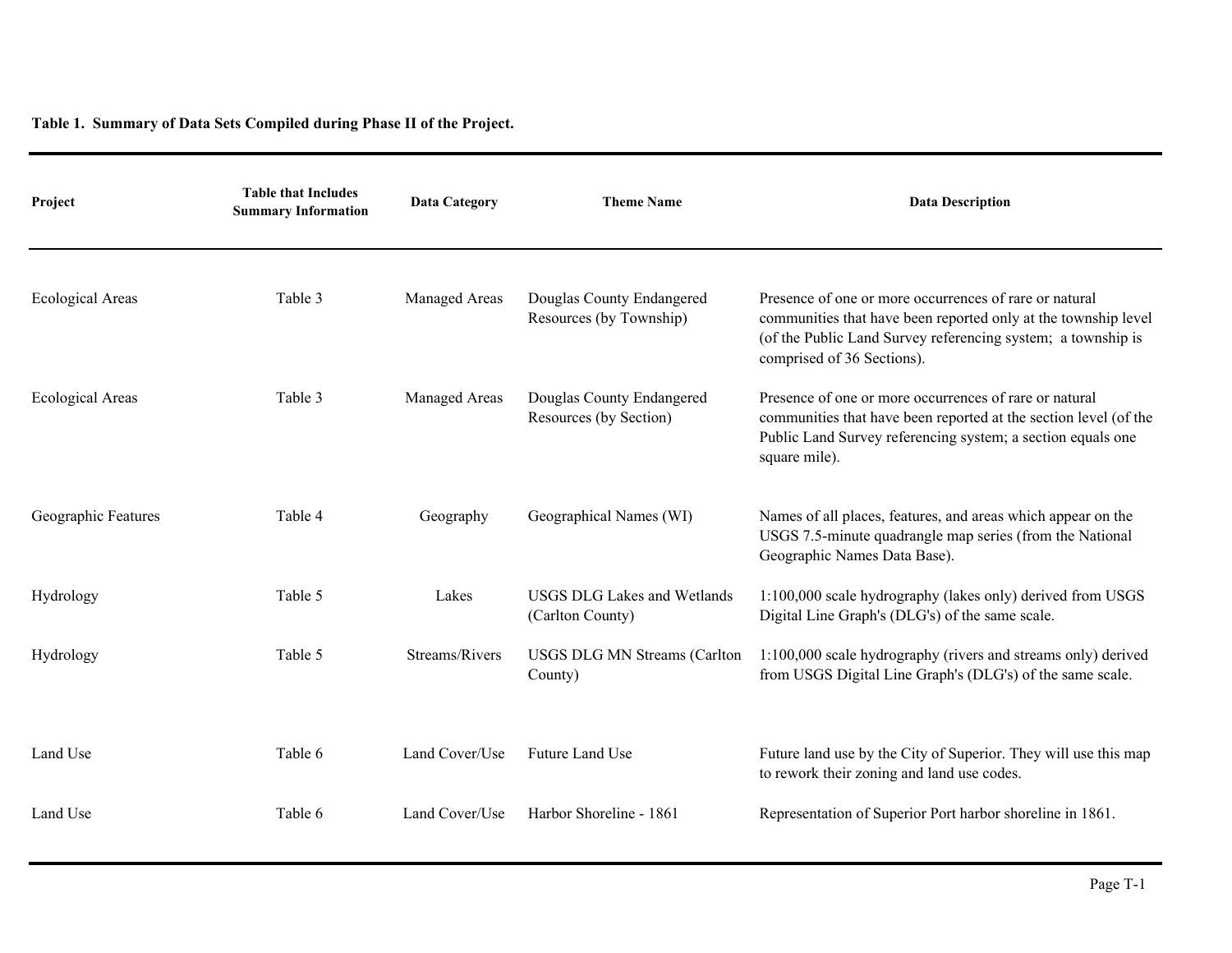**Table 1. Summary of Data Sets Compiled during Phase II of the Project.**

| Project    | <b>Table that Includes</b><br><b>Summary Information</b> | <b>Data Category</b> | <b>Theme Name</b>                 | <b>Data Description</b>                                                                                                                                                                                                                          |
|------------|----------------------------------------------------------|----------------------|-----------------------------------|--------------------------------------------------------------------------------------------------------------------------------------------------------------------------------------------------------------------------------------------------|
| Land Use   | Table 6                                                  | Land Cover/Use       | Harbor - 1861                     | Representation of Superior Port harbor in 1861.                                                                                                                                                                                                  |
| Land Use   | Table 6                                                  | Roads/Rails          | DOT Roads (Carlton County)        | This data set contains roadway centerlines for roads found on<br>the USGS 1:24,000 mapping series. Those roadways that are<br>Interstate, Trunk Highway, or CSAH (county state/aid<br>Highway) are current through the 2000 construction season. |
| Recreation | Table 7                                                  | Recreation           | Bike Routes (Duluth and Superior) | Identifies off-road trails and on-street signed bike routes in<br>Duluth and Hermantown and other recommended unsigned on-<br>street routes throughout the Twin Ports area.                                                                      |

 $MN =$ Minnesota;  $WI =$ Wisconsin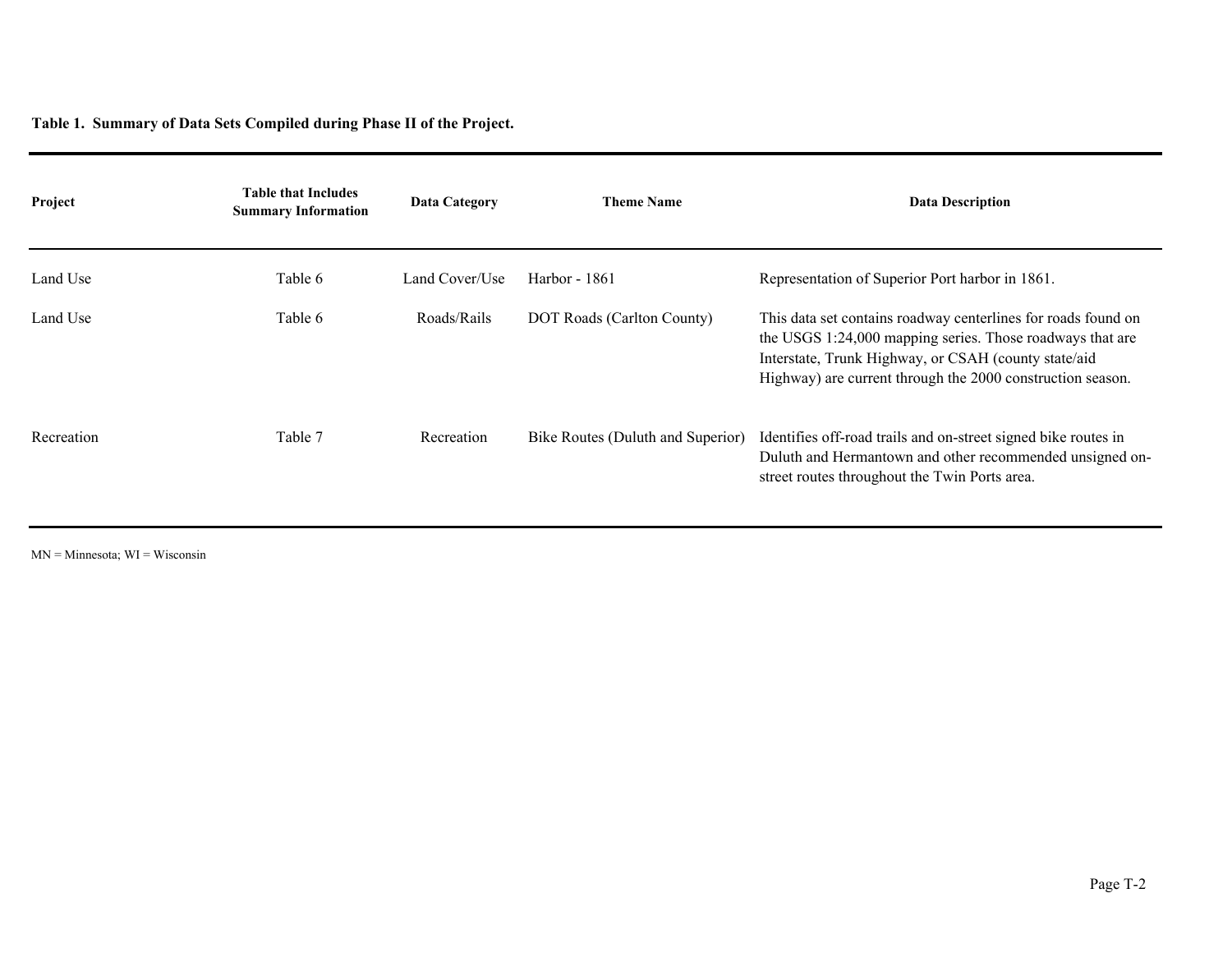| <b>Data Category</b>                        | <b>Theme Name</b>                                  | <b>Data Description</b>                                                                                                                                                                                           | Data Originator                         | Acquired<br>From       | <b>Acquisition</b><br><b>Details</b>           | <b>File Name</b> | <b>Location of GIS data</b><br>C:\STLR_GIS<br>Project\Shapefiles\ | <b>Notes</b>                                                                                                                                                                                        | Metadata<br>available? |
|---------------------------------------------|----------------------------------------------------|-------------------------------------------------------------------------------------------------------------------------------------------------------------------------------------------------------------------|-----------------------------------------|------------------------|------------------------------------------------|------------------|-------------------------------------------------------------------|-----------------------------------------------------------------------------------------------------------------------------------------------------------------------------------------------------|------------------------|
| Contaminated<br>Areas                       | Contaminated<br>Sediment Hot Spots                 | Location of hot spot sites (i.e.,<br>areas of high sediment<br>contaminant concentrations).                                                                                                                       | MPCA (Crane et<br>al. 1997)             | Crane et al.<br>1997   | Shapefile created hotspots.shp<br>by MESL      |                  | Contaminated Areas\Hotspots NA                                    |                                                                                                                                                                                                     | <b>YES</b>             |
|                                             | <b>Superfund Sites</b>                             | Location of CERCLA Superfund MPCA<br>Sites.                                                                                                                                                                       |                                         | URS Corp. 2002 by MESL | IT Corp. 1997; Shapefile created superfund.shp |                  | Contaminated Areas\<br>Superfund Sites                            | NA                                                                                                                                                                                                  | <b>YES</b>             |
| <b>Facilities</b> /<br><b>Point Sources</b> | Location of Feedlots Location of feedlots.<br>(MN) |                                                                                                                                                                                                                   |                                         | <b>MPCA</b>            | GIS data sent by<br>MPCA (Tad<br>Schindler)    | feedlots.shp     | Contamination Points\<br>Feedlots                                 | Users have no basis for interpreting<br>attribute data (GIS data provides<br>location data only).                                                                                                   | NO.                    |
|                                             | Hazardous Waste<br>Generators (MN)                 | In Minnesota, commercial<br>entities that produce any amount<br>of hazardous waste are regulated<br>as hazardous-waste "generators"<br>with requirements that depend<br>upon the amount of waste they<br>produce. | <b>MPCA</b>                             | <b>MPCA</b>            | GIS data sent by<br>MPCA (Tad<br>Schindler)    | hwgen.shp        | Contamination Points\<br>Hazardous_Waste_Generators               | Users have no basis for interpreting<br>attribute data (e.g., Type, Size and<br>LCM fields). Refer to<br>www.pca.state.mn.us/programs/bau<br>_p.html for more information about<br>the program. $1$ | NO.                    |
|                                             | <b>Industrial Facilities</b>                       | <b>Industrial Facilities Discharge</b><br>Sites - these sites are industrial<br>or municipal point sources<br>discharging to surface waters.                                                                      | USEPA/Office of USEPA 2003<br>Water/OST |                        | BASINS website ifdgood.shp                     |                  | Contamination Points\<br>Industrial Facilities                    | Users will need to refer to the<br>metadata file to interpret the field<br>names in the attribute table.                                                                                            | <b>YES</b>             |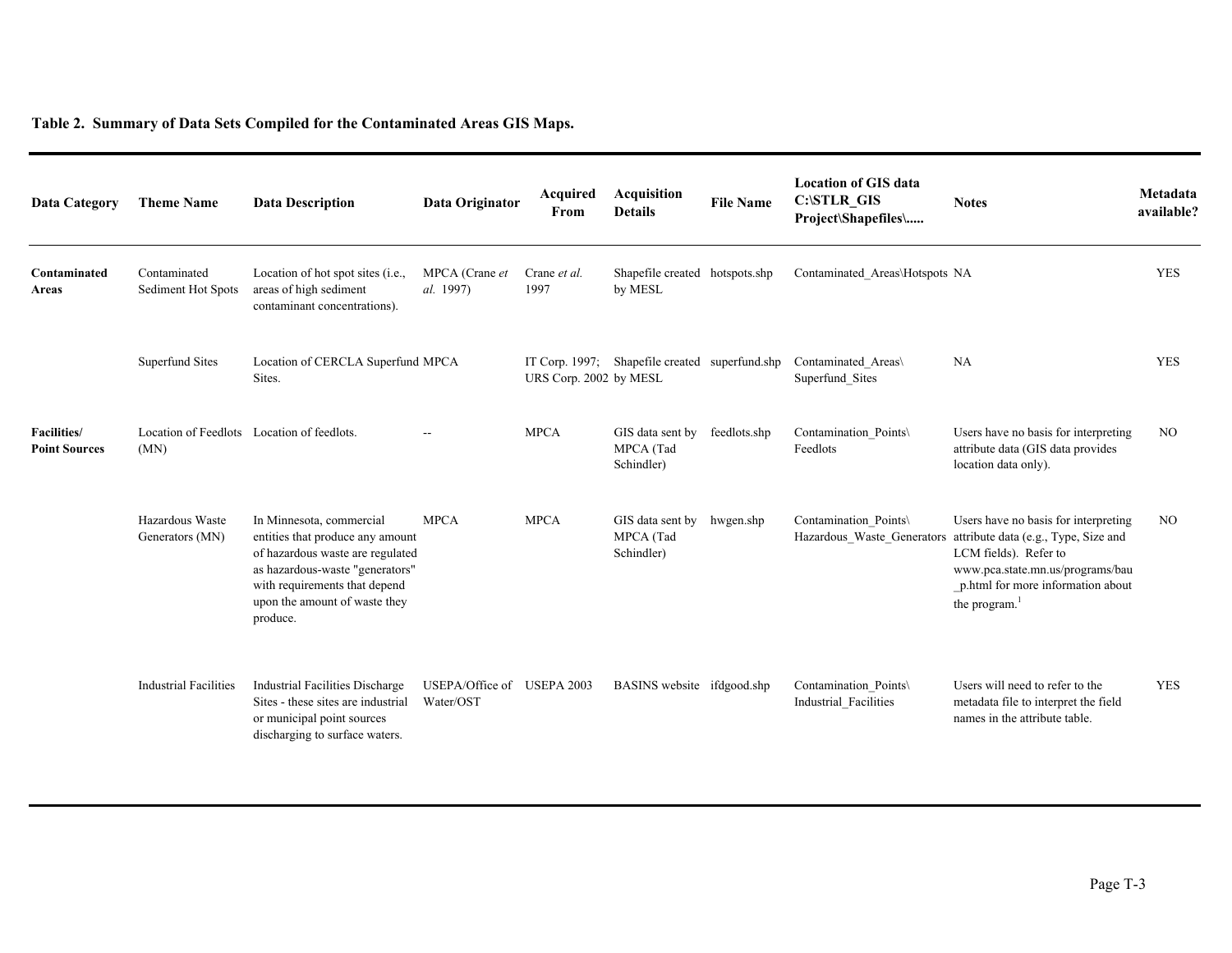| <b>Data Category</b>                           | <b>Theme Name</b>           | <b>Data Description</b>                                                                                            | Data Originator                  | Acquired<br>From  | <b>Acquisition</b><br><b>Details</b>                                                   | <b>File Name</b> | <b>Location of GIS data</b><br>C:\STLR_GIS<br>Project\Shapefiles\               | <b>Notes</b>                                                                                                                                                                                                                                                       | Metadata<br>available? |
|------------------------------------------------|-----------------------------|--------------------------------------------------------------------------------------------------------------------|----------------------------------|-------------------|----------------------------------------------------------------------------------------|------------------|---------------------------------------------------------------------------------|--------------------------------------------------------------------------------------------------------------------------------------------------------------------------------------------------------------------------------------------------------------------|------------------------|
| Facilities/<br><b>Point Sources</b><br>(cont.) | Landfills (MN)              | Location, type, and status of<br>landfill sites.                                                                   | $\overline{\phantom{a}}$         | <b>MPCA</b>       | GIS data sent by<br>MPCA (Tad<br>Schindler)                                            | landfills.shp    | Contamination Points\<br>Landfills                                              | Users have no basis for interpreting<br>attribute data in the 'Rank' field.                                                                                                                                                                                        | NO.                    |
|                                                | Storage Tanks (MN)          | Leaking Underground Location and status of LUSTs. --                                                               |                                  | <b>MPCA</b>       | GIS data sent by<br>MPCA (Tad<br>Schindler)                                            | lust.shp         | Contamination Points\<br>e Sites                                                | Users have no basis for interpreting<br>Leaking Underground Storag attribute data in the 'LCM' field.                                                                                                                                                              | N <sub>O</sub>         |
|                                                | (# of oil tanks)            | Oil Storage Facilities Location, contact information<br>and product type/volume of oil<br>storage facilities.      | <b>Great Lakes</b><br>Commission | <b>USEPA 2000</b> | Western Lake<br>Superior USEPA storage<br>Inland Sensitivity facilities_utm.s<br>Atlas | fixed oil<br>hp  | USEPA Inland Sensitivity At NA<br>las                                           |                                                                                                                                                                                                                                                                    | <b>YES</b>             |
|                                                | Permit Compliance<br>System | USEPA-regulated facilities listed USEPA<br>in the USEPA Envirofacts<br>Permit Compliance System<br>(PCS) database. |                                  | <b>USEPA 2003</b> |                                                                                        | nal utm.shp      | BASINS website permitcomp_fi Contamination_Points\<br>Permit Compliance System  | Users have no basis for interpreting<br>attribute data in several fields<br>because metadata does not provide<br>code descriptions (GIS data<br>provides location and facility<br>names only; Envirofacts database<br>can be referenced for code<br>descriptions). | <b>YES</b>             |
|                                                | Pipelines                   | Locations and routes of pipelines Great Lakes<br>carrying crude oil or refined oil Commission<br>products.         |                                  | <b>USEPA 2000</b> | Western Lake<br>Superior USEPA hp<br><b>Inland Sensitivity</b><br>Atlas                |                  | pipelines_utm.s USEPA_Inland_Sensitivity_At NA (presenting data as it is<br>las | distributed by USEPA)                                                                                                                                                                                                                                              | <b>YES</b>             |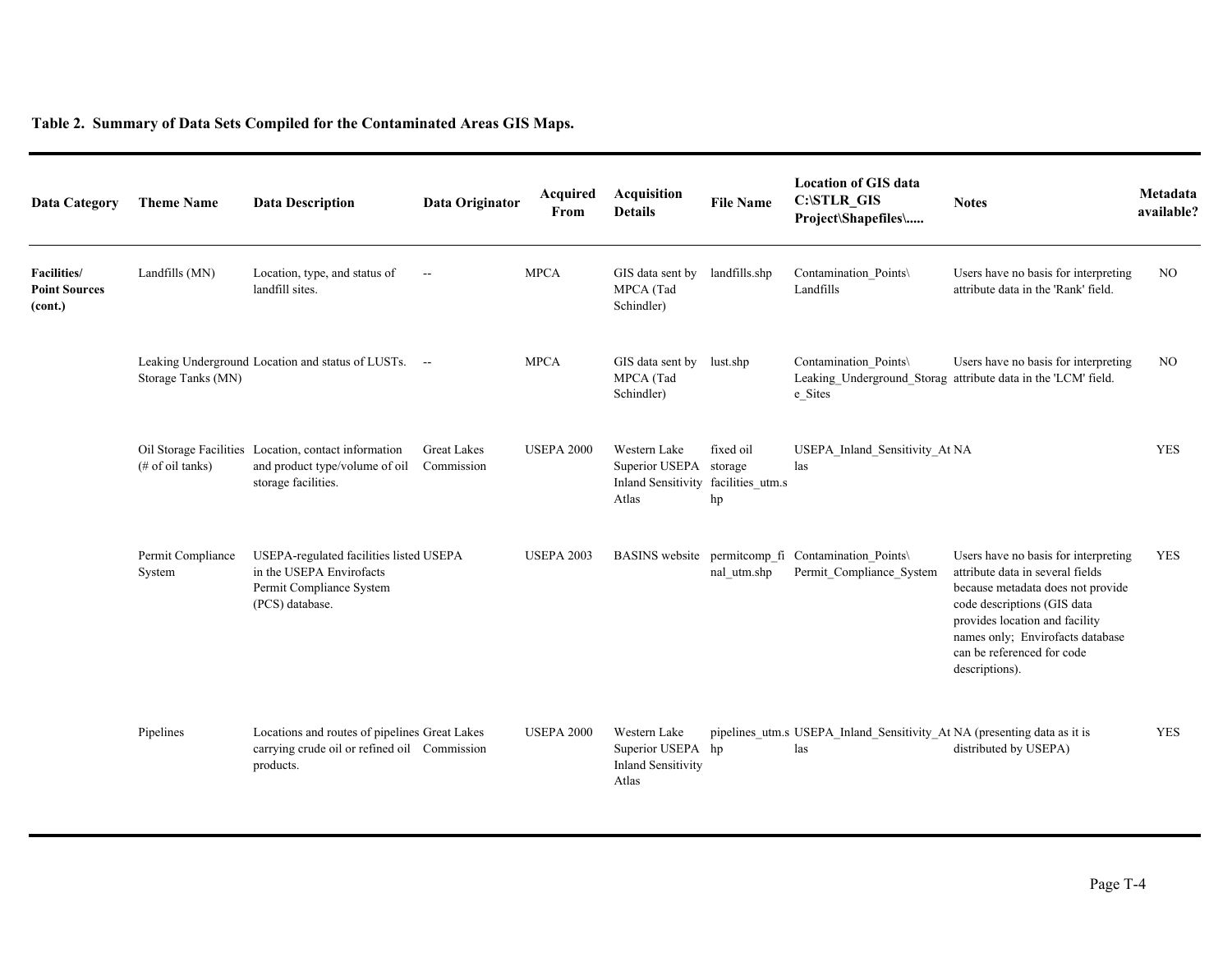| Data Category                                         | <b>Theme Name</b>                              | <b>Data Description</b>                                                                                                                                                                                                                                                                                                                     | Data Originator | Acquired<br>From  | Acquisition<br><b>Details</b>               | <b>File Name</b> | <b>Location of GIS data</b><br>C:\STLR_GIS<br>Project\Shapefiles\                                                     | <b>Notes</b>                                                                                                                                                                                                                                                       | Metadata<br>available? |
|-------------------------------------------------------|------------------------------------------------|---------------------------------------------------------------------------------------------------------------------------------------------------------------------------------------------------------------------------------------------------------------------------------------------------------------------------------------------|-----------------|-------------------|---------------------------------------------|------------------|-----------------------------------------------------------------------------------------------------------------------|--------------------------------------------------------------------------------------------------------------------------------------------------------------------------------------------------------------------------------------------------------------------|------------------------|
| <b>Facilities/</b><br><b>Point Sources</b><br>(cont.) | Resource<br>Conservation and                   | USEPA-regulated facilities listed USEPA<br>in the USEPA Envirofacts<br>Recovery Information Resource Conservation and<br>Recovery Information System<br>(RCRIS; a system in which<br>information is provided by<br>generators, transporters, treaters,<br>storers, and disposers of<br>hazardous waste to state<br>environmental agencies). |                 | <b>USEPA 2003</b> |                                             | .shp             | BASINS website reris final utm Contamination Points\<br>Resource_Conservation_and<br>Recovery_Information             | Users have no basis for interpreting<br>attribute data in several fields<br>because metadata does not provide<br>code descriptions (GIS data<br>provides location and facility<br>names only; Envirofacts database<br>can be referenced for code<br>descriptions). | <b>YES</b>             |
|                                                       | <b>Toxic Release</b><br><b>Inventory Sites</b> | USEPA-regulated facilities listed USEPA<br>in the Toxic Release Inventory<br>System (TRIS).                                                                                                                                                                                                                                                 |                 | <b>USEPA 2003</b> |                                             | hp               | BASINS website tri final utm.s Contamination Points\<br>Toxic_Release_Inventory_Site attribute data in several fields | Users have no basis for interpreting<br>because metadata does not provide<br>code descriptions (GIS data<br>provides location and facility<br>names only; Envirofacts database<br>can be referenced for code<br>descriptions).                                     | <b>YES</b>             |
|                                                       |                                                | Salvage Yards (MN) Location, licensing information, --<br>facility descriptions and<br>inspection information for<br>salvage yards.                                                                                                                                                                                                         |                 | <b>MPCA</b>       | GIS data sent by<br>MPCA (Tad<br>Schindler) | salvage.shp      | Contamination Points\<br>Salvage Yards                                                                                | Users have no basis for interpreting<br>attribute data in several of the<br>fields (i.e., ps_lic, dism_cov).                                                                                                                                                       | NO.                    |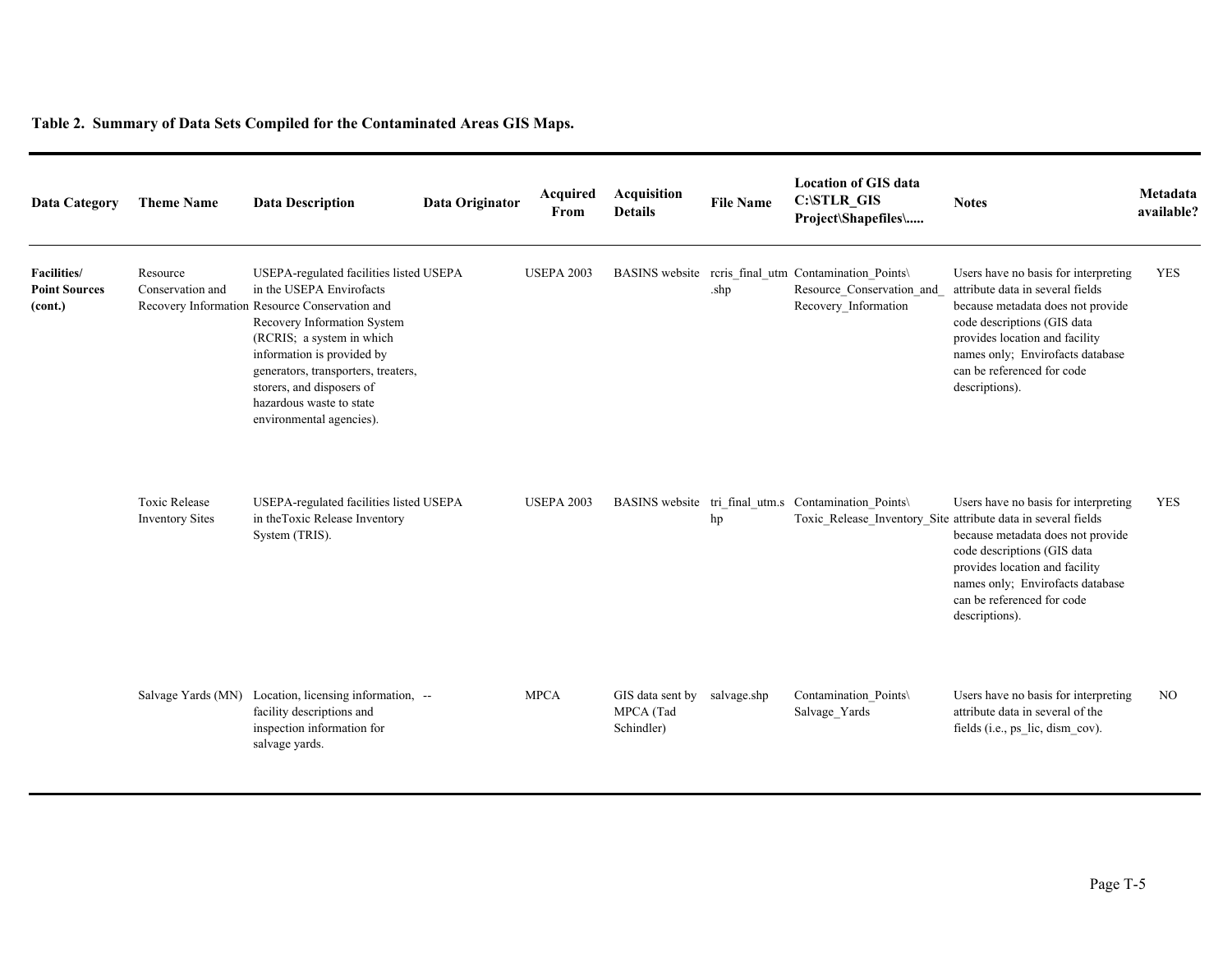| Data Category                   | <b>Theme Name</b>  | <b>Data Description</b>                                                                                                   | Data Originator              | Acquired<br>From | Acquisition<br><b>Details</b> | <b>File Name</b> | <b>Location of GIS data</b><br>C:\STLR GIS<br>Project\Shapefiles\        | <b>Notes</b>                                                                               | Metadata<br>available? |
|---------------------------------|--------------------|---------------------------------------------------------------------------------------------------------------------------|------------------------------|------------------|-------------------------------|------------------|--------------------------------------------------------------------------|--------------------------------------------------------------------------------------------|------------------------|
| Discharges/<br><b>Emissions</b> | Air Emissions (MN) | Location and names of facilities MPCA (data<br>with air emissions, and<br>contaminant concentrations in<br>air emissions. | obtained from<br>Chun Yi Wu) | <b>MPCA 1999</b> | by MESL                       | D                | Shapefile created aircmissions.sh Contamination Points\<br>Air Emissions | Users to note that the units of<br>contaminant concentrations in air<br>emissions are lbs. | <b>YES</b>             |

BASINS = Better Assessment Science Integrating Point and Nonpoint Sources; CERCLA = Comprehensive Environmental Response, Compensation, and Liability Act; GIS = Geographic Information System;

LUST = Leaking Underground Storage Tanks; MESL = MacDonald Environmental Sciences Ltd.; MN = Minnesota; MPCA = Minnesota Pollution Control Agency; NA = Not Applicable;

OST = Office of Science and Technology; PCS = Permit Compliance System; RCRIS = Resource Conservation and Recovery Information System; TRIS = Toxic Release Inventory System;

USEPA = United States Environmental Protection Agency.

<sup>1</sup>The web link indicated was active at the time this project was completed. Since web site addresses are subject to change and information may be updated over time, it is recommended that users download accessory informat as soon as possible.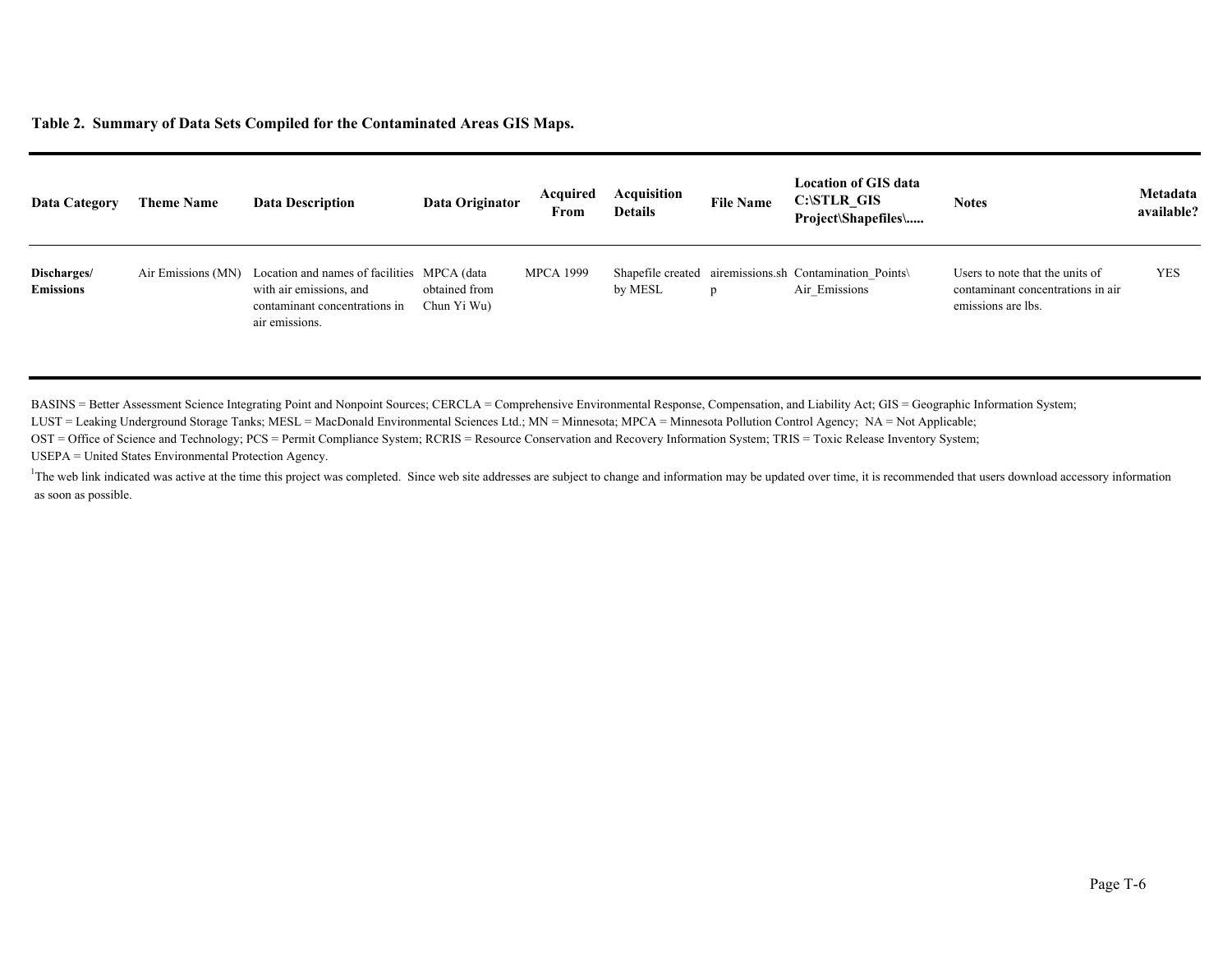| <b>Data Category</b>                                          | <b>Theme Name</b>                                                 | <b>Data Description</b>                                                                                                                                                                                                                                         | Data Originator                  | Acquired<br>From                   | <b>Acquisition</b><br><b>Details</b>                                 | <b>File Name</b>         | <b>Location of GIS data</b><br><b>C:\STLR GIS</b><br>Project\Shapefiles\ | <b>Notes</b>                                                                                                                                                                                            | Metadata<br>available<br>$\mathbf{P}$ |
|---------------------------------------------------------------|-------------------------------------------------------------------|-----------------------------------------------------------------------------------------------------------------------------------------------------------------------------------------------------------------------------------------------------------------|----------------------------------|------------------------------------|----------------------------------------------------------------------|--------------------------|--------------------------------------------------------------------------|---------------------------------------------------------------------------------------------------------------------------------------------------------------------------------------------------------|---------------------------------------|
| <b>Ecological Sites</b>                                       | Environmentally<br>Sensitive Areas <sup>1</sup>                   | Special places meritting spill<br>protection (areas not publically<br>managed, with no special<br>designation).                                                                                                                                                 | <b>Great Lakes</b><br>Commission | <b>USEPA 2000</b>                  | Western Lake<br>Superior USEPA<br><b>Inland Sensitivity</b><br>Atlas | envirosensres<br>utm.shp | USEPA_Inland_Sensitivity_At NA (presenting data as it is<br>las          | distributed by USEPA)                                                                                                                                                                                   | <b>YES</b>                            |
|                                                               | <b>Habitat Sites</b>                                              | Location of sites of important<br>habitat in the Lake Superior<br>Basin, mapped as part of the<br>Lake Superior Binational<br>Program.                                                                                                                          | MN DNR                           | UMN and NRRI Lake Superior<br>2003 | Decision Support m.shp<br>Project website                            | habitatsites ut          | ication\<br>Habitat Sites                                                | Ecological Areas and Classif Users will need to refer to the<br>metadata file to interpret the field<br>names in the attribute table. Link to<br>file referred to in the metadata file<br>doesn't work. | <b>YES</b>                            |
| <b>Lower St. Louis</b><br><b>River</b><br><b>Habitat Plan</b> | Lower St. Louis<br>River Habitat Plan<br>Aquatic Habitat          | Aquatic habitat types within the Community GIS<br>Lower St. Louis River, from the Services, Inc.<br>Fond du Lac Dam to the Duluth<br>and Superior entries to Lake<br>Superior (established by the MN<br>DNR and the WI DNR).                                    |                                  | SLRCAC 2002                        | CD - Lower St.<br>Louis River<br>Habitat Plan                        | .shp                     | aquatic_habitat_Lower_STLR_Habitat_Plan\ NA<br>Aquatic Habitats          |                                                                                                                                                                                                         | <b>YES</b>                            |
|                                                               | Lower St. Louis<br>River Habitat Plan<br><b>Plant Communities</b> | Plant community types within a Community GIS<br>quarter mile buffer of the Lower Services, Inc.<br>St. Louis River, from the Fond<br>du Lac Dam to the Duluth and<br>Superior entries to Lake Superior<br>(established by the MN DNR,<br>the WI DNR, and CGIS). |                                  | SLRCAC 2002                        | CD - Lower St.<br>Louis River<br>Habitat Plan                        | ties.shp                 | plant communi Lower STLR Habitat Plan\ NA<br>Plant Communities           |                                                                                                                                                                                                         | <b>YES</b>                            |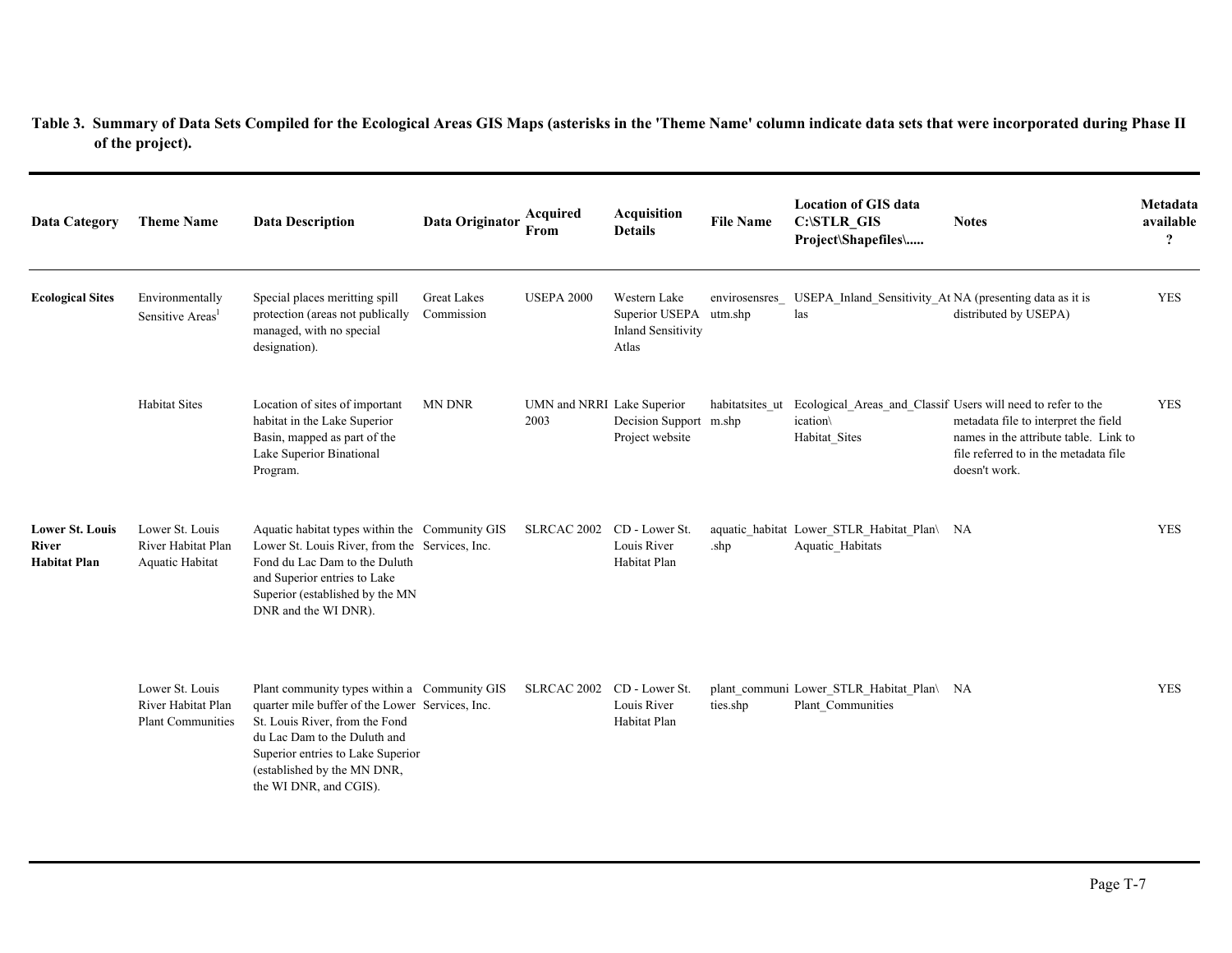| <b>Data Category</b>                                                     | <b>Theme Name</b>                                           | <b>Data Description</b>                                                                                                                                                                                                                            | Data Originator                                                                         | Acquired<br>From  | <b>Acquisition</b><br><b>Details</b>                                                 | <b>File Name</b> | <b>Location of GIS data</b><br><b>C:\STLR GIS</b><br>Project\Shapefiles\                    | <b>Notes</b>                                                                                                                                                                          | Metadata<br>available<br>$\overline{?}$ |
|--------------------------------------------------------------------------|-------------------------------------------------------------|----------------------------------------------------------------------------------------------------------------------------------------------------------------------------------------------------------------------------------------------------|-----------------------------------------------------------------------------------------|-------------------|--------------------------------------------------------------------------------------|------------------|---------------------------------------------------------------------------------------------|---------------------------------------------------------------------------------------------------------------------------------------------------------------------------------------|-----------------------------------------|
| <b>Lower St. Louis</b><br><b>River</b><br><b>Habitat Plan</b><br>(cont.) | Lower St. Louis<br>River Habitat Plan<br>Project Area       | Project area of St. Louis River. --                                                                                                                                                                                                                |                                                                                         | SLRCAC 2002       | CD - Lower St.<br>Louis River<br>Habitat Plan                                        | p                | project_area.sh Lower_STLR_Habitat_Plan\ NA<br>Project Area                                 |                                                                                                                                                                                       | NO.                                     |
| <b>Managed Areas</b>                                                     | Managed Areas <sup>1</sup>                                  | Boundaries of federal, state,<br>regional and private lands with<br>special ecological, natural, or<br>recreational value, that are<br>uniquely vulnerable to oil spills<br>(mapped for the Western Lake<br>Superior Inland Sensitivity<br>Atlas). | <b>Great Lakes</b><br>Commission                                                        | <b>USEPA 2000</b> | Western Lake<br>Superior USEPA resource<br>Inland Sensitivity areas utm.shp<br>Atlas | managed          | USEPA_Inland_Sensitivity_At NA (presenting data as it is<br>las                             | distributed by USEPA)                                                                                                                                                                 | <b>YES</b>                              |
|                                                                          | <b>MN DNR</b><br>Scientific and Nat.<br>Areas               | Location of Scientific and<br>Natural Areas (SNAs) delineated Scientific and<br>under the SNA Program (MN<br>DNR).                                                                                                                                 | MN DNR -<br>Natural Areas<br>Program                                                    | <b>MDNR 2003a</b> | Minnesota DNR<br>GIS Data Deli<br>website                                            |                  | snaxxpymn.shp Ecological Areas and<br>Classification\MN DNR<br>Scientific and Natural Areas | NA                                                                                                                                                                                    | <b>YES</b>                              |
|                                                                          | Douglas County<br>Endangered<br>Resources (by<br>Township)* | Presence of one or more<br>occurrences of rare or natural<br>communities that have been<br>reported only at the township<br>level (of the Public Land Survey<br>referencing system; a township<br>is comprised of 36 Sections).                    | WI DNR - Bureau WDNR 2004<br>of Endangered<br>Resources (Natural<br>Heritage Inventory) |                   | <b>WDNR Natural</b><br>Heritage<br><b>Inventory County</b><br>Maps website           | p utm.shp        | ication\WI_DNR_NHI                                                                          | douglas co tw Ecological Areas and Classif Users note that PDF versions of<br>maps can be accessed at<br>http://dnr.wi.gov/org/land/er/workin<br>glists/mapsbycounty.htm <sup>2</sup> | <b>YES</b>                              |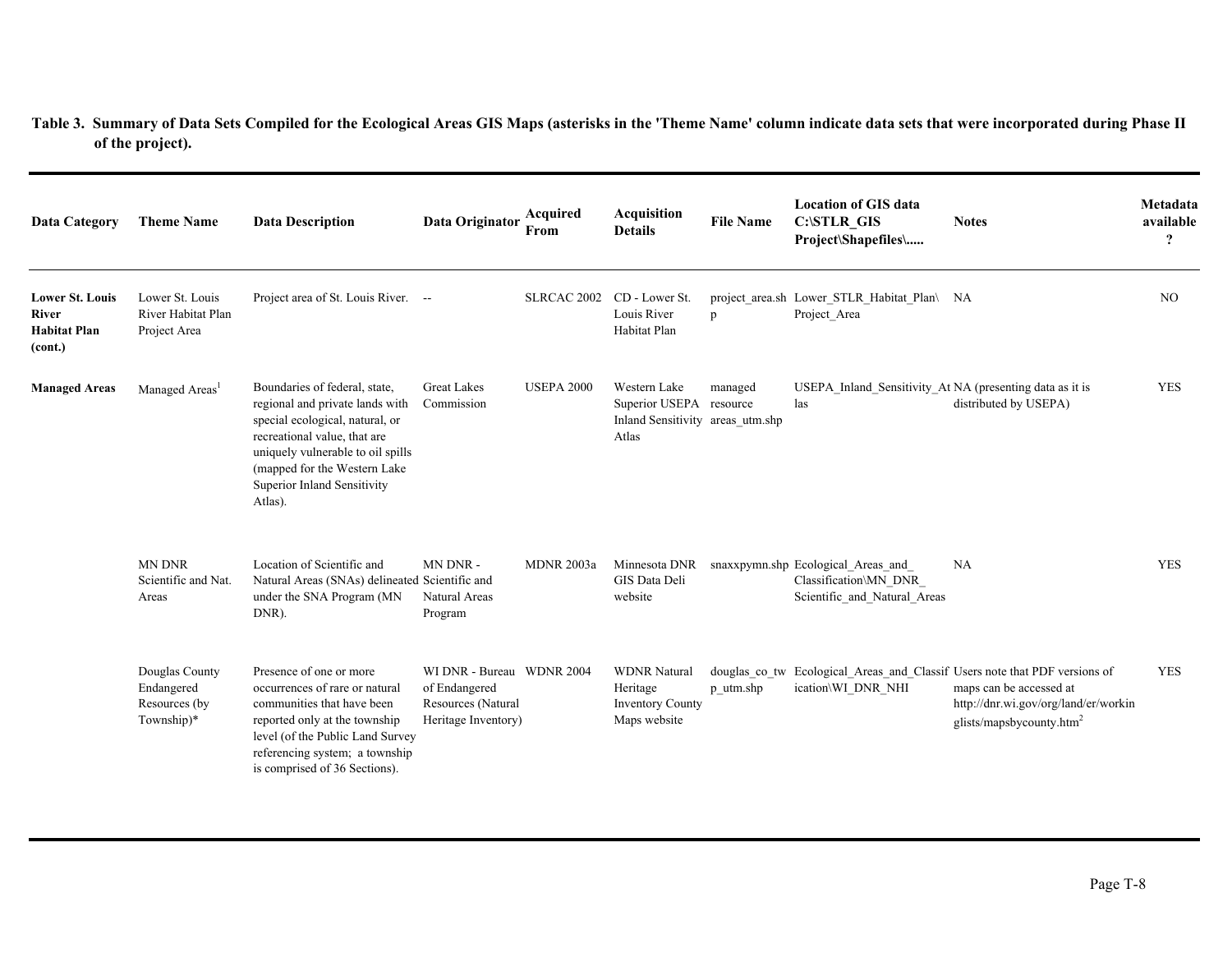| <b>Data Category</b>                 | <b>Theme Name</b>                                            | <b>Data Description</b>                                                                                                                                                                                                                                                | Data Originator                                                                         | Acquired<br>From  | <b>Acquisition</b><br><b>Details</b>                                       | <b>File Name</b> | <b>Location of GIS data</b><br><b>C:\STLR GIS</b><br>Project\Shapefiles\                    | <b>Notes</b>                                                                                                                                                                           | Metadata<br>available<br>$\boldsymbol{\mathcal{P}}$ |
|--------------------------------------|--------------------------------------------------------------|------------------------------------------------------------------------------------------------------------------------------------------------------------------------------------------------------------------------------------------------------------------------|-----------------------------------------------------------------------------------------|-------------------|----------------------------------------------------------------------------|------------------|---------------------------------------------------------------------------------------------|----------------------------------------------------------------------------------------------------------------------------------------------------------------------------------------|-----------------------------------------------------|
| <b>Managed Areas</b><br>(cont.)      | Douglas County<br>Endangered<br>Resources (by<br>Section)*   | Presence of one or more<br>occurrences of rare or natural<br>communities that have been<br>reported at the section level (of<br>the Public Land Survey<br>referencing system; a section<br>equals one square mile).                                                    | WI DNR - Bureau WDNR 2004<br>of Endangered<br>Resources (Natural<br>Heritage Inventory) |                   | <b>WDNR Natural</b><br>Heritage<br><b>Inventory County</b><br>Maps website | tion utm.shp     | ication\WI DNR NHI                                                                          | douglas_co_sec Ecological_Areas_and_Classif Users note that PDF versions of<br>maps can be accessed at<br>http://dnr.wi.gov/org/land/er/workin<br>glists/mapsbycounty.htm <sup>2</sup> | <b>YES</b>                                          |
| Vegetation                           | <b>PLS</b> Presettlement<br>Vegetation (MN)                  | General location of bearing trees MN DNR - Section MDNR 2003a<br>used in conjunction with the<br>original Public Land Survey<br>(PLS; 1908) and information on Biological Survey<br>vegetation type information.                                                       | of Wildlife -<br>Minnesota County                                                       |                   | Minnesota DNR<br>GIS Data Deli<br>website                                  | pls veg.shp      | Ecological Areas and<br>Classification\PLS Corners<br>with Presettlement<br>Vegetation Info | Users note that codes can be<br>accessed on WWW through the<br>metadata file (See Section 5 -<br>HTML Table on the website). $^{2}$                                                    | <b>YES</b>                                          |
| <b>Mussel</b><br><b>Distribution</b> | <b>USGS</b> Zebra<br>Mussel<br>Distribution<br>$(1989-1998)$ | Compilation of reports of<br>confirmed zebra mussel<br>sightings in the United States<br>from 1988 to the present (from a<br>variety of federal, State, and<br>municipal agencies, public<br>utilities, universities,<br>engineering and private<br>consultant firms). | USGS, Florida<br>Caribbean Science<br>Center                                            | <b>USGS 2003a</b> | The National<br>Atlas of the USA shp<br>website                            |                  | zebra_mussels. Ecological_Areas_and<br>Classification\Zebra Mussel<br>Distribution          | NA                                                                                                                                                                                     | <b>YES</b>                                          |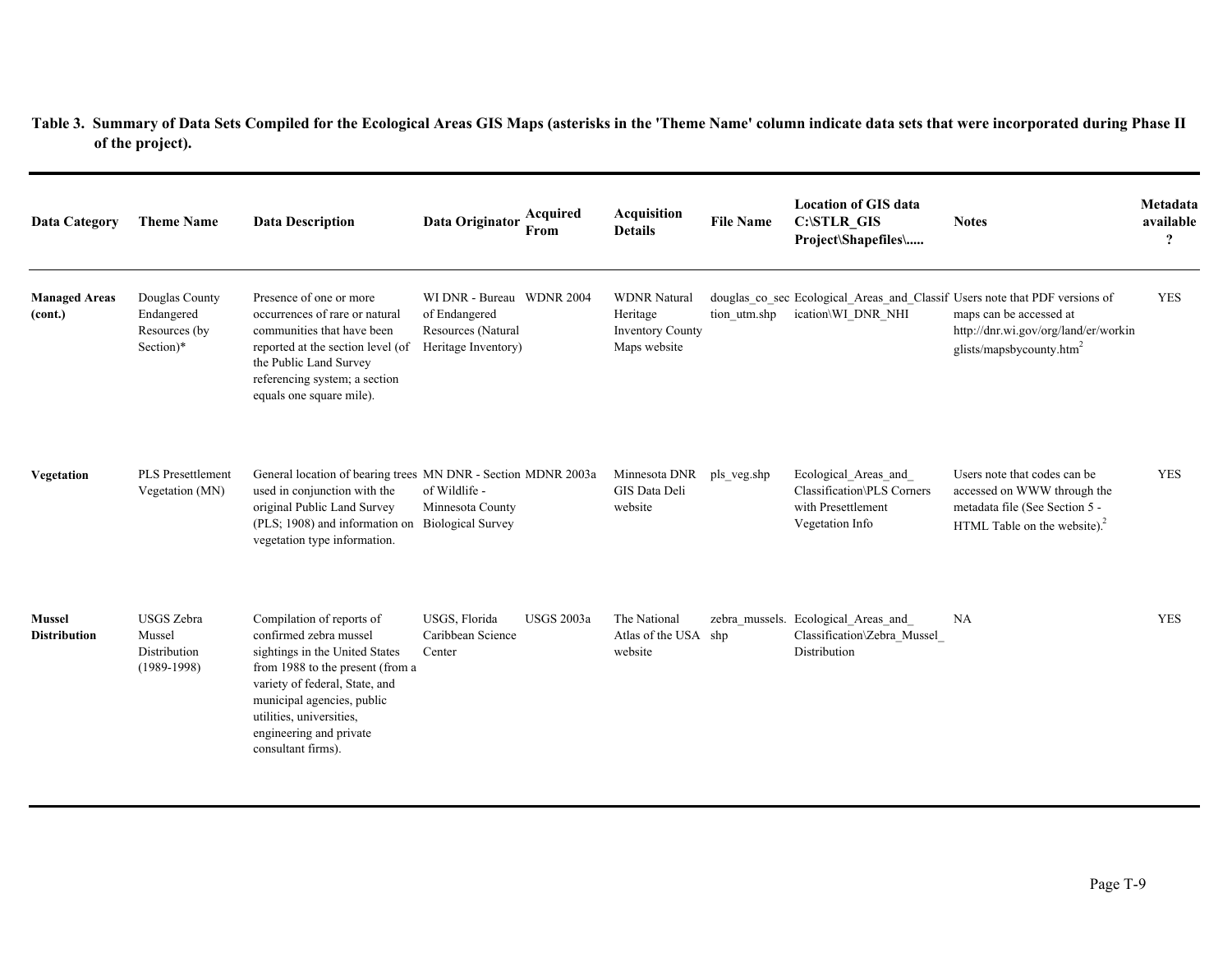| Data Category                                            | <b>Theme Name</b>                  | <b>Data Description</b>                                | Acquired<br>Data Originator<br>From       | Acquisition<br><b>Details</b>                                 | <b>File Name</b>                                                                                   | <b>Location of GIS data</b><br>C:\STLR GIS<br>Project\Shapefiles\ | <b>Notes</b>                                                                                                                                                                                                                                                | Metadata<br>available<br>$\boldsymbol{\Omega}$ |
|----------------------------------------------------------|------------------------------------|--------------------------------------------------------|-------------------------------------------|---------------------------------------------------------------|----------------------------------------------------------------------------------------------------|-------------------------------------------------------------------|-------------------------------------------------------------------------------------------------------------------------------------------------------------------------------------------------------------------------------------------------------------|------------------------------------------------|
| <b>Mussel</b><br><b>Distribution (cont.)</b> Sites 1991. | <b>MN DNR Mussel</b><br>2000, 2002 | Location of state- and/or<br>federally-listed mussels. | MN DNR - Natural MPCA<br>Heritage Program | GIS data sent by<br>MPCA (Judy<br>Crane via Sarah<br>Hoffman) | $1991 \text{ shp}$ ;<br>stl musselsites<br>$2000.\text{shp}$ ;<br>stl musselsites<br>$\_2002$ .shp | stl musselsites Ecological Areas and<br>Classification\Mussels    | It is unclear what these data<br>represent, based on the current<br>information and metadata available.<br>Refer to<br>http://www.dnr.state.mn.us/ecologic<br>al services/nhnrp/mussel survey/in<br>dex.html for more information<br>about the data. $^{2}$ | <b>YES</b>                                     |

ATV = All Terrain Vehicle; CAC = Citizens Action Committee; CD = Compact Disc; CGIS = Community GIS Services, Inc.; DNR = Department of Natural Resources; GIS = Geographic Information System;

MN = Minnesota; MPCA = Minnesota Pollution Control Agency; NA = Not Applicable; NRRI = Natural Resources Research Institute; PLS = Public Land Survey; SNAs = Scientific and Natural Areas;

UMN = University of Minnesota; USA = United States of America; USEPA = United States Environmental Protection Agency; USGS = United States Geological Survey; WI = Wisconsin; WWW = World Wide Web.

<sup>1</sup>These shapefiles only contain natural heritage data from Minnesota DNR. Wisconsin DNR natural heritage information was not included at the request of the Wisconsin DNR.

 $2$ The web link indicated was active at the time this project was completed. Since web site addresses are subject to change and information may be updated over time, it is recommended that users download accessory informa as soon as possible.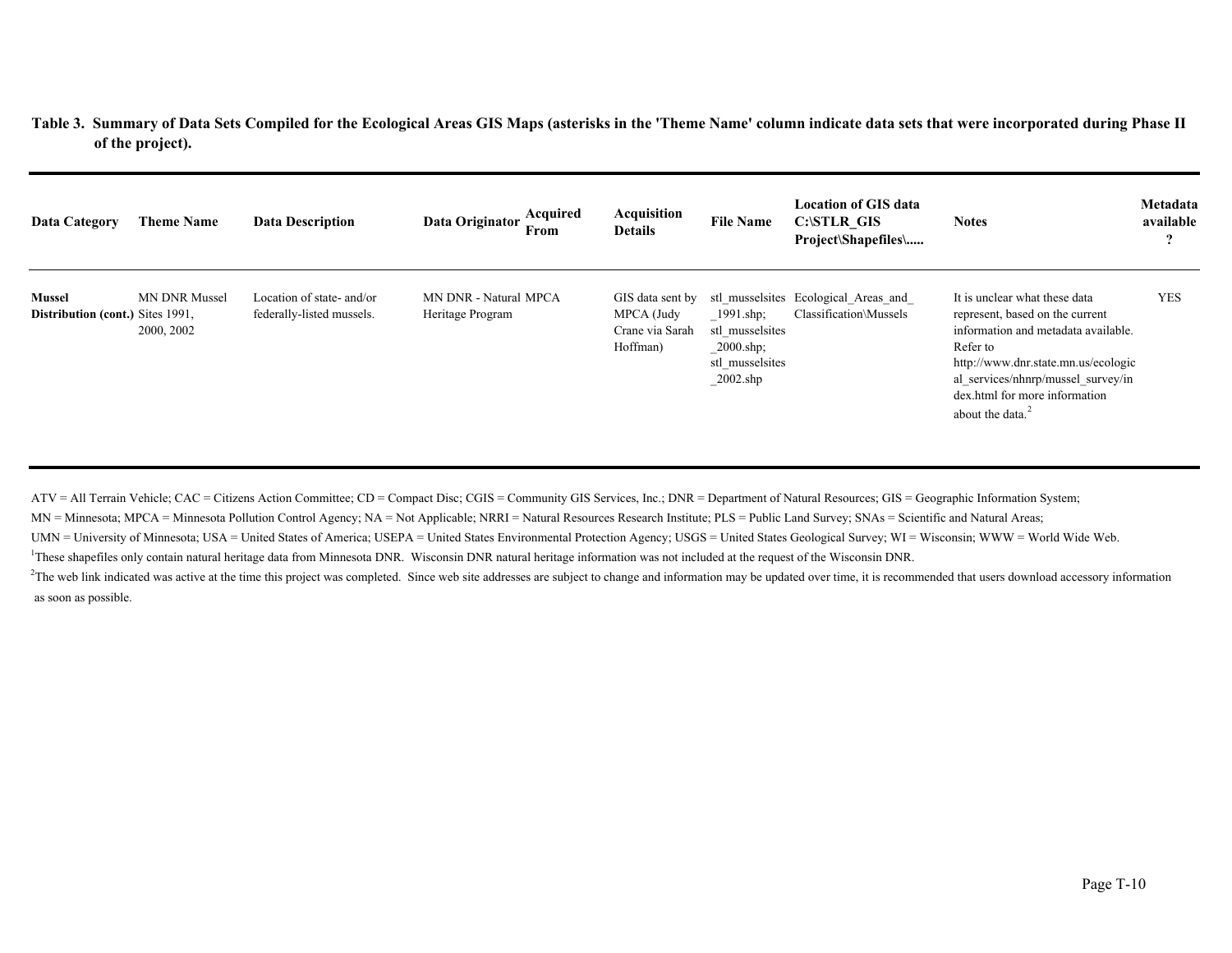| <b>Data Category</b> | <b>Theme Name</b>          | <b>Data Description</b>                                                                                                                                                           | Data Originator                                                                      | Acquired<br>From  | <b>Acquisition</b><br><b>Details</b>      | <b>File Name</b>              | <b>Location of GIS data</b><br>C:\STLR_GIS<br>Project\Shapefiles\ | <b>Notes</b>                                                                                                                              | Metadata<br>available<br>$\overline{\mathbf{?}}$ |
|----------------------|----------------------------|-----------------------------------------------------------------------------------------------------------------------------------------------------------------------------------|--------------------------------------------------------------------------------------|-------------------|-------------------------------------------|-------------------------------|-------------------------------------------------------------------|-------------------------------------------------------------------------------------------------------------------------------------------|--------------------------------------------------|
| Geography            | Geographical Names<br>(MN) | Names of all places, features,<br>and areas which appear on the<br>USGS 7.5-minute quadrangle<br>map series (from the National<br>Geographic Names Data Base).                    | <b>USGS</b>                                                                          | MDNR 2003a        | Minnesota DNR<br>GIS Data Deli<br>website | geonames.shp                  | Geographic<br>Features\Geography                                  | Users note that codes can be<br>accessed on WWW through the<br>metadata file (See Section 5 -<br>HTML Table on the website). <sup>1</sup> | <b>YES</b>                                       |
|                      | $(WI)^*$                   | Geographical Names Names of all places, features,<br>and areas which appear on the<br>USGS 7.5-minute quadrangle<br>map series (from the National<br>Geographic Names Data Base). | USGS Geographic USGS 2004<br>Names Information<br>System (GNIS)                      |                   | <b>USGS GNIS</b><br>website               | geographic_na Geographic<br>p | mes wi utm.sh Features\Geography                                  | Users note that codes can be<br>accessed on WWW through the<br>metadata file (See Section 5 -<br>HTML Table on the website). <sup>1</sup> | <b>YES</b>                                       |
| Landforms            | Landforms (MN)             | Geomorphology data describing University of<br>a wide variety of conditions<br>related to surficial geology.                                                                      | Minnesota-Duluth<br>Geology<br>Department; MN<br>Geological Survey,<br><b>MN DNR</b> | <b>MDNR 2003a</b> | Minnesota DNR<br>GIS Data Deli<br>website | landforms.shp                 | Geographic<br>Features\Landforms                                  | Users note that codes can be<br>accessed on WWW through the<br>metadata file (See Section 5 -<br>HTML Table on the website). <sup>1</sup> | <b>YES</b>                                       |
| <b>Soils</b>         | Soils                      | State Soil Geographic<br>(STATSGO) database: digital<br>general soil association map<br>developed by the National<br>Cooperative Soil Survey.                                     | <b>USEPA</b>                                                                         | <b>USEPA 2003</b> |                                           | p                             | BASINS website statsgo_utm.sh Geographic Features\Soils           | Users note that codes can be<br>accessed on WWW through the<br>metadata file (See Section 5 -<br>HTML Table on the website). <sup>1</sup> | <b>YES</b>                                       |

BASINS = Better Assessment Science Integrating Point and Nonpoint Sources; DNR = Department of Natural Resources; GIS = Geographic Information System; HTML = HyperText Markup Language; MN = Minnesota; NA = Not Applicable; STATSGO = State Soil Geographic Database; USEPA = United States Environmental Protection Agency; USGS = United States Geological Survey.

<sup>1</sup>The web link indicated was active at the time this project was completed. Since web site addresses are subject to change and information may be updated over time, it is recommended that users download accessory informat as soon as possible.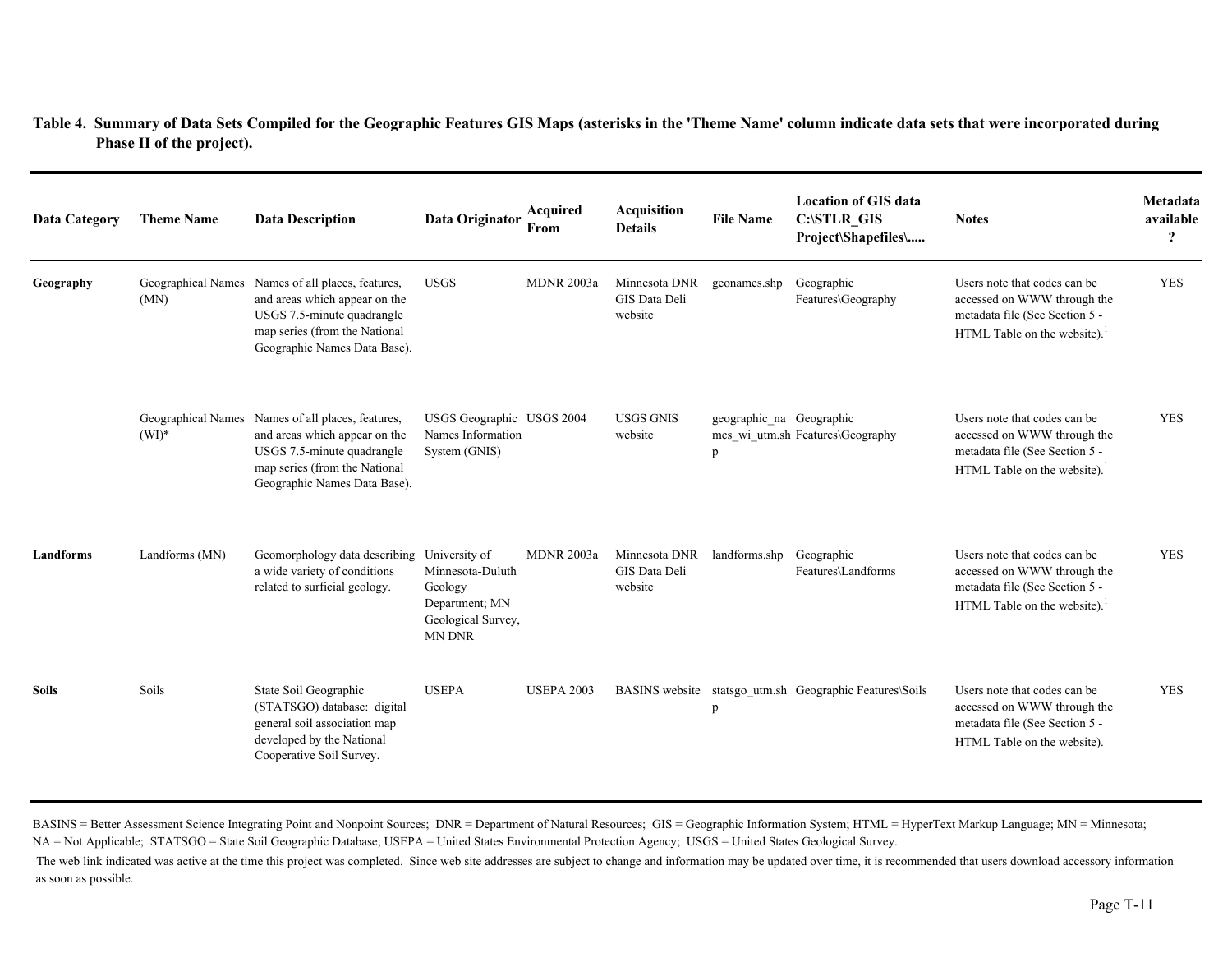| <b>Data Category</b>    | <b>Theme Name</b>                                          | <b>Data Description</b>                                                                                                                                                                                            | Data Originator        | Acquired<br>From  | Acquisition<br><b>Details</b>                             | <b>File Name</b> | <b>Location of GIS data</b><br>C:\STLR_GIS<br>Project\Shapefiles\                               | <b>Notes</b>                                                                                                                 | Metadata<br>available<br>$\boldsymbol{\mathcal{P}}$ |
|-------------------------|------------------------------------------------------------|--------------------------------------------------------------------------------------------------------------------------------------------------------------------------------------------------------------------|------------------------|-------------------|-----------------------------------------------------------|------------------|-------------------------------------------------------------------------------------------------|------------------------------------------------------------------------------------------------------------------------------|-----------------------------------------------------|
| <b>Hydrologic Units</b> | <b>USGS Hydrologic</b><br>Management Units                 | Hydrologic Units (USGS Office Steeves, Peter and USGS 2003b<br>of Water Data Coordination).<br>which includes the list<br>descriptions and name of region,<br>subregion, accounting units, and<br>cataloging unit. | Douglas Nebert         |                   | <b>Water Resources</b><br>of the United<br>States website | tm.shp           | huc04_250K_u Hydrology\Hydrologic_Units NA                                                      |                                                                                                                              | <b>YES</b>                                          |
| Lakes                   | <b>MN DNR Lakes</b>                                        | MN DNR 24,000K Lakes<br>(medium scale lake polygons)<br>derived from the National<br>Wetlands Inventory (NWI)<br>polygons and MNDOT Basemap<br>lake delineations, integrated with<br>the DNR 24K Streams Layer).   | MN DNR - MIS<br>Bureau | <b>MDNR 2003a</b> | Minnesota DNR<br>GIS Data Deli<br>website                 | hp               | dnrlkpymaj03.s Hydrology\Lakes\DNR_24K_ Users note that codes can be<br>Lakes                   | accessed on WWW through the<br>metadata file (See Section 5 -<br>HTML Table on the website). <sup>1</sup>                    | <b>YES</b>                                          |
|                         | <b>USGS DLG Lakes</b><br>and Wetlands (MN)                 | 1:100,000 scale hydrography<br>(lakes only) derived from USGS<br>Digital Line Graph's (DLG's) of<br>the same scale.                                                                                                | <b>USGS</b>            | <b>MDNR 2003a</b> | Minnesota DNR<br>GIS Data Deli<br>website                 |                  | dlglkpystlo.shp Hydrology\Lakes\DLG_Lakes Users note that codes can be<br>and Wetlands Polygons | accessed on WWW through the<br>metadata file (See Section 5 -<br>HTML Table on the website). $1$                             | <b>YES</b>                                          |
|                         | <b>USGS DLG Lakes</b><br>and Wetlands<br>(Carlton County)* | 1:100,000 scale hydrography<br>(lakes only) derived from USGS<br>Digital Line Graph's (DLG's) of<br>the same scale.                                                                                                | <b>USGS</b>            | <b>MDNR 2003a</b> | Minnesota DNR<br>GIS Data Deli<br>website                 |                  | dlglkpycarl.shp Hydrology\Lakes\DLG Lakes Users note that codes can be<br>kpycarl               | _and_Wetlands_Polygons\dlgl accessed on WWW through the<br>metadata file (See Section 5 -<br>HTML Table on the website). $1$ | <b>YES</b>                                          |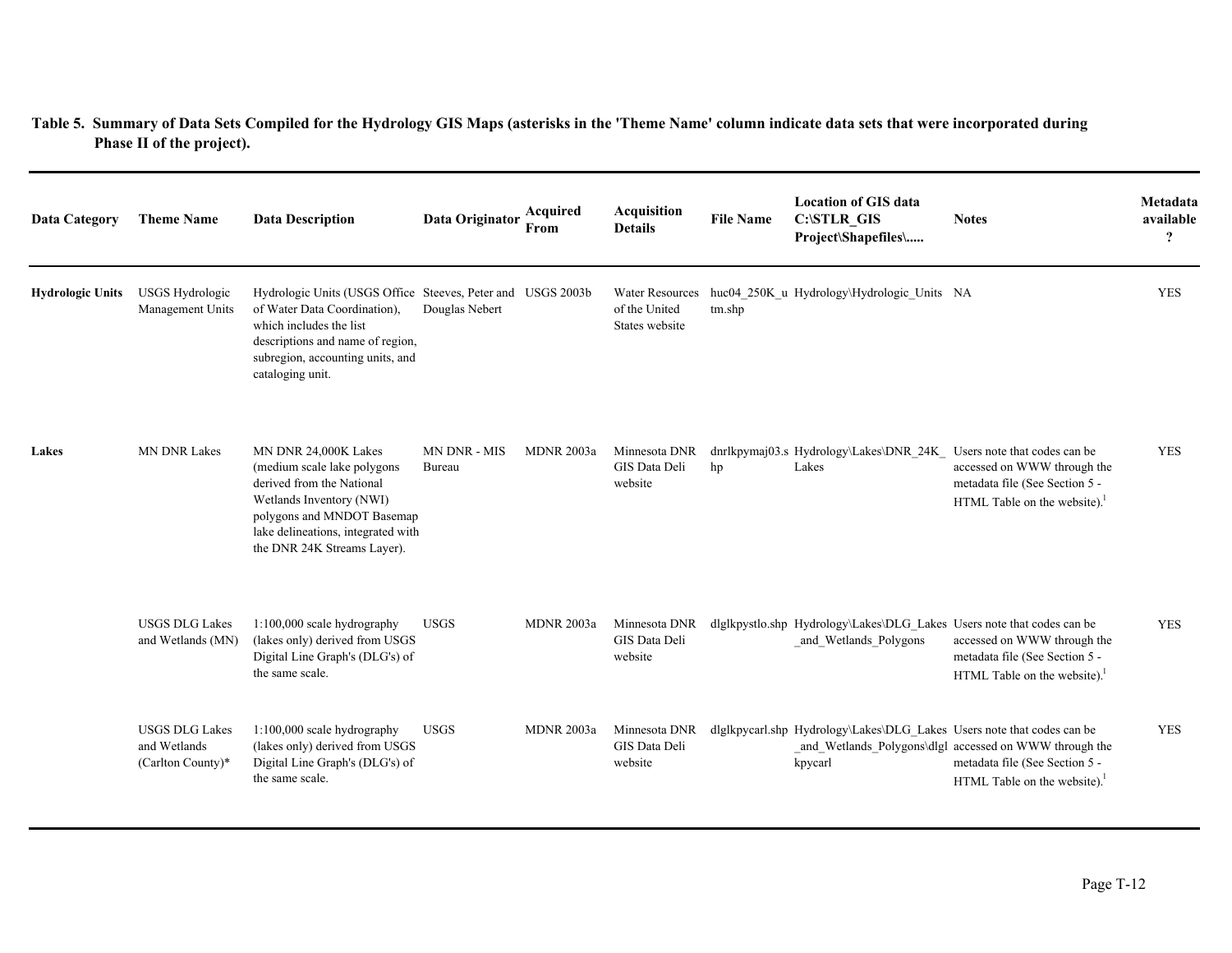| <b>Data Category</b>  | <b>Theme Name</b>                                    | <b>Data Description</b>                                                                                                          | Data Originator                                               | Acquired<br>From      | Acquisition<br><b>Details</b>                                          | <b>File Name</b>       | <b>Location of GIS data</b><br>C:\STLR_GIS<br>Project\Shapefiles\                         | <b>Notes</b>                                                                                                                                                                                                                                                                                        | Metadata<br>available<br>$\boldsymbol{\mathcal{P}}$ |
|-----------------------|------------------------------------------------------|----------------------------------------------------------------------------------------------------------------------------------|---------------------------------------------------------------|-----------------------|------------------------------------------------------------------------|------------------------|-------------------------------------------------------------------------------------------|-----------------------------------------------------------------------------------------------------------------------------------------------------------------------------------------------------------------------------------------------------------------------------------------------------|-----------------------------------------------------|
| <b>Streams/Rivers</b> |                                                      | Duluth Trout Streams Designated trout streams of<br>Duluth (as reported by<br>Duluthstreams.org).                                | <b>MESL</b>                                                   | DuluthStreams<br>2003 | Shapefile created<br>by MESL                                           | s.shp                  | dulutroutstream Hydrology\Streams Rivers\Du NA<br>luth Trout Streams                      |                                                                                                                                                                                                                                                                                                     | <b>YES</b>                                          |
|                       | Louis River                                          | Land Areas of the St. Location of islands, points, etc.<br>(to support the navigation of<br>vessels).                            | NOAA, National<br>Ocean Service,<br>Office of Coast<br>Survey | <b>NOAA 2003a</b>     | Electronic<br>Navigational<br><b>Charts Download</b><br>website        | lygon utm.shp nd Areas |                                                                                           | land_region_po Hydrology\Streams_Rivers\La Users have no basis for interpreting<br>attribute data because metadata<br>does not define the information<br>contained in the attribute fields (GIS<br>data provides location data only).<br>Metadata for this data is unreliable<br>(see readme file). | <b>YES</b>                                          |
|                       | <b>USGS DLG MN</b><br>Streams (extra<br>coverage)    | 1:100,000 scale hydrography<br>(rivers and streams only) derived<br>from USGS DLG's of the same<br>scale.                        | <b>USGS</b>                                                   | <b>MDNR 2003a</b>     | Minnesota DNR<br>GIS Data Deli<br>website                              |                        | dlgstlnstlo.shp  Hydrology\Streams_Rivers\DL Users note that codes can be<br>G_Streams_MN | accessed on WWW through the<br>metadata file (See Section 5 -<br>HTML Table on the website).                                                                                                                                                                                                        | <b>YES</b>                                          |
|                       | <b>USGS DLG MN</b><br>Streams (Carlton<br>$County)*$ | 1:100,000 scale hydrography<br>(rivers and streams only) derived<br>from USGS Digital Line Graph's<br>(DLG's) of the same scale. | <b>USGS</b>                                                   | <b>MDNR 2003a</b>     | Minnesota DNR<br>GIS Data Deli<br>website                              |                        | dlgstlncarl.shp  Hydrology\Streams_Rivers\DL Users note that codes can be<br>G Streams MN | accessed on WWW through the<br>metadata file (See Section 5 -<br>HTML Table on the website).                                                                                                                                                                                                        | <b>YES</b>                                          |
|                       |                                                      | MN and WI Streams Location of small to medium<br>size streams (ESRI shapefile).                                                  | <b>ESRI</b>                                                   | <b>USEPA 2000</b>     | Western Lake<br>Superior USEPA p<br><b>Inland Sensitivity</b><br>Atlas |                        | streams utm.sh USEPA Inland Sensitivity At NA<br>las                                      |                                                                                                                                                                                                                                                                                                     | <b>YES</b>                                          |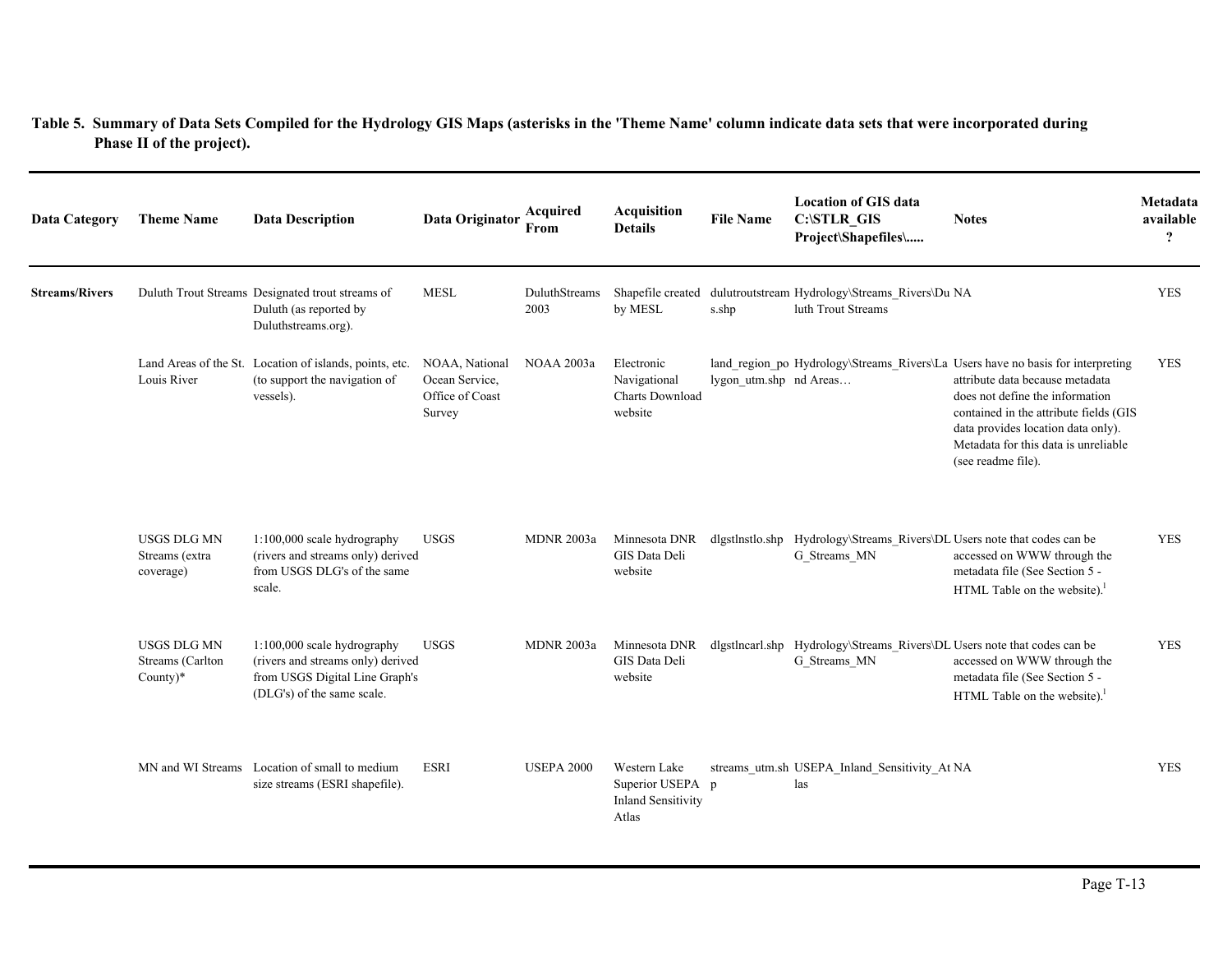| <b>Data Category</b>             | <b>Theme Name</b>                           | <b>Data Description</b>                                                                                                                                                         | Data Originator                                               | Acquired<br>From  | <b>Acquisition</b><br><b>Details</b>                                              | <b>File Name</b>         | <b>Location of GIS data</b><br>C:\STLR_GIS<br>Project\Shapefiles\                  | <b>Notes</b>                                                                                                                                                                                                                                                                        | Metadata<br>available<br>$\boldsymbol{\mathcal{P}}$ |
|----------------------------------|---------------------------------------------|---------------------------------------------------------------------------------------------------------------------------------------------------------------------------------|---------------------------------------------------------------|-------------------|-----------------------------------------------------------------------------------|--------------------------|------------------------------------------------------------------------------------|-------------------------------------------------------------------------------------------------------------------------------------------------------------------------------------------------------------------------------------------------------------------------------------|-----------------------------------------------------|
| <b>Streams/Rivers</b><br>(cont.) | Trout Streams and<br><b>Resource Waters</b> | Special designated resource<br>areas that are uniquely<br>vulnerable to oil spills (mapped<br>for the Western Lake Superior<br>Inland Sensitivity Atlas).                       | <b>Great Lakes</b><br>Commission                              | <b>USEPA 2000</b> | Western Lake<br>Superior USEPA designated<br>Inland Sensitivity resource<br>Atlas | special<br>areas utm.shp | USEPA_Inland_Sensitivity_At NA<br>las                                              |                                                                                                                                                                                                                                                                                     | <b>YES</b>                                          |
|                                  | Water Bodies of the<br>St. Louis River      | Location of bays, lakes, etc. (to<br>support the navigation of<br>vessels).                                                                                                     | NOAA, National<br>Ocean Service,<br>Office of Coast<br>Survey | NOAA 2003a        | Electronic<br>Navigational<br>Charts Download<br>website                          | water area ut<br>m.shp   | ater Areas St. Louis River                                                         | Hydrology\Streams_Rivers\W Users have no basis for interpreting<br>attribute data because metadata<br>does not define the information<br>contained in the attribute fields (GIS<br>data provides location data only).<br>Metadata for this data is unreliable<br>(see readme file). | <b>YES</b>                                          |
| Watersheds                       | WI Watersheds                               | Watersheds of WI.                                                                                                                                                               |                                                               | <b>WDNR 2003</b>  |                                                                                   |                          | WI DNR FTP site wiwatsheds.shp Hydrology\Watersheds\Waters NA<br>heds_WI           |                                                                                                                                                                                                                                                                                     | <b>YES</b>                                          |
|                                  | MN Watersheds                               | Statewide minor watershed<br>delineations with major/minor<br>watershed identifiers and names<br>for provinces, major watersheds,<br>and basins.                                | MN DNR-<br>Division of Waters                                 | <b>MDNR 2003a</b> | Minnesota DNR<br>GIS Data Deli<br>website                                         | hp                       | mnwatersheds.s Hydrology\Watersheds\Waters Users note that codes can be<br>heds_MN | accessed on WWW through the<br>metadata file (See Section 5 -<br>HTML Table on the website).                                                                                                                                                                                        | <b>YES</b>                                          |
|                                  | FEMA Floodways<br>(MN)                      | Federal Emergency Management Federal Emergency MDNR 2003a<br>Agency (FEMA) floodways [Q3 Management<br>Flood Data derived from the<br>Flood Insurance Rate Maps<br>$(FIRMs)$ ]. | Agency (FEMA)                                                 |                   | Minnesota DNR<br>GIS Data Deli<br>website                                         | shp                      | femafloodways. Hydrology\Watersheds\FEMA Users note that codes can be<br>Floodways | accessed on WWW through the<br>metadata file (See Section 5 -<br>HTML Table on the website).                                                                                                                                                                                        | <b>YES</b>                                          |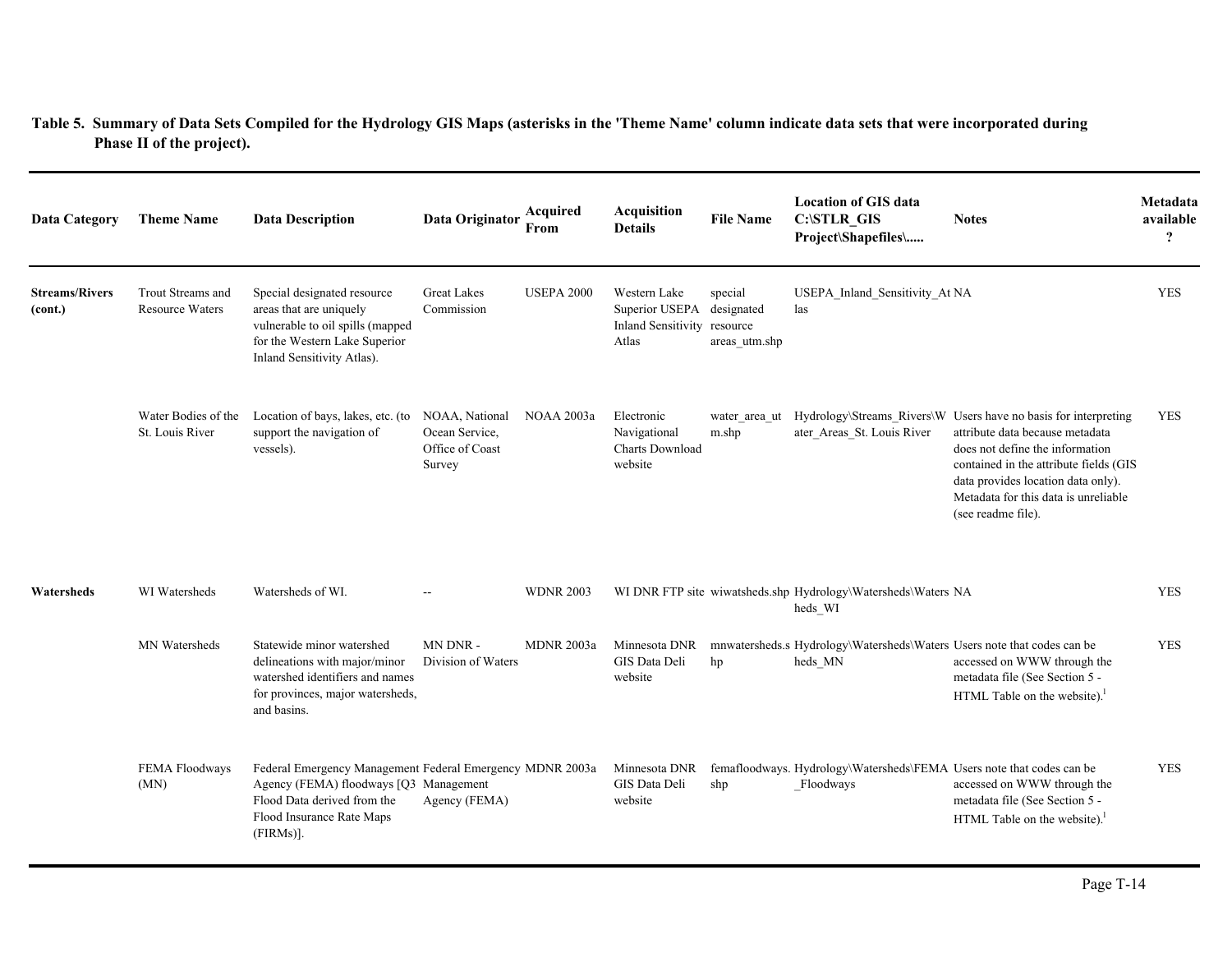| <b>Data Category</b>                                  | <b>Theme Name</b>                      | <b>Data Description</b>                                                                                                                                          | Data Originator                                               | Acquired<br>From | <b>Acquisition</b><br><b>Details</b>                            | <b>File Name</b> | <b>Location of GIS data</b><br><b>C:\STLR GIS</b><br>Project\Shapefiles\    | <b>Notes</b>                                                                                                                                                                                                                                                                                                                                                                                                                                                                                                                                          | Metadata<br>available<br>$\overline{\mathbf{?}}$ |
|-------------------------------------------------------|----------------------------------------|------------------------------------------------------------------------------------------------------------------------------------------------------------------|---------------------------------------------------------------|------------------|-----------------------------------------------------------------|------------------|-----------------------------------------------------------------------------|-------------------------------------------------------------------------------------------------------------------------------------------------------------------------------------------------------------------------------------------------------------------------------------------------------------------------------------------------------------------------------------------------------------------------------------------------------------------------------------------------------------------------------------------------------|--------------------------------------------------|
| Water Boundaries St. Louis River<br>(St. Louis River) | Depths                                 | Water depths (to support the<br>navigation of vessels).                                                                                                          | NOAA, National<br>Ocean Service,<br>Office of Coast<br>Survey | NOAA 2003a       | Electronic<br>Navigational<br><b>Charts Download</b><br>website |                  | ygon utm.shp oundaries\Depths Polygon                                       | depth_area_pol Hydrology\St._Louis_River_B Users have no basis for interpreting<br>attribute data in some of the fields<br>(e.g., prim, grup, river, ruin)<br>because metadata does not define<br>the information contained in the<br>attribute fields. There is no<br>information available concerning<br>how depth data was obtained and<br>what datum it is relative to. Data<br>presentation assumes that "Drval1"<br>represents water depth and is more<br>relevant than "Drval2". Metadata<br>for this data is unreliable (see<br>readme file). | <b>YES</b>                                       |
|                                                       | St. Louis River<br>Outline             | Boundary of St. Louis River<br>$(line)$ .                                                                                                                        | $\mathord{\hspace{1pt}\text{--}\hspace{1pt}}$                 | <b>MPCA</b>      | GIS data sent by<br>MPCA (Judy<br>Crane)                        | p                | stlouidl_utm.sh Hydrology\St._Louis_River_B NA<br>oundaries\River_Outline   |                                                                                                                                                                                                                                                                                                                                                                                                                                                                                                                                                       | N <sub>O</sub>                                   |
| <b>Wetlands</b> (Water<br><b>Features</b> )           | National Wetlands<br>Inventory - Lines | Linear wetland features<br>(including selected streams,<br>ditches, and narrow wetland<br>bodies) mapped as part of the<br>National Wetlands Inventory<br>(NWI). | MN - Division of MDNR 2003a<br>Waters                         |                  | Minnesota DNR nwilines.shp<br>GIS Data Deli<br>website          |                  | Hydrology\National_Wetlands Users note that codes can be<br>Inventory Lines | accessed on WWW through the<br>metadata file (See Section 5 -<br>HTML Table on the website). <sup>1</sup>                                                                                                                                                                                                                                                                                                                                                                                                                                             | <b>YES</b>                                       |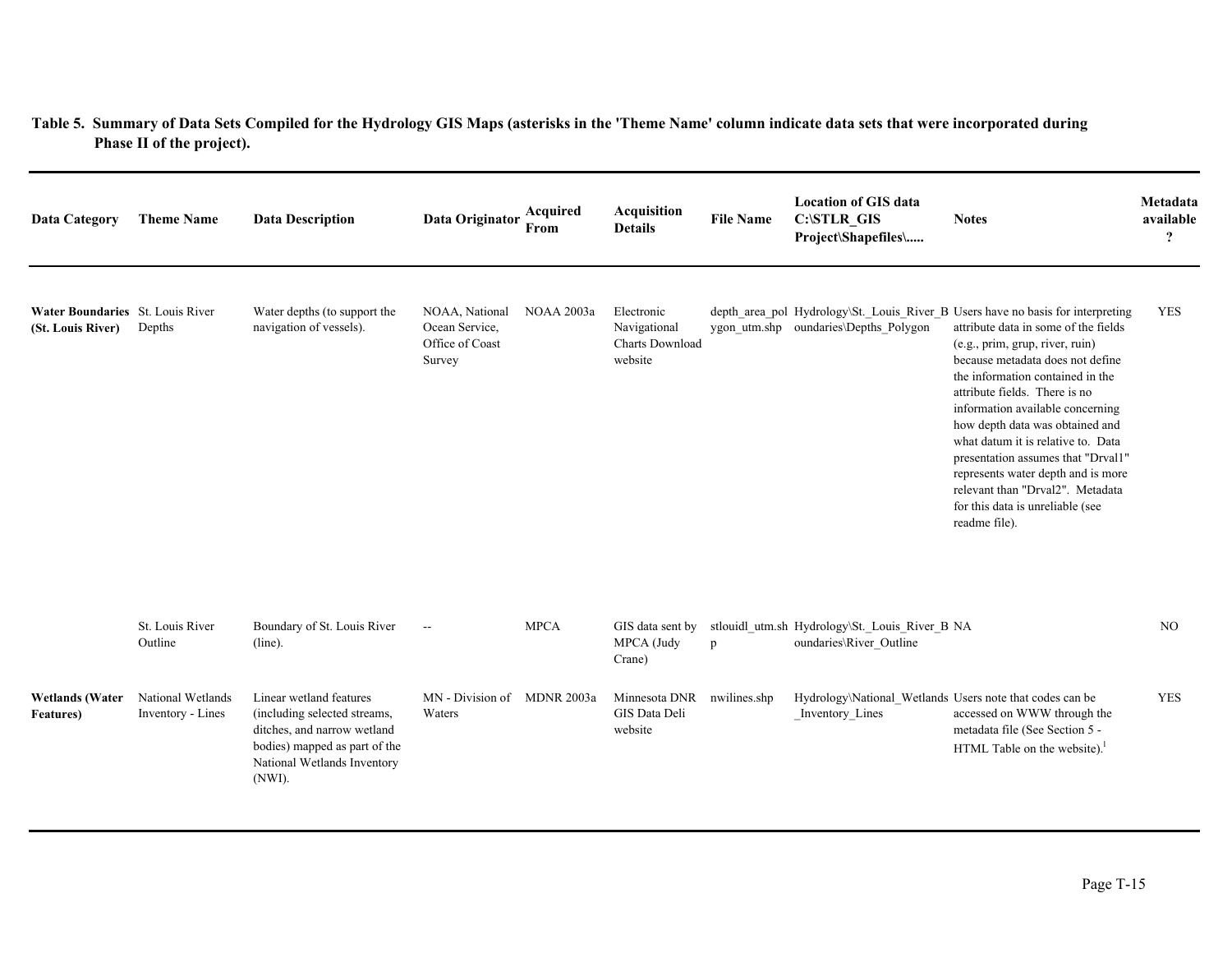| Data Category                              | <b>Theme Name</b>                         | <b>Data Description</b>                                                                                                                                                                                          | Data Originator | Acquired<br>From | <b>Acquisition</b><br><b>Details</b>      | <b>File Name</b> | <b>Location of GIS data</b><br><b>C:\STLR GIS</b><br>Project\Shapefiles\       | <b>Notes</b>                                                                                              | Metadata<br>available<br>$\cdot$ |
|--------------------------------------------|-------------------------------------------|------------------------------------------------------------------------------------------------------------------------------------------------------------------------------------------------------------------|-----------------|------------------|-------------------------------------------|------------------|--------------------------------------------------------------------------------|-----------------------------------------------------------------------------------------------------------|----------------------------------|
| <b>Wetlands</b> (Water<br>Features; cont.) | National Wetlands<br>Inventory - Points   | Wetland point features (typically MN - Division of MDNR 2003a)<br>wetlands that are too small to be Waters<br>as area features at the data scale)<br>mapped as part of the National<br>Wetlands Inventory (NWI). |                 |                  | Minnesota DNR<br>GIS Data Deli<br>website | nwipoints.shp    | Hydrology\National Wetlands Users note that codes can be<br>Inventory Points   | accessed on WWW through the<br>metadata file (See Section 5 -<br>HTML Table on the website). $1$          | <b>YES</b>                       |
|                                            | National Wetlands<br>Inventory - Polygons | Wetland area features mapped as MN - Division of MDNR 2003a<br>part of the National Wetlands<br>Inventory (NWI).                                                                                                 | Waters          |                  | Minnesota DNR<br>GIS Data Deli<br>website | nwipolys.shp     | Hydrology\National Wetlands Users note that codes can be<br>Inventory Polygons | accessed on WWW through the<br>metadata file (See Section 5 -<br>HTML Table on the website). <sup>1</sup> | <b>YES</b>                       |

DLG = Digital Line Graph; DNR = Department of Natural Resources; ESRI = Environmental Systems Research Institute; FEMA = Federal Emergency Management Agency; FIRMs = Flood Insurance Rate Maps;

ftp = File Transfer Protocol; GIS = Geographic Information System; HTML = HyperText Markup Language; MESL = MacDonald Environmental Sciences Ltd.; MIS = Management Information Services;

MN = Minnesota; MNDOT = Minnesota Department of Transportation; MPCA = Minnesota Pollution Control Agency; NA = Not Applicable; NOAA = National Oceanic and Atmospheric Administration;

NWI = National Wetlands Inventory; USEPA = United States Environmental Protection Agency; USGS = United States Geological Survey; WI = Wisconsin; WWW = World Wide Web.

<sup>1</sup>The web link indicated was active at the time this project was completed. Since web site addresses are subject to change and information may be updated over time, it is recommended that users download accessory informat as soon as possible.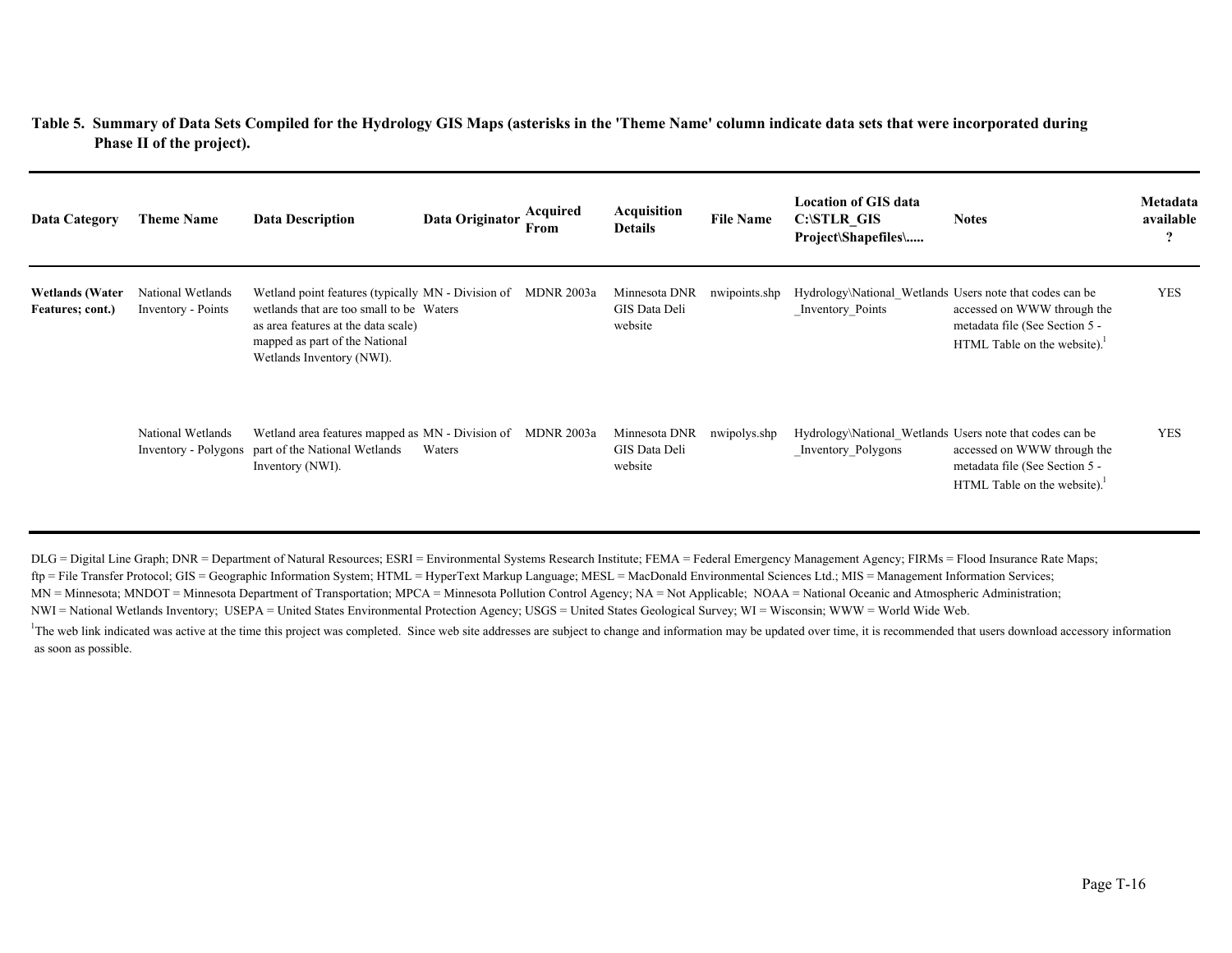| <b>Data Category</b>     | <b>Theme Name</b>         | <b>Data Description</b>                                                                                                                                                   | Data Originator                                                         | Acquired<br>From       | <b>Acquisition</b><br><b>Details</b>                        | <b>File Name</b>          | <b>Location of GIS data</b><br>C:\STLR_GIS<br>Project\Shapefiles\                                        | <b>Notes</b>                                                                                                                                                                                                                                                                                   | Metadata<br>available<br>$\boldsymbol{\mathcal{P}}$ |
|--------------------------|---------------------------|---------------------------------------------------------------------------------------------------------------------------------------------------------------------------|-------------------------------------------------------------------------|------------------------|-------------------------------------------------------------|---------------------------|----------------------------------------------------------------------------------------------------------|------------------------------------------------------------------------------------------------------------------------------------------------------------------------------------------------------------------------------------------------------------------------------------------------|-----------------------------------------------------|
| <b>Harbor Facilities</b> | <b>Harbor Facilities</b>  | Industrial harbor facilities (to<br>support the navigation of<br>vessels).                                                                                                | NOAA, National<br>Ocean Service,<br>Office of Coast<br>Survey           | <b>NOAA 2003a</b>      | Electronic<br>Navigational<br>Charts Download hp<br>website | s points utm.s Facilities | harbor facilitie Land Use Information\Harbor                                                             | Users have no basis for<br>interpreting attribute data in<br>several fields because metadata<br>does not define the information<br>contained in the attribute fields<br>(GIS data provides location and<br>facility names only). Metadata<br>for this data is unreliable (see<br>readme file). | <b>YES</b>                                          |
| <b>Land Cover/Use</b>    | General Land<br>Use/Cover | Land Cover/Use (Duluth Area).                                                                                                                                             | USEPA/Office of USEPA 2003<br>Water/OST                                 |                        |                                                             | shp                       | BASINS website 1_dulumn_utm. Land_Use_Information\Lands<br>Cover_and_Use\Land<br>Cover Use (Duluth Area) | NA                                                                                                                                                                                                                                                                                             | <b>YES</b>                                          |
|                          | Land Ownership            | Public/private ownership as<br>designated by NRRI (includes a<br>breakdown of public ownership<br>by agency, and also includes<br>private industrial forest<br>holdings). | Natural Resources UMN and NRRI Lake Superior<br>Research Institute 2003 |                        | Decision Support hp<br>Project website                      |                           | landown utm.s Land Use Information\Lands<br>Cover_and_Use\Public<br>Private Ownerships                   | <b>NA</b>                                                                                                                                                                                                                                                                                      | <b>YES</b>                                          |
|                          | Land Use 1800s            | Industrial land use along the<br>lower St. Louis River for the pre- Services, Inc.<br>industrial time period.                                                             | Community GIS                                                           | Kellner et al.<br>1999 | St. Louis River<br>Historic<br>Reconstruction<br>Project    | grid1800s.shp             | Land Use Information\Lands<br>Cover and Use\Property O<br>wnership_and_Land_Use\Grid<br>1800s            | Datum is NAD27 so is not<br>aligned with the basemap.                                                                                                                                                                                                                                          | <b>YES</b>                                          |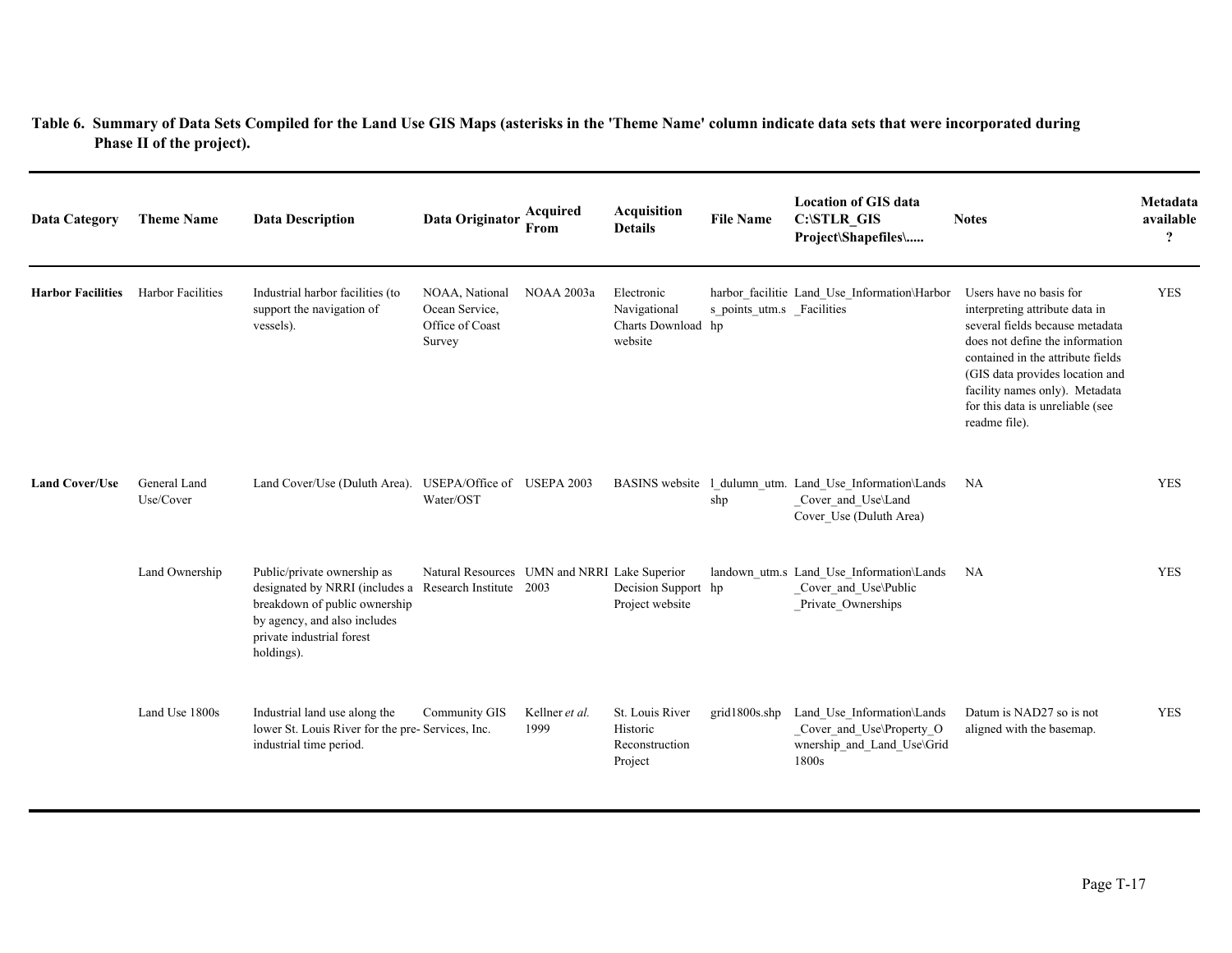| <b>Data Category</b>             | <b>Theme Name</b> | <b>Data Description</b>                                                                                                                                                                  | Data Originator                                  | Acquired<br>From                                 | <b>Acquisition</b><br><b>Details</b>                        | <b>File Name</b> | <b>Location of GIS data</b><br>C:\STLR_GIS<br>Project\Shapefiles\                             | <b>Notes</b>                                                                                                                                              | Metadata<br>available<br>$\ddot{?}$ |
|----------------------------------|-------------------|------------------------------------------------------------------------------------------------------------------------------------------------------------------------------------------|--------------------------------------------------|--------------------------------------------------|-------------------------------------------------------------|------------------|-----------------------------------------------------------------------------------------------|-----------------------------------------------------------------------------------------------------------------------------------------------------------|-------------------------------------|
| <b>Land Cover/Use</b><br>(cont.) | Land Use 1950s    | Industrial land use along the<br>lower St. Louis River for the<br>industrial time period.                                                                                                | Community GIS<br>Services, Inc.                  | Kellner et al.<br>1999                           | St. Louis River<br>Historic<br>Reconstruction<br>Project    | grid1950s.shp    | Land Use Information\Lands<br>Cover and Use\Property O<br>wnership_and_Land_Use\Grid<br>1950s | Datum is NAD27 so is not<br>aligned with the basemap.                                                                                                     | <b>YES</b>                          |
|                                  | Land Use 1980s    | Industrial land use along the<br>lower St. Louis River for the<br>post-industrial time period.                                                                                           | <b>Community GIS</b><br>Services, Inc.           | Kellner et al.<br>1999                           | St. Louis River<br>Historic<br>Reconstruction<br>Project    | grid1980s.shp    | Land Use Information\Lands<br>Cover and Use\Property O<br>wnership_and_Land_Use\Grid<br>1980s | Datum is NAD27 so is not<br>aligned with the basemap.                                                                                                     | <b>YES</b>                          |
|                                  | Mines             | Known mining operations,<br>mineral deposits/occurrences<br>and processing plants [derived<br>from the Mineral Availability<br>System (MAS)/Mineral Industry<br>Location System (MILS)]. | USEPA/Office of<br>Water/OST                     | <b>USEPA 2003</b>                                |                                                             |                  | BASINS website mines utm.shp Land Use Information\Lands<br>Cover and Use\Minerals Mi<br>nes   | NA                                                                                                                                                        | <b>YES</b>                          |
|                                  | Future Land Use*  | Future land use by the City of<br>Superior. They will use this map Regional<br>to rework their zoning and land<br>use codes.                                                             | Arrowhead<br>Development<br>Commission<br>(ARDC) | Metropolitan<br>Interstate<br>Committee<br>2003a | Duluth-Superior GIS data sent by<br>ARDC (Andrew<br>Hayden) | $e$ 403.shp      | future land us Land Use Information\Lands<br>Cover and Use\Future Land<br>$_$                 | The Superior Port Land Use Plan<br>(June 2003) is available to<br>download at<br>http://www.ardc.org/library/plans/<br>mic/supportland03.pdf <sup>1</sup> | <b>YES</b>                          |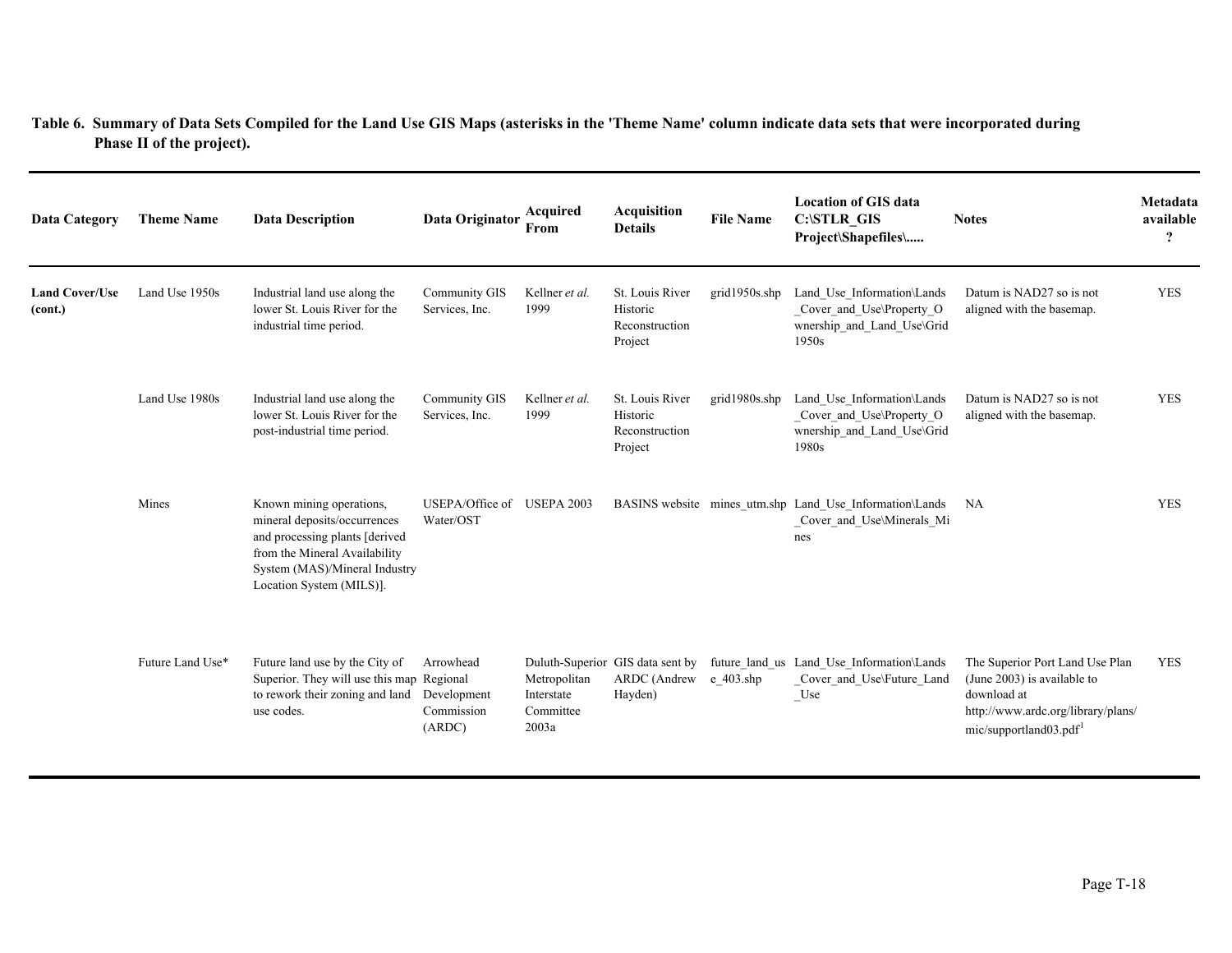| <b>Data Category</b>             | <b>Theme Name</b>           | <b>Data Description</b>                                                                                                                                                                                     | Data Originator                                                      | Acquired<br>From                                 | <b>Acquisition</b><br><b>Details</b>                          | <b>File Name</b> | <b>Location of GIS data</b><br><b>C:\STLR GIS</b><br>Project\Shapefiles\ | <b>Notes</b>                                                                                                                                                                         | Metadata<br>available<br>$\boldsymbol{?}$ |
|----------------------------------|-----------------------------|-------------------------------------------------------------------------------------------------------------------------------------------------------------------------------------------------------------|----------------------------------------------------------------------|--------------------------------------------------|---------------------------------------------------------------|------------------|--------------------------------------------------------------------------|--------------------------------------------------------------------------------------------------------------------------------------------------------------------------------------|-------------------------------------------|
| <b>Land Cover/Use</b><br>(cont.) | Harbor Shoreline -<br>1861* | Representation of Superior Port Arrowhead<br>harbor shoreline in 1861.                                                                                                                                      | Regional<br>Development<br>Commission<br>(ARDC)                      | Metropolitan<br>Interstate<br>Committee<br>2003a | Duluth-Superior GIS data sent by<br>ARDC (Andrew<br>Hayden)   |                  | harbor1861.shp Land Use Information\Lands<br>Cover and Use\1861 Harbo    | The Superior Port Land Use Plan<br>(June 2003) is available to<br>download at<br>http://www.ardc.org/library/plans/<br>mic/supportland03.pdf <sup>1</sup>                            | <b>YES</b>                                |
|                                  | Harbor - 1861*              | Representation of Superior Port Arrowhead<br>harbor in 1861.                                                                                                                                                | Regional<br>Development<br>Commission<br>(ARDC)                      | Metropolitan<br>Interstate<br>Committee<br>2003a | Duluth-Superior GIS data sent by<br>ARDC (Andrew p<br>Hayden) |                  | 1861 poly2.sh Land Use Information\Lands<br>Cover and Use\1861 Harbo     | The Superior Port Land Use Plan<br>(June 2003) is available to<br>download at<br>http://www.ardc.org/library/plans/<br>mic/supportland03.pdf <sup>1</sup>                            | <b>YES</b>                                |
| <b>NOAA C-CAP</b><br>Data        | C-CAP Land Cover<br>1995    | Dataset consists of a 1995-era<br>Landsat 7 Thematic Mapper<br>scene which was analyzed<br>according to the Coastal Change Change Analysis<br>Analysis Program (C-CAP)<br>protocol to determine land cover. | <b>NOAA Coastal</b><br>Services<br>Center/Coastal<br>Program (C-CAP) | NOAA 2003b                                       | CD - NOAA C-<br>CAP Data, MN<br>DNR GAP Veg<br>Data           | ccaplu95.img     | Land_Use_Information\ccap_<br>nad <sub>83</sub>                          | Users should note that files with<br>".metadata" extensions can be<br>viewed using Wordpad.                                                                                          | <b>YES</b>                                |
|                                  | C-CAP Land Cover<br>2000    | Dataset consists of a 2000-era<br>Landsat 7 Thematic Mapper<br>scene which was analyzed<br>according to the Coastal Change Change Analysis<br>Analysis Program (C-CAP)<br>protocol to determine land cover. | <b>NOAA Coastal</b><br>Services<br>Center/Coastal<br>Program (C-CAP) | <b>NOAA 2003b</b>                                | CD - NOAA C-<br>CAP Data, MN<br><b>DNR GAP Veg</b><br>Data    | $ccaplu00.\nimg$ | Land Use Information\ccap<br>nad83                                       | Metadata not available for this<br>dataset, but it is reasonable to<br>assume that the metadata file<br>provided for the 1995 data set<br>generally applies to the 2000 data<br>set. | N <sub>O</sub>                            |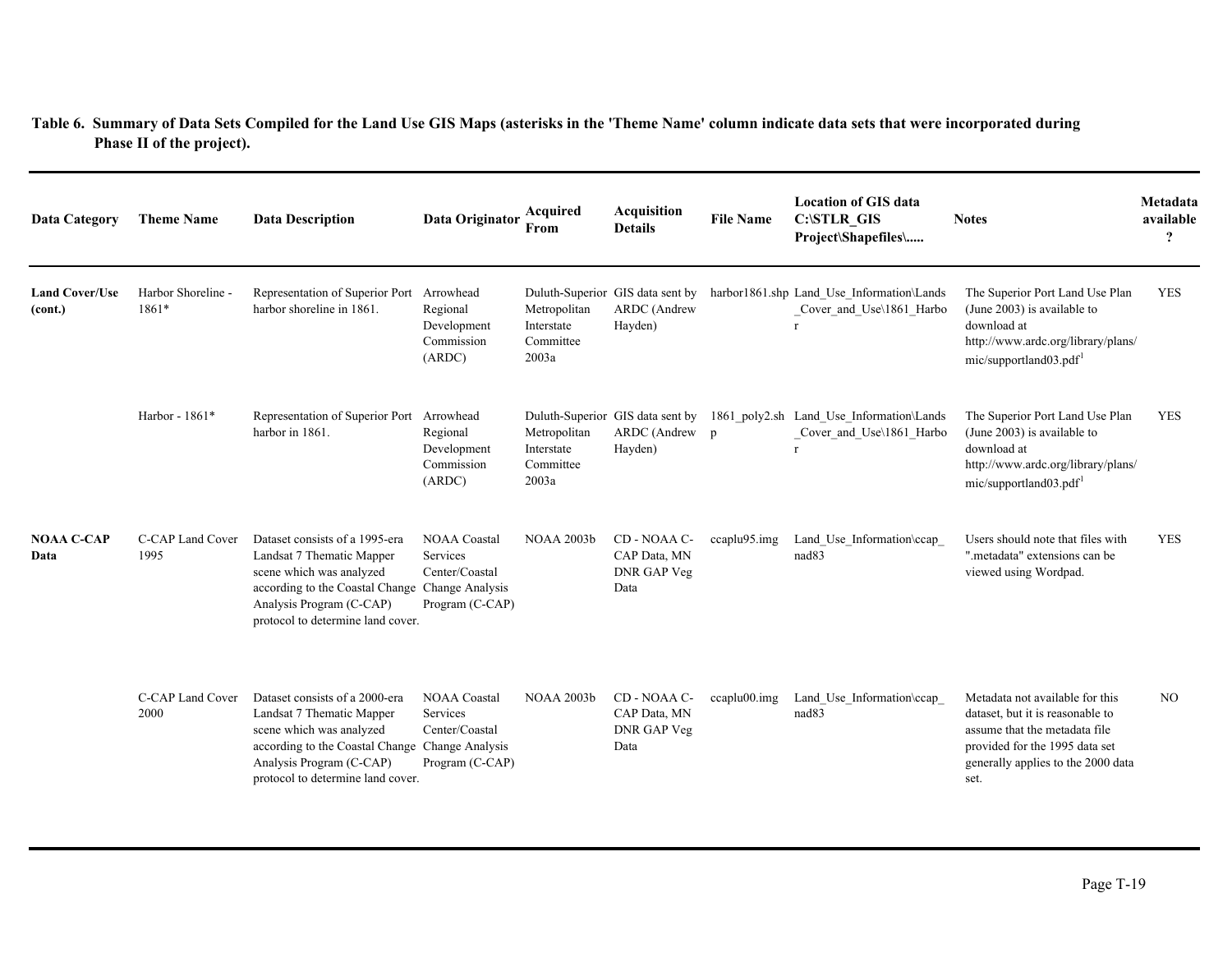| <b>Data Category</b>              | <b>Theme Name</b>                        | <b>Data Description</b>                                                                                                                                          | Data Originator                                                         | Acquired<br>From  | <b>Acquisition</b><br><b>Details</b>                                 | <b>File Name</b>                   | <b>Location of GIS data</b><br>C:\STLR_GIS<br>Project\Shapefiles\            | <b>Notes</b>                                                                                                                     | Metadata<br>available<br>$\overline{\mathbf{r}}$ |
|-----------------------------------|------------------------------------------|------------------------------------------------------------------------------------------------------------------------------------------------------------------|-------------------------------------------------------------------------|-------------------|----------------------------------------------------------------------|------------------------------------|------------------------------------------------------------------------------|----------------------------------------------------------------------------------------------------------------------------------|--------------------------------------------------|
| <b>NOAA C-CAP</b><br>Data (cont.) | C-CAP Land Cover<br>Change<br>1995-2000  | This data is a change analysis of NOAA Coastal<br>1995 C-CAP land cover and<br>2000 C-CAP land cover for the Center/Coastal<br>Great Lakes Region of the<br>U.S. | Services<br>Change Analysis<br>Program (C-CAP)                          | <b>NOAA 2003b</b> | CD - NOAA C-<br>CAP Data, MN<br>DNR GAP Veg<br>Data                  | ccaplu95-<br>$00 \cdot \text{img}$ | Land Use Information\ccap<br>nad <sub>83</sub>                               | Users should note that files with<br>".metadata" extensions can be<br>viewed using Wordpad.                                      | <b>YES</b>                                       |
| <b>Tribal Interests</b>           |                                          | Tribal Lands and Inter Native Reservations MN.                                                                                                                   | <b>Great Lakes</b><br>Commission                                        | <b>USEPA 2000</b> | Western Lake<br>Superior USEPA<br><b>Inland Sensitivity</b><br>Atlas |                                    | tribal interests LUSEPA Inland Sensitivity At NA<br>las                      |                                                                                                                                  |                                                  |
| <b>Roads/Rails</b>                | <b>State Forest Roads</b><br>(MN)        | Roads administered by the<br>Commissioner of Natural<br>Resources to provide access to<br>lands administered by the<br>Division of Forestry.                     | MN DNR -<br>Division of<br>Forestry                                     | <b>MDNR 2003a</b> | Minnesota DNR<br>GIS Data Deli                                       | stfrdlnmn.shp                      | Land_Use_Information\Roads\ NA<br>State Forest Roads                         |                                                                                                                                  | <b>YES</b>                                       |
|                                   | <b>Interstate Trunk</b><br>Highways (MN) | Includes Interstate, US trunk<br>highway, and Minnesota trunk<br>highway system highway<br>centerlines.                                                          | MN Department of MDNR 2003a<br>Transportation,<br>Survey and<br>Mapping |                   | Minnesota DNR<br>GIS Data Deli                                       | wy.shp                             | interstatetrunkh Land_Use_Information\Roads\ NA<br>Interstate Trunk Highways |                                                                                                                                  | <b>YES</b>                                       |
|                                   | County State Aid<br>Roads (MN)           | County state-aid highway<br>(CSAH) is a category of<br>highways based on funding<br>designation.                                                                 | MN Department of MDNR 2003a<br>Transportation,<br>Survey and<br>Mapping |                   | Minnesota DNR<br>GIS Data Deli                                       | d.shp                              | county_state_ai Land_Use_Information\Roads\<br>County State Aid Highways     | Users note that codes can be<br>accessed on WWW through the<br>metadata file (See Section 5 -<br>HTML Table on the website). $1$ | <b>YES</b>                                       |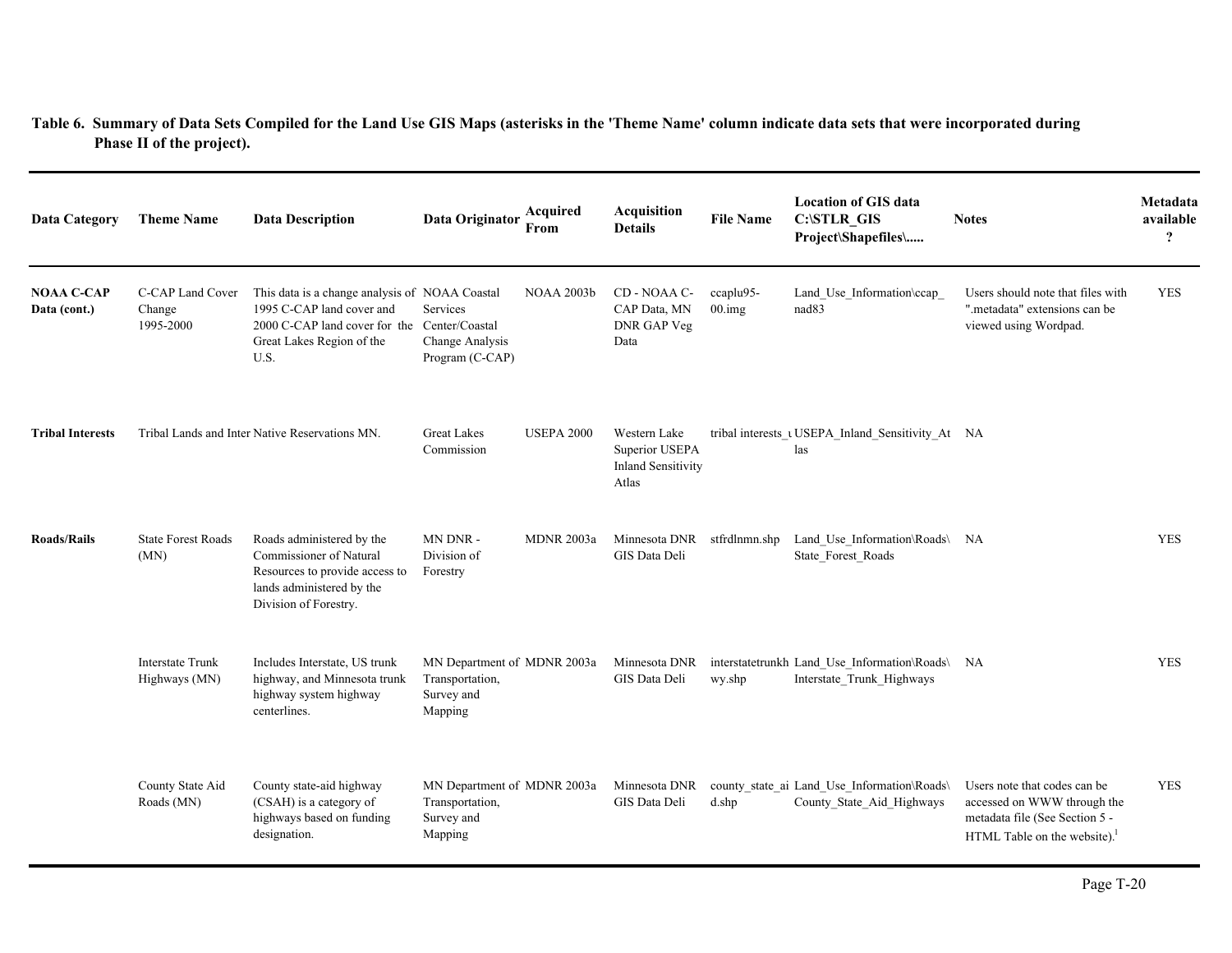| Data Category                      | <b>Theme Name</b>                        | <b>Data Description</b>                                                                                                                                                                                                                                        | Acquired<br>Data Originator<br>From                                     | Acquisition<br><b>Details</b>  | <b>File Name</b> | <b>Location of GIS data</b><br><b>C:\STLR GIS</b><br>Project\Shapefiles\              | <b>Notes</b>                                                                                                                 | Metadata<br>available<br>$\cdot$ |
|------------------------------------|------------------------------------------|----------------------------------------------------------------------------------------------------------------------------------------------------------------------------------------------------------------------------------------------------------------|-------------------------------------------------------------------------|--------------------------------|------------------|---------------------------------------------------------------------------------------|------------------------------------------------------------------------------------------------------------------------------|----------------------------------|
| Roads/Rails (cont.) DOT Roads (St. | Louis County)                            | This data set contains roadway<br>centerlines for roads found on<br>the USGS 1:24,000 mapping<br>series. Those roadways that are<br>Interstate, Trunk Highway, or<br>CSAH (county state/aid<br>Highway) are current through<br>the 2000 construction season.   | MN Department of MDNR 2003a<br>Transportation,<br>Survey and<br>Mapping | Minnesota DNR<br>GIS Data Deli | dotroads.shp     | Land Use Information\Roads\<br>DOT Roads                                              | Users note that codes can be<br>accessed on WWW through the<br>metadata file (See Section 5 -<br>HTML Table on the website). | <b>YES</b>                       |
|                                    | <b>DOT Roads (Carlton</b><br>County $)*$ | This data set contains roadway<br>centerlines for roads found on<br>the USGS $1:24,000$ mapping<br>series. Those roadways that are<br>Interstate, Trunk Highway, or<br>CSAH (county state/aid<br>Highway) are current through<br>the 2000 construction season. | MN Department of MDNR 2003a<br>Transportation,<br>Survey and<br>Mapping | Minnesota DNR<br>GIS Data Deli |                  | dotrdlncarl.shp Land Use Information\Roads\ Users note that codes can be<br>DOT_Roads | accessed on WWW through the<br>metadata file (See Section 5 -<br>HTML Table on the website).                                 | <b>YES</b>                       |

BASINS = Better Assessment Science Integrating Point and Nonpoint Sources; C-CAP = Coastal Change Analysis Program; CD = Compact Disc; CSAH = County State-Aid Highway; DLG = Digital Line Graph;

DNR = Department of Natural Resources; DOT = Department of Transportation; GAP = Gap Analysis Project; GIS = Geographic Information System; HTML = HyperText Markup Language;

MAS = Mineral Availability System; MESL = MacDonald Environmental Sciences Ltd.; MILS = Mineral Industry Location System; MIS = Management Information Services; MN = Minnesota;

NA = Not Applicable; NAD27 = North American Datum of 1927; NOAA = National Oceanic and Atmospheric Administration; NRRI = Natural Resources Research Institute; NWI = National Wetlands Inventory;

OST = Office of Science and Technology; UMN = University of Minnesota; US = United States; USEPA = United States Environmental Protection Agency; USGS = United States Geological Survey;

 $Veg = Vegetation$ ;  $WI = Wisconsin$ .

<sup>1</sup>The web link indicated was active at the time this project was completed. Since web site addresses are subject to change and information may be updated over time, it is recommended that users download accessory informat as soon as possible.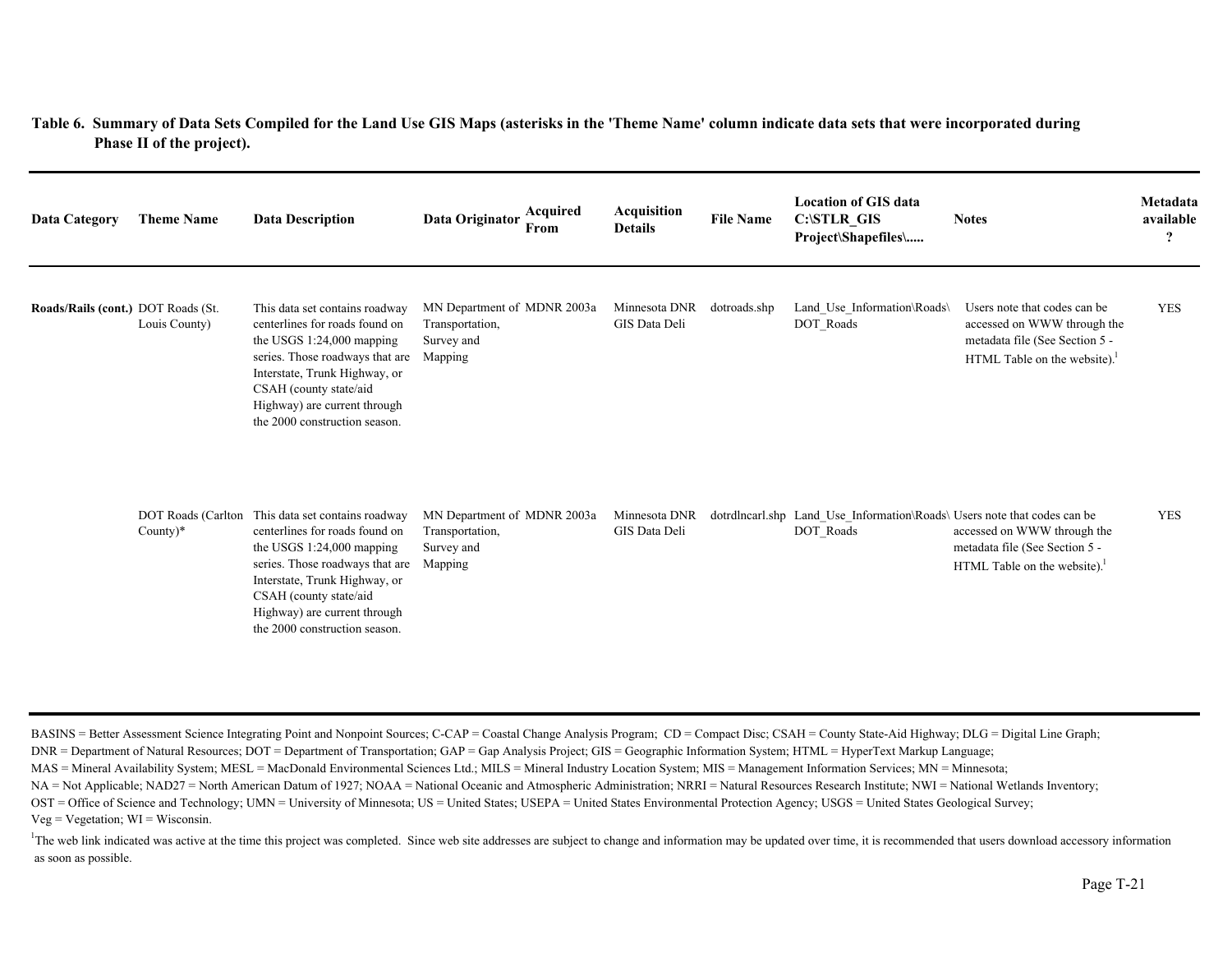| <b>Data Category</b> | <b>Theme Name</b>                  | <b>Data Description</b>                                                                                     | Data Originator                  | Acquired<br>From  | <b>Acquisition</b><br><b>Details</b>                                        | <b>File Name</b> | <b>Location of GIS data</b><br>C:\STLR_GIS<br>Project\Shapefiles\ | <b>Notes</b>                                                                                                                                                                                                                                                                                              | Metadata<br>available<br>$\boldsymbol{\gamma}$ |
|----------------------|------------------------------------|-------------------------------------------------------------------------------------------------------------|----------------------------------|-------------------|-----------------------------------------------------------------------------|------------------|-------------------------------------------------------------------|-----------------------------------------------------------------------------------------------------------------------------------------------------------------------------------------------------------------------------------------------------------------------------------------------------------|------------------------------------------------|
| Recreation           |                                    | MN DNR ATV Trails DNR managed ATV trails.                                                                   | <b>MN DNR</b>                    | <b>MDNR 2003b</b> | MN DNR FTP<br>site                                                          | p                |                                                                   | trl_giaatvln3.sh Recreation\DNR_ATV_trails Users have no basis for interpreting<br>attribute data because metadata does<br>not define the information contained in<br>the attribute fields (GIS data provides<br>location data only).                                                                     | <b>YES</b>                                     |
|                      | <b>MN DNR</b><br>Snowmobile Trails | Location of snowmobile trails MN DNR<br>in Minnesota, regardless of<br>funding source.                      |                                  | <b>MDNR 2003b</b> | <b>MN DNR FTP</b><br>site                                                   | hp               | trl snomblln3.s Recreation\Snowmobile Trai NA<br>ls               |                                                                                                                                                                                                                                                                                                           | <b>YES</b>                                     |
|                      |                                    | MN DNR State Trails State trails DNR maintained<br>by MN DNR Division of<br>Trails and Waterways.           | MN DNR                           | <b>MDNR 2003b</b> | <b>MN DNR FTP</b><br>site                                                   |                  | trl_stateln3.shp Recreation\DNR_State_Trail NA<br>S               |                                                                                                                                                                                                                                                                                                           | <b>YES</b>                                     |
|                      | Trails                             | Jay Cooke State Park Location of state park trails. MN DNR                                                  |                                  | <b>MDNR 2003b</b> | <b>MN DNR FTP</b><br>site                                                   |                  | Park Trails                                                       | trl_stprkln4.shp Recreation\Jay_Cooke_State Users have no basis for interpreting<br>attribute data in several fields (e.g.,<br>trail_use, trail_src, surface) because<br>metadata does not define the<br>information contained in the attribute<br>fields (GIS data provides location and<br>names only). | <b>YES</b>                                     |
|                      | Marinas                            | Location of local marina<br>facilities for the purpose of<br>response to potential oil spill<br>situations. | <b>Great Lakes</b><br>Commission | <b>USEPA 2000</b> | Western Lake<br>Superior USEPA ev.shp<br><b>Inland Sensitivity</b><br>Atlas |                  | eation\Marinas                                                    | marinas utm r Water Use Information\Recr Users should note that original WLS<br>EPA Inland Sensitivity Atlas shapefile<br>was updated to include 3 additional<br>marinas (as per request of Judy Crane,<br>MPCA).                                                                                         | <b>YES</b>                                     |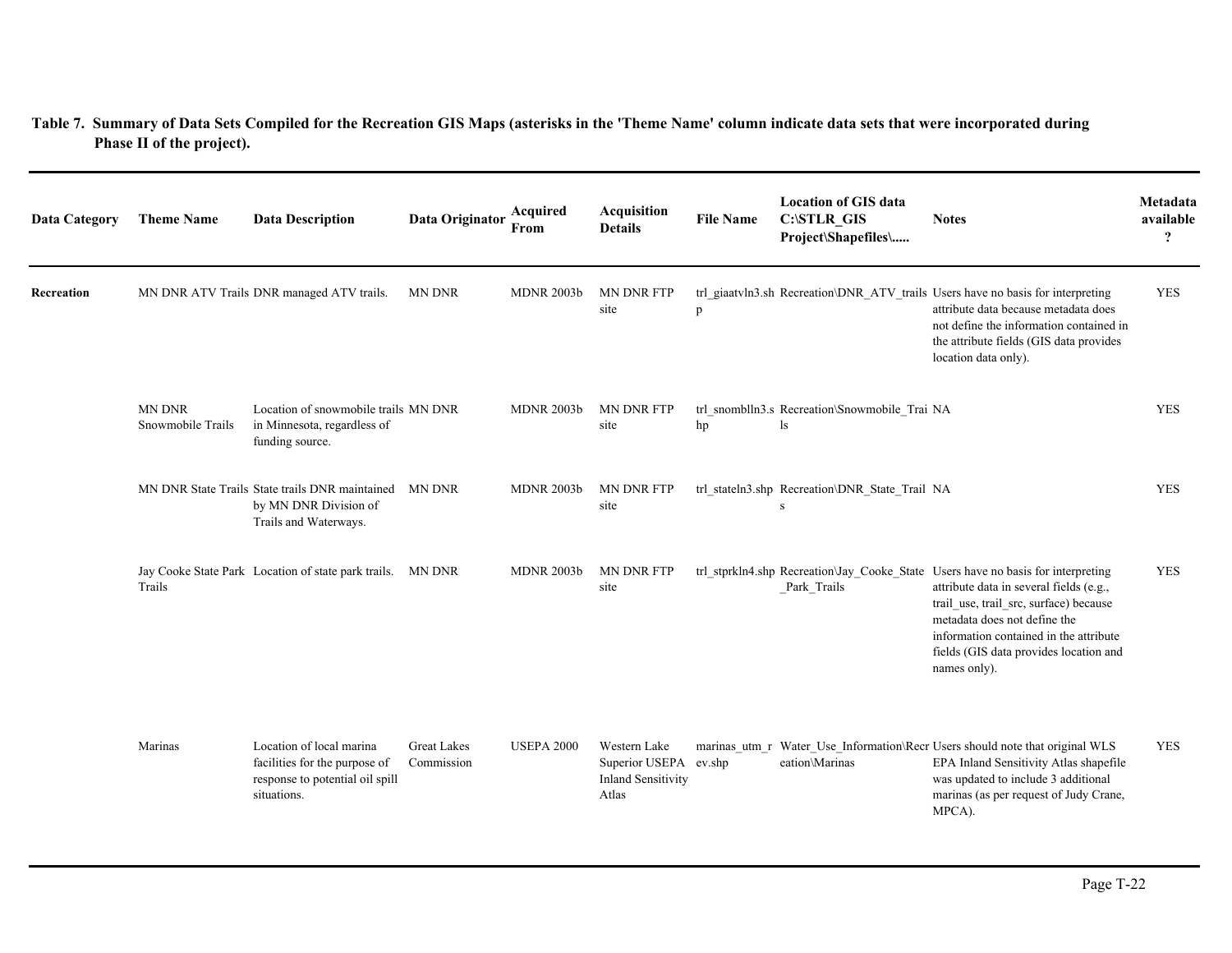| <b>Data Category</b>      | <b>Theme Name</b>                     | <b>Data Description</b>                                                                                                                                                                                             | Data Originator                                         | Acquired<br>From                                             | <b>Acquisition</b><br><b>Details</b>                        | <b>File Name</b> | <b>Location of GIS data</b><br>C:\STLR_GIS<br>Project\Shapefiles\ | <b>Notes</b>                                                                                                                                            | Metadata<br>available<br>$\boldsymbol{\mathcal{P}}$ |
|---------------------------|---------------------------------------|---------------------------------------------------------------------------------------------------------------------------------------------------------------------------------------------------------------------|---------------------------------------------------------|--------------------------------------------------------------|-------------------------------------------------------------|------------------|-------------------------------------------------------------------|---------------------------------------------------------------------------------------------------------------------------------------------------------|-----------------------------------------------------|
| <b>Recreation (cont.)</b> | Bike Routes (Duluth<br>and Superior)* | Identifies off-road trails and<br>on-street signed bike routes in Regional<br>Duluth and Hermantown and Development<br>other recommended unsigned Commission<br>on-street routes throughout<br>the Twin Ports area. | Arrowhead<br>(ARDC)                                     | Metropolitan<br>Interstate<br>Committee<br>2003 <sub>b</sub> | Duluth-Superior GIS data sent by<br>ARDC (Andrew<br>Hayden) | p                | tes                                                               | Duluth Superio Land Use Information\Land More information is available at<br>r_Bikeroutes.sh s_Cover_and_Use\Bike_Rou http://www.ardc.org/mic/bikemap/1 | <b>YES</b>                                          |
|                           | St. Louis River                       | Recreational Areas of Location of recreational areas Hedberg<br>around the St. Louis River<br>Area of Concern.                                                                                                      | Map/visitduluth.co Convention and by MESL<br>m          | Duluth<br>Visitors Bureau<br>2003                            | Shapefile created rec areas.shp                             |                  | Recreation\Recreational Are NA<br>as                              |                                                                                                                                                         | <b>YES</b>                                          |
|                           | Water Access Sites                    | Location of water access sites MN DNR<br>around the St. Louis River<br>Area of Concern.                                                                                                                             |                                                         | <b>MDNR 2003b</b>                                            | <b>MN DNR FTP</b><br>site                                   | p                | shor waspt3.sh Recreation\Water Access Si NA<br>tes               |                                                                                                                                                         | <b>YES</b>                                          |
|                           | types)                                | Wisconsin Trails (all Location of proposed and<br>existing trails in Wisconsin.                                                                                                                                     | WI DNR - Bureau WDNR 2003<br>of Parks and<br>Recreation |                                                              | WI DNR FTP site trails.shp                                  |                  | Recreation\WI Trails                                              | NA                                                                                                                                                      | <b>YES</b>                                          |

ATV = All Terrain Vehicle; DNR = Department of Natural Resources; GIS = Geographic Information System; MESL = MacDonald Environmental Sciences Ltd.; MN = Minnesota;

NA = Not Applicable; USEPA = United States Environmental Protection Agency; USGS = United States Geological Survey; Veg = Vegetation; WI = Wisconsin, WLS = Western Lake Superior.

<sup>1</sup>The web link indicated was active at the time this project was completed. Since web site addresses are subject to change and information may be updated over time, it is recommended that users download accessory informat as soon as possible.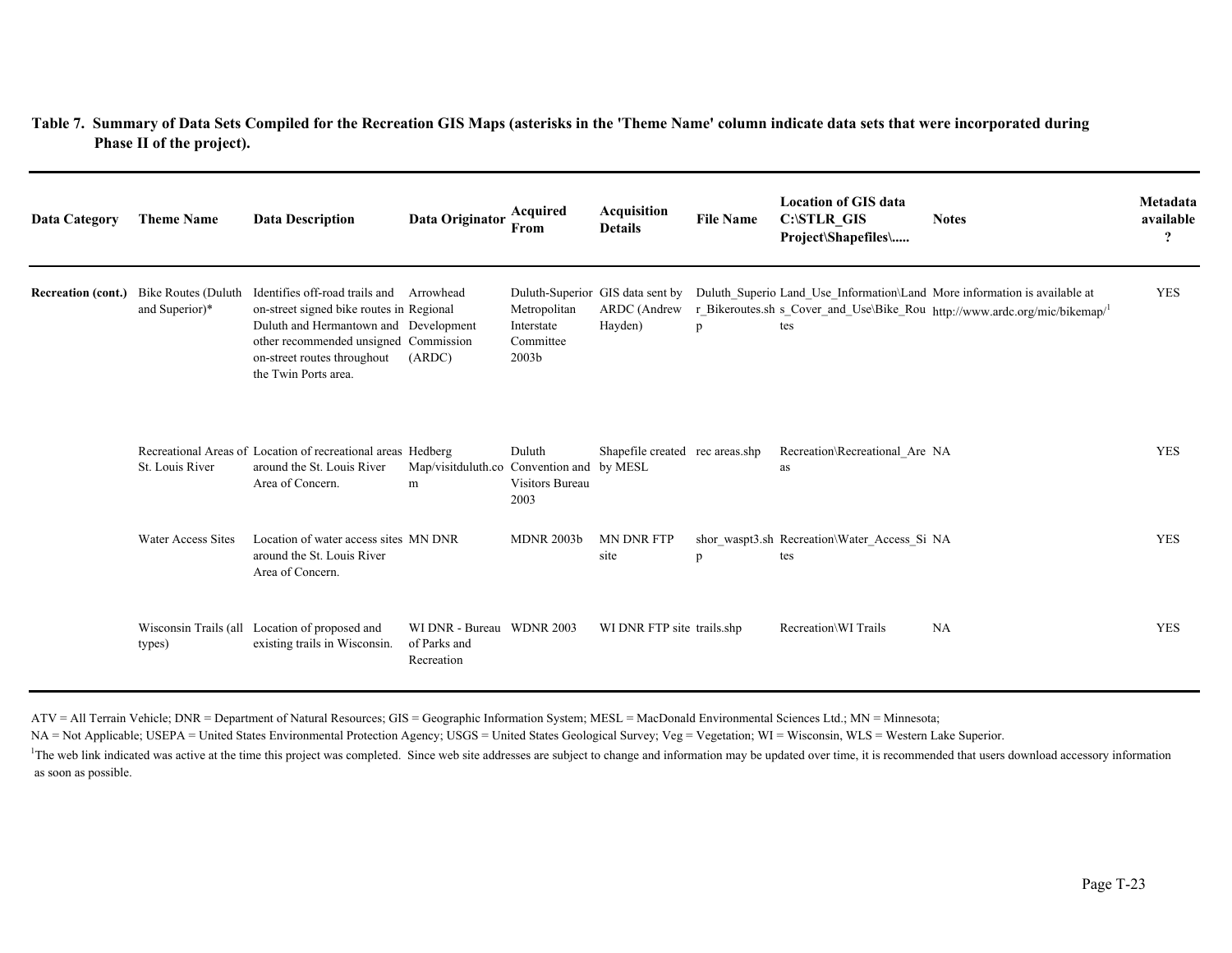| <b>Data Category</b>                            | <b>Theme Name</b>                                   | <b>Data Description</b>                                                                                                                         | Data Originator                  | From                 | <b>Acquired Acquisition</b><br><b>Details</b>                        | <b>File Name</b>                               | <b>Location of GIS data</b><br><b>C:\STLR GIS</b><br>Project\Shapefiles\ | <b>Notes</b>                                          | Metadata<br>available? |
|-------------------------------------------------|-----------------------------------------------------|-------------------------------------------------------------------------------------------------------------------------------------------------|----------------------------------|----------------------|----------------------------------------------------------------------|------------------------------------------------|--------------------------------------------------------------------------|-------------------------------------------------------|------------------------|
| <b>USEPA Inland</b><br><b>Sensitivity Atlas</b> | Dams                                                | Locations of non-navigational dam Great Lakes<br>sites (public water supply, power<br>generation, flood control, irrigation<br>and recreation). | Commission                       | <b>USEPA</b><br>2000 | Western Lake<br>Superior USEPA<br><b>Inland Sensitivity</b><br>Atlas |                                                | dams utm.shp USEPA Inland Sensitivity At<br>las                          | NA (presenting data as it is<br>distributed by USEPA) | <b>YES</b>             |
|                                                 | Fixed Oil Storage<br>Facilities (# of oil<br>tanks) | Fixed facilities store quantities of<br>oil in above- or below-ground<br>storage tanks with a storage<br>capacity of 42,000 gallons or more.    | <b>Great Lakes</b><br>Commission | <b>USEPA</b><br>2000 | Western Lake<br>Superior USEPA<br><b>Inland Sensitivity</b><br>Atlas | fixed oil<br>storage<br>facilities_utm.s<br>hp | USEPA_Inland_Sensitivity_At<br>las                                       | NA (presenting data as it is<br>distributed by USEPA) | <b>YES</b>             |
|                                                 | Water Intakes                                       | Local water intake facilities (for the Great Lakes<br>purpose of effective response to<br>potential oil spill situations).                      | Commission                       | <b>USEPA</b><br>2000 | Western Lake<br>Superior USEPA<br><b>Inland Sensitivity</b><br>Atlas | water intakes<br>utm.shp                       | USEPA Inland Sensitivity At<br>las                                       | NA (presenting data as it is<br>distributed by USEPA) | <b>YES</b>             |
|                                                 | Marinas                                             | Location of local marina facilities<br>(for the purpose of response to<br>potential oil spill situations).                                      | <b>Great Lakes</b><br>Commission | <b>USEPA</b><br>2000 | Western Lake<br>Superior USEPA<br><b>Inland Sensitivity</b><br>Atlas | $\mathfrak{p}$                                 | marinas utm.sh USEPA Inland Sensitivity At<br>las                        | NA (presenting data as it is<br>distributed by USEPA) | <b>YES</b>             |
|                                                 | <b>Boat Access</b>                                  | Local boat ramp access facilities<br>(for quick and effective notification Commission<br>and response to potential oil spill<br>situations).    | <b>Great Lakes</b>               | <b>USEPA</b><br>2000 | Western Lake<br>Superior USEPA<br><b>Inland Sensitivity</b><br>Atlas | boat<br>access_utm.shp las                     | USEPA Inland Sensitivity At                                              | NA (presenting data as it is<br>distributed by USEPA) | <b>YES</b>             |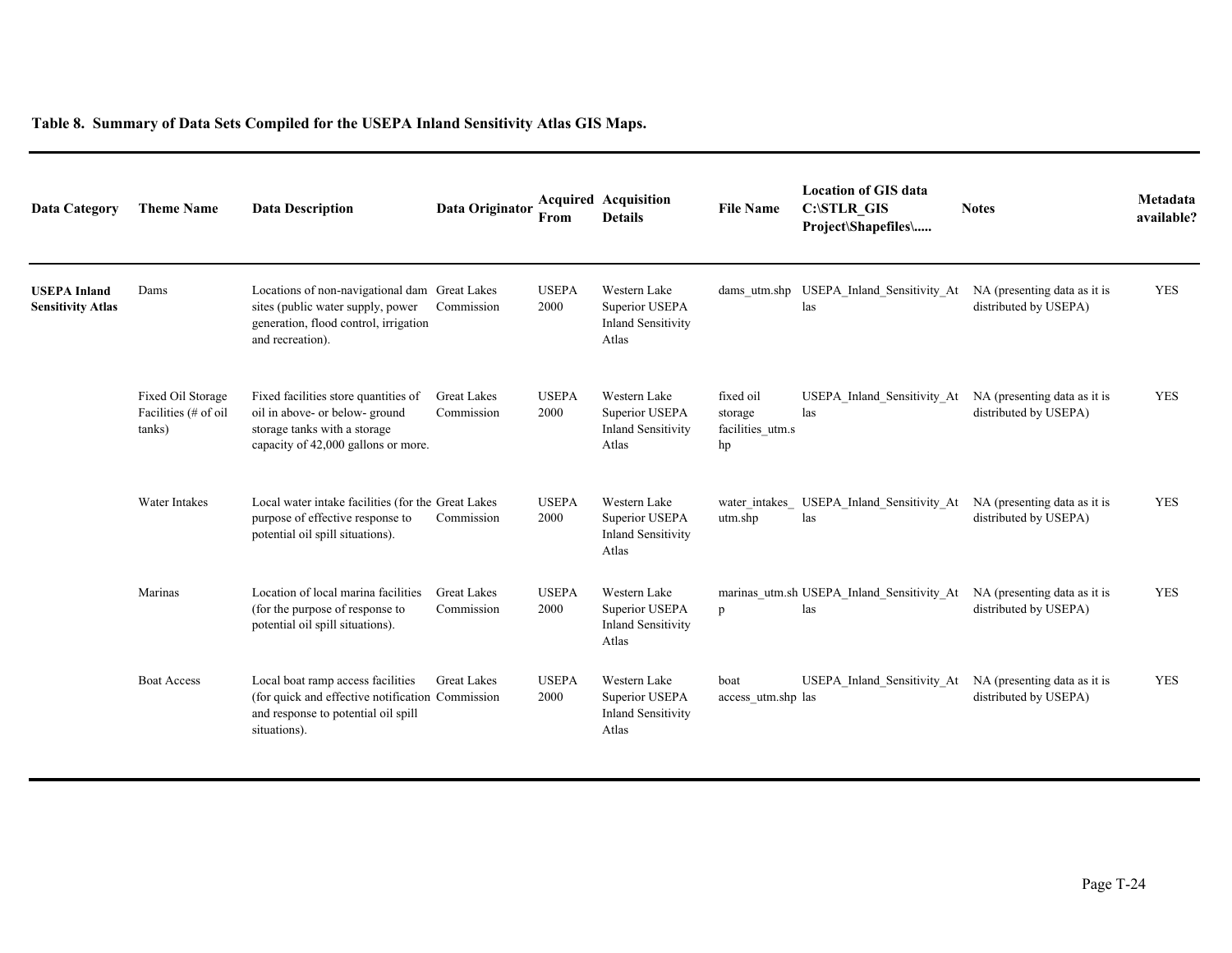| Data Category                                              | <b>Theme Name</b>                              | <b>Data Description</b>                                                                                                      | Data Originator                                   | From                 | <b>Acquired Acquisition</b><br><b>Details</b>                        | <b>File Name</b>                                   | <b>Location of GIS data</b><br><b>C:\STLR GIS</b><br>Project\Shapefiles\ | <b>Notes</b>                                          | Metadata<br>available? |
|------------------------------------------------------------|------------------------------------------------|------------------------------------------------------------------------------------------------------------------------------|---------------------------------------------------|----------------------|----------------------------------------------------------------------|----------------------------------------------------|--------------------------------------------------------------------------|-------------------------------------------------------|------------------------|
| <b>USEPA Inland</b><br><b>Sensitivity Atlas</b><br>(cont.) |                                                | Shoreline Sensitivity Sensitivity to coastal environments NOAA, Office of<br>and wildlife to spilled oil (Lake<br>Superior). | Ocean Resources<br>Conservation and<br>Assessment | <b>USEPA</b><br>2000 | Western Lake<br>Superior USEPA<br><b>Inland Sensitivity</b><br>Atlas | shoreline<br>sensitivity utm las<br>.shp           | USEPA Inland Sensitivity At                                              | NA (presenting data as it is<br>distributed by USEPA) | <b>YES</b>             |
|                                                            | Special Designated<br><b>Resource Areas</b>    | Areas of environmental<br>significance not actively managed<br>by any federal, state, regional or<br>private agency.         | <b>Great Lakes</b><br>Commission                  | <b>USEPA</b><br>2000 | Western Lake<br>Superior USEPA<br><b>Inland Sensitivity</b><br>Atlas | special<br>designated<br>resource<br>areas utm.shp | USEPA Inland Sensitivity At NA (presenting data as it is<br>las          | distributed by USEPA)                                 | <b>YES</b>             |
|                                                            | Sensitive Species <sup>1</sup>                 | Sensitive biological resources that Inland Waterways USEPA<br>are potentially at risk during a spill. Spill Response         | Mapping Project                                   | 2000                 | Western Lake<br>Superior USEPA<br><b>Inland Sensitivity</b><br>Atlas | sensitive<br>species utm.sh las<br>p               | USEPA Inland Sensitivity At                                              | NA (presenting data as it is<br>distributed by USEPA) | <b>YES</b>             |
|                                                            | Environmentally<br>Sensitive Resource<br>Areas | Special places meritting spill<br>protection (areas not publically<br>managed, with no special<br>designation).              | <b>Great Lakes</b><br>Commission                  | <b>USEPA</b><br>2000 | Western Lake<br>Superior USEPA<br><b>Inland Sensitivity</b><br>Atlas | m.shp                                              | envirosenres ut USEPA Inland Sensitivity At<br>las                       | NA (presenting data as it is<br>distributed by USEPA) | <b>YES</b>             |
|                                                            | Tribal Lands and<br>Interests                  | Boundaries of land and water areas Great Lakes<br>that are of specific tribal interest.                                      | Commission                                        | <b>USEPA</b><br>2000 | Western Lake<br>Superior USEPA<br><b>Inland Sensitivity</b><br>Atlas | tribal<br>interests utm.s las<br>hp                | USEPA Inland Sensitivity At                                              | NA (presenting data as it is<br>distributed by USEPA) | <b>YES</b>             |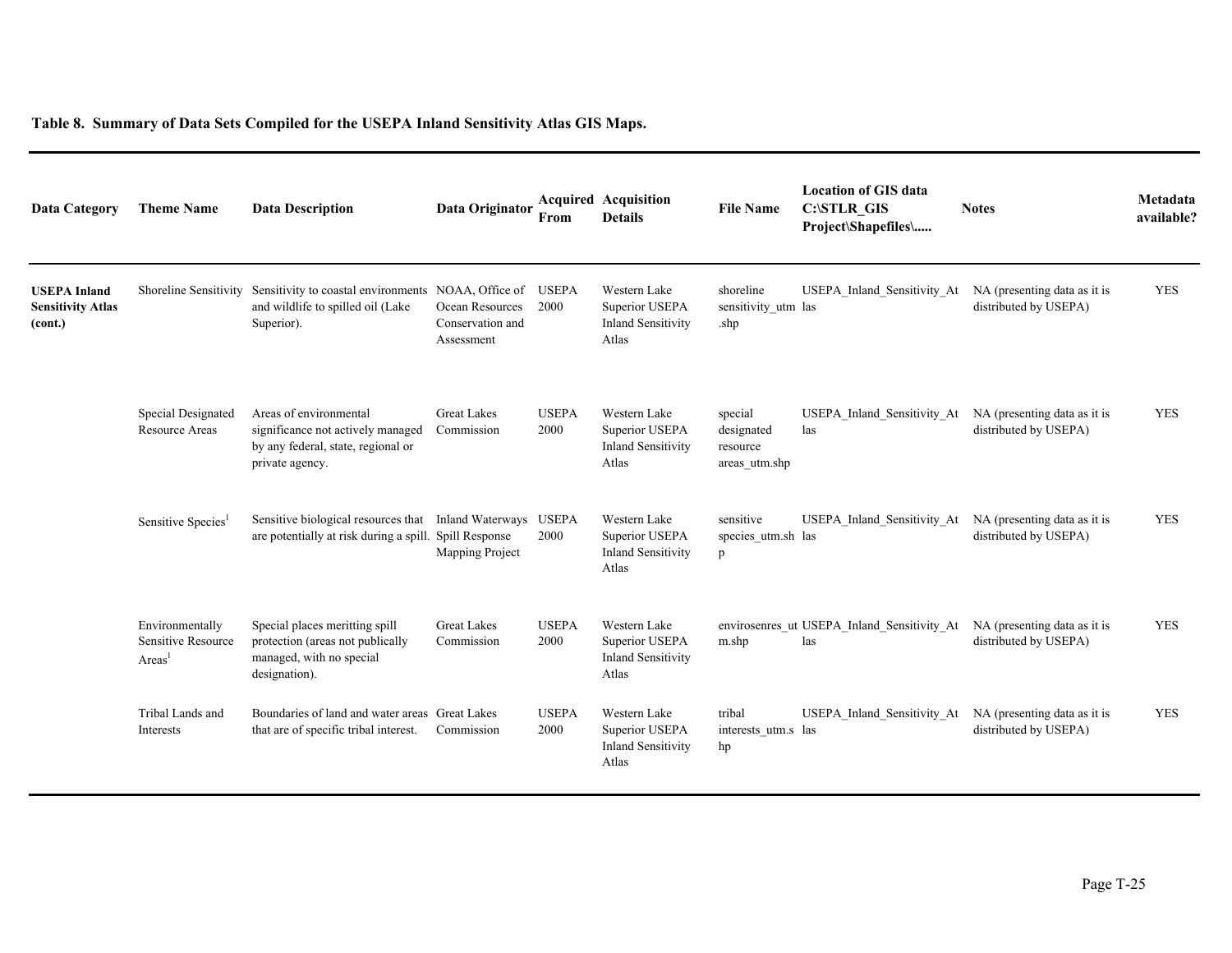| <b>Data Category</b>                                       | <b>Theme Name</b>                          | <b>Data Description</b>                                                                                                                                                                                                                         | Data Originator                                  | From                 | <b>Acquired Acquisition</b><br><b>Details</b>                        | <b>File Name</b>                        | <b>Location of GIS data</b><br><b>C:\STLR GIS</b><br>Project\Shapefiles\ | <b>Notes</b>                                          | Metadata<br>available? |
|------------------------------------------------------------|--------------------------------------------|-------------------------------------------------------------------------------------------------------------------------------------------------------------------------------------------------------------------------------------------------|--------------------------------------------------|----------------------|----------------------------------------------------------------------|-----------------------------------------|--------------------------------------------------------------------------|-------------------------------------------------------|------------------------|
| <b>USEPA Inland</b><br><b>Sensitivity Atlas</b><br>(cont.) | Managed Resource<br>Areas                  | Boundaries of federal, state,<br>regional and private lands with<br>special ecological, natural, or<br>recreational value, that are uniquely<br>vulnerable to oil spills (mapped for<br>the Western Lake Superior Inland<br>Sensitivity Atlas). | <b>Great Lakes</b><br>Commission                 | <b>USEPA</b><br>2000 | Western Lake<br>Superior USEPA<br><b>Inland Sensitivity</b><br>Atlas | managed<br>resource<br>areas_utm.shp    | USEPA Inland Sensitivity At<br>las                                       | NA (presenting data as it is<br>distributed by USEPA) | <b>YES</b>             |
|                                                            | Major Water Features Major water features. |                                                                                                                                                                                                                                                 | <b>ESRI</b>                                      | <b>USEPA</b><br>2000 | Western Lake<br>Superior USEPA<br><b>Inland Sensitivity</b><br>Atlas | major water<br>features utm.sh las<br>p | USEPA Inland Sensitivity At                                              | NA (presenting data as it is<br>distributed by USEPA) | <b>YES</b>             |
|                                                            | Rails                                      | Railway system at the 1:100,000<br>scale.                                                                                                                                                                                                       | Bureau of<br>Transportation<br><b>Statistics</b> | <b>USEPA</b><br>2000 | Western Lake<br>Superior USEPA<br><b>Inland Sensitivity</b><br>Atlas | rails utm.shp                           | USEPA Inland Sensitivity At<br>las                                       | NA (presenting data as it is<br>distributed by USEPA) | <b>YES</b>             |
|                                                            | Pipelines                                  | Locations and routes of pipelines<br>carrying crude oil or refined oil<br>products.                                                                                                                                                             | <b>Great Lakes</b><br>Commission                 | <b>USEPA</b><br>2000 | Western Lake<br>Superior USEPA<br><b>Inland Sensitivity</b><br>Atlas | hp                                      | pipelines_utm.s USEPA_Inland_Sensitivity_At<br>las                       | NA (presenting data as it is<br>distributed by USEPA) | <b>YES</b>             |
|                                                            | <b>Streams</b>                             | Small to medium size streams<br>extracted from the standard<br>Geographic Data Technology line<br>water layer and includes only Fcc<br>codes H10 and H11.                                                                                       | <b>ESRI</b>                                      | <b>USEPA</b><br>2000 | Western Lake<br>Superior USEPA<br><b>Inland Sensitivity</b><br>Atlas | p                                       | streams utm.sh USEPA Inland Sensitivity At<br>las                        | NA (presenting data as it is<br>distributed by USEPA) | <b>YES</b>             |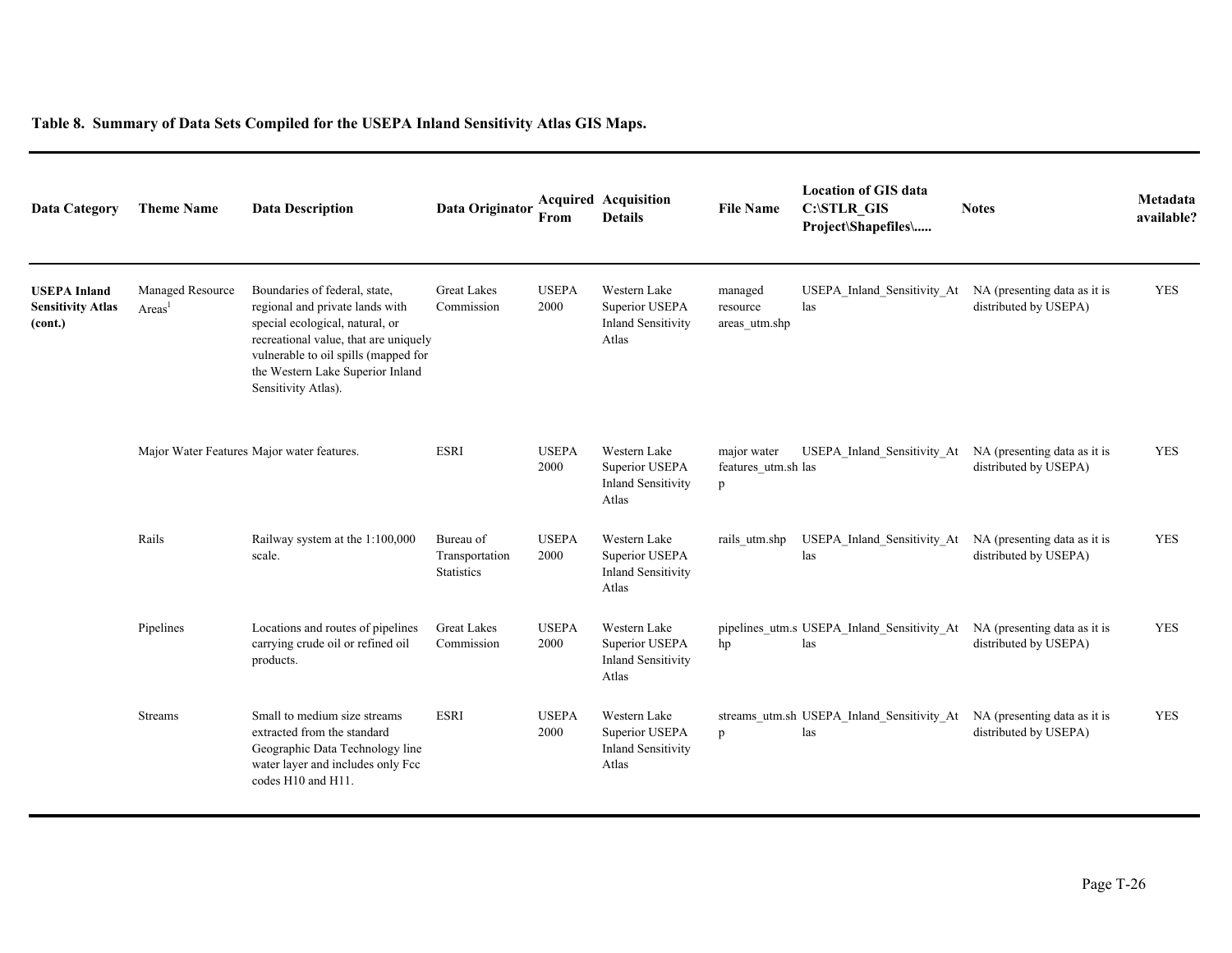| <b>Data Category</b>                                       | <b>Theme Name</b>              | <b>Data Description</b>                                                                             | Data Originator                                              | From                 | <b>Acquired Acquisition</b><br><b>Details</b>                        | <b>File Name</b>                      | <b>Location of GIS data</b><br><b>C:\STLR GIS</b><br>Project\Shapefiles\ | <b>Notes</b>                                                                                                                   | Metadata<br>available? |
|------------------------------------------------------------|--------------------------------|-----------------------------------------------------------------------------------------------------|--------------------------------------------------------------|----------------------|----------------------------------------------------------------------|---------------------------------------|--------------------------------------------------------------------------|--------------------------------------------------------------------------------------------------------------------------------|------------------------|
| <b>USEPA Inland</b><br><b>Sensitivity Atlas</b><br>(cont.) | Roads                          | Interstate, U.S., and state highways ESRI<br>and other major thoroughfares.                         |                                                              | <b>USEPA</b><br>2000 | Western Lake<br>Superior USEPA<br><b>Inland Sensitivity</b><br>Atlas | roads utm.shp                         | USEPA Inland Sensitivity At<br>las                                       | <b>Edited Bong Memorial Bridge</b><br>to match quad map (was<br>considerably off).                                             | <b>YES</b>             |
|                                                            |                                | 1 25 000 Quad Index The index to tiles data set depicts<br>the extents to which data are<br>mapped. | <b>Inland Waterways</b><br>Spill Response<br>Mapping Project | <b>USEPA</b><br>2000 | Western Lake<br>Superior USEPA<br><b>Inland Sensitivity</b><br>Atlas | x utm.shp                             | 1 250000 inde USEPA Inland Sensitivity At<br>las                         | Users note that the image files<br>(i.e., orthoquads) for which<br>these indexes relate to are not<br>included in the dataset. | <b>YES</b>             |
|                                                            | 1 100 000 Quad<br>Index        | The index to tiles data set depicts<br>the extents to which data are<br>mapped.                     | <b>Inland Waterways</b><br>Spill Response<br>Mapping Project | <b>USEPA</b><br>2000 | Western Lake<br>Superior USEPA<br><b>Inland Sensitivity</b><br>Atlas | x utm.shp                             | 1 100000 inde USEPA Inland Sensitivity At<br>las                         | Users note that the image files<br>(i.e., orthoquads) for which<br>these indexes relate to are not<br>included in the dataset. | <b>YES</b>             |
|                                                            | <b>Great Lakes</b><br>Boundary | Great Lakes Boundary.                                                                               | $\sim$                                                       | <b>USEPA</b><br>2000 | Western Lake<br>Superior USEPA<br><b>Inland Sensitivity</b><br>Atlas | great lakes<br>boundaries ut<br>m.shp | USEPA Inland Sensitivity At<br>las                                       | NA (presenting data as it is<br>distributed by USEPA)                                                                          | NO.                    |
|                                                            | County Boundaries              | County Boundaries.                                                                                  | $\overline{\phantom{a}}$                                     | <b>USEPA</b><br>2000 | Western Lake<br>Superior USEPA<br><b>Inland Sensitivity</b><br>Atlas | county<br>boundaries_ut<br>m.shp      | USEPA Inland Sensitivity At<br>las                                       | NA (presenting data as it is<br>distributed by USEPA)                                                                          | NO.                    |
|                                                            | <b>State Boundaries</b>        | State Boundary.                                                                                     | $\sim$ $\sim$                                                | <b>USEPA</b><br>2000 | Western Lake<br>Superior USEPA<br><b>Inland Sensitivity</b><br>Atlas | s utm.shp                             | state_boundarie USEPA_Inland_Sensitivity_At<br>las                       | NA (presenting data as it is<br>distributed by USEPA)                                                                          | N <sub>O</sub>         |

ESRI = Environmental Systems Research Institute; GIS = Geographic Information System; NA = Not Applicable; NOAA = National Oceanic and Atmospheric Administration;

USEPA = United States Environmental Protection Agency.

1 These shapefiles only contain natural heritage data from Minnesota DNR. Wisconsin DNR natural heritage information was not included at the request of the Wisconsin DNR.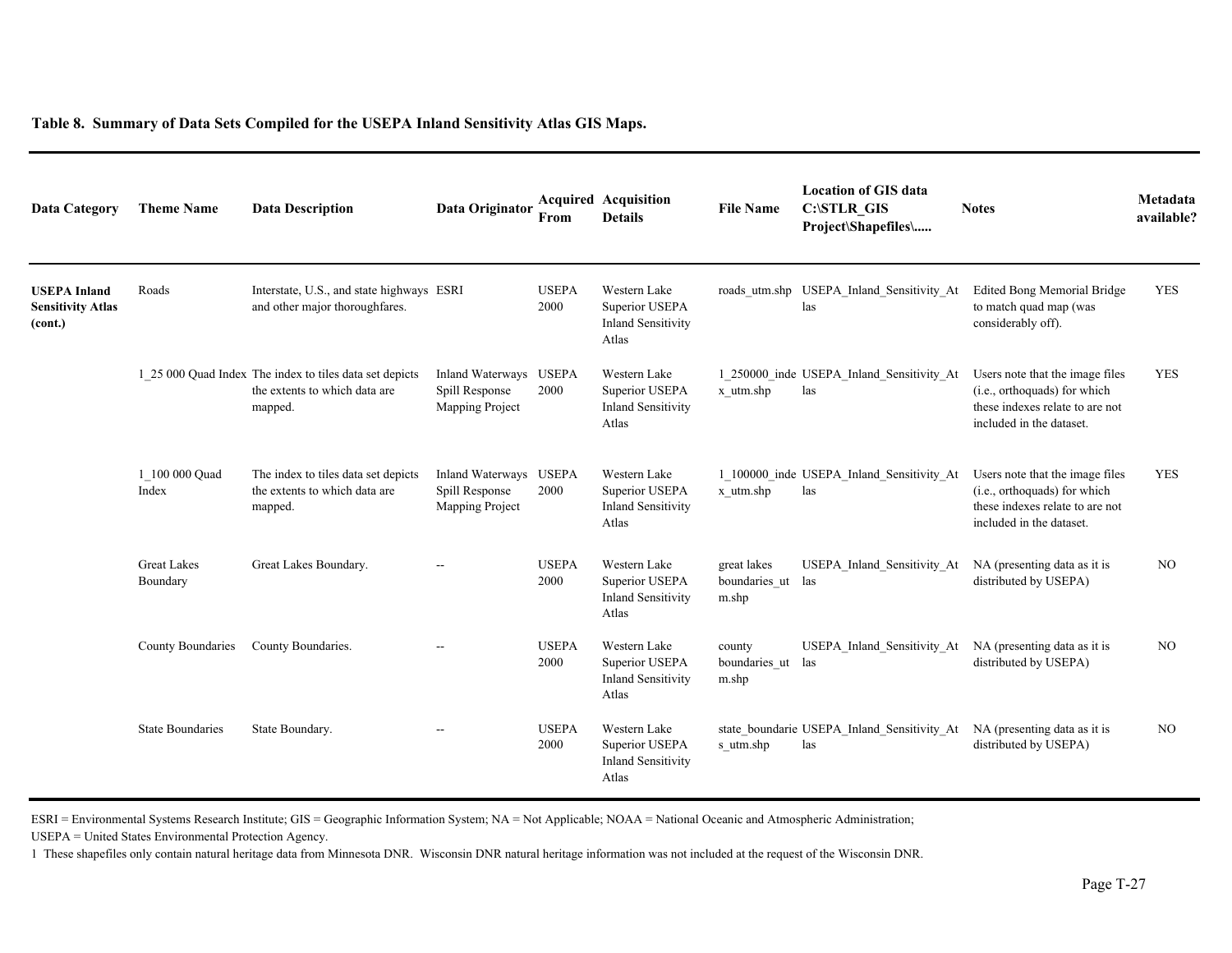**Table 9. Summary of Data Sets Compiled for the Water Quality GIS Maps.**

| Data Category                                | <b>Theme Name</b>                                       | <b>Data Description</b>                                                              | Data<br>Originator | From                 | <b>Acquired Acquisition</b><br><b>Details</b>                        | <b>File Name</b>   | <b>Location of GIS data</b><br><b>C:\STLR GIS</b><br>Project\Shapefiles\ | <b>Notes</b>                                                                                                                                                                                                              | Metadata<br>available? |
|----------------------------------------------|---------------------------------------------------------|--------------------------------------------------------------------------------------|--------------------|----------------------|----------------------------------------------------------------------|--------------------|--------------------------------------------------------------------------|---------------------------------------------------------------------------------------------------------------------------------------------------------------------------------------------------------------------------|------------------------|
| <b>Clean Water Act</b><br><b>Assessments</b> | 305b - Aquatic Life<br>Use Assessments<br>(MN)          | Aquatic Life Use Support<br>Assessments (Clean Water Act<br>$305b$ ).                | $\mathbf{u}$       | <b>MPCA</b>          | GIS data sent by<br>MPCA (Tad<br>Schindler)                          | 305b_aql00.sh<br>p |                                                                          | Water Quality\Clean Water Attribute table does not adequately<br>Act Assessments\Aquatic Lif describe meaning of data. Users<br>e Use Support Assessments would have to research State 305b<br>program to interpret data. | NO                     |
|                                              | 305b - Swimming<br>Use Support<br>Assessments (MN)      | Swimming Use Support<br>Assessments (Clean Water Act<br>$305b$ ).                    |                    | <b>MPCA</b>          | GIS data sent by<br>MPCA (Tad<br>Schindler)                          | hp                 | Use Support Assessments                                                  | 305b swim00.s Water Quality\Clean Water Attribute table does not adequately<br>Act Assessments\Swimming describe meaning of data. Users<br>would have to research State 305b<br>program to interpret data.                | NO                     |
|                                              | TMDL - Impaired<br>Waters (MN Lakes)                    | Impaired Waters - Lakes (Clean<br>Water Act Section 303d).                           | $\sim$             | <b>MPCA</b><br>2003  | TMDL and<br>Minnesota's<br>Waterways website                         | hp                 | aters                                                                    | tmdl02 lakes.s Water Quality\Clean Water Attribute table does not adequately<br>Act Assessments\Impaired W describe meaning of data. Users<br>would have to research TMDL<br>program to interpret data.                   | NO                     |
|                                              | TMDL - Impaired<br>Waters (MN Streams) Water Act 303d). | Impaired Water - Streams (Clean --                                                   |                    | <b>MPCA</b><br>2003  | TMDL and<br>Minnesota's<br>Waterways website                         | .shp               | aters                                                                    | tmdl02 streams Water Quality\Clean Water Attribute table does not adequately<br>Act_Assessments\Impaired_W describe meaning of data. Users<br>would have to research TMDL<br>program to interpret data.                   | NO                     |
| Hydrology                                    |                                                         | MN and WI Streams Location of small to medium size ESRI<br>streams (ESRI shapefile). |                    | <b>USEPA</b><br>2000 | Western Lake<br>Superior USEPA<br><b>Inland Sensitivity</b><br>Atlas | hp                 | Streams_utm.s USEPA_Inland_Sensitivity_At NA<br>las                      |                                                                                                                                                                                                                           | <b>YES</b>             |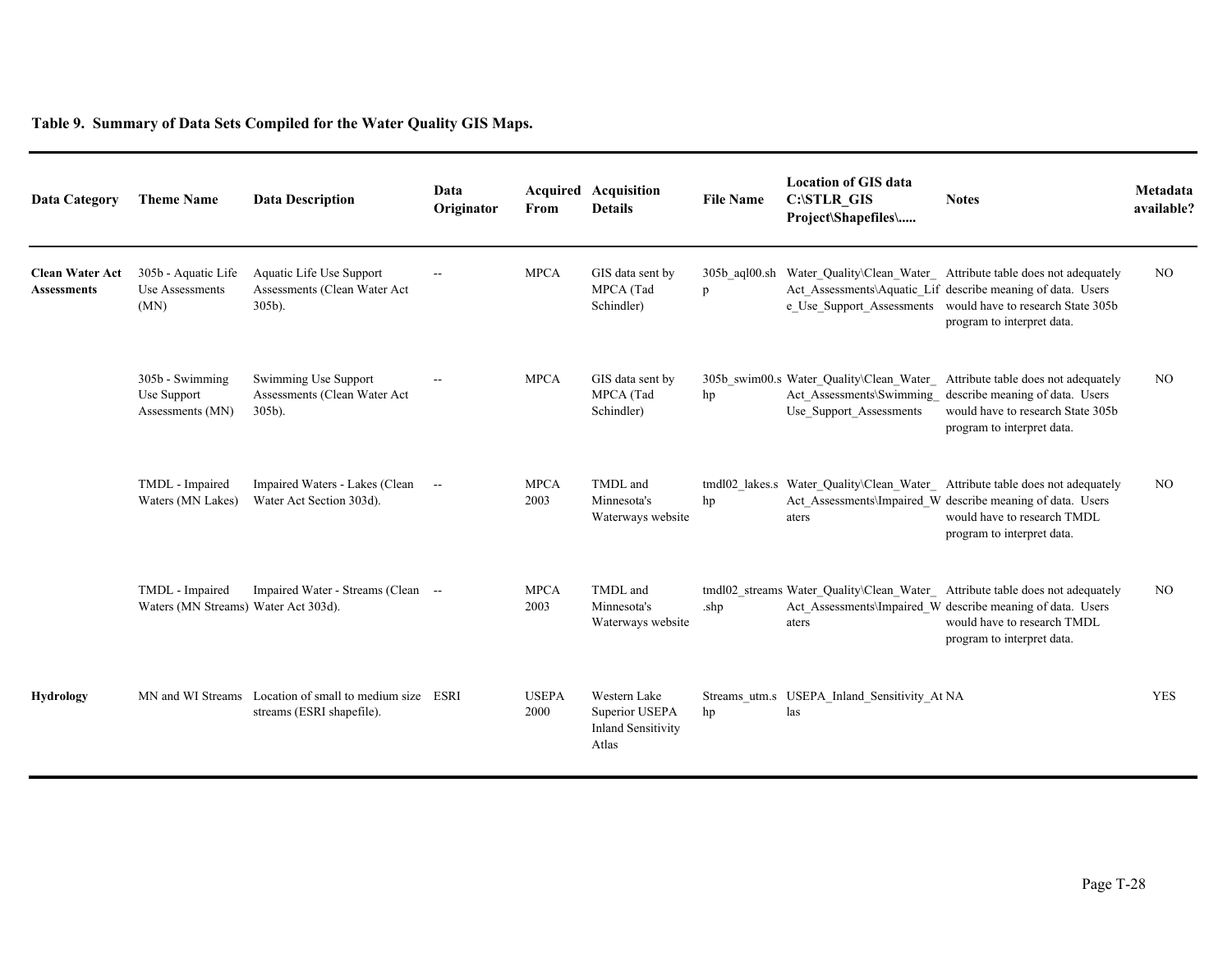**Table 9. Summary of Data Sets Compiled for the Water Quality GIS Maps.**

| <b>Data Category</b>                         | <b>Theme Name</b>                          | <b>Data Description</b>                                                                                                                                                                                          | Data<br>Originator          | From                 | <b>Acquired Acquisition</b><br><b>Details</b> | <b>File Name</b> | <b>Location of GIS data</b><br>C:\STLR_GIS<br>Project\Shapefiles\                                                 | <b>Notes</b>                                                                                                                                                                                                                                                                                                        | Metadata<br>available? |
|----------------------------------------------|--------------------------------------------|------------------------------------------------------------------------------------------------------------------------------------------------------------------------------------------------------------------|-----------------------------|----------------------|-----------------------------------------------|------------------|-------------------------------------------------------------------------------------------------------------------|---------------------------------------------------------------------------------------------------------------------------------------------------------------------------------------------------------------------------------------------------------------------------------------------------------------------|------------------------|
| Hydrology (cont.)                            | <b>MN DNR Lakes</b>                        | MN DNR 24,000K Lakes<br>(medium scale lake polygons)<br>derived from the National<br>Wetlands Inventory (NWI)<br>polygons and MnDOT Basemap<br>lake delineations, integrated with<br>the DNR 24K Streams Layer). | MN DNR - MIS MDNR<br>Bureau | 2003a                | Data Deli website                             | hp               | Minnesota DNR GIS dnrlkpymaj03.s Hydrology\Lakes\DNR 24K Users note that codes can be<br>Lakes                    | accessed on WWW through the<br>metadata file (See Section 5 -<br>HTML Table on the website). <sup>1</sup>                                                                                                                                                                                                           | <b>YES</b>             |
|                                              | <b>USGS DLG Lakes</b><br>and Wetlands (MN) | 1:100,000 scale hydrography<br>(lakes only) derived from USGS<br>Digital Line Graph's (DLG's) of<br>the same scale.                                                                                              | <b>USGS</b>                 | <b>MDNR</b><br>2003a | Data Deli website                             |                  | Minnesota DNR GIS dlglkpystlo.shp Hydrology\Lakes\DLG_Lakes Users note that codes can be<br>and Wetlands Polygons | accessed on WWW through the<br>metadata file (See Section 5 -<br>HTML Table on the website). <sup>1</sup>                                                                                                                                                                                                           | <b>YES</b>             |
| <b>Miscellaneous</b><br><b>Water Quality</b> | Bacteria Monitoring<br><b>Stations</b>     | Location of selected water quality USEPA Office of USEPA<br>monitoring stations that monitor<br>for 10 bacteria-related parameters.                                                                              | Water/OST                   | 2003                 | <b>BASINS</b> website                         |                  | bacstations.shp Water Quality\Bacteria<br>Monitoring Stations                                                     | Users have no basis for interpreting<br>codes reported in attribute table<br>(metadata file does not define<br>coding system). Theme has 12<br>additional dbf files (based on 4 year<br>increments) of bacteria data, as well<br>as a parameter table. Users will<br>have to join these tables to the<br>shapefile. | <b>YES</b>             |
|                                              | Drinking Water<br>Supply                   | Location of water treatment plants. --                                                                                                                                                                           |                             | <b>USEPA</b><br>2003 | <b>BASINS</b> website                         | ly.shp           | drinkwatersupp Water_Quality\Drinking<br>Water Supply                                                             | Meta data is not available for this<br>dataset. Users have no basis for<br>interpreting several fields in the<br>attribute table (e.g., TMP_B, STCO,<br>TYPE).                                                                                                                                                      | NO.                    |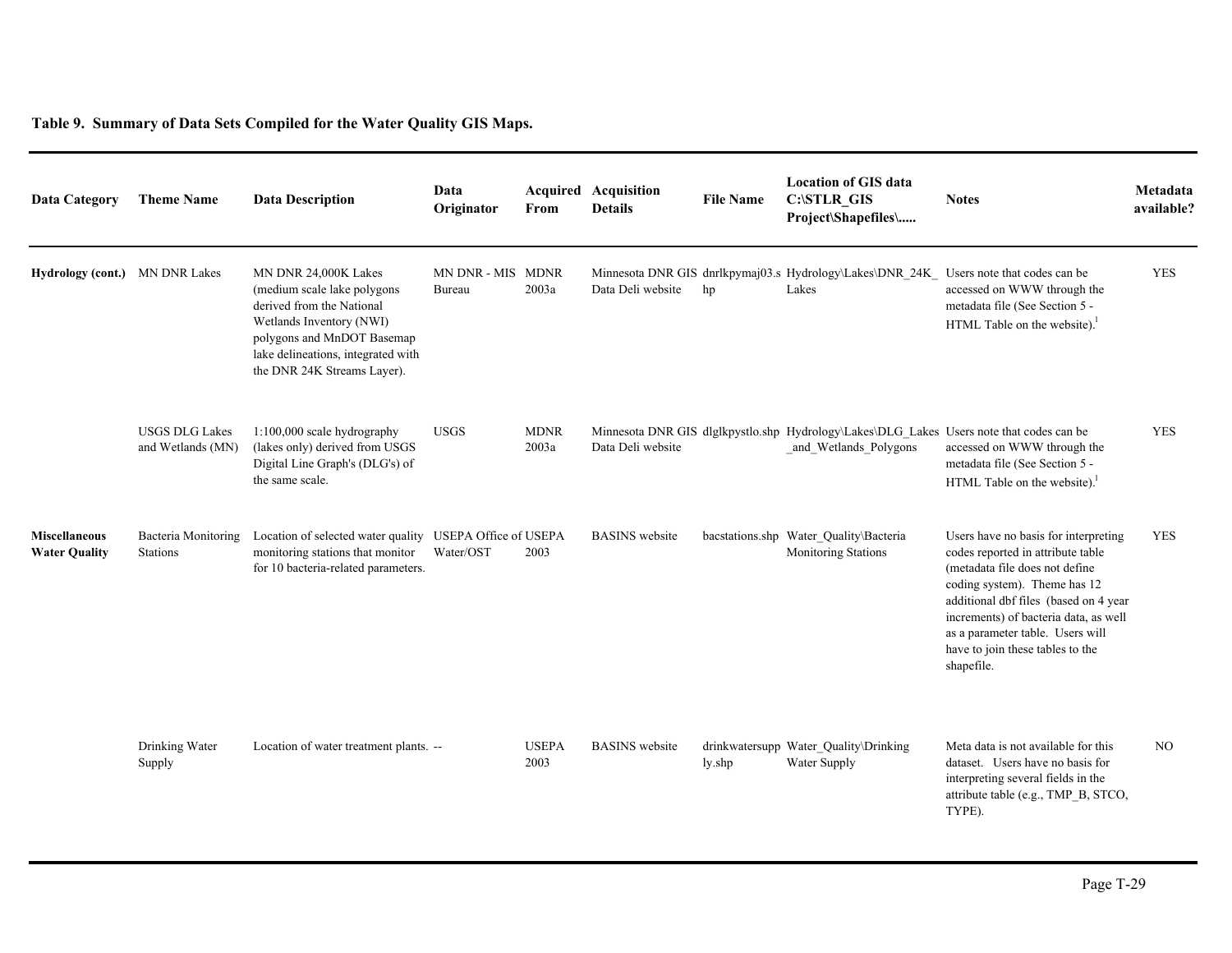**Table 9. Summary of Data Sets Compiled for the Water Quality GIS Maps.**

| <b>Data Category</b>                                    | <b>Theme Name</b>                | <b>Data Description</b>                                                                                                            | Data<br>Originator                        | From                 | <b>Acquired Acquisition</b><br><b>Details</b>                        | <b>File Name</b> | <b>Location of GIS data</b><br><b>C:\STLR GIS</b><br>Project\Shapefiles\         | <b>Notes</b>                                                                                                                                                                                                             | Metadata<br>available? |
|---------------------------------------------------------|----------------------------------|------------------------------------------------------------------------------------------------------------------------------------|-------------------------------------------|----------------------|----------------------------------------------------------------------|------------------|----------------------------------------------------------------------------------|--------------------------------------------------------------------------------------------------------------------------------------------------------------------------------------------------------------------------|------------------------|
| <b>Miscellaneous</b><br><b>Water Quality</b><br>(cont.) | Gage Sites                       | Inventory of surface water gaging USEPA Office of USEPA<br>station data including 7-Q-10 low Water/OST<br>and monthly stream flow. |                                           | 2003                 | <b>BASINS</b> website                                                | gage.shp         | Water Quality\Gage Sites                                                         | NA                                                                                                                                                                                                                       | <b>YES</b>             |
|                                                         | Sites (MN)                       | Milestone Monitoring Minnesota Milestone Monitoring --<br>Sites.                                                                   |                                           | <b>MPCA</b>          | GIS data sent by<br>MPCA (Tad<br>Schindler)                          | shp              | milestone sites. Water Quality\Minnesota<br>Milestone Monitoring Sites           | See associated files saved in the<br>same sub-directory as the shapefiles<br>for more information regarding this<br>data set; no metadata.                                                                               | NO <sub>1</sub>        |
|                                                         | Water Quality<br>Monitoring      | Location of water quality<br>monitoring sites.                                                                                     | <b>USEPA Office of USEPA</b><br>Water/OST | 2003                 | <b>BASINS</b> website                                                | hp               | wqmonitoring.s Water Quality\Water Quality<br>Monitoring                         | Theme has 12 additional dbf files<br>(based on 4 year increments) with<br>statistical summaries of water<br>quality stations, as well as a<br>parameter table. Users will have to<br>join these tables to the shapefile. | <b>YES</b>             |
|                                                         | Water Quality<br><b>Stations</b> | USEPA's STORET Water Quality USEPA Office of USEPA<br>Observation Data.                                                            | Water/OST                                 | 2003                 | <b>BASINS</b> website                                                | ions.shp         | waterqualitystat Water Quality\Water Quality<br><b>Stations and Observations</b> | Theme has one additional dbf file<br>containing raw data measurements<br>for stations. User will have to join<br>this table to the shapefile.                                                                            | <b>YES</b>             |
|                                                         | Water Intakes                    | Local water intake facilities (for<br>the purpose of effective response<br>to potential oil spill situations).                     | <b>Great Lakes</b><br>Commission          | <b>USEPA</b><br>2000 | Western Lake<br>Superior USEPA<br><b>Inland Sensitivity</b><br>Atlas | utm.shp          | water intakes USEPA Inland Sensitivity At NA<br>las                              |                                                                                                                                                                                                                          | <b>YES</b>             |

BASINS = Better Assessment Science Integrating Point and Nonpoint Sources; CD = Compact Disc; DLG = Digital Line Graph; DNR = Department of Natural Resources; GIS = Geographic Information System;

MIS = Management Information Services; MN = Minnesota; MnDOT = Minnesota Department of Transportation; MPCA = Minnesota Pollution Control Agency; NA = Not Applicable;

NWI = National Wetlands Inventory; OST = Office of Science and Technology; STORET = Storage and Retrieval; TMDL = Total Maximum Daily Load;

USEPA = United States Environmental Protection Agency; USGS = United States Geological Survey; WI = Wisconsin, WWW = World Wide Web.

<sup>1</sup>The web link indicated was active at the time this project was completed. Since web site addresses are subject to change and information may be updated over time, it is recommended that users download accessory informat as soon as possible.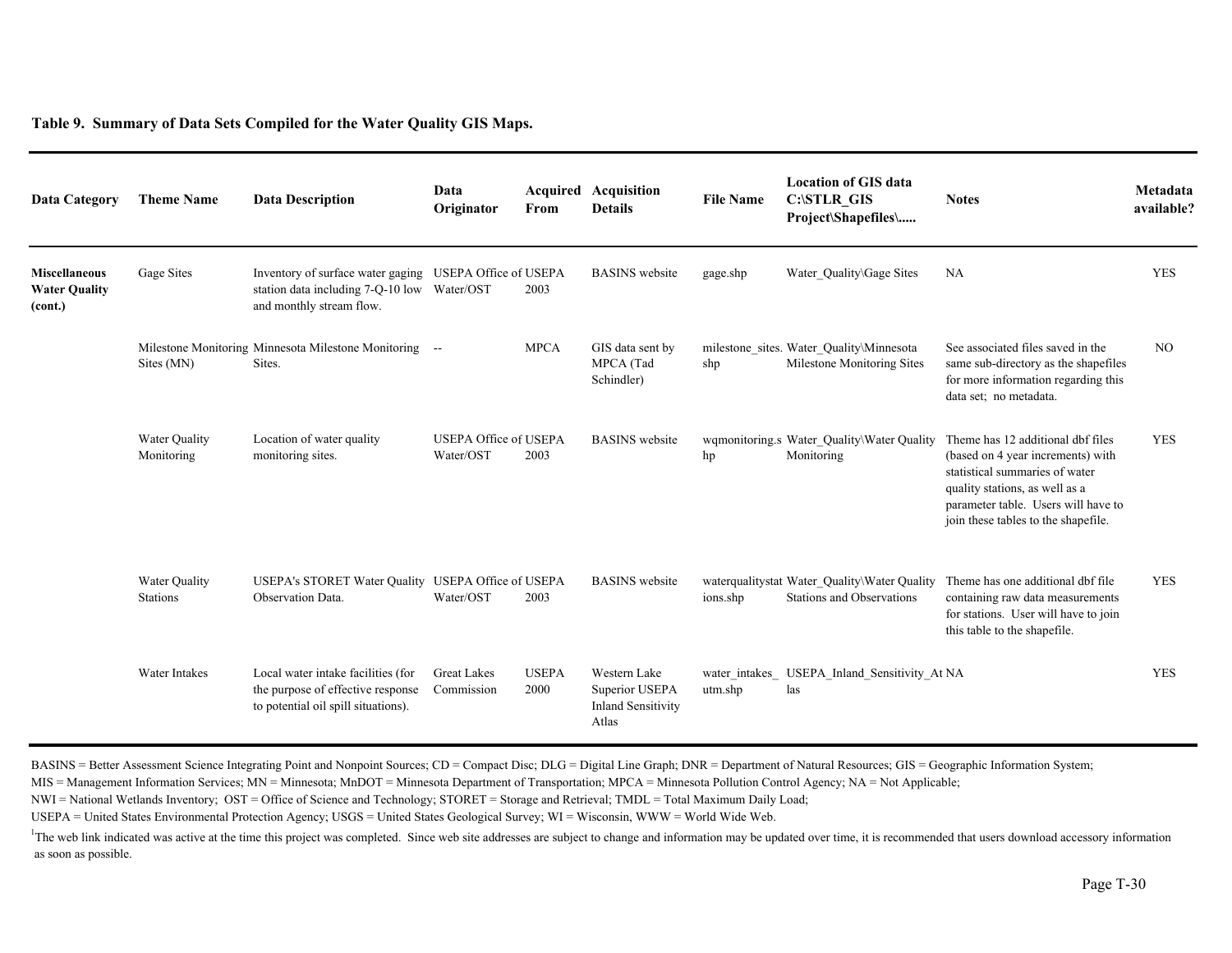**Table 10. Summary of Data Sets Compiled for the Water Use GIS Maps.**

| <b>Data Category</b>     | <b>Theme Name</b> | <b>Data Description</b>                                                                                                   | Data Originator                                               | Acquired<br>From  | <b>Acquisition</b><br><b>Details</b>                                    | <b>File Name</b>             | <b>Location of GIS data</b><br>C:\STLR_GIS<br>Project\Shapefiles\ | <b>Notes</b>                                                                                                                                                                                                                                                                               | Metadata<br>available<br>$\boldsymbol{\mathcal{P}}$ |
|--------------------------|-------------------|---------------------------------------------------------------------------------------------------------------------------|---------------------------------------------------------------|-------------------|-------------------------------------------------------------------------|------------------------------|-------------------------------------------------------------------|--------------------------------------------------------------------------------------------------------------------------------------------------------------------------------------------------------------------------------------------------------------------------------------------|-----------------------------------------------------|
| Dams                     | Dams              | Location of dams as well as age<br>of the dam, number of people<br>living downstream, and some<br>inspection information. | USEPA Office of USEPA 2003<br>Water/OST                       |                   | BASINS website dam utm.shp                                              |                              |                                                                   | Water Use Information\Dams Some coding is used in the attribute<br>data table that is not defined in the<br>metadata file.                                                                                                                                                                 | <b>YES</b>                                          |
| <b>Dredging</b>          | Dredging Depths   | Dredging Area Outline.                                                                                                    | NOAA, National<br>Ocean Service,<br>Office of Coast<br>Survey | <b>NOAA 2003a</b> | Electronic<br>Navigational<br><b>Charts Download</b><br>website         | Dredged area<br>utm.shp      | ing                                                               | Water_Use_Information\Dredg Users have no basis for interpreting<br>attribute data in several fields<br>because metadata does not define<br>the information contained in the<br>attribute fields. Metadata for this<br>data is unreliable (see readme file).<br>Assuming units are meters. | <b>YES</b>                                          |
| <b>Harbor Facilities</b> |                   | Harbor Facility Points Harbor Facilites (Industrial)<br>around St. Louis River.                                           | NOAA, National<br>Ocean Service,<br>Office of Coast<br>Survey | <b>NOAA 2003a</b> | Electronic<br>Navigational<br>Charts Download hp<br>website             | s_points_utm.s_or_Facilities |                                                                   | harbor_facilitie Water_Use_Information\Harb Users have no basis for interpreting<br>attribute data in several fields<br>because metadata does not define<br>the information contained in the<br>attribute fields. Metadata for this<br>data is unreliable (see readme file).               | <b>YES</b>                                          |
| <b>Hydrology</b>         |                   | MN and WI Streams Location of small to medium<br>size streams (ESRI shapefile).                                           | <b>ESRI</b>                                                   | <b>USEPA 2000</b> | Western Lake<br>Superior USEPA hp<br><b>Inland Sensitivity</b><br>Atlas |                              | Streams utm.s USEPA Inland Sensitivity At NA<br>las               |                                                                                                                                                                                                                                                                                            | <b>YES</b>                                          |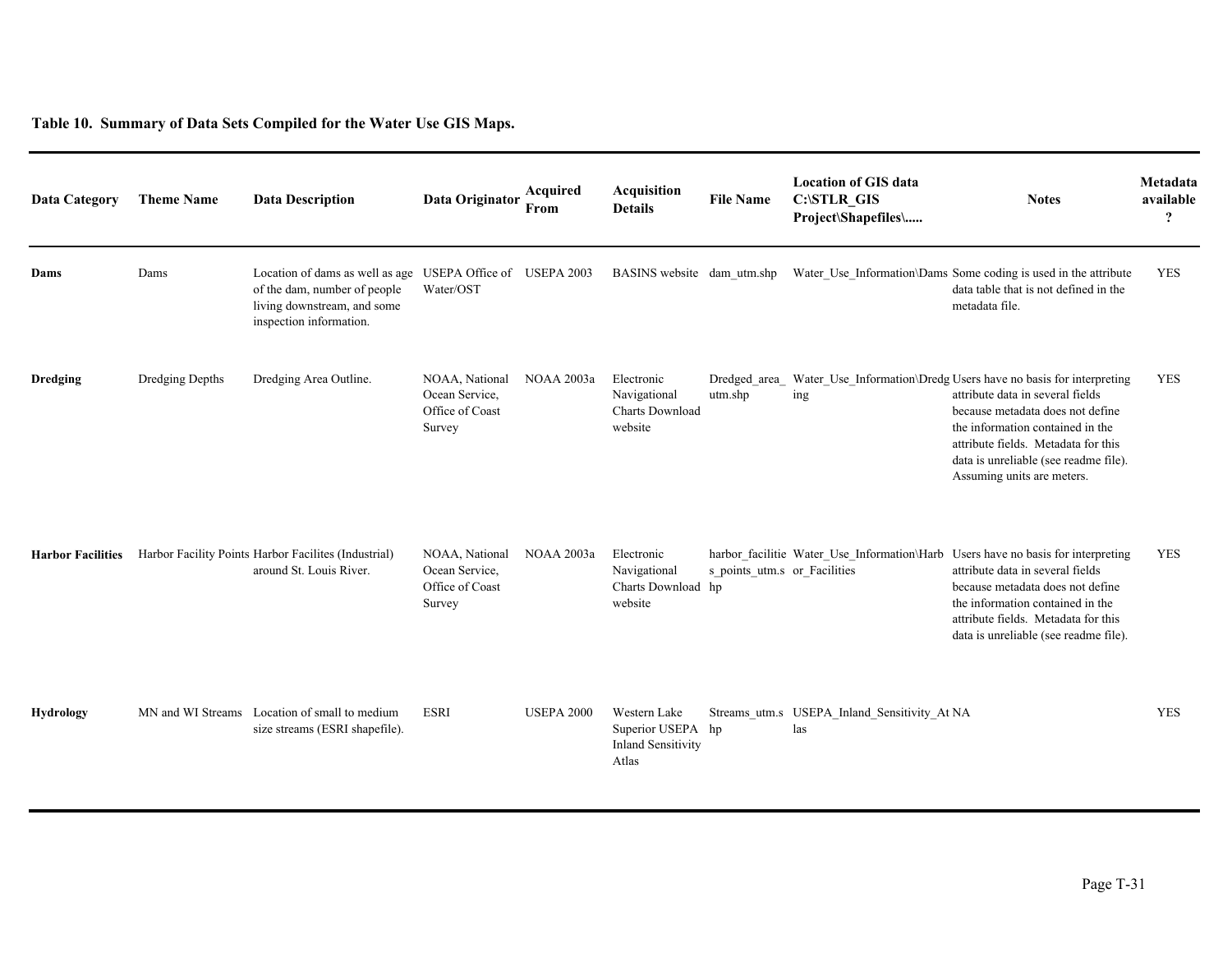**Table 10. Summary of Data Sets Compiled for the Water Use GIS Maps.**

| <b>Data Category</b> | <b>Theme Name</b>                                | <b>Data Description</b>                                                                                                                                                                                                                                     | Data Originator                                                                                                           | Acquired<br>From  | <b>Acquisition</b><br><b>Details</b>                                                              | <b>File Name</b>      | <b>Location of GIS data</b><br><b>C:\STLR GIS</b><br>Project\Shapefiles\          | <b>Notes</b> | Metadata<br>available<br>$\boldsymbol{\gamma}$ |
|----------------------|--------------------------------------------------|-------------------------------------------------------------------------------------------------------------------------------------------------------------------------------------------------------------------------------------------------------------|---------------------------------------------------------------------------------------------------------------------------|-------------------|---------------------------------------------------------------------------------------------------|-----------------------|-----------------------------------------------------------------------------------|--------------|------------------------------------------------|
| Industry             |                                                  | Industrial Water Use Location of facilities with water MN DNR<br>appropriation permits.                                                                                                                                                                     |                                                                                                                           | <b>MDNR 2003c</b> | Water Use -<br>Water<br>Appropriations<br>Permit Program<br>website                               | swuds.shp             | Water_Use_Information\Indus_NA<br>try                                             |              | <b>YES</b>                                     |
| <b>Navigation</b>    | Nodes                                            | Navigable Waterway Navigable Waterway Nodes<br>(Navigation Points; nodes may<br>represent physical entities such<br>as river confluences.<br>ports/facilities, and intermodal<br>terminals, USACE nodes, or<br>may be inserted for analytical<br>purposes). | Vanderbilt<br><b>Engineering Center</b><br>for Transportation<br>Operations and<br>Research,<br>Vanderbuilt<br>University | <b>USBTS 2003</b> | Bureau of<br>Transportation<br><b>Statistics</b><br>Geographic<br>Information<br>Services website | hp                    | waternd_utm.s Water_Use_Information\Navig NA<br>ation\Navigable Waterway<br>Nodes |              | <b>YES</b>                                     |
|                      | Network                                          | Navigable Waterway Navigable Waterway Network<br>(Navigation Routes; a<br>comprehensive network database for Transportation<br>of the nation's navigable<br>waterways).                                                                                     | Vanderbilt<br><b>Engineering Center</b><br>Operations and<br>Research,<br>Vanderbuilt<br>University                       | <b>USBTS 2003</b> | Bureau of<br>Transportation<br><b>Statistics</b><br>Geographic<br>Information<br>Services website | nav_water-<br>utm.shp | Water_Use_Information\Navig NA<br>ation\Navigable Waterway<br>Network             |              | <b>YES</b>                                     |
| <b>Public Use</b>    | <b>Fish Consumption</b><br><b>Advisory Areas</b> | Areas for which Fish<br>Consumption Advisories are<br>issued.                                                                                                                                                                                               | MN Department of MDH 2003<br>Health                                                                                       |                   | Environmental<br>Health in MN<br>website                                                          | e.shp                 | fishadvis updat Water Use Information\Publi NA<br>c Use\Fishing Advisories        |              | <b>YES</b>                                     |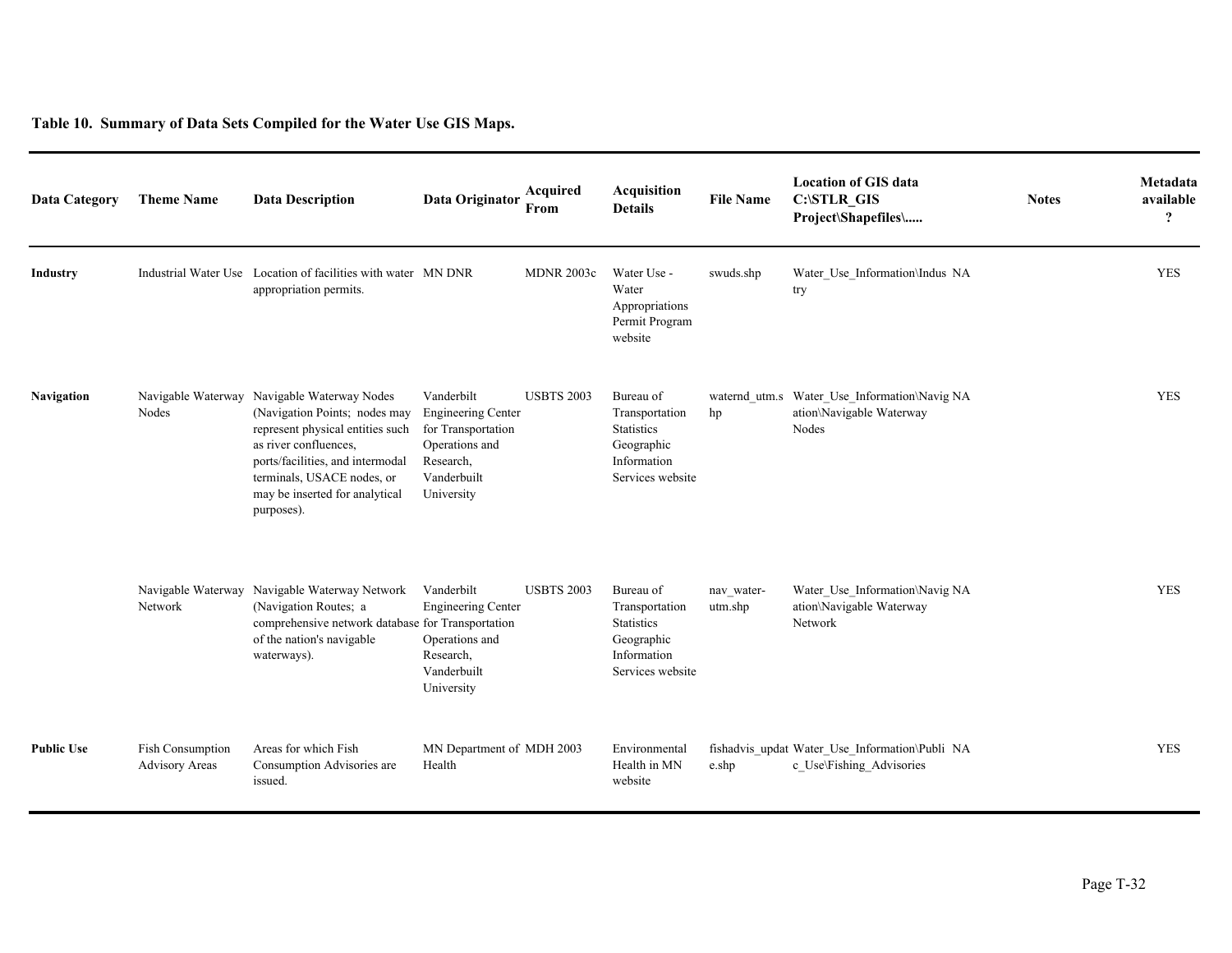**Table 10. Summary of Data Sets Compiled for the Water Use GIS Maps.**

| Data Category      | <b>Theme Name</b>       | <b>Data Description</b>                                                                                       | Data Originator                                 | Acquired<br>From  | Acquisition<br><b>Details</b>                                        | <b>File Name</b>        | <b>Location of GIS data</b><br><b>C:\STLR GIS</b><br>Project\Shapefiles\ | <b>Notes</b>                                                                                                                                                                                                | Metadata<br>available<br>$\overline{\mathbf{?}}$ |
|--------------------|-------------------------|---------------------------------------------------------------------------------------------------------------|-------------------------------------------------|-------------------|----------------------------------------------------------------------|-------------------------|--------------------------------------------------------------------------|-------------------------------------------------------------------------------------------------------------------------------------------------------------------------------------------------------------|--------------------------------------------------|
| Public Use (cont.) | Marinas                 | Location of local marina<br>facilities (for the purpose of<br>response to potential oil spill<br>situations). | <b>Great Lakes</b><br>Commission                | <b>USEPA 2000</b> | Western Lake<br>Superior USEPA<br><b>Inland Sensitivity</b><br>Atlas | marinas utm r<br>ev.shp | c Use\Marinas                                                            | Water Use Information\Publi Users should note that original WLS<br><b>EPA Inland Sensitivity Atlas</b><br>shapefile was updated to include 3<br>additional marinas (as per request of<br>Judy Crane, MPCA). | <b>YES</b>                                       |
|                    | <b>Prohibited Areas</b> | Prohibited Areas (Swimming)<br>Advisories).                                                                   | St. Louis River<br>Citizens Action<br>Committee | SLRCAC 2001       | Shapefile created<br>by MESL                                         | s.shp                   | prohibited area Water Use Information\Publi NA<br>c Use\Prohibited Areas |                                                                                                                                                                                                             | <b>YES</b>                                       |

BASINS = Better Assessment Science Integrating Point and Nonpoint Sources; DNR = Department of Natural Resources; ESRI = Environmental Systems Research Institute; GIS = Geographic Information System; MN = Minnesota; MPCA = Minnesota Pollution Control Agency; NA = Not Applicable; OST = Office of Science and Technology; USACE = United States Army Corps of Engineers; USEPA = United States Environmental Protection Agency; WI = Wisconsin, WLS = Western Lake Superior.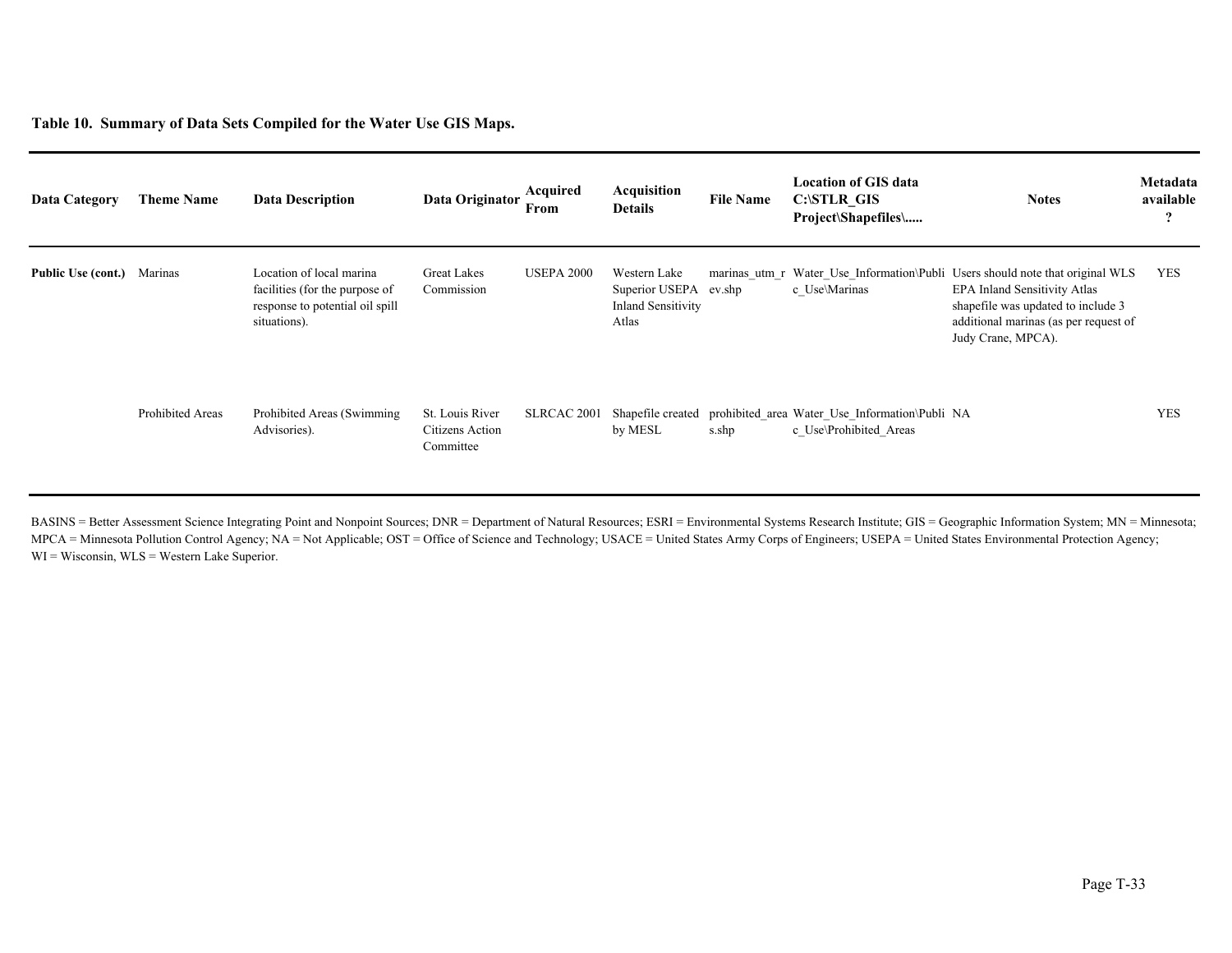| <b>Data Category</b>                                  | <b>Theme Name</b> | <b>Data Description</b>                                                              | Data Originator                                  | Acquired<br>From  | <b>Acquisition</b><br><b>Details</b>                                 | <b>File Name</b>           | <b>Location of GIS data</b><br>C:\STLR_GIS<br>Project\Shapefiles\           | <b>Notes</b>                                                                                                                                            | Metadata<br>available<br>$\ddot{?}$ |
|-------------------------------------------------------|-------------------|--------------------------------------------------------------------------------------|--------------------------------------------------|-------------------|----------------------------------------------------------------------|----------------------------|-----------------------------------------------------------------------------|---------------------------------------------------------------------------------------------------------------------------------------------------------|-------------------------------------|
| <b>BASEMAP</b>                                        |                   |                                                                                      |                                                  |                   |                                                                      |                            |                                                                             |                                                                                                                                                         |                                     |
| Roads                                                 | Main Roads        | Interstate, U.S., and state<br>highways and other major<br>thoroughfares.            | <b>ESRI</b>                                      | <b>USEPA 2000</b> | Western Lake<br>Superior USEPA<br><b>Inland Sensitivity</b><br>Atlas |                            | roads utm.shp USEPA Inland Sensitivity At NA<br>las                         |                                                                                                                                                         | <b>YES</b>                          |
|                                                       | Road Labels       | Labels for major roads in AOC. ESRI                                                  |                                                  | NA                | by MESL                                                              | p                          | Shapefile created road_Labels.sh USEPA_Inland_Sensitivity_At NA<br>las      |                                                                                                                                                         | NO.                                 |
| Rails                                                 | Rails             | Railroads.                                                                           | Bureau of<br>Transportation<br><b>Statistics</b> | <b>USEPA 2000</b> | Western Lake<br>Superior USEPA<br><b>Inland Sensitivity</b><br>Atlas | rails utm.shp              | las                                                                         | USEPA_Inland_Sensitivity_At Ownership is delineated with codes<br>(code descriptions not provided in<br>metadata; GIS data provides<br>locations only). | <b>YES</b>                          |
| <b>Urban Areas</b>                                    | Major Towns       | Major towns of the St. Louis<br>River AOC                                            | MPCA (J. Crane) NA                               |                   | Shapefile created towns.shp<br>by MESL                               |                            | Land_Use_Information\Urban_NA<br>Areas                                      |                                                                                                                                                         | NO                                  |
| Reach/Water Body DB_AREA<br><b>Boundaries</b>         |                   | Waterbody Boundaries for St.<br>Louis River AOC                                      | MPCA (J. Crane) NA                               |                   | by MESL                                                              | unds_utm.shp y_Boundaries  | Shapefile created water_body_bo Hydrology\Reach_Water_Bod NA                |                                                                                                                                                         | NO.                                 |
|                                                       |                   | Location Description Reach Boundaries for St. Louis MPCA (J. Crane) NA<br>River AOC. |                                                  |                   | by MESL                                                              | utm.shp                    | Shapefile created reach bounds Hydrology\Reach Water Bod NA<br>y Boundaries |                                                                                                                                                         | NO.                                 |
| Water Boundaries St. Louis River<br>(St. Louis River) |                   | Boundary of St. Louis River<br>(polygon).                                            | $\overline{\phantom{a}}$                         | <b>MPCA</b>       | GIS data sent by<br>MPCA (Judy<br>Crane)                             | Shp_pol_utm_<br>update.shp | Hydrology\St._Louis_River_B NA<br>oundaries\River_Polygon                   |                                                                                                                                                         | NO                                  |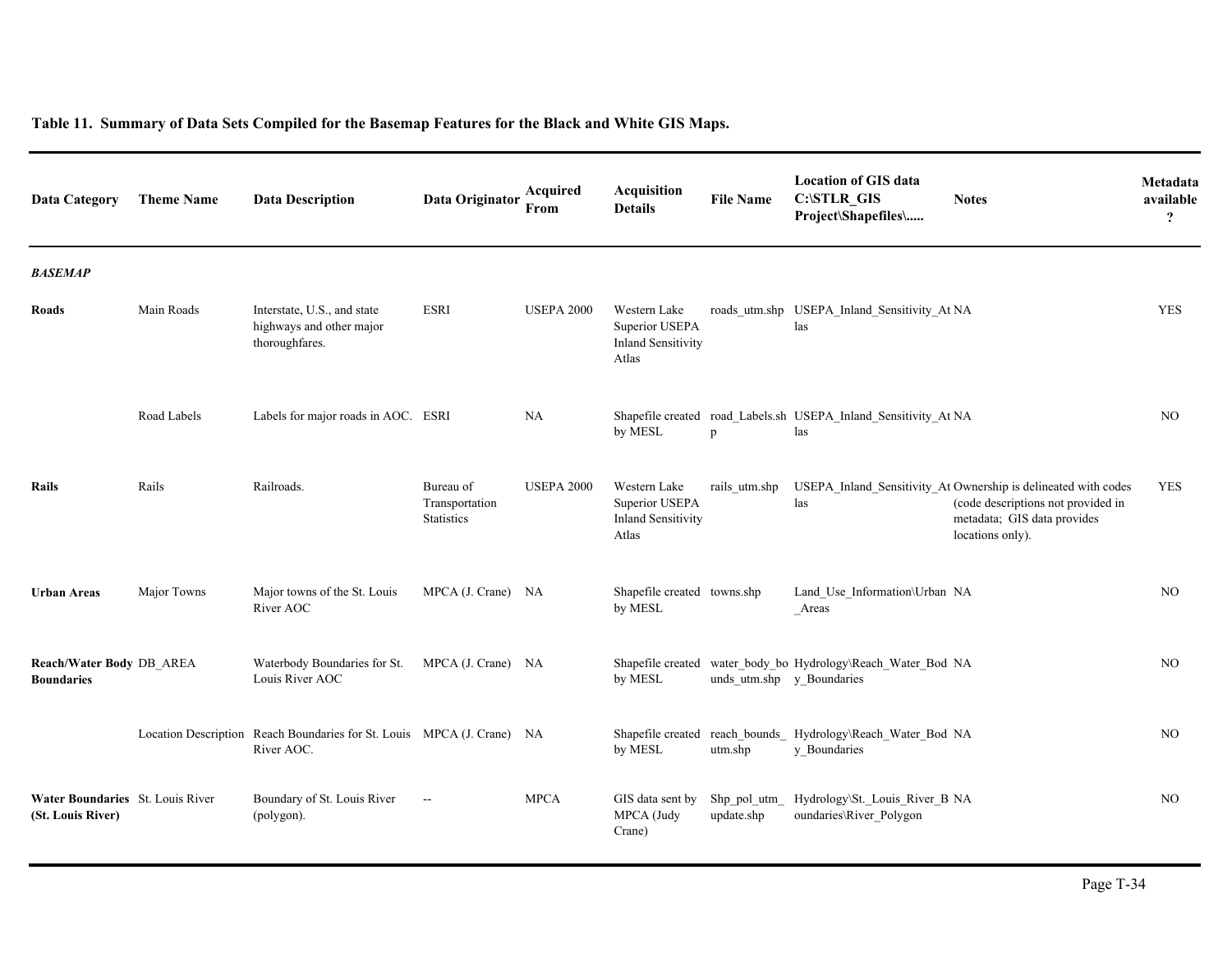| <b>Data Category</b>                       | <b>Theme Name</b>              | <b>Data Description</b>                    | Data Originator           | Acquired<br>From           | <b>Acquisition</b><br><b>Details</b>                                              | <b>File Name</b> | <b>Location of GIS data</b><br>C:\STLR_GIS<br>Project\Shapefiles\      | <b>Notes</b>          | Metadata<br>available<br>$\ddot{?}$ |
|--------------------------------------------|--------------------------------|--------------------------------------------|---------------------------|----------------------------|-----------------------------------------------------------------------------------|------------------|------------------------------------------------------------------------|-----------------------|-------------------------------------|
| <b>Stateline</b>                           | MN/WI State Line               | State Line between MN and WI. --           |                           | NA                         | Shapefile created stateline.shp<br>by MESL                                        |                  | Land Use Information\Stateli NA<br>ne                                  |                       | NO                                  |
| <b>Counties</b>                            | County Boundaries              | Counties boundaries for MN and --<br>WI.   |                           | <b>MPCA</b>                | GIS data sent by<br>MPCA (Judy<br>Crane)                                          | hp               | Counties_utm.s Land_Use_Information\Counti NA<br>es                    |                       | NO                                  |
|                                            | <b>County Mask</b>             | extra county coverage for MN --<br>and WI. |                           | NA                         | by MESL                                                                           | hp               | Shapefile created county_mask.s Land_Use_Information\Counti NA<br>es   |                       | NO                                  |
|                                            | <b>Great Lakes</b><br>Boundary | Great Lakes Boundary.                      | $\overline{a}$            | <b>USEPA 2000</b>          | Western Lake<br>Superior USEPA boundaries ut<br>Inland Sensitivity m.shp<br>Atlas | great lakes      | USEPA_Inland_Sensitivity_At NA (presenting data as it is<br>las        | distributed by USEPA) | NO                                  |
| QUADS/ORTHOPHOTOS                          |                                |                                            |                           |                            |                                                                                   |                  |                                                                        |                       |                                     |
| Topographic Quad Adolph.tif<br><b>Maps</b> |                                | quad -- Adolph.                            | USGS and MN<br><b>DNR</b> | SLRCAC 2002 CD - Lower St. | Louis River<br>Habitat Plan                                                       | Adolph.tif       | Land Use Information\Quads NA<br>and Orthophotos\Quads                 |                       | <b>YES</b>                          |
|                                            | Duluth.tif                     | quad -- Duluth.                            | USGS and MN<br><b>DNR</b> | <b>SLRCAC 2002</b>         | CD - Lower St.<br>Louis River<br>Habitat Plan                                     | Duluth.tif       | Land Use Information\Quads NA<br>and Orthophotos\Quads                 |                       | <b>YES</b>                          |
|                                            | Duluth hghts.tif               | quad -- Duluth Heights.                    | USGS and MN<br><b>DNR</b> | SLRCAC 2002                | CD - Lower St.<br>Louis River<br>Habitat Plan                                     | $\mathbf{f}$     | Duluth_hghts.ti Land Use Information\Quads NA<br>and Orthophotos\Quads |                       | <b>YES</b>                          |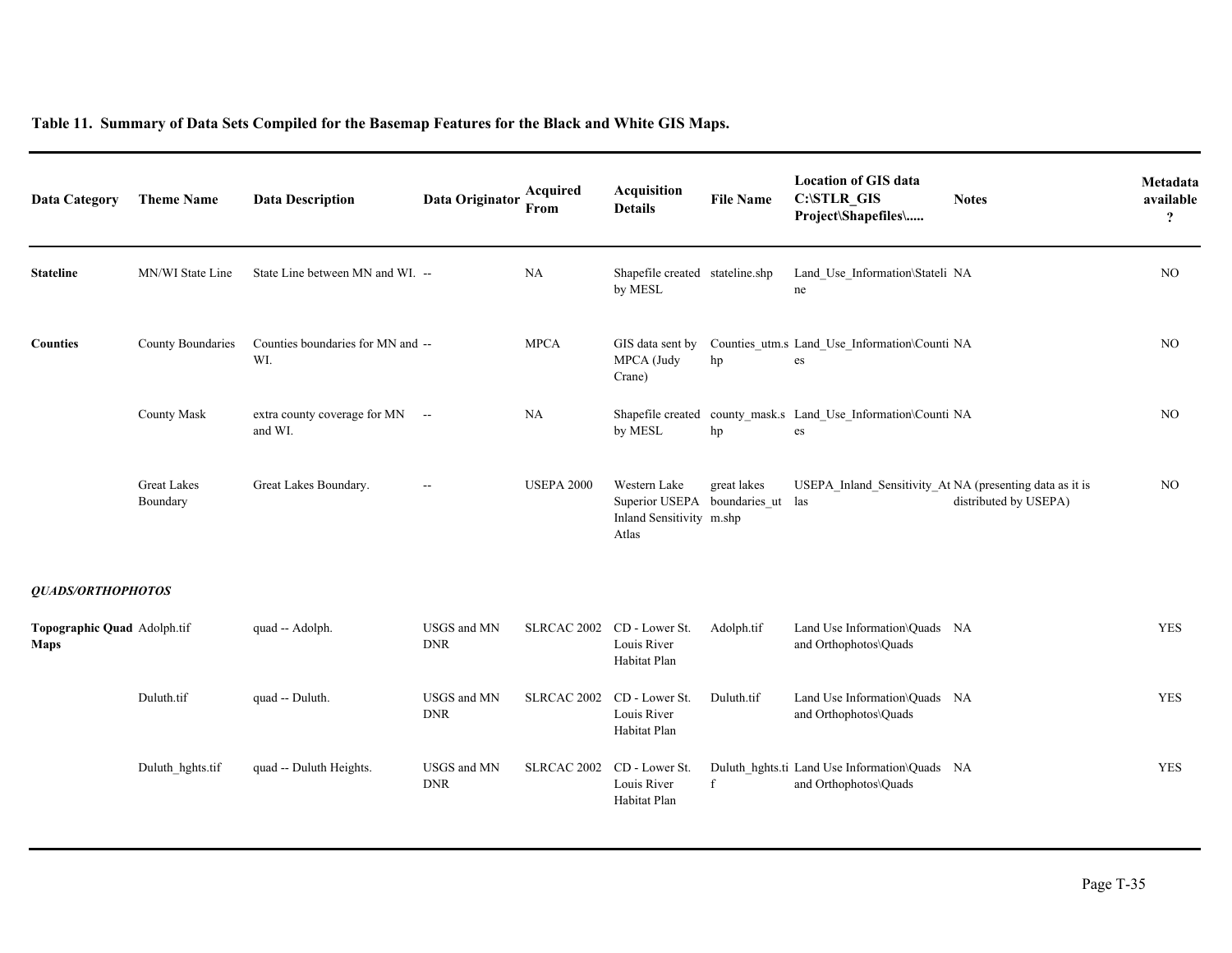| Data Category                             | <b>Theme Name</b> | <b>Data Description</b>       | Data Originator           | Acquired<br>From  | <b>Acquisition</b><br><b>Details</b>          | <b>File Name</b> | <b>Location of GIS data</b><br>C:\STLR_GIS<br>Project\Shapefiles\          | <b>Notes</b> | Metadata<br>available<br>$\overline{?}$ |
|-------------------------------------------|-------------------|-------------------------------|---------------------------|-------------------|-----------------------------------------------|------------------|----------------------------------------------------------------------------|--------------|-----------------------------------------|
| Topographic Quad Esko.tif<br>Maps (cont.) |                   | quad -- Esko.                 | USGS and MN<br><b>DNR</b> | SLRCAC 2002       | CD - Lower St.<br>Louis River<br>Habitat Plan | Esko.tif         | Land Use Information\Quads NA<br>and Orthophotos\Quads                     |              | <b>YES</b>                              |
|                                           | Lakewood.tif      | quad - Lakewood.              | USGS and MN<br><b>DNR</b> | SLRCAC 2002       | CD - Lower St.<br>Louis River<br>Habitat Plan | Lakewood.tif     | Land Use Information\Ouads NA<br>and Orthophotos\Quads                     |              | <b>YES</b>                              |
|                                           | Parkland.tif      | quad -- Parkland.             | USGS and MN<br><b>DNR</b> | SLRCAC 2002       | CD - Lower St.<br>Louis River<br>Habitat Plan | Parkland.tif     | Land Use Information\Quads NA<br>and Orthophotos\Quads                     |              | <b>YES</b>                              |
|                                           | Superior.tif      | quad -- Superior.             | USGS and MN<br><b>DNR</b> | SLRCAC 2002       | CD - Lower St.<br>Louis River<br>Habitat Plan | Superior.tif     | Land Use Information\Ouads NA<br>and Orthophotos\Quads                     |              | <b>YES</b>                              |
|                                           | W duluth.tif      | quad -- West Duluth.          | USGS and MN<br><b>DNR</b> | SLRCAC 2002       | CD - Lower St.<br>Louis River<br>Habitat Plan | W duluth.tif     | Land Use Information\Quads NA<br>and Orthophotos\Quads                     |              | <b>YES</b>                              |
|                                           | Quad Index        | Q024k directory - Quad Index. | USGS and MN<br><b>DNR</b> | <b>MDNR 2003b</b> | <b>MN DNR FTP</b><br>site                     | .shp             | indx q024kpy4 Land Use Information\Quads NA<br>and Orthophotos\Quads       |              | <b>YES</b>                              |
| Orthophotos                               | Doq03imq2139.tif  | orthophoto -- Saginaw.        | MN DNR - MIS<br>Bureau    | <b>MDNR 2003a</b> | Minnesota DNR<br>GIS Data Deli<br>website     | tif              | doq03imq2139. Land Use Information\Quads NA<br>and Orthophotos\Orthophotos |              | <b>YES</b>                              |
|                                           | Doq03imq2140.tif  | orthophoto --Adolph.          | MN DNR - MIS<br>Bureau    | <b>MDNR 2003a</b> | Minnesota DNR<br>GIS Data Deli<br>website     | tif              | doq03imq2140. Land Use Information\Quads NA<br>and Orthophotos\Orthophotos |              | <b>YES</b>                              |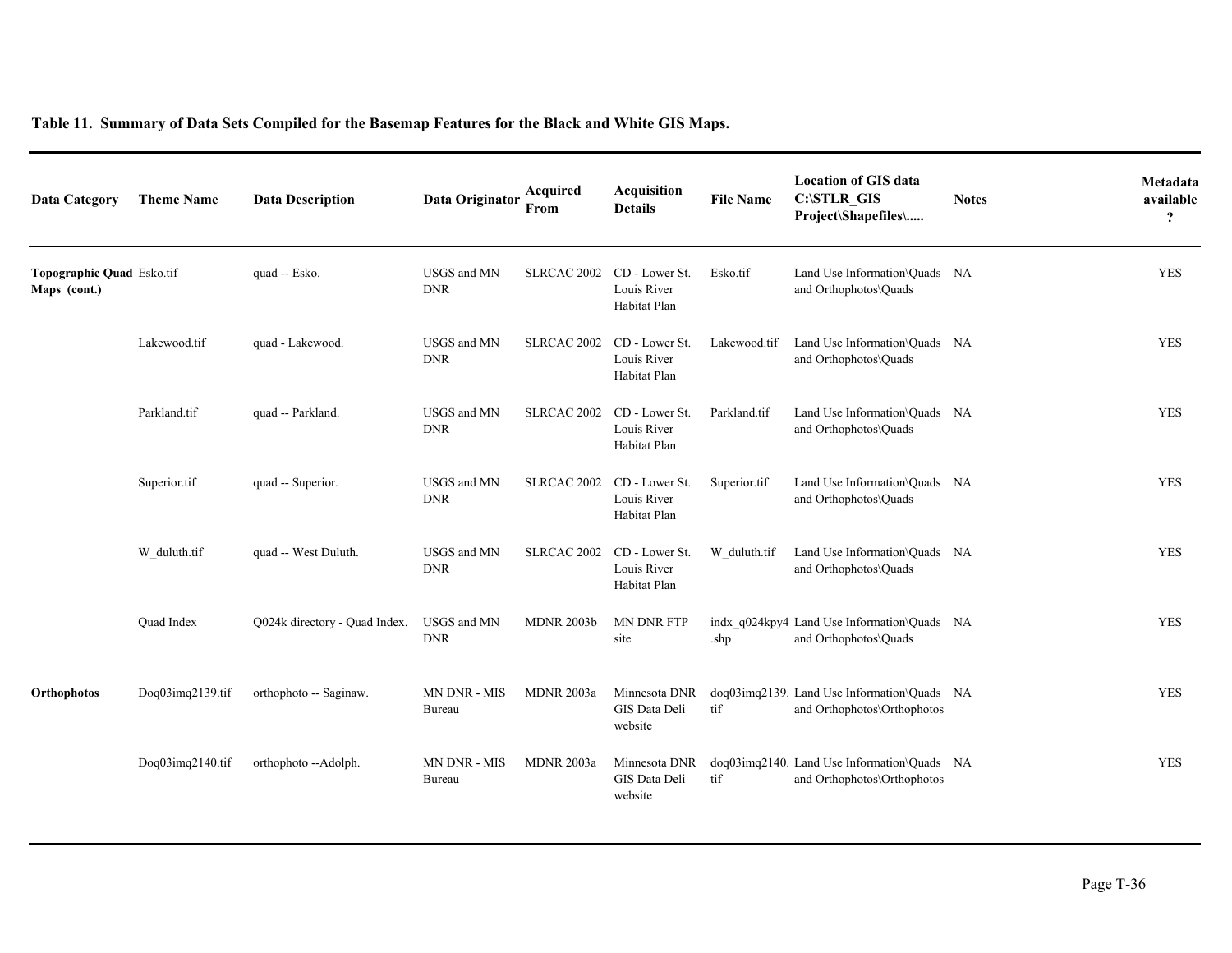| Data Category          | <b>Theme Name</b> | <b>Data Description</b>       | Data Originator               | Acquired<br>From  | <b>Acquisition</b><br><b>Details</b>      | <b>File Name</b> | <b>Location of GIS data</b><br>C:\STLR_GIS<br>Project\Shapefiles\          | <b>Notes</b> | Metadata<br>available<br>$\ddot{?}$ |
|------------------------|-------------------|-------------------------------|-------------------------------|-------------------|-------------------------------------------|------------------|----------------------------------------------------------------------------|--------------|-------------------------------------|
| Orthophotos<br>(cont.) | Doq03imq2141.tif  | orthophoto -- Duluth Heights. | MN DNR - MIS<br>Bureau        | <b>MDNR 2003a</b> | Minnesota DNR<br>GIS Data Deli<br>website | tif              | doq03imq2141. Land Use Information\Quads NA<br>and Orthophotos\Orthophotos |              | <b>YES</b>                          |
|                        | Doq03imq2142.tif  | orthophoto -- Duluth.         | MN DNR - MIS<br>Bureau        | <b>MDNR 2003a</b> | Minnesota DNR<br>GIS Data Deli<br>website | tif              | doq03imq2142. Land Use Information\Quads NA<br>and Orthophotos\Orthophotos |              | <b>YES</b>                          |
|                        | Doq03imq2143.tif  | orthophoto -- Lakewood.       | <b>MN DNR - MIS</b><br>Bureau | <b>MDNR 2003a</b> | Minnesota DNR<br>GIS Data Deli<br>website | tif              | doq03imq2143. Land Use Information\Quads NA<br>and Orthophotos\Orthophotos |              | <b>YES</b>                          |
|                        | Doq03imq2239.tif  | orthophoto -- Cloquet.        | MN DNR - MIS<br>Bureau        | <b>MDNR 2003a</b> | Minnesota DNR<br>GIS Data Deli<br>website | tif              | doq03imq2239. Land Use Information\Quads NA<br>and Orthophotos\Orthophotos |              | <b>YES</b>                          |
|                        | Doq03imq2240.tif  | orthophoto -- Esko.           | MN DNR - MIS<br>Bureau        | <b>MDNR 2003a</b> | Minnesota DNR<br>GIS Data Deli<br>website | tif              | doq03imq2240. Land Use Information\Quads NA<br>and Orthophotos\Orthophotos |              | <b>YES</b>                          |
|                        | Doq03imq2241.tif  | orthophoto -- West Duluth.    | MN DNR - MIS<br>Bureau        | <b>MDNR 2003a</b> | Minnesota DNR<br>GIS Data Deli<br>website | tif              | doq03imq2241. Land Use Information\Quads NA<br>and Orthophotos\Orthophotos |              | <b>YES</b>                          |
|                        | Doq03imq2242.tif  | orthophoto -- Superior.       | MN DNR - MIS<br>Bureau        | <b>MDNR 2003a</b> | Minnesota DNR<br>GIS Data Deli<br>website | tif              | doq03imq2242. Land Use Information\Quads NA<br>and Orthophotos\Orthophotos |              | <b>YES</b>                          |
|                        | Doq03imq2339.tif  | orthophoto -- Wrenshall.      | MN DNR - MIS<br>Bureau        | <b>MDNR 2003a</b> | Minnesota DNR<br>GIS Data Deli<br>website | tif              | doq03imq2339. Land Use Information\Quads NA<br>and Orthophotos\Orthophotos |              | <b>YES</b>                          |